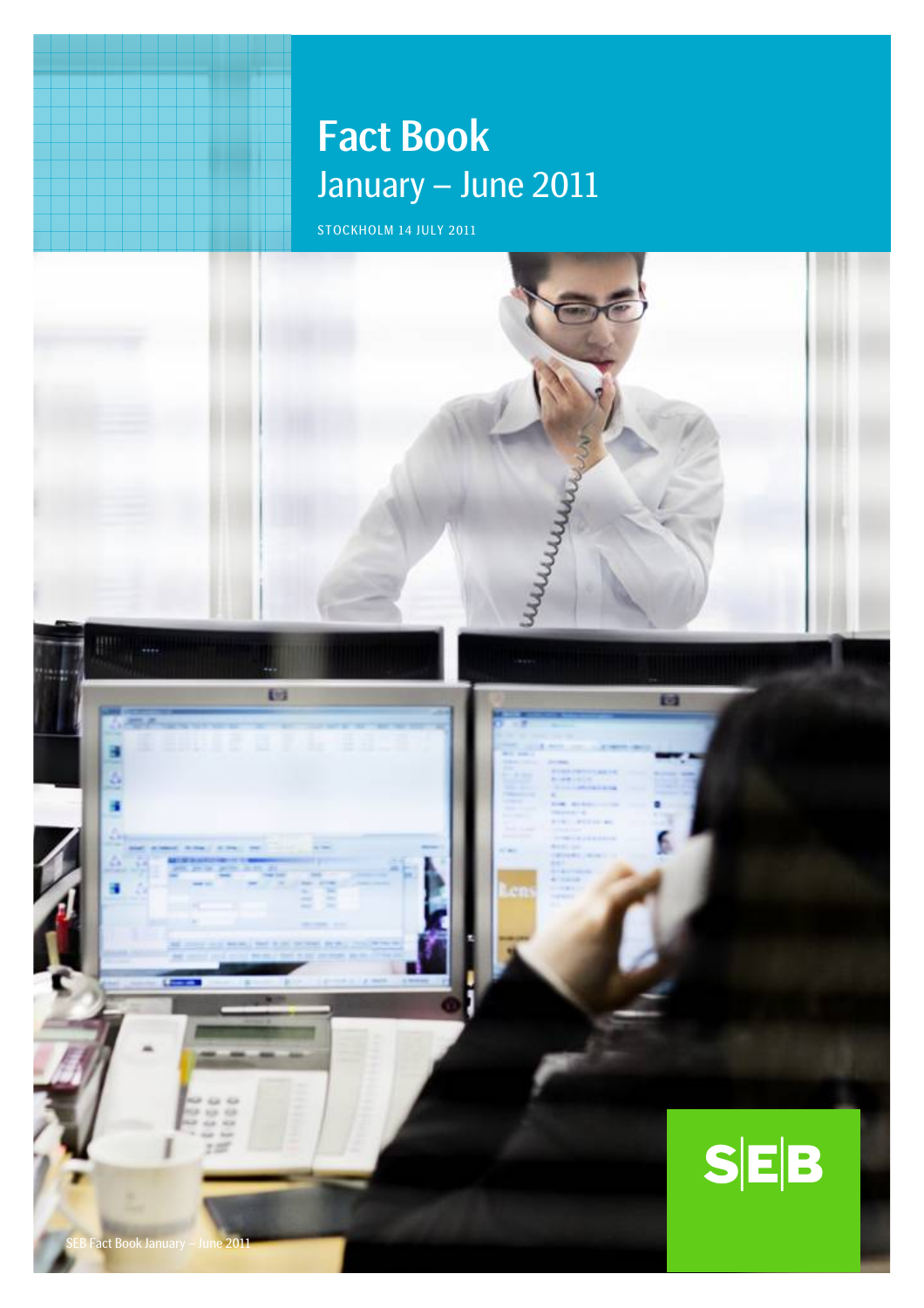## Table of contents

#### Restatement of financial effects following minor business alignments (as published 14 April 2011) :

- During the first quarter of 2011, some of the large corporate and institutions related activities in the Baltic countries were  $\bullet$ moved from the Merchant Banking division to the Baltic division. The Baltic parts of the business units Trading Capital Markets and Global Transaction Services in Merchant Banking previously operated in a matrix organisation with Merchant Banking having responsibility for product governance. These product units have now from a reporting and governance perspective been integrated into the Baltic Division. The income statements and business equity for 2009 and 2010 for the two divisions have been restated.
- Also, the restated numbers reflect other minor alignments of the management organisation such as further centralisation of  $\bullet$ the Treasury activities. The majority of all common costs previously held centrally have also been allocated to the divisional level. The income statements for all divisions and support functions have been restated for 2010 accordingly.
- For comparative purposes, the Group's income statement was restated last year as continuing and discontinued operations,  $\bullet$ reflecting the divestment of SEB's German retail operations which was finalised on 31 January 2011.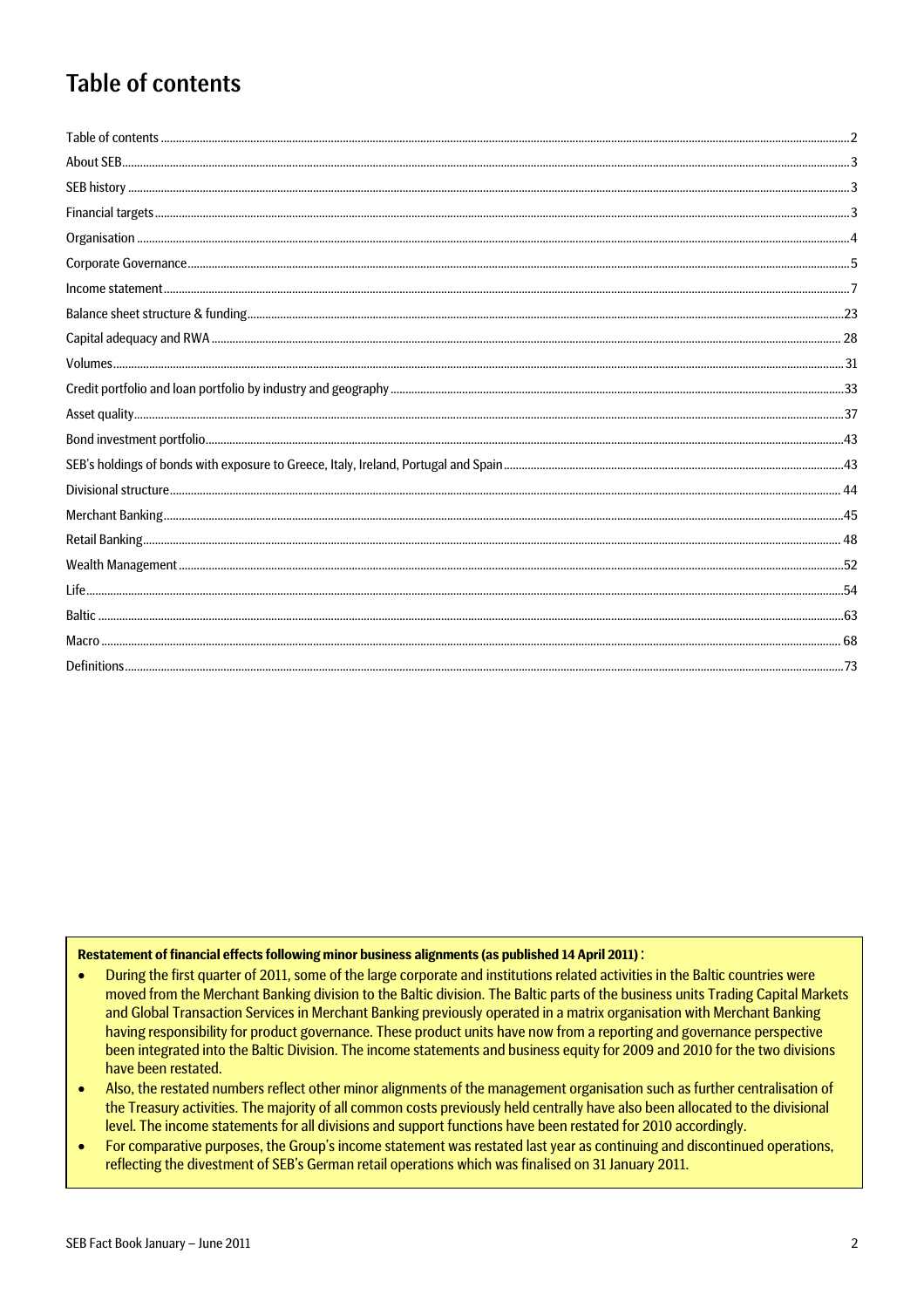## About SEB

| <b>Mission</b><br><b>Vision</b><br>To be the trusted partner for customers with aspirations.<br><b>Customers &amp; Markets</b><br>2,500 large corporates and institutions, 400,000 SMEs and 4 million private customers<br>bank with us. They are mainly located in eight markets around the Baltic Sea.<br><b>Brand promise</b><br>Rewarding relationships.<br>Goal<br>To be the relationship bank of the Nordics.<br>individuals.<br>outside the Nordic countries.<br>• Support SEB's customers internationally through its network of strategic locations<br>in major global financial centres.<br>17,000 highly skilled people serving customers from locations in some 20 countries;<br><b>People</b><br>covering different time zones, securing reach and local market knowledge.<br><b>Values</b><br>Guided by our Code of Business Conduct and our core values:<br>professionalism, commitment, mutual respect and continuity.<br>Over 150 years of business, building trust and sharing knowledge.<br><b>History</b> |                                                                                                                                                                                                                                                                                                                                                                                                                    |
|-------------------------------------------------------------------------------------------------------------------------------------------------------------------------------------------------------------------------------------------------------------------------------------------------------------------------------------------------------------------------------------------------------------------------------------------------------------------------------------------------------------------------------------------------------------------------------------------------------------------------------------------------------------------------------------------------------------------------------------------------------------------------------------------------------------------------------------------------------------------------------------------------------------------------------------------------------------------------------------------------------------------------------|--------------------------------------------------------------------------------------------------------------------------------------------------------------------------------------------------------------------------------------------------------------------------------------------------------------------------------------------------------------------------------------------------------------------|
|                                                                                                                                                                                                                                                                                                                                                                                                                                                                                                                                                                                                                                                                                                                                                                                                                                                                                                                                                                                                                               | We help people and businesses thrive by providing quality advice and financial resources.                                                                                                                                                                                                                                                                                                                          |
|                                                                                                                                                                                                                                                                                                                                                                                                                                                                                                                                                                                                                                                                                                                                                                                                                                                                                                                                                                                                                               |                                                                                                                                                                                                                                                                                                                                                                                                                    |
|                                                                                                                                                                                                                                                                                                                                                                                                                                                                                                                                                                                                                                                                                                                                                                                                                                                                                                                                                                                                                               |                                                                                                                                                                                                                                                                                                                                                                                                                    |
|                                                                                                                                                                                                                                                                                                                                                                                                                                                                                                                                                                                                                                                                                                                                                                                                                                                                                                                                                                                                                               |                                                                                                                                                                                                                                                                                                                                                                                                                    |
|                                                                                                                                                                                                                                                                                                                                                                                                                                                                                                                                                                                                                                                                                                                                                                                                                                                                                                                                                                                                                               | • Excel in universal banking in Sweden, Estonia, Latvia and Lithuania by providing a full range of<br>banking, wealth management and life insurance services to corporations, institutions and private<br>• Expand in core areas of strength, merchant banking and wealth management, in the Nordic area and<br>in Germany. In life insurance and the card business, SEB will grow and invest in its business also |
|                                                                                                                                                                                                                                                                                                                                                                                                                                                                                                                                                                                                                                                                                                                                                                                                                                                                                                                                                                                                                               |                                                                                                                                                                                                                                                                                                                                                                                                                    |
|                                                                                                                                                                                                                                                                                                                                                                                                                                                                                                                                                                                                                                                                                                                                                                                                                                                                                                                                                                                                                               |                                                                                                                                                                                                                                                                                                                                                                                                                    |
| international outlook and long-term relationships.                                                                                                                                                                                                                                                                                                                                                                                                                                                                                                                                                                                                                                                                                                                                                                                                                                                                                                                                                                            | We have always acted responsibly in society promoting entrepreneurship,                                                                                                                                                                                                                                                                                                                                            |

## SEB history

- 1856- Stockholms Enskilda Bank was founded
- 1914- Head offices at Kungsträdgårdsgatan
- 1972- Merger with Skandinaviska Banken
- 1990- Bank crises and e-banking revolution. Several acquisitions: Trygg Hansa, Baltic banks, asset managers and Germany
- 2000- A Northern European financial corporation with international operations
- 2011- Divestment of German Retail business

## Financial targets

| <b>Financial targets and outcome</b>          | 2005 | 2006         | 2007 | 2008                      | 2009 | 2010 | <b>Target</b>                       |
|-----------------------------------------------|------|--------------|------|---------------------------|------|------|-------------------------------------|
| Return on equity (per cent)                   | 15.8 | 20.8         | 19.3 | 13.1                      | 1.2  | 6.8  | Highest among its peers             |
| Net profit (SEK m)                            |      | 8.421 12.623 |      | 13.642 10.050 1.178 6.798 |      |      | Sustainable profit growth           |
| Tier I capital ratio (per cent) <sup>1)</sup> | 7.5  | 8.2          | 9.9  | 10.1                      | 13.9 | 14.2 | 10 per cent over a business cycle   |
| Dividend (per cent of earnings per share)     | 38   | 32           | 33   |                           | 172  | 49   | 40 per cent of net profit per share |
|                                               |      |              |      |                           |      |      | over a business cycle               |

*1) 2005–2006 Basel I. 2007–2010 Basel II without transitional rules.*

## Rating

| Moody's      |                            |                                       | <b>Standard &amp; Poor's</b> | Fitch          |            |  |                            |
|--------------|----------------------------|---------------------------------------|------------------------------|----------------|------------|--|----------------------------|
|              | Outlook Stable (June 2010) | <b>Outlook Stable (February 2010)</b> |                              |                |            |  | Outlook Stable (June 2009) |
| <b>Short</b> | Long                       | <b>Short</b>                          | Long                         | <b>Short</b>   | Long       |  |                            |
| $P-1$        | Aaa                        | $A-1+$                                | AAA                          | $F1+$          | AAA        |  |                            |
| $P-2$        | Aa1                        | $A-1$                                 | $AA+$                        | F <sub>1</sub> | $AA+$      |  |                            |
| $P-3$        | Aa2                        | $A-2$                                 | AA                           | F <sub>2</sub> | AA         |  |                            |
|              | Aa3                        | $A-3$                                 | AA-                          | F <sub>3</sub> | AA-        |  |                            |
|              | A1                         |                                       | $A+$                         |                | $A+$       |  |                            |
|              | A2                         |                                       | Α                            |                | A          |  |                            |
|              | A <sub>3</sub>             |                                       | A-                           |                | $A -$      |  |                            |
|              | Baa1                       |                                       | BBB+                         |                | BBB+       |  |                            |
|              | Baa2                       |                                       | <b>BBB</b>                   |                | <b>BBB</b> |  |                            |
|              | Baa3                       |                                       | BBB-                         |                | BBB-       |  |                            |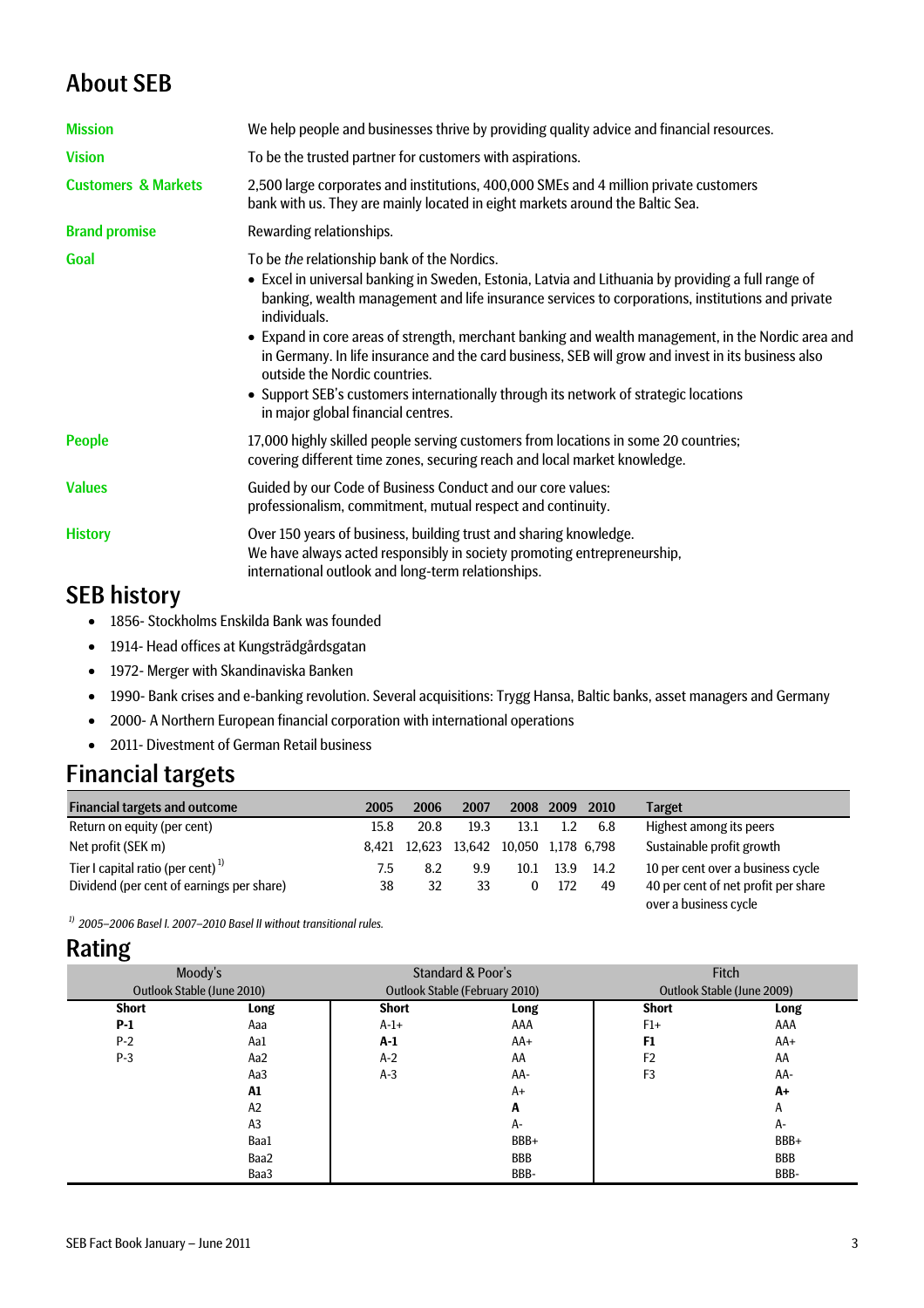# **Organisation**



### Full-time equivalents, end of quarter

|                              | Q <sub>2</sub><br>2009 | Q <sub>3</sub><br>2009 | Q <sub>4</sub><br>2009 | Q1<br>2010 | Q <sub>2</sub><br>2010 | Q <sub>3</sub><br>2010 | Q4<br>2010 | Q1<br>2011 | Q2<br>2011 |
|------------------------------|------------------------|------------------------|------------------------|------------|------------------------|------------------------|------------|------------|------------|
| <b>Merchant Banking</b>      | 2,351                  | 2,320                  | 2,309                  | 2,320      | 2,326                  | 2,365                  | 2,394      | 2,481      | 2,485      |
| <b>Retail Banking</b>        | 3,465                  | 3,332                  | 3,316                  | 3,326      | 3,482                  | 3,430                  | 3,441      | 3,498      | 3,596      |
| <b>RB Sweden</b>             | 2,653                  | 2,527                  | 2,515                  | 2,541      | 2,686                  | 2,620                  | 2.667      | 2,725      | 2,822      |
| <b>RB Cards</b>              | 812                    | 805                    | 801                    | 785        | 796                    | 810                    | 774        | 773        | 774        |
| Wealth Management            | 992                    | 960                    | 978                    | 952        | 945                    | 971                    | 1,005      | 1,007      | 1,015      |
| Life                         | 1,196                  | 1,184                  | 1,173                  | 1,175      | 1,173                  | 1,200                  | 1,226      | 1,237      | 1,241      |
| <b>Baltic</b>                | 3,655                  | 3,582                  | 3,387                  | 3,216      | 3,185                  | 3,206                  | 3,203      | 3,200      | 3,179      |
| <b>Baltic Estonia</b>        | 1,081                  | 1,090                  | 1,030                  | 1,008      | 1,000                  | 1,000                  | 986        | 984        | 972        |
| <b>Baltic Latvia</b>         | 977                    | 956                    | 923                    | 852        | 843                    | 863                    | 871        | 886        | 895        |
| <b>Baltic Lithuania</b>      | 1,598                  | 1,536                  | 1,435                  | 1,356      | 1,342                  | 1,342                  | 1,346      | 1,330      | 1,312      |
| Operations & IT              | 3,670                  | 3,597                  | 3,566                  | 3,531      | 3,516                  | 3,512                  | 3,538      | 3,532      | 3,539      |
| <b>Other</b>                 | 6,484                  | 6,277                  | 6,168                  | 5,997      | 5,948                  | 5,961                  | 6,078      | 6,003      | 5,976      |
| <b>SEB Group</b>             |                        |                        |                        |            |                        |                        |            |            |            |
| <b>Continuing operations</b> | 18,143                 | 17,655                 | 17,331                 | 16,986     | 17,059                 | 17,133                 | 17,347     | 17,426     | 17,492     |
| Discontinued operations      | 2,287                  | 2,257                  | 2,231                  | 2,046      | 2,032                  | 2,017                  | 1,873      | 86         | 84         |
| <b>SEB Group</b>             | 20,430                 | 19,912                 | 19,562                 | 19,032     | 19,091                 | 19,150                 | 19,220     | 17,512     | 17,576     |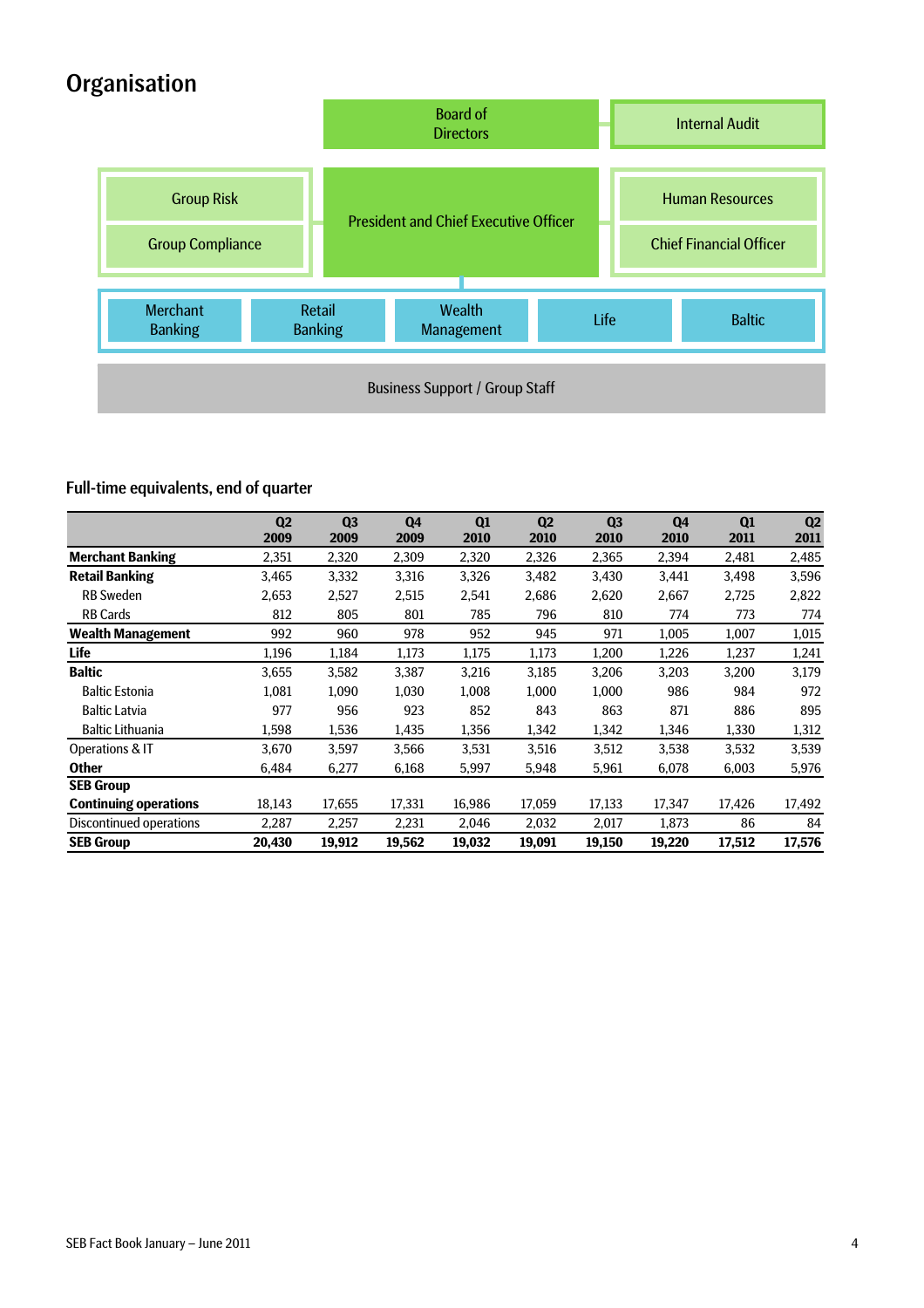## Corporate Governance

SEB follows the Swedish Code of Corporate Governance (Bolagsstyrningskoden). The structure of responsibility distribution and governance comprises:

- Annual General Meeting (AGM)
- Board of Directors
- President/Chief Executive Officer
- Divisions, business areas and business units
- Staff and Support functions
- Internal Audit, Compliance and Risk Control.

#### Board

The Board members are appointed by the shareholders at the AGM for a term of office of one year, until the next AGM. The Board of Directors consists of eleven members without any deputies, elected by the AGM, and of two members and two deputies appointed by the employees.

In order for the Board to form a quorum more than half of the

### Group Executive Committee

The President has three different committees at her disposal; the Group Executive Committee, the Group Credit Committee and the Asset and Liability Committee. The President also consults with the IT Committee and the New Product Approval Committee. The GEC deals with, among other things, matters of common concern to several divisions, strategic issues, business plans, financial forecasts and reports.

The Board of Directors and the President perform their governing and controlling roles through several policies and instructions, the

members must be present. The President, Annika Falkengren, is the only Board member elected by the AGM who is equally an employee of the Bank. All other Board members elected by the AGM are considered to be independent in relation to the Bank and its Management.

purpose of which is to clearly define the distribution of responsibility.

The Rules of Procedure for the Board of Directors, the Instruction for the President and Chief Executive Officer, the Instruction for the Activities, the Group's Credit Instruction, Instruction for handling of Conflicts of Interest, Ethics Policy, Risk Policy, Instruction for procedures against Money Laundering and Financing of Terrorism, Remuneration Policy, Code of Business Conduct and the Corporate Sustainability Policy are of special importance.



SEB's activities are managed, controlled and followed up in accordance with policies and instructions established by the Board and the President (CEO).

#### **Corporate Governance Structure**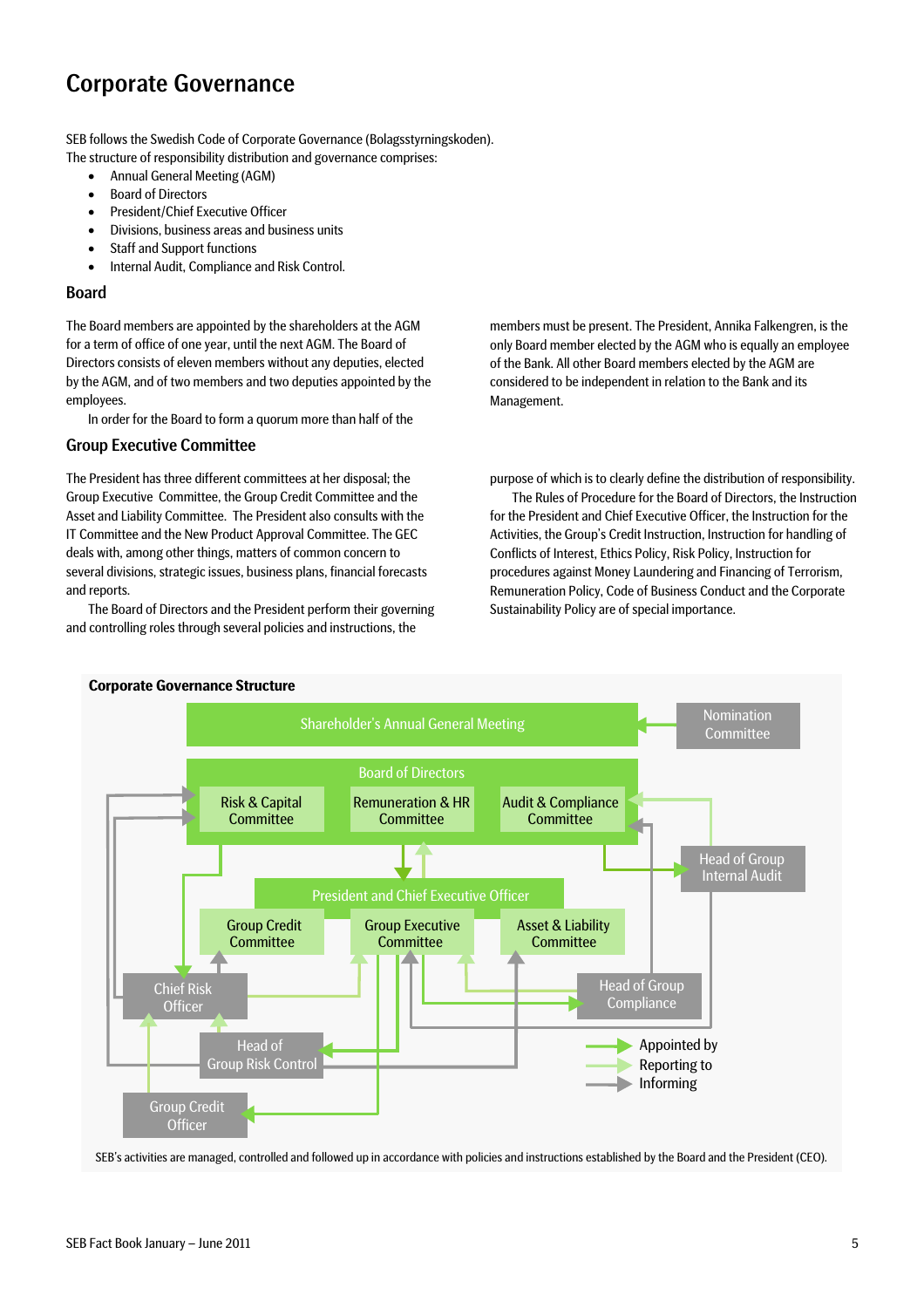### Share and shareholders

### The SEB share

Index



### SEB's major shareholders Dividend development

|                                                                                                                                                                                                                                                                                                        | Share of capital, |
|--------------------------------------------------------------------------------------------------------------------------------------------------------------------------------------------------------------------------------------------------------------------------------------------------------|-------------------|
| <b>June 2011</b>                                                                                                                                                                                                                                                                                       | per cent          |
| <b>Investor AB</b>                                                                                                                                                                                                                                                                                     | 20.8              |
| <b>Trygg Foundation</b>                                                                                                                                                                                                                                                                                | 8.1               |
| Alecta                                                                                                                                                                                                                                                                                                 | 7.0               |
| Swedbank/Robur Funds                                                                                                                                                                                                                                                                                   | 3.3               |
| <b>AMF Insurance &amp; Funds</b>                                                                                                                                                                                                                                                                       | 1.8               |
| <b>SHB</b>                                                                                                                                                                                                                                                                                             | 1.7               |
| <b>SHB Funds</b>                                                                                                                                                                                                                                                                                       | 1.5               |
| <b>Wallenberg Foundations</b>                                                                                                                                                                                                                                                                          | 1.5               |
| <b>Goverment of Norway</b>                                                                                                                                                                                                                                                                             | 1.3               |
| <b>SEB Funds</b>                                                                                                                                                                                                                                                                                       | 1.3               |
|                                                                                                                                                                                                                                                                                                        |                   |
| Foreign owners                                                                                                                                                                                                                                                                                         | 23.7              |
| $C_1$ and $C_2$ is the set of $C_1$ or $C_2$ in the set of $C_1$ $C_2$ $\overset{\circ}{\sim}$ $C_1$ or $C_2$ $\overset{\circ}{\sim}$ $C_1$ or $C_2$ $\overset{\circ}{\sim}$ $C_1$ or $C_2$ $\overset{\circ}{\sim}$ $C_1$ or $C_2$ $\overset{\circ}{\sim}$ $C_1$ or $C_2$ $\overset{\circ}{\sim}$ $C_$ |                   |

Source: Euroclear Sweden/SIS Ägarservice

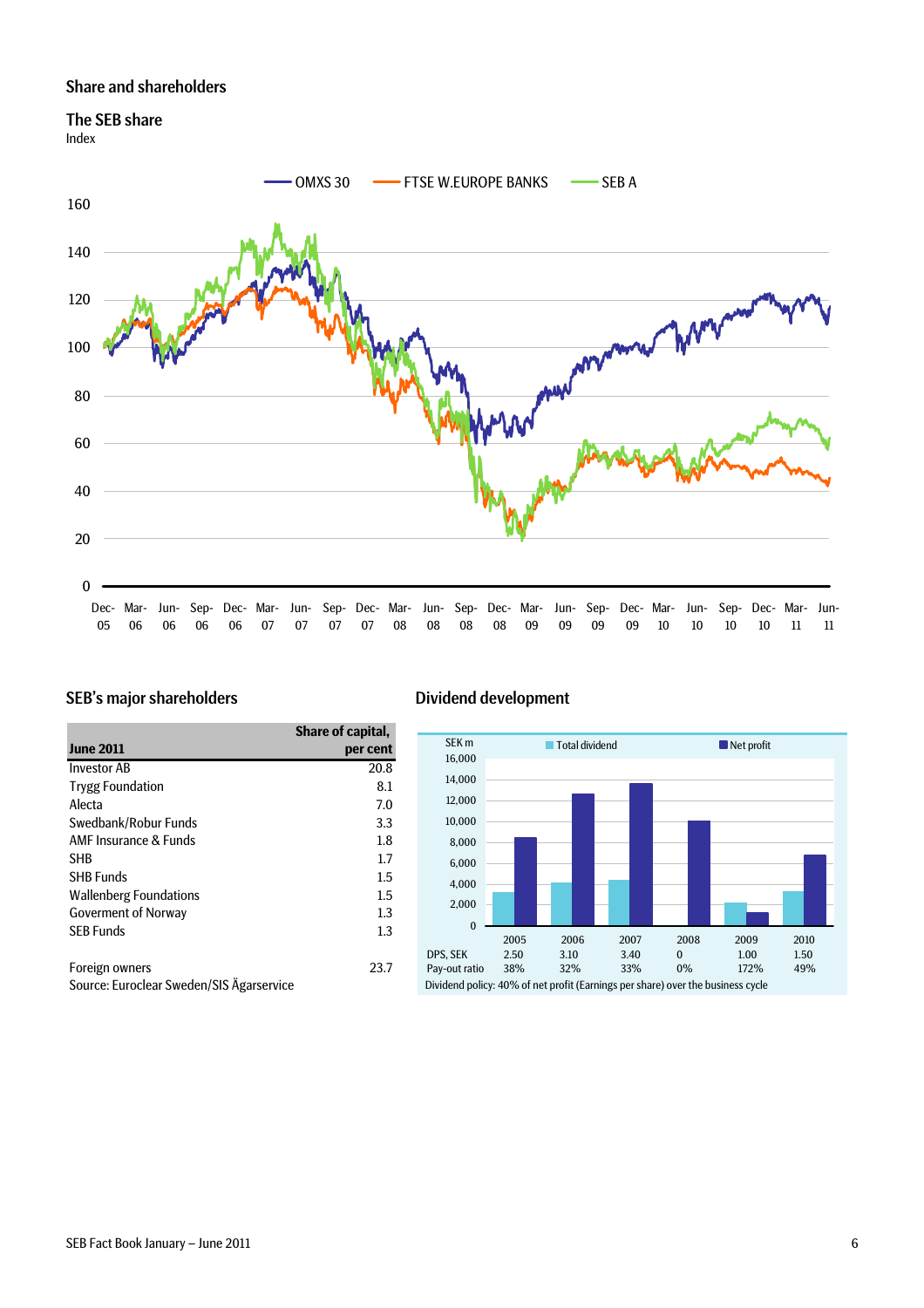### Income statement

### SEB Group

|                                                | Q2       | Q1       |                         | Q2       |                                  | Jan - Jun | <b>Full year</b> |                          |           |
|------------------------------------------------|----------|----------|-------------------------|----------|----------------------------------|-----------|------------------|--------------------------|-----------|
| SEK <sub>m</sub>                               | 2011     | 2011     | $\overline{\%}$         | 2010     | $\overline{\%}$                  | 2011      | 2010             | $\overline{\frac{9}{6}}$ | 2010      |
| Net interest income                            | 4,230    | 4,261    | $-1$                    | 3,762    | $\overline{12}$                  | 8,491     | 7,304            | 16                       | 16,010    |
| Net fee and commission income                  | 3,561    | 3,503    | $\overline{2}$          | 3,673    | $-3$                             | 7,064     | 6,867            | 3                        | 14,160    |
| Net financial income                           | 829      | 1,235    | $-33$                   | 977      | $-15$                            | 2,064     | 1,927            | 7                        | 3,166     |
| Net life insurance income                      | 764      | 782      | $-2$                    | 778      | $-2$                             | 1,546     | 1,657            | $-7$                     | 3,255     |
| Net other income                               | 145      | $-109$   |                         | 34       |                                  | 36        | 204              | $-82$                    | 288       |
| <b>Total operating income</b>                  | 9,529    | 9,672    | $\overline{\cdot l}$    | 9,224    | $\overline{\mathbf{3}}$          | 19,201    | 17,959           |                          | 36,879    |
| Staff costs                                    | $-3,543$ | $-3,610$ | $-2$                    | $-3,616$ | $-2$                             | $-7,153$  | $-7,054$         | 1                        | $-14,004$ |
| Other expenses                                 | $-1,914$ | $-1,798$ | 6                       | $-1,875$ | $\overline{c}$                   | $-3,712$  | $-3,659$         | $\mathbf{1}$             | $-7,303$  |
| Depreciation, amortisation and impairment of   |          |          |                         |          |                                  |           |                  |                          |           |
| tangible and intangible assets                 | $-431$   | $-433$   | 0                       | $-416$   | 4                                | $-864$    | $-825$           | 5                        | $-1,880$  |
| <b>Restructuring costs</b>                     |          |          |                         |          |                                  |           |                  |                          | $-764$    |
| <b>Total operating expenses</b>                | $-5,888$ | $-5,841$ | 1                       | $-5,907$ | $\overline{\boldsymbol{\theta}}$ | $-11,729$ | $-11,538$        | $\overline{\mathbf{z}}$  | $-23,951$ |
| <b>Profit before credit losses</b>             | 3,641    | 3,831    | -5                      | 3,317    | 10                               | 7,472     | 6,421            | 16                       | 12,928    |
| Gains less losses on disposals of tangible and |          |          |                         |          |                                  |           |                  |                          |           |
| intangible assets                              | $-6$     | 6        | $-200$                  | $-3$     | 100                              |           | $-7$             | $-100$                   | 14        |
| Net credit losses                              | 643      | 537      | 20                      | $-639$   |                                  | 1,180     | $-2,452$         |                          | $-1,837$  |
| <b>Operating profit</b>                        | 4,278    | 4,374    | $-2$                    | 2,675    | 60                               | 8,652     | 3,962            | 118                      | 11,105    |
| Income tax expense                             | $-788$   | $-865$   | $-9$                    | $-600$   | 31                               | $-1,653$  | $-1,052$         | 57                       | $-2,521$  |
| Net profit from continuing operations          | 3,490    | 3,509    | $\overline{\mathbf{1}}$ | 2,075    | 68                               | 6,999     | 2,910            | <b>141</b>               | 8,584     |
| <b>Discontinued operations</b>                 | $-120$   | $-893$   | $-87$                   | $-71$    | 69                               | $-1,013$  | $-217$           |                          | $-1,786$  |
| <b>Net profit</b>                              | 3,370    | 2,616    | $\overline{29}$         | 2,004    | 68                               | 5,986     | 2,693            | $\overline{122}$         | 6,798     |
| Attributable to minority interests             | 6        | 14       | $-57$                   | 17       | $-65$                            | 20        | 32               | $-38$                    | 53        |
| Attributable to equity holders                 | 3,364    | 2,602    | 29                      | 1,987    | 69                               | 5,966     | 2,661            | 124                      | 6,745     |
| <b>Continuing operations</b>                   |          |          |                         |          |                                  |           |                  |                          |           |
| Basic earnings per share, SEK                  | 1.59     | 1.59     |                         | 0.94     |                                  | 3.18      | 1.31             |                          | 3.88      |
| Diluted earnings per share, SEK                | 1.58     | 1.58     |                         | 0.94     |                                  | 3.17      | 1.31             |                          | 3.87      |
| <b>Total operations</b>                        |          |          |                         |          |                                  |           |                  |                          |           |
| Basic earnings per share, SEK                  | 1.53     | 1.19     |                         | 0.91     |                                  | 2.72      | 1.21             |                          | 3.07      |
| Diluted earnings per share, SEK                | 1.52     | 1.18     |                         | 0.90     |                                  | 2.71      | 1.21             |                          | 3.06      |





#### **Including:**

*SEK 600m redundancies and SEK 780m VPC divest in Q4 2008*

*SEK 594m goodwill write-down for Ukraine in Q1 2009*

*SEK 2,394m goodwill write-down for Baltics and Russia in Q2 2009 and SEK 1,3bn capital gain on repurchased bonds*

*SEK 270m capital gain on repurchased bonds in Q4 2009*

*SEK 755m restructuring costs for German Retail divestment in Q3 2010*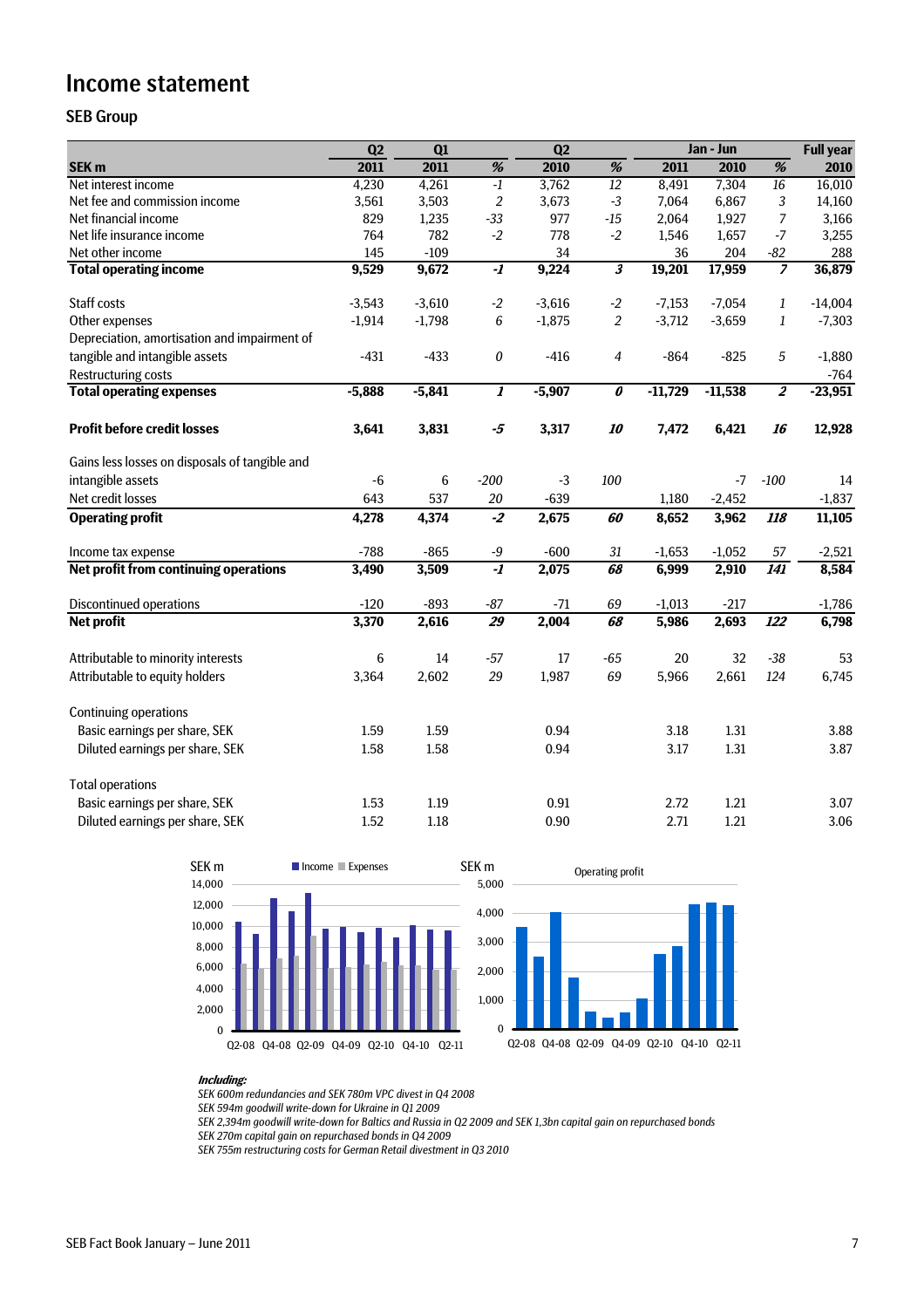### Key figures – SEB Group

|                                                             | Q2<br>Q1<br>Q2 |         |         | Jan - Jun |         | <b>Full year</b> |
|-------------------------------------------------------------|----------------|---------|---------|-----------|---------|------------------|
|                                                             | 2011           | 2011    | 2010    | 2011      | 2010    | 2010             |
|                                                             |                |         |         |           |         |                  |
| <b>Continuing operations</b>                                |                |         |         |           |         |                  |
| Return on equity, continuing operations, %                  | 13.93          | 14.06   | 8.35    | 13.96     | 5.82    | 8.65             |
| Basic earnings per share, continuing operations, SEK        | 1.59           | 1.59    | 0.94    | 3.18      | 1.31    | 3.88             |
| Diluted earnings per share, continuing operations, SEK      | 1.58           | 1.58    | 0.94    | 3.17      | 1.31    | 3.87             |
| Cost/income ratio, continuing operations                    | 0.62           | 0.60    | 0.64    | 0.61      | 0.64    | 0.65             |
| Number of full time equivalents, continuing operations*     | 17.492         | 17.426  | 17.059  | 17.351    | 17.016  | 17.104           |
| <b>Total operations</b>                                     |                |         |         |           |         |                  |
| Return on equity, %                                         | 13.46          | 10.47   | 8.06    | 11.93     | 5.38    | 6.84             |
| Return on total assets, %                                   | 0.62           | 0.49    | 0.34    | 0.55      | 0.23    | 0.30             |
| Return on risk-weighted assets, %                           | 1.71           | 1.34    | 0.97    | 1.52      | 0.66    | 0.83             |
|                                                             |                |         |         |           |         |                  |
| Basic earnings per share, SEK                               | 1.53           | 1.19    | 0.91    | 2.72      | 1.21    | 3.07             |
| Weighted average number of shares, millions**               | 2.194          | 2.194   | 2,194   | 2.194     | 2,194   | 2.194            |
|                                                             |                | 1.18    | 0.90    | 2.71      | 1.21    | 3.06             |
| Diluted earnings per share, SEK                             | 1.52           |         |         |           |         |                  |
| Weighted average number of diluted shares, millions***      | 2.206          | 2.206   | 2,199   | 2.205     | 2,199   | 2.202            |
| Net worth per share, SEK                                    | 52.30          | 49.79   | 49.48   | 52.30     | 49.48   | 50.34            |
| Average equity, SEK, billion                                | 100.0          | 99.7    | 98.7    | 100.0     | 99.0    | 98.9             |
| Credit loss level, %                                        | $-0.20$        | $-0.17$ | 0.16    | $-0.18$   | 0.33    | 0.14             |
|                                                             |                |         |         |           |         |                  |
| Total reserve ratio individually assessed impaired loans, % | 64.8           | 69.0    | 76.9    | 64.8      | 76.9    | 69.2             |
| Net level of impaired loans, %                              | 0.56           | 0.54    | 0.60    | 0.56      | 0.60    | 0.62             |
| Gross level of impaired loans, %                            | 1.11           | 1.12    | 1.29    | 1.11      | 1.29    | 1.26             |
| Basel II (Legal reporting with transitional floor) :****    |                |         |         |           |         |                  |
| Risk-weighted assets, SEK billion                           | 798            | 777     | 824     | 798       | 824     | 800              |
| Core Tier 1 capital ratio, %                                | 11.47          | 11.35   | 10.46   | 11.47     | 10.46   | 10.93            |
| Tier 1 capital ratio, %                                     | 13.27          | 13.18   | 12.40   | 13.27     | 12.40   | 12.75            |
| Total capital ratio, %                                      | 12.86          | 12.72   | 12.60   | 12.86     | 12.60   | 12.40            |
|                                                             |                |         |         |           |         |                  |
| Basel II (without transitional floor):                      |                |         |         |           |         |                  |
| Risk-weighted assets, SEK billion                           | 678            | 678     | 714     | 678       | 714     | 716              |
| Core Tier 1 capital ratio, %                                | 13.50          | 13.00   | 12.07   | 13.50     | 12.07   | 12.20            |
| Tier 1 capital ratio, %                                     | 15.62          | 15.09   | 14.31   | 15.62     | 14.31   | 14.24            |
| Total capital ratio, %                                      | 15.12          | 14.57   | 14.54   | 15.12     | 14.54   | 13.85            |
| Number of full time equivalents*                            | 17.576         | 17.512  | 19.091  | 17.688    | 19.090  | 19.125           |
| Assets under custody, SEK billion                           | 4.683          | 4.948   | 4,770   | 4.683     | 4,770   | 5.072            |
| Assets under management, SEK billion                        | 1.356          | 1.372   | 1,328   | 1.356     | 1,328   | 1.399            |
| <b>Discontinued operations</b>                              |                |         |         |           |         |                  |
| Basic earnings per share, discontinued operations, SEK      | $-0.06$        | $-0.40$ | $-0.03$ | $-0.46$   | $-0.10$ | $-0.81$          |
| Diluted earnings per share, discontinued operations, SEK    | $-0.06$        | $-0.40$ | $-0.04$ | $-0.46$   | $-0.10$ | $-0.81$          |
|                                                             |                |         |         |           |         |                  |

\* Quarterly numbers are for last month of quarter. Accumulated numbers are average for the period.

\*\* The number of issued shares was 2,194,171,802. SEB owned 267,360 Class A shares for the employee stock option programme at year end 2010. During 2011 SEB has repurchased 500,000 shares and 630,939 have been sold as employee stock options have been exercised. Thus, as at 30 June 2011 SEB owned 136,421 Class A-shares with a market value of SEK 7m.

\*\*\* Calculated dilution based on the estimated economic value of the long-term incentive programmes.

\*\*\*\* 80 per cent of RWA in Basel I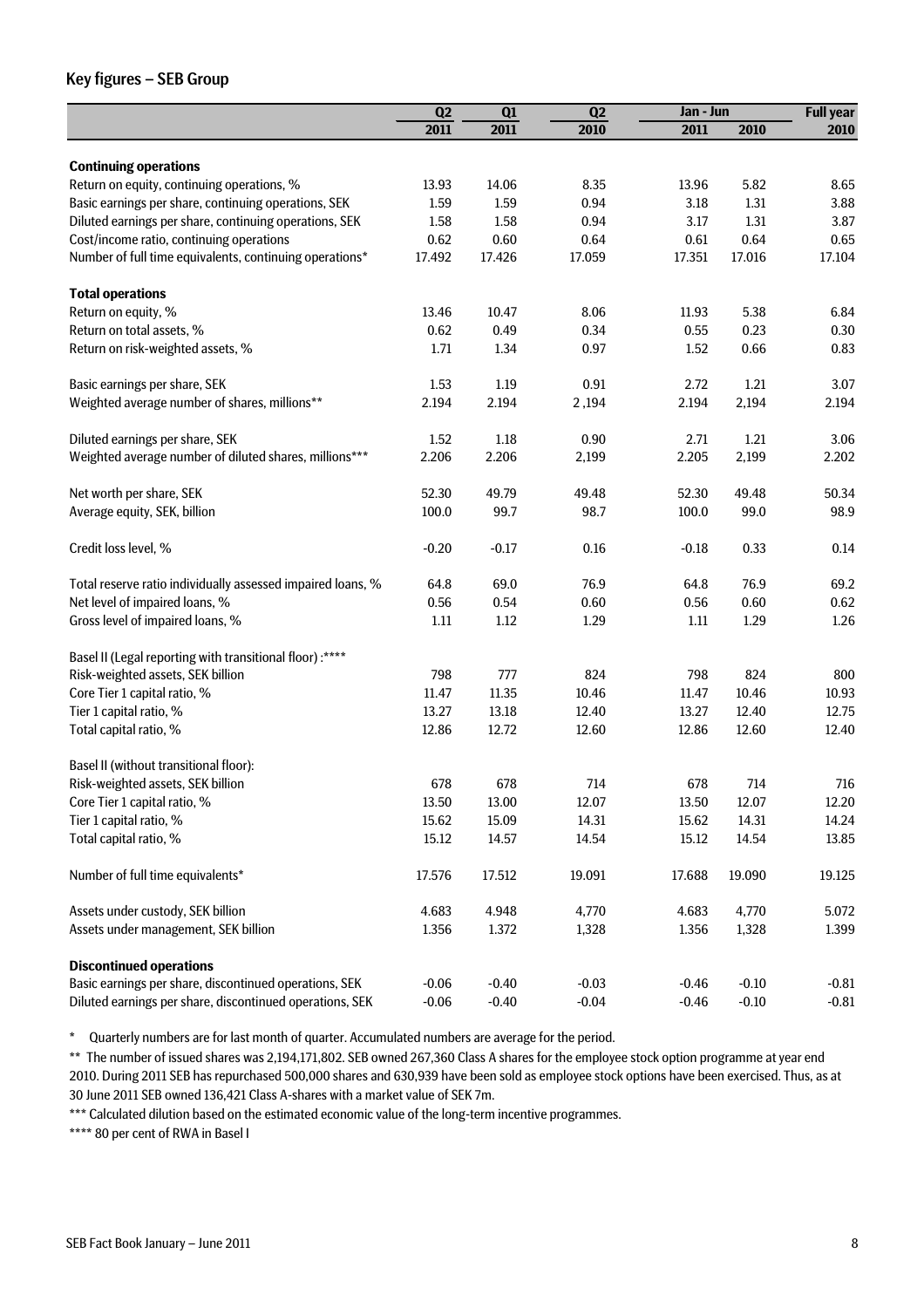### Income statement SEB Group

|                                            | Q2       | Q3       | Q <sub>4</sub> | $\overline{Q1}$ | Q2       | Q3       | Q <sub>4</sub> | Q1       | Q2       |
|--------------------------------------------|----------|----------|----------------|-----------------|----------|----------|----------------|----------|----------|
| SEK <sub>m</sub>                           | 2009     | 2009     | 2009           | 2010            | 2010     | 2010     | 2010           | 2011     | 2011     |
|                                            |          |          |                |                 |          |          |                |          |          |
| Net interest income                        | 5,029    | 4,197    | 3,332          | 3,542           | 3,762    | 4,180    | 4,526          | 4,261    | 4,230    |
| Net fee and commission income              | 3,491    | 3,263    | 3,587          | 3,194           | 3,673    | 3,387    | 3,906          | 3,503    | 3,561    |
| Net financial income                       | 1,471    | 945      | 939            | 950             | 977      | 727      | 512            | 1,235    | 829      |
| Net life insurance income                  | 946      | 857      | 932            | 879             | 778      | 818      | 780            | 782      | 764      |
| Net other income                           | 1,579    | $-165$   | 430            | 170             | 34       | $-230$   | 314            | $-109$   | 145      |
| <b>Total operating income</b>              | 12,516   | 9,097    | 9,220          | 8,735           | 9,224    | 8,882    | 10,038         | 9,672    | 9,529    |
| Staff costs                                | $-3,799$ | $-3,282$ | $-2,785$       | $-3,438$        | $-3,616$ | $-3,392$ | $-3,558$       | $-3,610$ | $-3,543$ |
| Other expenses                             | $-1,612$ | $-1,535$ | $-2,128$       | $-1,784$        | $-1,875$ | $-1,679$ | $-1,965$       | $-1,798$ | $-1,914$ |
| Depreciation, amortisation and             |          |          |                |                 |          |          |                |          |          |
| impairment of tangible and intangible      | $-2.826$ | $-375$   | $-463$         | $-409$          | $-416$   | $-405$   | $-650$         | $-433$   | $-431$   |
| <b>Restructuring costs</b>                 |          |          |                |                 |          | $-755$   | $-9$           |          |          |
| <b>Total operating expenses</b>            | $-8,237$ | $-5,192$ | $-5,376$       | $-5,631$        | $-5,907$ | $-6,231$ | $-6,182$       | $-5,841$ | $-5,888$ |
| <b>Profit before credit losses</b>         | 4,279    | 3,905    | 3,844          | 3,104           | 3,317    | 2,651    | 3,856          | 3,831    | 3,641    |
| Gains less losses on disposals of tangible |          |          |                |                 |          |          |                |          |          |
| and intangible assets                      | 23       | 3        | $-24$          | $-4$            | $-3$     |          | 21             | 6        | $-6$     |
| Net credit losses                          | $-3,439$ | $-3,206$ | $-3,064$       | $-1,813$        | $-639$   | 196      | 419            | 537      | 643      |
| <b>Operating profit</b>                    | 863      | 702      | 756            | 1,287           | 2,675    | 2,847    | 4,296          | 4,374    | 4,278    |
| Income tax expense                         | $-865$   | $-446$   | $-333$         | $-452$          | $-600$   | $-765$   | $-704$         | $-865$   | $-788$   |
| Net profit from continuing operations      | $-2$     | 256      | 423            | 835             | 2,075    | 2,082    | 3,592          | 3,509    | 3,490    |
| <b>Discontinued operations</b>             | $-168$   | $-219$   | $-139$         | $-146$          | $-71$    | $-1,486$ | $-83$          | $-893$   | $-120$   |
| <b>Net profit</b>                          | $-170$   | 37       | 284            | 689             | 2,004    | 596      | 3,509          | 2,616    | 3,370    |
| Attributable to minority interests         | 23       | 12       | 27             | 15              | 17       | 15       | 6              | 14       | 6        |
| Attributable to equity holders             | $-193$   | 25       | 257            | 674             | 1,987    | 581      | 3,503          | 2,602    | 3,364    |

### Share of profit before credit losses

Jan – Jun 2011



*Geography – Adjusted for Other Divisions – Adjusted for Other*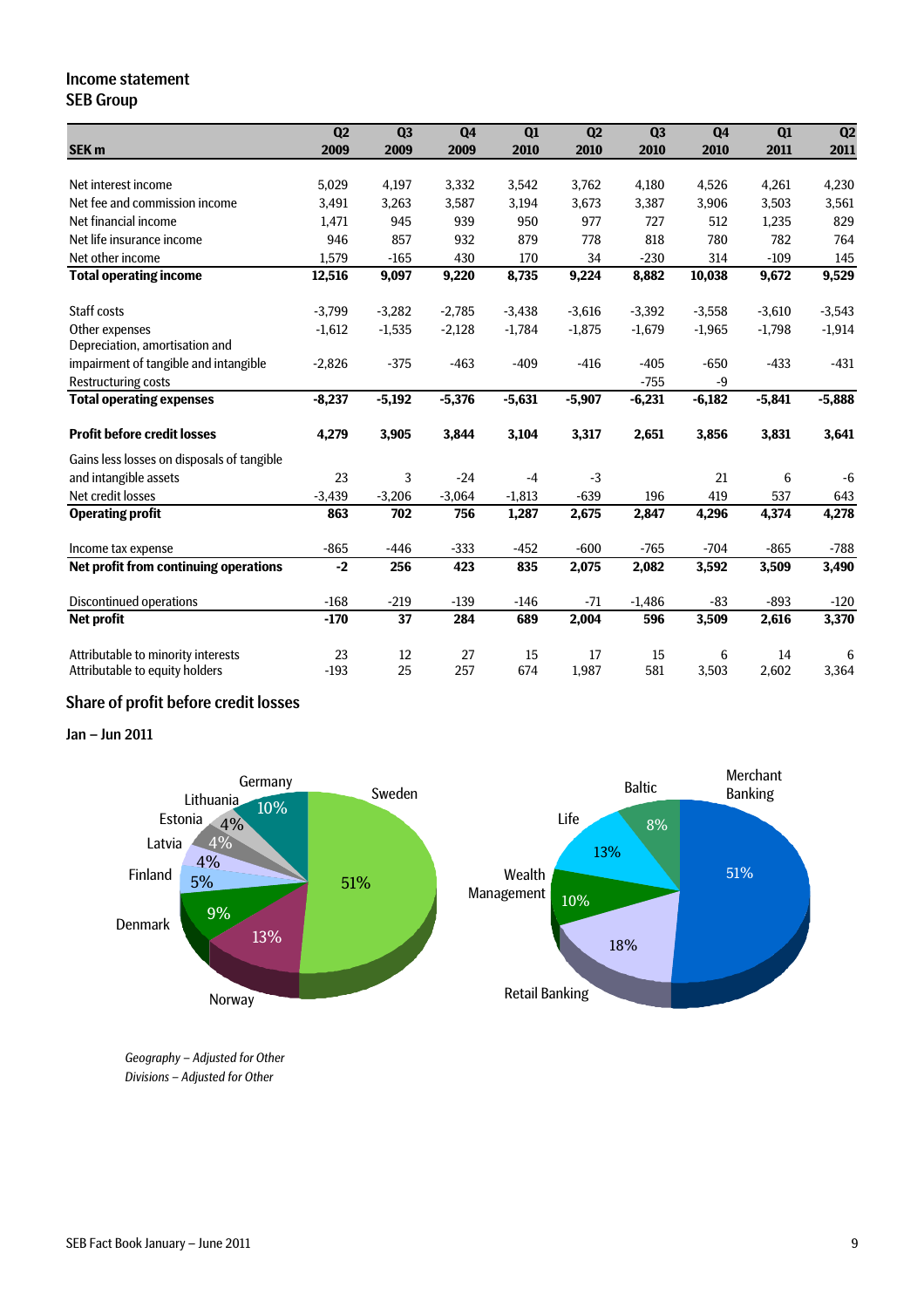### Divisions

### Merchant Banking

### Total

|                                                | Q1       | Q <sub>2</sub> | Q <sub>3</sub> | Q4       | Q1       | Q2       |
|------------------------------------------------|----------|----------------|----------------|----------|----------|----------|
| <b>SEK m</b>                                   | 2010     | 2010           | 2010           | 2010     | 2011     | 2011     |
|                                                |          |                |                |          |          |          |
| Net interest income                            | 1,782    | 1,728          | 1,852          | 1,966    | 1,732    | 1,885    |
| Net fee and commission income                  | 1,079    | 1,412          | 1,281          | 1,503    | 1,259    | 1,342    |
| Net financial income                           | 832      | 1,242          | 685            | 607      | 1,085    | 995      |
| Net other income                               | 84       | 39             | 44             | 155      | 35       | 135      |
| <b>Total operating income</b>                  | 3,777    | 4,421          | 3,862          | 4,231    | 4,111    | 4,357    |
| Staff costs                                    | $-956$   | $-1,076$       | $-843$         | $-1.084$ | $-1,062$ | -998     |
| Other expenses                                 | $-1,150$ | $-1,203$       | $-1,066$       | $-1,230$ | $-1,207$ | $-1,269$ |
| Depreciation, amortisation and impairment of   |          |                |                |          |          |          |
| tangible and intangible assets                 | $-28$    | -39            | $-40$          | $-63$    | -51      | -50      |
| <b>Total operating expenses</b>                | $-2,134$ | $-2,318$       | $-1,949$       | $-2,377$ | $-2,320$ | $-2,317$ |
| <b>Profit before credit losses</b>             | 1,643    | 2,103          | 1,913          | 1,854    | 1,791    | 2,040    |
| Gains less losses on disposals of tangible and |          |                |                |          |          |          |
| intangible assets                              | $-3$     | $-1$           | $\mathbf{1}$   | 23       | 3        | $-3$     |
| Net credit losses                              | $-104$   | 26             | $-26$          | -99      | -48      | -36      |
| <b>Operating profit</b>                        | 1,536    | 2,128          | 1,888          | 1,778    | 1,746    | 2,001    |

### Merchant Banking

Trading and Capital Markets

|                                                | Q1     | Q <sub>2</sub> | Q <sub>3</sub> | Q <sub>4</sub> | Q1       | Q2       |
|------------------------------------------------|--------|----------------|----------------|----------------|----------|----------|
| <b>SEK m</b>                                   | 2010   | 2010           | 2010           | 2010           | 2011     | 2011     |
|                                                |        |                |                |                |          |          |
| Net interest income                            | 368    | 315            | 382            | 459            | 293      | 369      |
| Net fee and commission income                  | 312    | 437            | 356            | 487            | 396      | 285      |
| Net financial income                           | 854    | 1,274          | 696            | 645            | 1,085    | 1,041    |
| Net other income                               | 34     | -15            | $-4$           | $-3$           | 2        | 3        |
| <b>Total operating income</b>                  | 1,568  | 2,011          | 1,430          | 1,588          | 1,776    | 1,698    |
| Staff costs                                    | $-418$ | -480           | $-365$         | $-482$         | $-465$   | -440     |
| Other expenses                                 | $-505$ | $-531$         | $-465$         | $-552$         | $-562$   | $-605$   |
| Depreciation, amortisation and impairment of   |        |                |                |                |          |          |
| tangible and intangible assets                 | -8     | -9             | -9             | -9             | $-27$    | $-30$    |
| <b>Total operating expenses</b>                | $-931$ | $-1,020$       | $-839$         | $-1,043$       | $-1,054$ | $-1,075$ |
| <b>Profit before credit losses</b>             | 637    | 991            | 591            | 545            | 722      | 623      |
| Gains less losses on disposals of tangible and |        |                |                |                |          |          |
| intangible assets                              |        |                |                |                | 1        | 1        |
| Net credit losses                              | 1      |                |                | 1              |          | $-1$     |
| <b>Operating profit</b>                        | 638    | 991            | 591            | 546            | 723      | 623      |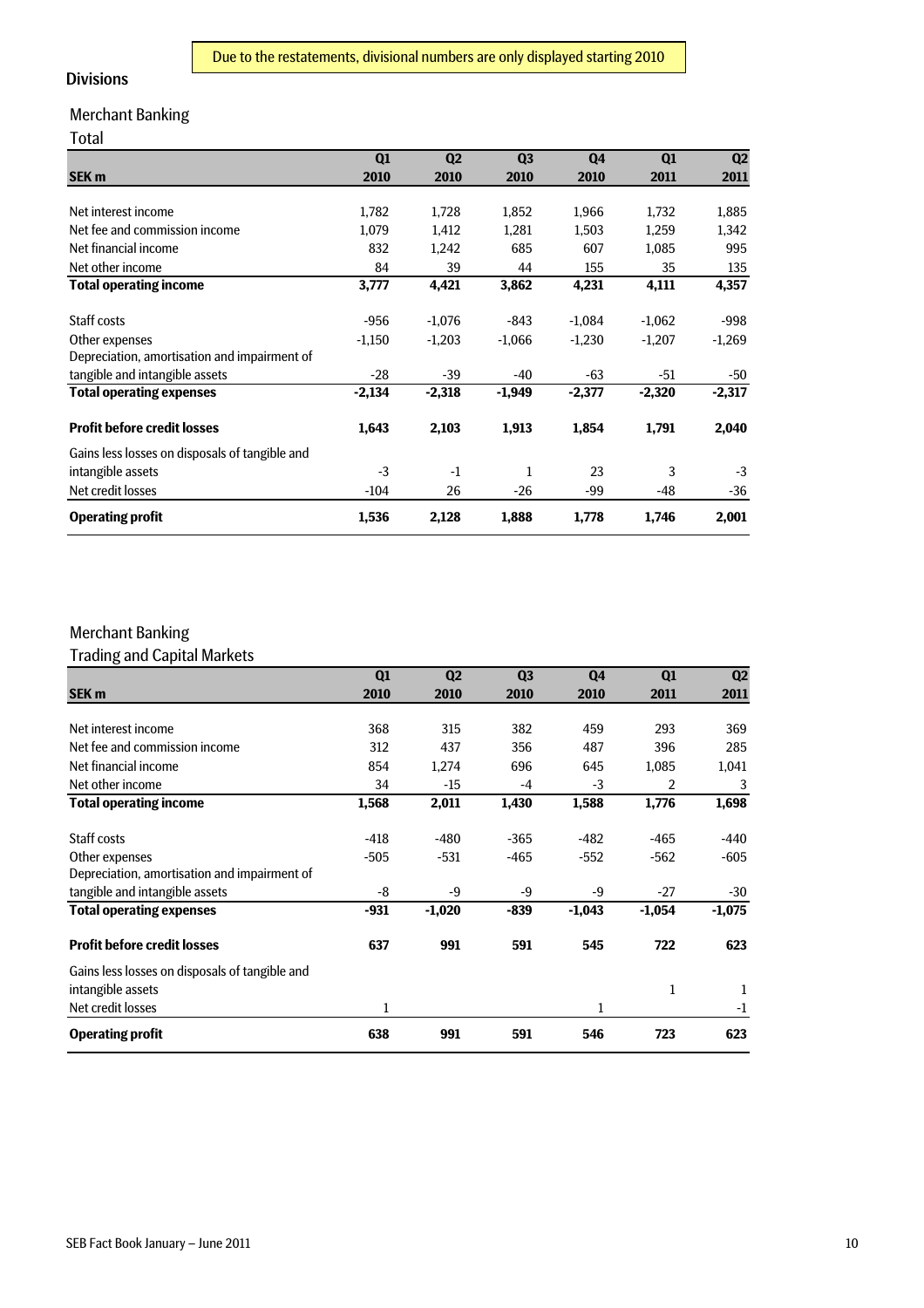### Merchant Banking

### Corporate Banking

|                                                | Q1     | Q <sub>2</sub> | Q <sub>3</sub> | Q <sub>4</sub> | Q1     | Q2     |
|------------------------------------------------|--------|----------------|----------------|----------------|--------|--------|
| <b>SEK m</b>                                   | 2010   | 2010           | 2010           | 2010           | 2011   | 2011   |
|                                                |        |                |                |                |        |        |
| Net interest income                            | 1,072  | 1,091          | 1,148          | 1,140          | 1,093  | 1,121  |
| Net fee and commission income                  | 381    | 560            | 571            | 681            | 489    | 663    |
| Net financial income                           | $-36$  | $-57$          | $-27$          | $-66$          | $-35$  | $-53$  |
| Net other income                               | 39     | 41             | 38             | 143            | 24     | 121    |
| <b>Total operating income</b>                  | 1,456  | 1,635          | 1,730          | 1,898          | 1,571  | 1,852  |
| Staff costs                                    | $-402$ | -456           | $-349$         | $-467$         | -459   | -423   |
| Other expenses                                 | $-303$ | $-307$         | $-261$         | -251           | $-312$ | $-311$ |
| Depreciation, amortisation and impairment of   |        |                |                |                |        |        |
| tangible and intangible assets                 | $-17$  | $-18$          | $-16$          | -51            | $-22$  | $-16$  |
| <b>Total operating expenses</b>                | $-722$ | $-781$         | $-626$         | $-769$         | $-793$ | $-750$ |
| <b>Profit before credit losses</b>             | 734    | 854            | 1,104          | 1,129          | 778    | 1,102  |
| Gains less losses on disposals of tangible and |        |                |                |                |        |        |
| intangible assets                              |        |                | $-1$           | 29             | 2      | $-1$   |
| Net credit losses                              | -98    | 29             | $-37$          | -97            | -51    | $-31$  |
| <b>Operating profit</b>                        | 636    | 883            | 1,066          | 1,061          | 729    | 1,070  |

### Merchant Banking

Global Transaction Services

|                                                | Q1     | Q <sub>2</sub> | Q <sub>3</sub> | Q <sub>4</sub> | Q1     | Q <sub>2</sub> |
|------------------------------------------------|--------|----------------|----------------|----------------|--------|----------------|
| <b>SEK m</b>                                   | 2010   | 2010           | 2010           | 2010           | 2011   | 2011           |
|                                                |        |                |                |                |        |                |
| Net interest income                            | 341    | 321            | 321            | 367            | 345    | 396            |
| Net fee and commission income                  | 386    | 416            | 355            | 334            | 374    | 394            |
| Net financial income                           | 15     | 25             | 16             | 27             | 35     | $\overline{7}$ |
| Net other income                               | 11     | 12             | 10             | 16             | 9      | 10             |
| <b>Total operating income</b>                  | 753    | 774            | 702            | 744            | 763    | 807            |
| Staff costs                                    | $-137$ | $-139$         | $-128$         | $-135$         | $-137$ | $-137$         |
| Other expenses                                 | $-342$ | $-365$         | $-340$         | $-427$         | $-332$ | $-353$         |
| Depreciation, amortisation and impairment of   |        |                |                |                |        |                |
| tangible and intangible assets                 | $-2$   | $-12$          | $-16$          | $-2$           | $-3$   | $-3$           |
| <b>Total operating expenses</b>                | $-481$ | $-516$         | $-484$         | $-564$         | $-472$ | -493           |
| <b>Profit before credit losses</b>             | 272    | 258            | 218            | 180            | 291    | 314            |
| Gains less losses on disposals of tangible and |        |                |                |                |        |                |
| intangible assets                              | $-3$   | $-1$           | 2              | -6             | $-1$   | $-2$           |
| Net credit losses                              | $-7$   | $-3$           | 11             | -3             | 4      | $-4$           |
| <b>Operating profit</b>                        | 262    | 254            | 231            | 171            | 294    | 308            |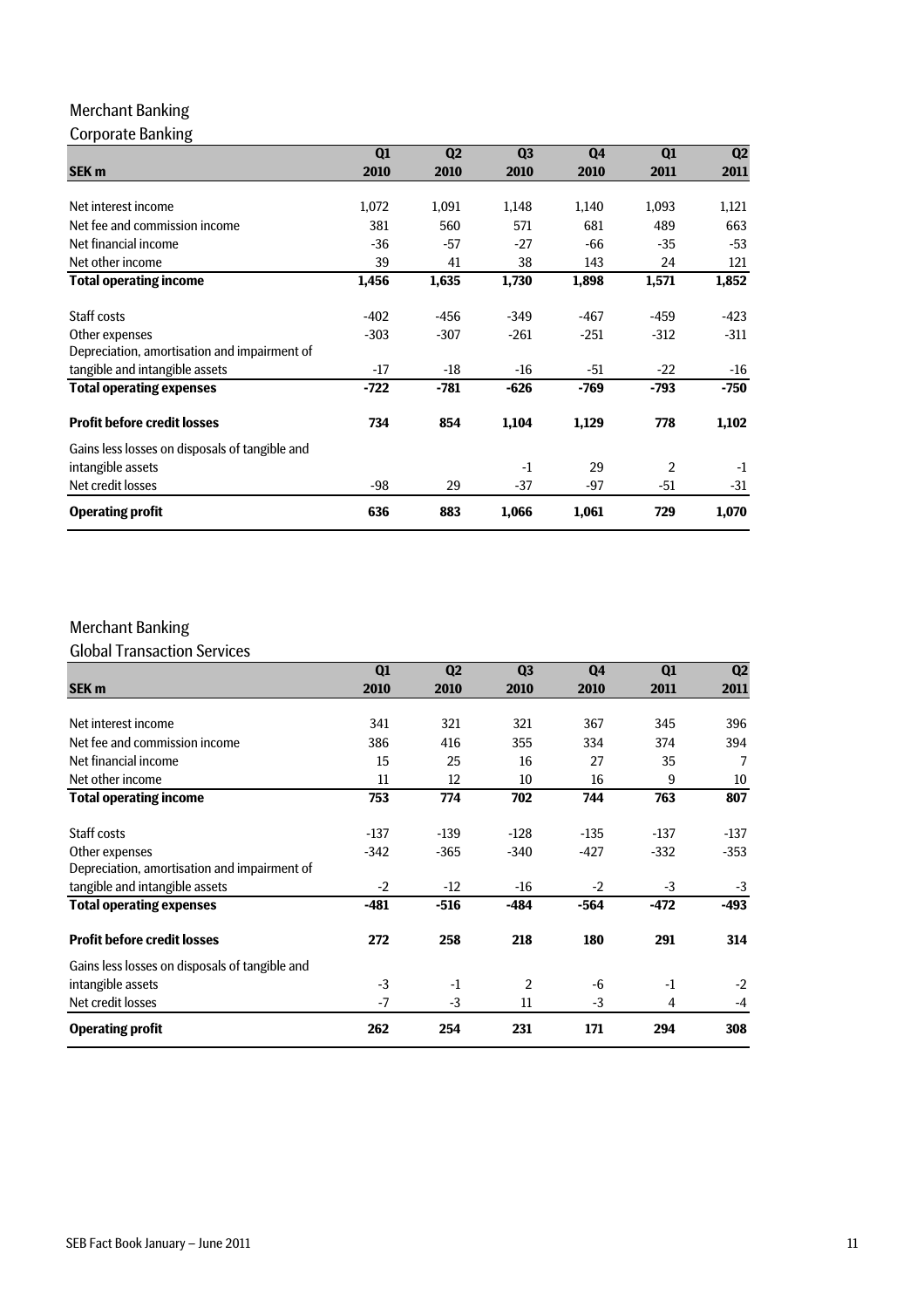### Retail Banking

### Total

|                                                | Q1       | Q <sub>2</sub> | Q <sub>3</sub> | Q <sub>4</sub> | Q1       | Q <sub>2</sub> |
|------------------------------------------------|----------|----------------|----------------|----------------|----------|----------------|
| <b>SEK m</b>                                   | 2010     | 2010           | 2010           | 2010           | 2011     | 2011           |
|                                                |          |                |                |                |          |                |
| Net interest income                            | 1,201    | 1,212          | 1,263          | 1,332          | 1.349    | 1,436          |
| Net fee and commission income                  | 789      | 829            | 774            | 848            | 788      | 822            |
| Net financial income                           | 65       | 76             | 58             | 74             | 64       | 83             |
| Net other income                               | 9        | 11             | 14             | 14             | 14       | 40             |
| <b>Total operating income</b>                  | 2,064    | 2,128          | 2,109          | 2,268          | 2,215    | 2,381          |
| Staff costs                                    | $-658$   | $-659$         | $-686$         | $-647$         | $-673$   | $-689$         |
| Other expenses                                 | -778     | $-875$         | $-800$         | $-928$         | $-882$   | -940           |
| Depreciation, amortisation and impairment of   |          |                |                |                |          |                |
| tangible and intangible assets                 | $-21$    | $-21$          | $-21$          | $-21$          | $-19$    | -19            |
| <b>Total operating expenses</b>                | $-1,457$ | $-1,555$       | $-1,507$       | $-1,596$       | $-1,574$ | $-1,648$       |
| <b>Profit before credit losses</b>             | 607      | 573            | 602            | 672            | 641      | 733            |
| Gains less losses on disposals of tangible and |          |                |                |                |          |                |
| intangible assets                              |          |                | $-1$           |                | 1        | $-1$           |
| Net credit losses                              | $-196$   | $-147$         | -56            | $-144$         | -98      | -84            |
| <b>Operating profit</b>                        | 411      | 426            | 545            | 528            | 544      | 648            |

### Retail Banking

Retail Sweden

|                                                | Q1       | Q <sub>2</sub> | Q <sub>3</sub> | Q <sub>4</sub> | Q1       | Q <sub>2</sub> |
|------------------------------------------------|----------|----------------|----------------|----------------|----------|----------------|
| SEK <sub>m</sub>                               | 2010     | 2010           | 2010           | 2010           | 2011     | 2011           |
|                                                |          |                |                |                |          |                |
| Net interest income                            | 949      | 962            | 1,019          | 1,095          | 1,123    | 1,214          |
| Net fee and commission income                  | 384      | 378            | 363            | 396            | 393      | 386            |
| Net financial income                           | 65       | 76             | 58             | 74             | 64       | 83             |
| Net other income                               | 4        | 5              | 4              | 5              | 15       | 26             |
| <b>Total operating income</b>                  | 1,402    | 1,421          | 1,444          | 1,570          | 1,595    | 1,709          |
| Staff costs                                    | $-461$   | $-468$         | $-491$         | $-472$         | $-498$   | -509           |
| Other expenses                                 | $-624$   | $-681$         | $-640$         | -756           | $-706$   | -759           |
| Depreciation, amortisation and impairment of   |          |                |                |                |          |                |
| tangible and intangible assets                 | -11      | $-12$          | $-12$          | $-14$          | $-13$    | $-13$          |
| <b>Total operating expenses</b>                | $-1,096$ | $-1,161$       | $-1,143$       | $-1,242$       | $-1,217$ | $-1,281$       |
| <b>Profit before credit losses</b>             | 306      | 260            | 301            | 328            | 378      | 428            |
| Gains less losses on disposals of tangible and |          |                |                |                |          |                |
| intangible assets                              |          |                |                |                | 1        | $-1$           |
| Net credit losses                              | $-105$   | $-63$          | -5             | $-70$          | -43      | -40            |
| <b>Operating profit</b>                        | 201      | 197            | 296            | 258            | 336      | 387            |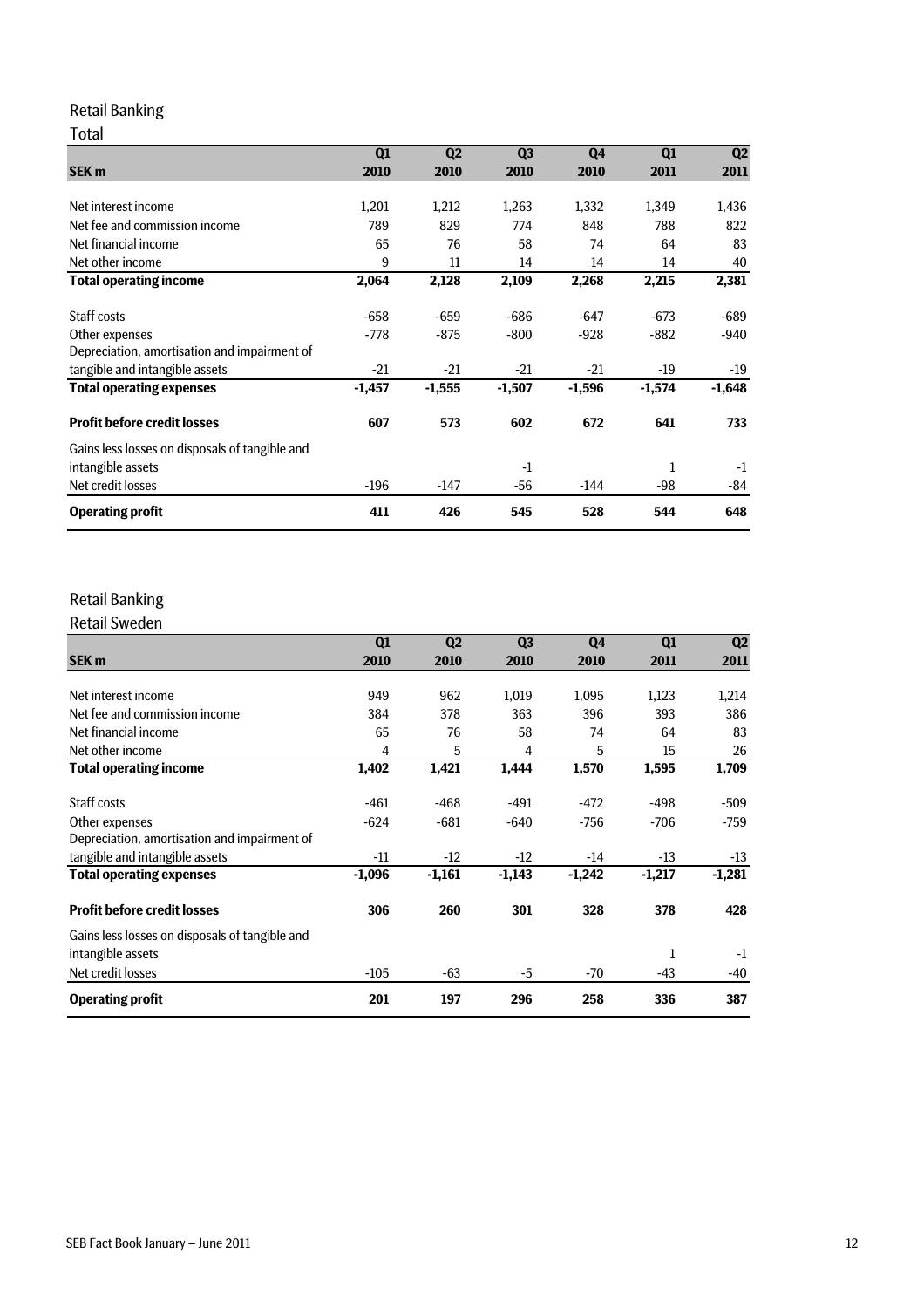### Retail Banking

#### Cards **SEK m Q1 2010 Q2 2010 Q3 2010 Q4 2010 Q1 2011 Q2 2011** Net interest income 253 249 244 236 226 222 Net fee and commission income 397 438 403 444 392 416 Net other income<br>
Net other income<br>
Net other income<br>
Total operating income<br>
Total operating income<br>
C65 703 665 702 621 668 **Total operating income** Staff costs -196 -192 -195 -175 -175 -179 Other expenses -158 -189 -160 -178 -176 -178 Depreciation, amortisation and impairment of tangible and intangible assets  $-10$   $-9$   $-8$   $-8$   $-7$   $-6$ Restructuring costs **Total operating expenses -364 -390 -363 -361 -358 -363 Profit before credit losses 301 313 302 341 263 305** Gains less losses on disposals of tangible and intangible assets  $-1$ Net credit losses -91 -84 -51 -73 -55 -44 **Operating profit 210 229 250 268 208 261**

### Wealth Management

| Total                                                               |        |                |                |                |        |                |
|---------------------------------------------------------------------|--------|----------------|----------------|----------------|--------|----------------|
|                                                                     | Q1     | Q <sub>2</sub> | Q <sub>3</sub> | Q <sub>4</sub> | Q1     | Q <sub>2</sub> |
| <b>SEK m</b>                                                        | 2010   | 2010           | 2010           | 2010           | 2011   | 2011           |
| Net interest income                                                 | 111    | 120            | 118            | 136            | 143    | 160            |
| Net fee and commission income                                       | 868    | 939            | 830            | 1,115          | 994    | 865            |
| Net financial income                                                | 18     | 24             | 17             | 30             | 15     | 22             |
| Net other income                                                    |        | 47             | 7              | 4              | 2      | 26             |
| <b>Total operating income</b>                                       | 997    | 1,130          | 972            | 1,285          | 1,154  | 1,073          |
| Staff costs                                                         | $-309$ | $-339$         | $-306$         | $-344$         | $-368$ | $-365$         |
| Other expenses                                                      | $-350$ | $-388$         | $-368$         | $-422$         | $-368$ | $-388$         |
| Depreciation, amortisation and impairment of                        |        |                |                |                |        |                |
| tangible and intangible assets                                      | $-20$  | $-21$          | $-20$          | $-23$          | $-12$  | $-10$          |
| <b>Total operating expenses</b>                                     | $-679$ | $-748$         | $-694$         | $-789$         | $-748$ | $-763$         |
| <b>Profit before credit losses</b>                                  | 318    | 382            | 278            | 496            | 406    | 310            |
| Gains less losses on disposals of tangible and<br>intangible assets |        |                |                |                |        |                |
| Net credit losses                                                   | $-1$   | $-2$           | $-1$           | 7              | $-1$   | $-1$           |
| <b>Operating profit</b>                                             | 317    | 380            | 277            | 503            | 405    | 309            |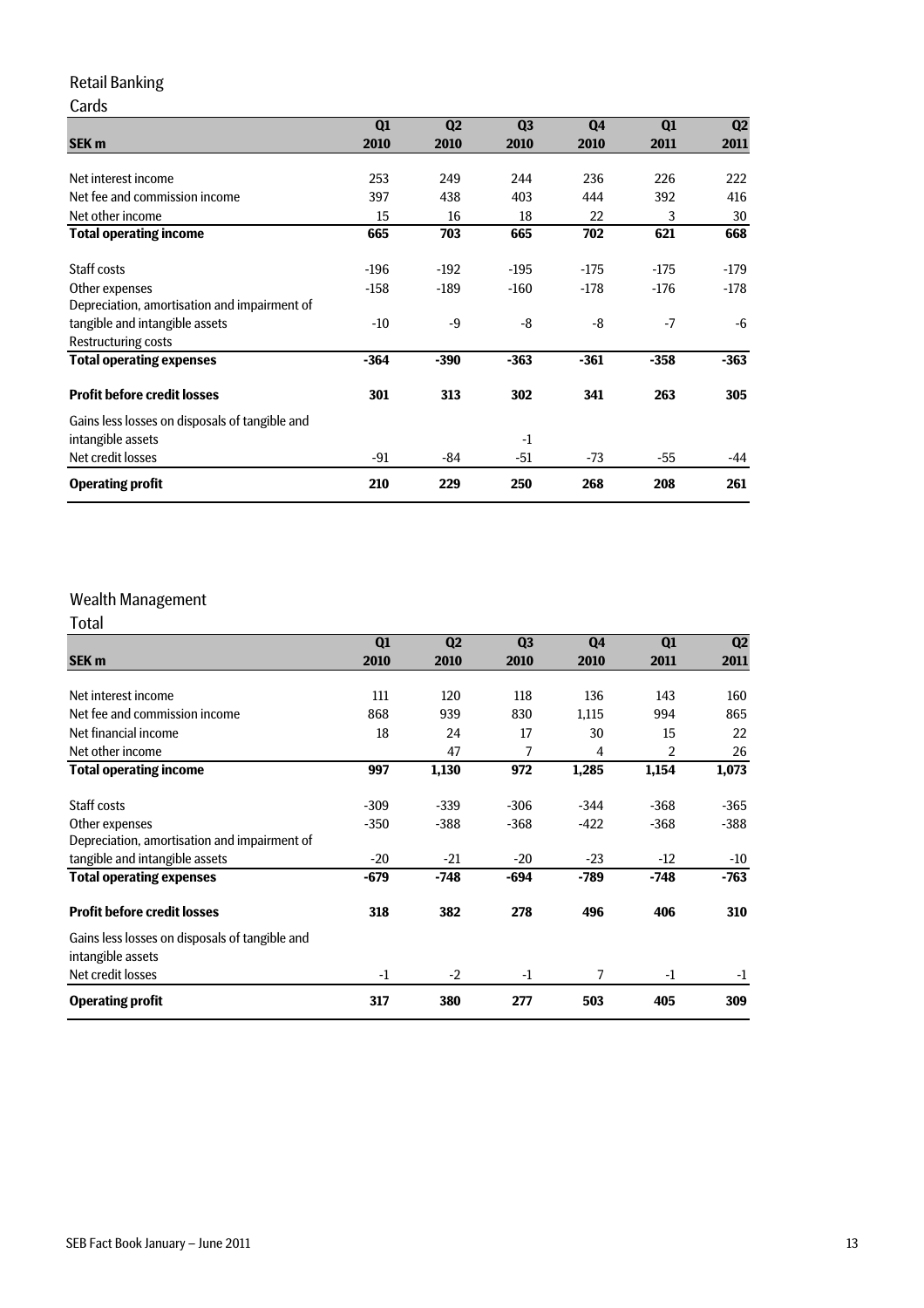### Life

Total

|                                              | Q1     | Q <sub>2</sub> | Q <sub>3</sub> | Q <sub>4</sub> | Q1     | Q <sub>2</sub> |
|----------------------------------------------|--------|----------------|----------------|----------------|--------|----------------|
| <b>SEK m</b>                                 | 2010   | 2010           | 2010           | 2010           | 2011   | 2011           |
|                                              |        |                |                |                |        |                |
| Net interest income                          | $-2$   | $-2$           | $-2$           | -5             | -8     | $-10$          |
| Net life insurance income                    | 1,186  | 1,115          | 1,143          | 1,106          | 1,138  | 1,125          |
| <b>Total operating income</b>                | 1,184  | 1,113          | 1,141          | 1,101          | 1,130  | 1,115          |
| Staff costs                                  | $-282$ | $-287$         | $-276$         | $-278$         | $-292$ | $-305$         |
| Other expenses                               | $-147$ | $-151$         | $-150$         | $-141$         | $-135$ | $-111$         |
| Depreciation, amortisation and impairment of |        |                |                |                |        |                |
| tangible and intangible assets               | $-173$ | $-172$         | $-169$         | $-176$         | $-192$ | -192           |
| <b>Total operating expenses</b>              | $-602$ | $-610$         | -595           | -595           | $-619$ | -608           |
| <b>Profit before credit losses</b>           | 582    | 503            | 546            | 506            | 511    | 507            |
| <b>Operating profit</b> *                    | 582    | 503            | 546            | 506            | 511    | 507            |
| Change in surplus values                     | 195    | 180            | 376            | 294            | 27     | 545            |
|                                              |        |                |                |                |        |                |
| <b>Business result</b>                       | 777    | 683            | 922            | 800            | 538    | 1,052          |

\* Consolidated in the Group accounts

### Baltic

### Total

|                                                | Q1       | Q <sub>2</sub> | Q <sub>3</sub> | Q4     | Q <sub>1</sub> | Q <sub>2</sub> |
|------------------------------------------------|----------|----------------|----------------|--------|----------------|----------------|
| <b>SEK m</b>                                   | 2010     | 2010           | 2010           | 2010   | 2011           | 2011           |
|                                                |          |                |                |        |                |                |
| Net interest income                            | 506      | 471            | 454            | 492    | 456            | 486            |
| Net fee and commission income                  | 228      | 250            | 251            | 235    | 209            | 240            |
| Net financial income                           | 131      | 141            | 69             | 60     | 80             | 89             |
| Net other income                               | 4        | 9              | 28             | 11     | -5             | $-12$          |
| <b>Total operating income</b>                  | 869      | 871            | 802            | 798    | 740            | 803            |
| Staff costs                                    | $-206$   | $-182$         | $-177$         | $-163$ | $-146$         | -187           |
| Other expenses                                 | $-306$   | $-289$         | $-292$         | $-290$ | $-250$         | $-263$         |
| Depreciation, amortisation and impairment of   |          |                |                |        |                |                |
| tangible and intangible assets                 | $-21$    | $-20$          | $-20$          | $-235$ | $-32$          | $-33$          |
| <b>Total operating expenses</b>                | $-533$   | -491           | $-489$         | $-688$ | -428           | -483           |
| <b>Profit before credit losses</b>             | 336      | 380            | 313            | 110    | 312            | 320            |
| Gains less losses on disposals of tangible and |          |                |                |        |                |                |
| intangible assets                              |          | $-1$           |                | $-4$   | 2              | $-2$           |
| Net credit losses                              | $-1,431$ | -451           | 273            | 736    | 572            | 679            |
| <b>Operating profit</b>                        | $-1,095$ | $-72$          | 586            | 842    | 886            | 997            |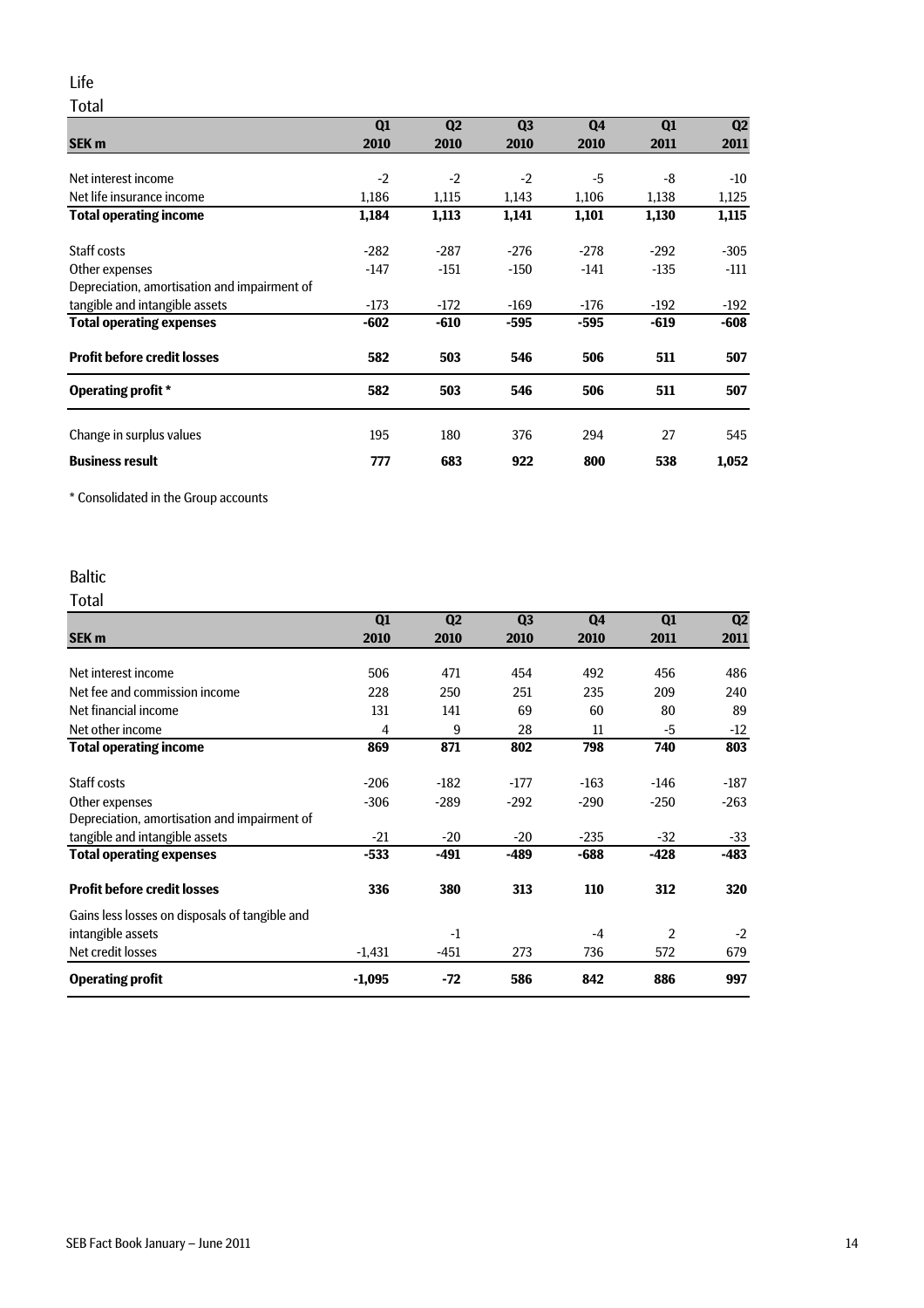### Baltic

#### Baltic Estonia

|                                                | Q1     | Q <sub>2</sub> | Q <sub>3</sub> | Q <sub>4</sub> | Q1     | Q2   |
|------------------------------------------------|--------|----------------|----------------|----------------|--------|------|
| <b>SEK m</b>                                   | 2010   | 2010           | 2010           | 2010           | 2011   | 2011 |
|                                                |        |                |                |                |        |      |
| Net interest income                            | 156    | 141            | 139            | 153            | 150    | 156  |
| Net fee and commission income                  | 77     | 80             | 76             | 74             | 66     | 83   |
| Net financial income                           | 24     | 25             | 9              | $-6$           | 12     | 14   |
| Net other income                               | 3      | 4              | 2              | 10             | 1      | 1    |
| <b>Total operating income</b>                  | 260    | 250            | 226            | 231            | 229    | 254  |
| Staff costs                                    | -83    | -59            | -59            | $-42$          | $-52$  | -60  |
| Other expenses                                 | $-107$ | -88            | -85            | -70            | -78    | -81  |
| Depreciation, amortisation and impairment of   |        |                |                |                |        |      |
| tangible and intangible assets                 | $-4$   | $-4$           | $-4$           | -5             | $-3$   | $-4$ |
| <b>Total operating expenses</b>                | $-194$ | $-151$         | $-148$         | -117           | $-133$ | -145 |
| <b>Profit before credit losses</b>             | 66     | 99             | 78             | 114            | 96     | 109  |
| Gains less losses on disposals of tangible and |        |                |                |                |        |      |
| intangible assets                              |        |                |                | 1              | 2      | 1    |
| Net credit losses                              | -151   | $-108$         | 10             | 162            | 17     | 122  |
| <b>Operating profit</b>                        | -85    | -9             | 88             | 277            | 115    | 232  |

### Baltic

#### Baltic Latvia

|                                                | Q1     | Q <sub>2</sub> | Q <sub>3</sub> | Q <sub>4</sub> | Q1    | Q <sub>2</sub> |
|------------------------------------------------|--------|----------------|----------------|----------------|-------|----------------|
| <b>SEK m</b>                                   | 2010   | 2010           | 2010           | 2010           | 2011  | 2011           |
|                                                |        |                |                |                |       |                |
| Net interest income                            | 155    | 154            | 144            | 148            | 133   | 133            |
| Net fee and commission income                  | 53     | 55             | 54             | 52             | 49    | 60             |
| Net financial income                           | 23     | 26             | 28             | 33             | 30    | 30             |
| Net other income                               | 3      | 1              | 1              | 1              | $-2$  | $-3$           |
| <b>Total operating income</b>                  | 234    | 236            | 227            | 234            | 210   | 220            |
| Staff costs                                    | -49    | -50            | -49            | $-63$          | $-35$ | -55            |
| Other expenses                                 | -81    | -69            | $-72$          | -99            | -54   | $-66$          |
| Depreciation, amortisation and impairment of   |        |                |                |                |       |                |
| tangible and intangible assets                 | -8     | $-7$           | -8             | $-11$          | -6    | -6             |
| <b>Total operating expenses</b>                | $-138$ | $-126$         | $-129$         | $-173$         | -95   | -127           |
| <b>Profit before credit losses</b>             | 96     | 110            | 98             | 61             | 115   | 93             |
| Gains less losses on disposals of tangible and |        |                |                |                |       |                |
| intangible assets                              |        | $-1$           |                | -5             |       | $-4$           |
| Net credit losses                              | $-574$ | $-170$         | 109            | 275            | 182   | 157            |
| <b>Operating profit</b>                        | $-478$ | -61            | 207            | 331            | 297   | 246            |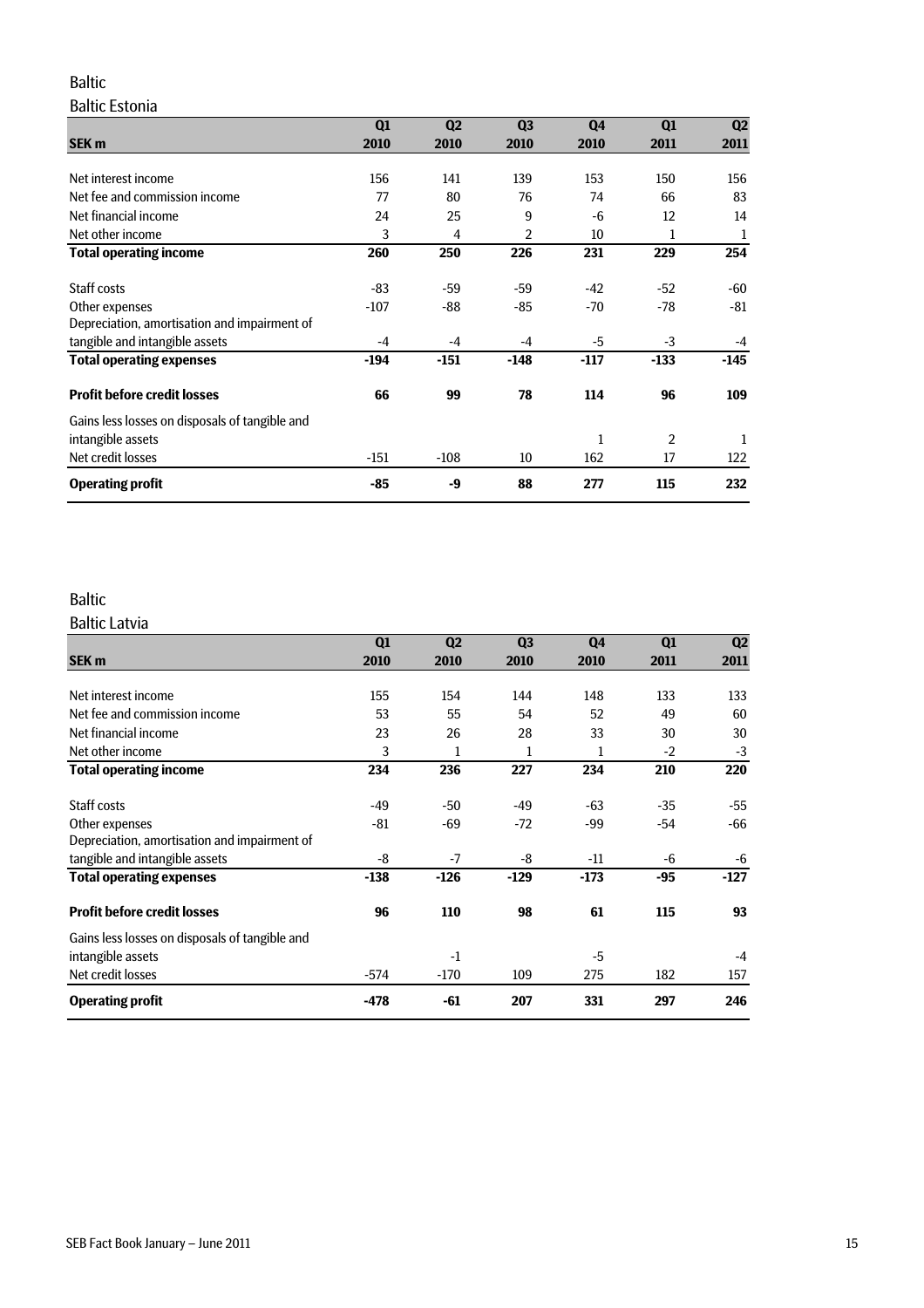### Baltic

### Baltic Lithuania

|                                                | Q1     | Q <sub>2</sub> | Q <sub>3</sub> | Q4     | Q1     | Q <sub>2</sub> |
|------------------------------------------------|--------|----------------|----------------|--------|--------|----------------|
| <b>SEK m</b>                                   | 2010   | 2010           | 2010           | 2010   | 2011   | 2011           |
|                                                |        |                |                |        |        |                |
| Net interest income                            | 195    | 175            | 171            | 191    | 173    | 197            |
| Net fee and commission income                  | 98     | 115            | 121            | 110    | 94     | 98             |
| Net financial income                           | 83     | 91             | 31             | 32     | 38     | 45             |
| Net other income                               | $-1$   | 4              | 25             | -1     | $-3$   | $-11$          |
| <b>Total operating income</b>                  | 375    | 385            | 348            | 332    | 302    | 329            |
| Staff costs                                    | $-74$  | $-73$          | $-69$          | -57    | -59    | $-72$          |
| Other expenses                                 | $-119$ | $-133$         | $-135$         | $-121$ | $-118$ | $-117$         |
| Depreciation, amortisation and impairment of   |        |                |                |        |        |                |
| tangible and intangible assets                 | -9     | -8             | -8             | $-219$ | $-22$  | $-23$          |
| <b>Total operating expenses</b>                | $-202$ | $-214$         | $-212$         | $-397$ | $-199$ | $-212$         |
| <b>Profit before credit losses</b>             | 173    | 171            | 136            | -65    | 103    | 117            |
| Gains less losses on disposals of tangible and |        |                |                |        |        |                |
| intangible assets                              |        |                |                |        |        | 1              |
| Net credit losses                              | $-705$ | $-173$         | 154            | 299    | 372    | 401            |
| <b>Operating profit</b>                        | $-532$ | $-2$           | 290            | 234    | 475    | 519            |

### Other and eliminations

| Total                                          |          |                |                |                |          |                |
|------------------------------------------------|----------|----------------|----------------|----------------|----------|----------------|
|                                                | Q1       | Q <sub>2</sub> | Q <sub>3</sub> | Q4             | Q1       | Q <sub>2</sub> |
| <b>SEK m</b>                                   | 2010     | 2010           | 2010           | 2010           | 2011     | 2011           |
| Net interest income                            | $-56$    | 233            | 495            | 605            | 589      | 273            |
| Net fee and commission income                  | 230      | 243            | 251            | 205            | 253      | 292            |
| Net financial income                           | $-96$    | $-506$         | $-102$         | $-259$         | $-9$     | $-360$         |
| Net life insurance income                      | $-307$   | $-337$         | $-325$         | $-326$         | $-356$   | $-361$         |
| Net other income                               | 73       | $-72$          | $-323$         | 130            | $-155$   | $-44$          |
| <b>Total operating income</b>                  | $-156$   | $-439$         | $-4$           | 355            | 322      | $-200$         |
| Staff costs                                    | $-1,027$ | $-1,073$       | $-1,104$       | $-1,042$       | $-1,069$ | -999           |
| Other expenses                                 | 947      | 1,031          | 997            | 1,046          | 1,044    | 1,057          |
| Depreciation, amortisation and impairment of   |          |                |                |                |          |                |
| tangible and intangible assets                 | $-146$   | $-143$         | $-135$         | $-132$         | $-127$   | $-127$         |
| <b>Restructuring costs</b>                     |          |                | $-755$         | -9             |          |                |
| <b>Total operating expenses</b>                | $-226$   | $-185$         | -997           | $-137$         | $-152$   | -69            |
| <b>Profit before credit losses</b>             | $-382$   | $-624$         | $-1,001$       | 218            | 170      | $-269$         |
| Gains less losses on disposals of tangible and |          |                |                |                |          |                |
| intangible assets                              | $-1$     | $-1$           |                | $\overline{2}$ |          |                |
| Net credit losses                              | $-81$    | -65            | 6              | $-81$          | 112      | 85             |
| <b>Operating profit</b>                        | -464     | -690           | $-995$         | 139            | 282      | $-184$         |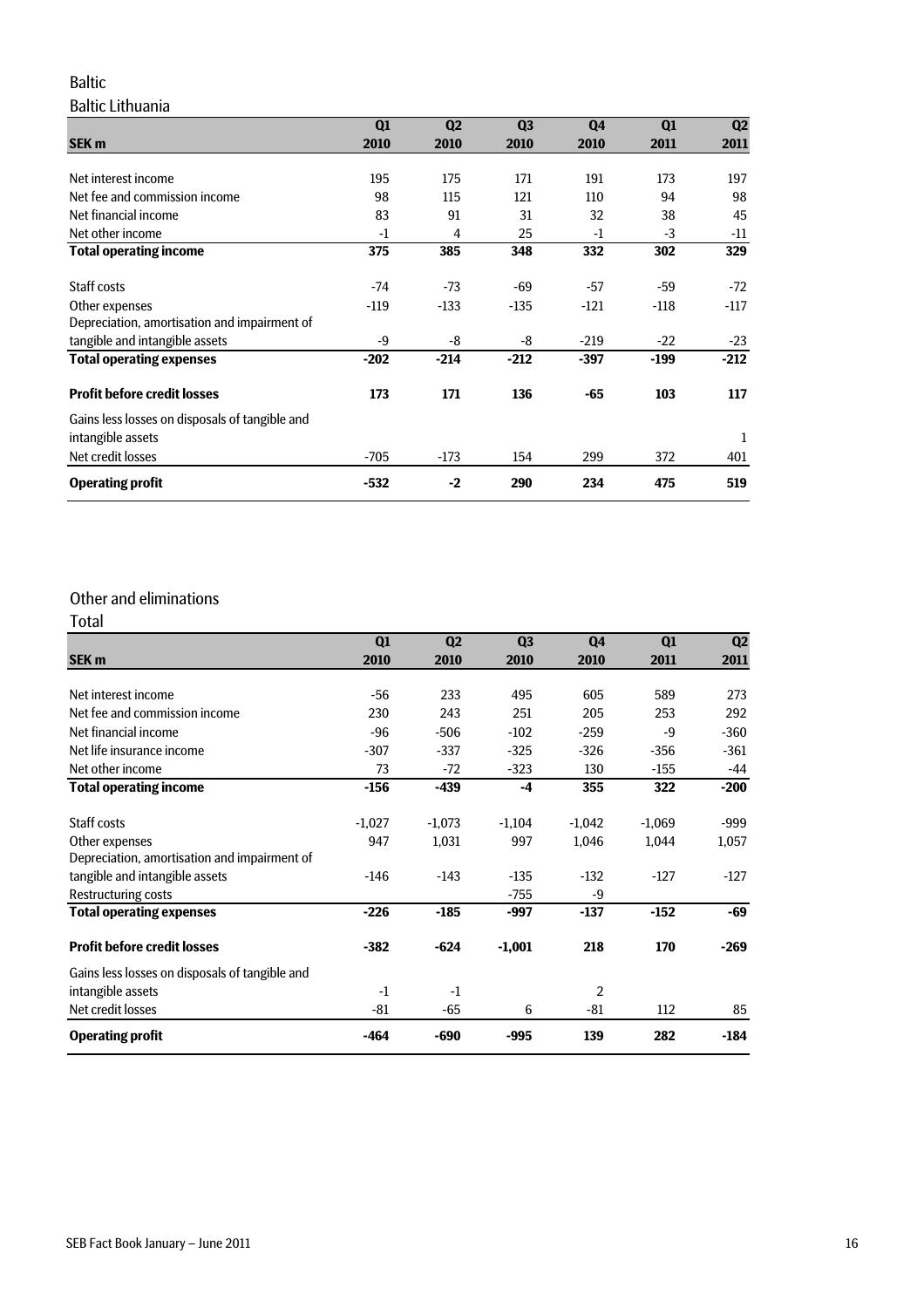### By geography

Sweden

|                                                | Q <sub>2</sub>  | Q3            | Q <sub>4</sub> | $\overline{Q1}$ | Q <sub>2</sub> | Q3             | Q <sub>4</sub> | Q1               | Q2               |
|------------------------------------------------|-----------------|---------------|----------------|-----------------|----------------|----------------|----------------|------------------|------------------|
| SEK <sub>m</sub>                               | 2009            | 2009          | 2009           | 2010            | 2010           | 2010           | 2010           | 2011             | 2011             |
| <b>Total operating income</b>                  | 7,485           | 4,933         | 4,839          | 4,766           | 5,126          | 4,871          | 5,613          | 5,399            | 6,097            |
| <b>Total operating expenses</b>                | $-4,785$        | $-2,956$      | $-2,883$       | $-3,427$        | $-3,669$       | $-3,348$       | $-3,612$       | $-3,899$         | $-4,108$         |
| <b>Profit before credit losses</b>             | 2,700           | 1,977         | 1,956          | 1,339           | 1,457          | 1,523          | 2,001          | 1,500            | 1,989            |
| Gains less losses on disposals of tangible and |                 |               |                |                 |                |                |                |                  |                  |
| intangible assets                              |                 |               |                |                 |                |                |                | 2                | $-2$             |
| Net credit losses                              | -450            | $-139$        | $-260$         | $-192$          | $-13$          | 3              | $-126$         | $-125$           |                  |
| <b>Operating profit</b>                        | 2,250           | 1,838         | 1,696          | 1,147           | 1,444          | 1,526          | 1,875          | 1,377            | 1,987            |
| <b>Norway</b>                                  |                 |               |                |                 |                |                |                |                  |                  |
|                                                | Q <sub>2</sub>  | Q3            | Q <sub>4</sub> | $\overline{Q1}$ | Q <sub>2</sub> | Q3             | Q <sub>4</sub> | $\overline{Q1}$  | Q <sub>2</sub>   |
| SEK <sub>m</sub>                               | 2009            | 2009          | 2009           | 2010            | 2010           | 2010           | 2010           | 2011             | 2011             |
| Total operating income                         | 966             | 896           | 850            | 726             | 721            | 649            | 749            | 701              | 753              |
| <b>Total operating expenses</b>                | $-372$          | $-393$        | $-236$         | $-335$          | $-305$         | $-301$         | $-374$         | $-266$           | $-299$           |
| <b>Profit before credit losses</b>             | 594             | 503           | 614            | 391             | 416            | 348            | 375            | 435              | 454              |
| Gains less losses on disposals of tangible and |                 |               |                |                 |                |                |                |                  |                  |
| intangible assets                              |                 |               |                |                 |                |                |                |                  |                  |
| Net credit losses                              | $-73$           | -44           | $-28$          | $-51$           | $-37$          | $-24$          | $-31$          | $-35$            | $-20$            |
| <b>Operating profit</b>                        | 521             | 459           | 586            | 340             | 379            | 324            | 344            | 400              | 434              |
|                                                |                 |               |                |                 |                |                |                |                  |                  |
| <b>Denmark</b>                                 |                 |               |                |                 |                |                |                |                  |                  |
|                                                | Q <sub>2</sub>  | Q3            | Q4             | $\overline{Q1}$ | Q <sub>2</sub> | Q3             | Q <sub>4</sub> | Q1               | Q2               |
| SEK <sub>m</sub>                               | 2009            | 2009          | 2009           | 2010            | 2010           | 2010           | 2010           | 2011             | 2011             |
| <b>Total operating income</b>                  | 798             | 752           | 785            | 724             | 842            | 731            | 723            | 708              | 706              |
| <b>Total operating expenses</b>                | $-453$          | $-368$        | $-323$         | $-380$          | $-422$         | $-364$         | $-440$         | $-384$           | $-387$           |
| <b>Profit before credit losses</b>             | 345             | 384           | 462            | 344             | 420            | 367            | 283            | 324              | 319              |
| Gains less losses on disposals of tangible and |                 |               |                |                 |                |                |                |                  |                  |
| intangible assets                              |                 |               |                |                 |                |                |                |                  |                  |
| Net credit losses                              | $-36$           | $-30$         | $-70$          | $-26$           | $-22$          | $-31$          | $-37$          | $-15$            | $-13$            |
| <b>Operating profit</b>                        | 309             | 354           | 392            | 318             | 398            | 336            | 246            | 309              | 306              |
|                                                |                 |               |                |                 |                |                |                |                  |                  |
| Finland                                        |                 |               |                |                 |                |                |                |                  |                  |
|                                                | Q <sub>2</sub>  | Q3            | Q <sub>4</sub> | Q1              | Q <sub>2</sub> | Q <sub>3</sub> | Q <sub>4</sub> | $\overline{Q1}$  | Q2               |
| SEK <sub>m</sub>                               | 2009            | 2009          | 2009           | 2010            | 2010           | 2010           | 2010           | 2011             | 2011             |
| Total operating income                         | 201             | 246           | 374            | 254             | 350            | 319            | 349            | 338              | 338              |
| <b>Total operating expenses</b>                | $-159$          | $-120$        | $-196$         | $-101$          | $-158$         | $-150$         | $-183$         | $-160$           | $-174$           |
| <b>Profit before credit losses</b>             | 42              | 126           | 178            | 153             | 192            | 169            | 166            | 178              | 164              |
| Gains less losses on disposals of tangible and |                 |               |                |                 |                |                |                |                  |                  |
| intangible assets                              |                 |               |                |                 |                | -1             |                |                  |                  |
| Net credit losses                              | $-5$            | $-8$          | $-2$           | $-3$            | $-10$          |                | $-2$           |                  | $-2$             |
| <b>Operating profit</b>                        | $\overline{37}$ | 118           | 176            | 150             | 182            | 168            | 164            | 178              | 162              |
|                                                |                 |               |                |                 |                |                |                |                  |                  |
| Germany*                                       |                 |               |                |                 |                |                |                |                  |                  |
|                                                | Q <sub>2</sub>  | Q3            | Q4             | $\overline{Q1}$ | Q <sub>2</sub> | Q3             | Q <sub>4</sub> | $\overline{Q1}$  | Q2               |
| SEK <sub>m</sub>                               | 2009            | 2009          | 2009           | 2010            | 2010           | 2010           | 2010           | 2011             | 2011             |
| <b>Total operating income</b>                  | 899             | 693           | 735            | 669             | 787            | 742            | 760            | $\overline{742}$ | 874              |
| <b>Total operating expenses</b>                | $-486$          | $-494$        | $-563$         | $-475$          | $-486$         | $-1,236$       | $-500$         | $-471$           | $-455$           |
| <b>Profit before credit losses</b>             | 413             | 199           | $\frac{1}{2}$  | 194             | 301            | $-494$         | 260            | $\overline{271}$ | 419              |
| Gains less losses on disposals of tangible and |                 |               |                |                 |                |                |                |                  |                  |
| intangible assets                              |                 | $\textbf{-1}$ | $-3$           |                 |                | $-2$           | 29             | 3                |                  |
| Net credit losses                              | $-87$           | $-93$         | $-90$          | $-41$           | $-35$          | $-24$          | $-43$          | 21               | -41              |
| <b>Operating profit</b>                        | 326             | 105           | 79             | 153             | 266            | $-520$         | 246            | 295              | $\overline{378}$ |
|                                                |                 |               |                |                 |                |                |                |                  |                  |

\*Excluding centralised Treasury operations

Restructuring costs amounted to EUR 80m in Q3 2010.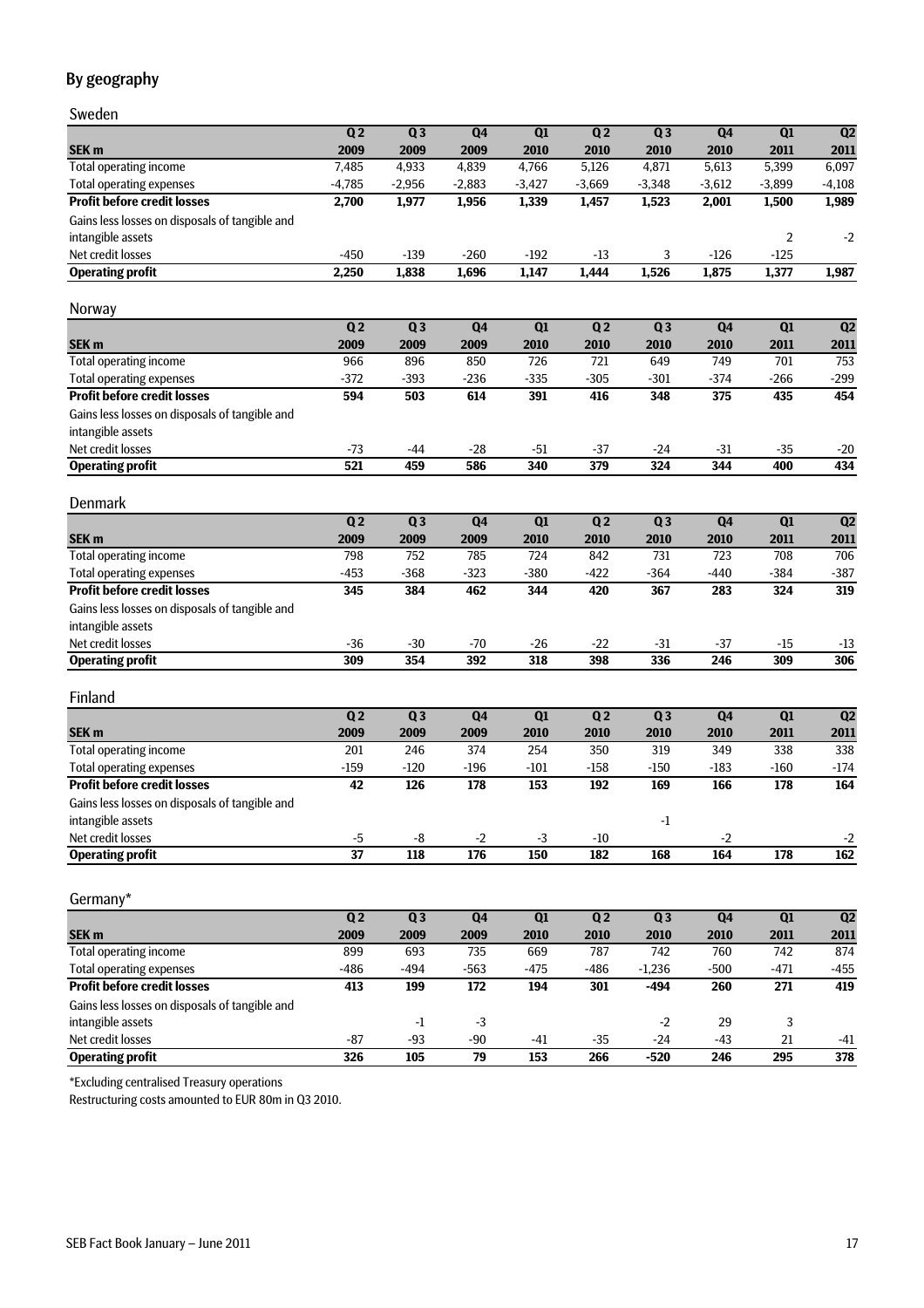| Estonia |  |
|---------|--|

| Q <sub>2</sub> | Q <sub>3</sub> | Q <sub>4</sub> | Q <sub>1</sub> | Q <sub>2</sub> | Q <sub>3</sub> | Q <sub>4</sub> | Q <sub>1</sub> | Q <sub>2</sub> |
|----------------|----------------|----------------|----------------|----------------|----------------|----------------|----------------|----------------|
| 2009           | 2009           | 2009           | 2010           | 2010           | 2010           | 2010           | 2011           | 2011           |
| 319            | 343            | 388            | 315            | 299            | 283            | 290            | 272            | 312            |
| $-439$         | $-167$         | $-267$         | $-197$         | $-157$         | $-153$         | $-125$         | $-145$         | $-151$         |
| $-120$         | 176            | 121            | 118            | 142            | 130            | 165            | 127            | 161            |
|                |                |                |                |                |                |                |                |                |
| $-1$           |                |                |                |                |                |                |                |                |
| $-454$         | $-212$         | $-297$         | $-151$         | $-108$         | 10             | 162            |                | 122            |
| $-575$         | $-35$          | $-176$         | $-33$          | 34             | 140            | 328            | 146            | 284            |
|                |                |                |                |                |                |                |                |                |

### Latvia

|                                                | Q <sub>2</sub> | Q <sub>3</sub> | Q4     | Q <sub>1</sub> | Q <sub>2</sub> | $Q_3$  | Q <sub>4</sub> | Q1     | Q <sub>2</sub> |
|------------------------------------------------|----------------|----------------|--------|----------------|----------------|--------|----------------|--------|----------------|
| <b>SEK m</b>                                   | 2009           | 2009           | 2009   | 2010           | 2010           | 2010   | 2010           | 2011   | 2011           |
| Total operating income                         | 453            | 436            | 313    | 297            | 236            | 260    | 273            | 241    | 255            |
| <b>Total operating expenses</b>                | $-208$         | $-168$         | $-180$ | $-141$         | $-137$         | $-140$ | $-183$         | $-103$ | $-131$         |
| <b>Profit before credit losses</b>             | 245            | 268            | 133    | 156            | 99             | 120    | 90             | 138    | 124            |
| Gains less losses on disposals of tangible and |                |                |        |                |                |        |                |        |                |
| intangible assets                              | $-1$           |                |        |                | - 1            |        | -5             |        | $-4$           |
| Net credit losses                              | $-917$         | $-941$         | $-586$ | $-574$         | $-170$         | 109    | 275            | 182    | 157            |
| <b>Operating profit</b>                        | $-673$         | -673           | $-453$ | -418           | $-72$          | 229    | 360            | 320    | 277            |

#### Lithuania

|                                                | Q <sub>2</sub> | Q <sub>3</sub> | Q <sub>4</sub> | Q <sub>1</sub> | Q <sub>2</sub> | Q <sub>3</sub> | Q <sub>4</sub> | Q <sub>1</sub> | Q <sub>2</sub> |
|------------------------------------------------|----------------|----------------|----------------|----------------|----------------|----------------|----------------|----------------|----------------|
| <b>SEK m</b>                                   | 2009           | 2009           | 2009           | 2010           | 2010           | 2010           | 2010           | 2011           | 2011           |
| Total operating income                         | 430            | 393            | 313            | 322            | 357            | 351            | 350            | 335            | 347            |
| Total operating expenses                       | $-839$         | $-225$         | $-292$         | $-211$         | $-224$         | $-223$         | $-408$         | $-204$         | $-217$         |
| <b>Profit before credit losses</b>             | -409           | 168            | 21             | 111            | 133            | 128            | -58            | 131            | 130            |
| Gains less losses on disposals of tangible and |                |                |                |                |                |                |                |                |                |
| intangible assets                              | -5             |                | $-16$          |                |                |                |                |                |                |
| Net credit losses                              | $-1.270$       | $-1.489$       | $-1.705$       | -706           | $-173$         | 154            | 299            | 372            | 401            |
| <b>Operating profit</b>                        | $-1.684$       | $-1.319$       | $-1.700$       | $-595$         | -40            | 282            | 241            | 503            | 532            |

### Other countries and eliminations

|                                                | Q <sub>2</sub> | Q <sub>3</sub> | Q <sub>4</sub> | Q <sub>1</sub> | Q <sub>2</sub> | $Q_3$  | Q <sub>4</sub> | Q1     | Q <sub>2</sub> |
|------------------------------------------------|----------------|----------------|----------------|----------------|----------------|--------|----------------|--------|----------------|
| <b>SEK m</b>                                   | 2009           | 2009           | 2009           | 2010           | 2010           | 2010   | 2010           | 2011   | 2011           |
| <b>Total operating income</b>                  | 965            | 405            | 623            | 662            | 506            | 676    | 931            | 936    | -153           |
| <b>Total operating expenses</b>                | -496           | $-301$         | $-436$         | $-364$         | $-349$         | $-316$ | $-357$         | $-209$ | 34             |
| <b>Profit before credit losses</b>             | 469            | 104            | 187            | 298            | 157            | 360    | 574            | 727    | $-119$         |
| Gains less losses on disposals of tangible and |                |                |                |                |                |        |                |        |                |
| intangible assets                              | 30             |                | -5             | $-4$           | $-2$           |        | $-4$           | $-1$   | $-2$           |
| Net credit losses                              | $-147$         | $-250$         | $-26$          | -69            | $-71$          | -1     | -78            | 120    | 39             |
| <b>Operating profit</b>                        | 352            | -145           | 156            | 225            | 84             | 362    | 492            | 846    | $-82$          |

#### SEB Group Total

|                                                | Q <sub>2</sub> | Q <sub>3</sub> | Q <sub>4</sub> | Q <sub>1</sub> | Q <sub>2</sub> | Q <sub>3</sub> | Q <sub>4</sub> | Q <sub>1</sub> | Q <sub>2</sub> |
|------------------------------------------------|----------------|----------------|----------------|----------------|----------------|----------------|----------------|----------------|----------------|
| <b>SEK m</b>                                   | 2009           | 2009           | 2009           | 2010           | 2010           | 2010           | 2010           | 2011           | 2011           |
| Total operating income                         | 12.516         | 9.097          | 9,220          | 8.735          | 9,224          | 8,882          | 10,038         | 9,672          | 9,529          |
| Total operating expenses                       | $-8.237$       | $-5.192$       | $-5.376$       | $-5.631$       | $-5.907$       | $-6.231$       | $-6.182$       | $-5.841$       | $-5,888$       |
| <b>Profit before credit losses</b>             | 4.279          | 3,905          | 3,844          | 3,104          | 3,317          | 2,651          | 3,856          | 3,831          | 3,641          |
| Gains less losses on disposals of tangible and |                |                |                |                |                |                |                |                |                |
| intangible assets                              | 23             | 3              | $-24$          | $-4$           | -3             |                | 21             | 6              | -6             |
| Net credit losses                              | $-3,439$       | $-3,206$       | $-3.064$       | $-1,813$       | $-639$         | 196            | 419            | 537            | 643            |
| <b>Operating profit</b>                        | 863            | 702            | 756            | 1,287          | 2.675          | 2.847          | 4,296          | 4,374          | 4,278          |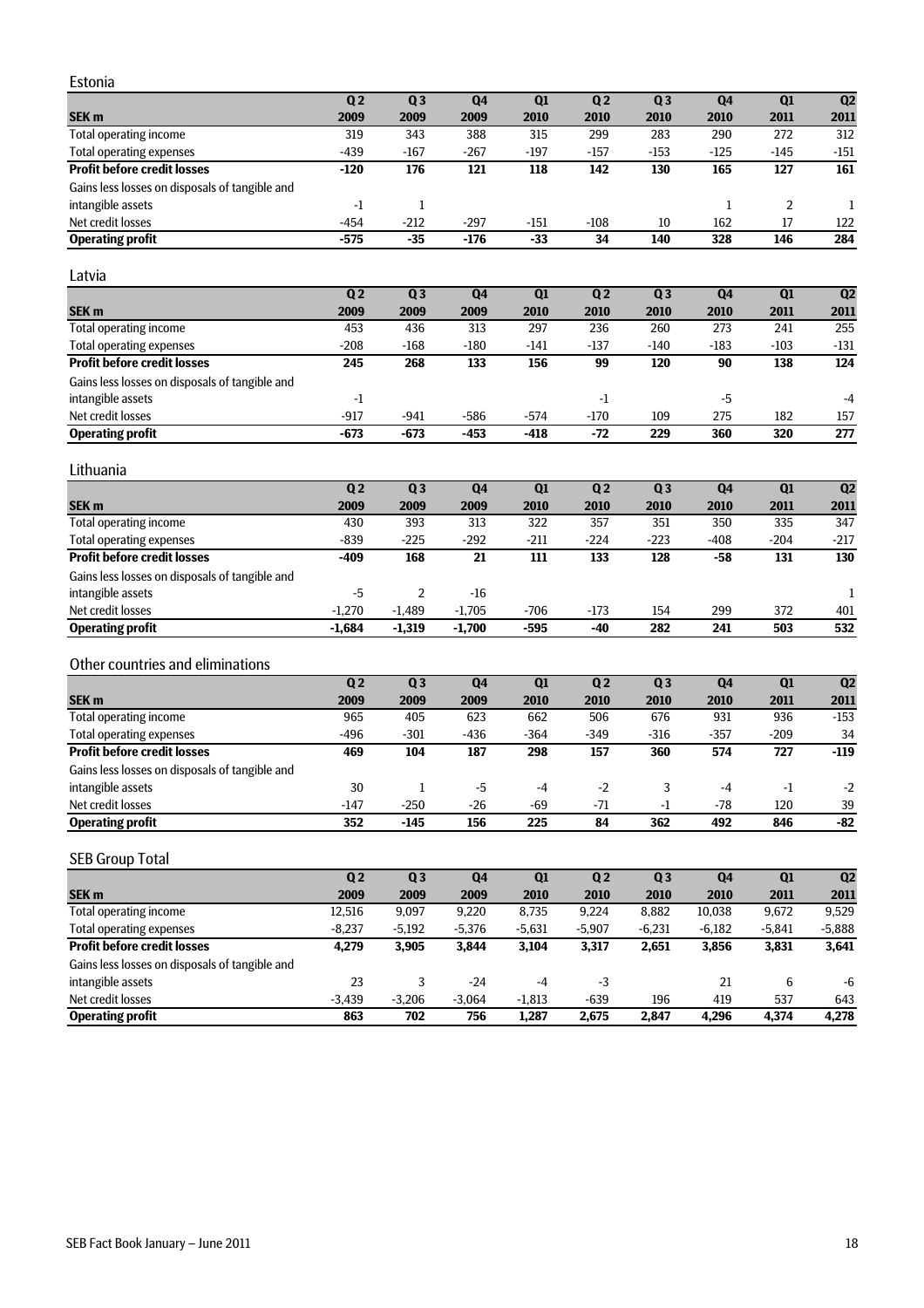#### Net interest income

#### SEB Group, SEK m

|                     | Q <sub>2</sub> | Q <sub>3</sub> | Q4       | Q1       | Q <sub>2</sub> | Q <sub>3</sub> | Q <sub>4</sub> | Q1       | Q <sub>2</sub> |
|---------------------|----------------|----------------|----------|----------|----------------|----------------|----------------|----------|----------------|
| SEK <sub>m</sub>    | 2009           | 2009           | 2009     | 2010     | 2010           | 2010           | 2010           | 2011     | 2011           |
| Interest income     | 15.090         | 12.901         | 11.529   | 11.307   | 11.337         | 11.744         | 11.653         | 12.937   | 14,002         |
| Interest expense    | $-10.061$      | $-8.704$       | $-8.197$ | $-7.765$ | $-7.575$       | $-7.564$       | $-7.127$       | $-8.676$ | $-9.772$       |
| Net interest income | 5,029          | 4,197          | 3,332    | 3,542    | 3.762          | 4,180          | 4,526          | 4,261    | 4,230          |

### Net interest income specification and development

#### SEB Group, SEK m

|                 | Q <sub>2</sub> | Q <sub>3</sub> | Q <sub>4</sub> | Q <sub>1</sub> | Q <sub>2</sub> | Q <sub>3</sub> | Q <sub>4</sub> | Q1     | Q <sub>2</sub> |
|-----------------|----------------|----------------|----------------|----------------|----------------|----------------|----------------|--------|----------------|
|                 | 2009           | 2009           | 2009           | 2010           | 2010           | 2010           | 2010           | 2011   | 2011           |
| Start           | 5,488          | 5,029          | 4,197          | 3,332          | 3,542          | 3,762          | 4,180          | 4,526  | 4,261          |
| Lending volume  | 5              | $-139$         | $-74$          | -6             | 12             | $-40$          | 75             | -38    | 206            |
| Lending margin  | 155            | 109            | 27             | $-59$          | -6             | 54             | $-27$          | -64    | $-27$          |
| Deposit volume  | $-23$          | $-48$          | $-10$          | $-17$          | 11             |                | 14             | $-1$   | 13             |
| Deposit margin  | $-102$         | $-233$         | $-136$         | $-114$         | $-45$          | 54             | 91             | 74     | 55             |
| Funding & other | $-495$         | $-520$         | $-673$         | 405            | 249            | 342            | 192            | $-236$ | $-278$         |
| <b>Sum</b>      | 5,029          | 4,197          | 3,332          | 3,542          | 3,762          | 4,180          | 4,526          | 4,261  | 4,230          |

#### Net interest income analysis

#### SEB Group, SEK m



#### Net interest and Net fee and commission income

#### SEB Group, SEK m

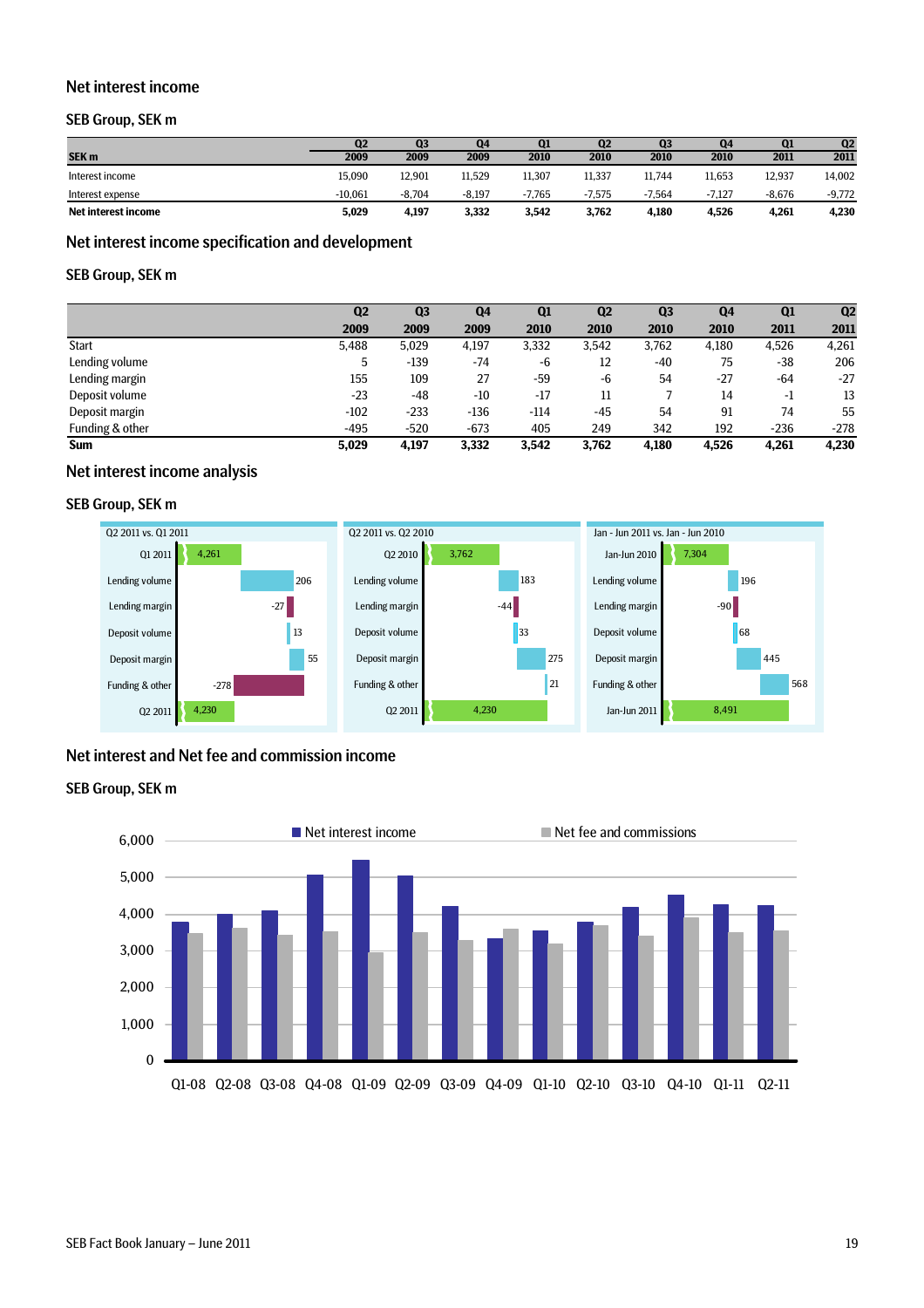### Net fee and commission income

### SEB Group

|                                  | Q <sub>2</sub> | Q <sub>3</sub> | <b>Q4</b> | Q1       | Q <sub>2</sub> | Q <sub>3</sub> | Q <sub>4</sub> | Q1       | Q2       |
|----------------------------------|----------------|----------------|-----------|----------|----------------|----------------|----------------|----------|----------|
| SEK <sub>m</sub>                 | 2009           | 2009           | 2009      | 2010     | 2010           | 2010           | 2010           | 2011     | 2011     |
| Issue of securities              | 168            | 99             | 199       | 45       | 124            | 20             | 168            | 62       | 70       |
| Secondary market                 | 639            | 525            | 519       | 426      | 419            | 374            | 546            | 440      | 373      |
| Custody and mutual funds         | 1,380          | 1,427          | 1,560     | 1,667    | 1,805          | 1,675          | 1,920          | 1,903    | 1,809    |
| <b>Securities commissions</b>    | 2,187          | 2,051          | 2,278     | 2,138    | 2,348          | 2,069          | 2,634          | 2,405    | 2,252    |
| Payments                         | 407            | 408            | 415       | 394      | 408            | 387            | 372            | 392      | 406      |
| Card fees                        | 1,074          | 1,034          | 1,068     | 989      | 1,038          | 1,021          | 944            | 947      | 1,010    |
| <b>Payment commissions</b>       | 1,481          | 1,442          | 1,483     | 1,383    | 1,446          | 1,408          | 1,316          | 1,339    | 1,416    |
| Advisory                         | 160            | 157            | 215       | 64       | 96             | 185            | 137            | 66       | 147      |
| Lending                          | 351            | 356            | 351       | 336      | 448            | 440            | 462            | 446      | 583      |
| <b>Deposits</b>                  | 27             | 27             | 26        | 26       | 26             | 25             | 26             | 26       | 26       |
| Guarantees                       | 99             | 114            | 105       | 112      | 108            | 103            | 105            | 95       | 99       |
| <b>Derivatives</b>               | 153            | 130            | 114       | 134      | 157            | 110            | 117            | 151      | 134      |
| Other                            | 176            | 161            | 201       | 148      | 207            | 179            | 178            | 124      | 135      |
| <b>Other commissions</b>         | 966            | 945            | 1,012     | 820      | 1,042          | 1,042          | 1,025          | 908      | 1,124    |
| <b>Fee and commission income</b> | 4,634          | 4,438          | 4,773     | 4,341    | 4,836          | 4,519          | 4,975          | 4,652    | 4,792    |
| Securities commissions           | $-183$         | $-241$         | $-194$    | $-290$   | $-297$         | $-288$         | $-341$         | $-352$   | $-359$   |
| Payment commissions              | $-594$         | $-588$         | $-601$    | $-587$   | $-609$         | $-599$         | $-450$         | $-542$   | $-575$   |
| Other commissions                | $-366$         | $-346$         | $-391$    | $-270$   | $-257$         | $-245$         | $-278$         | $-255$   | $-297$   |
| Fee and commission expense       | $-1,143$       | $-1,175$       | $-1,186$  | $-1,147$ | $-1,163$       | $-1,132$       | $-1,069$       | $-1,149$ | $-1,231$ |
| Securities commissions           | 2,004          | 1,810          | 2,084     | 1,848    | 2,051          | 1,781          | 2,293          | 2,053    | 1,893    |
| Payment commissions              | 887            | 854            | 882       | 796      | 837            | 809            | 866            | 797      | 841      |
| Other commissions                | 600            | 599            | 621       | 550      | 785            | 797            | 747            | 653      | 827      |
| Net fee and commission income    | 3,491          | 3,263          | 3,587     | 3,194    | 3,673          | 3,387          | 3,906          | 3,503    | 3,561    |

### Net financial income

#### SEB Group

|                                            | Q <sub>2</sub> | Q <sub>3</sub> | Q4   | Q <sub>1</sub> | Q <sub>2</sub> | Q <sub>3</sub> | Q4    | Q <sub>1</sub> | Q <sub>2</sub> |
|--------------------------------------------|----------------|----------------|------|----------------|----------------|----------------|-------|----------------|----------------|
| <b>SEK m</b>                               | 2009           | 2009           | 2009 | 2010           | 2010           | 2010           | 2010  | 2011           | 2011           |
|                                            |                |                |      |                |                |                |       |                |                |
| Equity instruments and related derivatives | -166           | -40            | 47   | 138            | 334            | 188            | $-31$ | 146            | 206            |
| Debt instruments and related derivatives   | 568            | $-33$          | 210  | 327            | 205            | 17             | $-70$ | 218            | 110            |
| Currency related                           | 1.127          | 1,059          | 684  | 495            | 506            | 500            | 605   | 865            | 664            |
| Other                                      | -58            | $-41$          | $-2$ | $-10$          | $-68$          | 22             | 8     | 6              | $-151$         |
| Net financial income                       | 1,471          | 945            | 939  | 950            | 977            | 727            | 512   | 1.235          | 829            |

*Note that Net financial income does not reflect the full income from the Trading operations which distribution can be found on page 47.*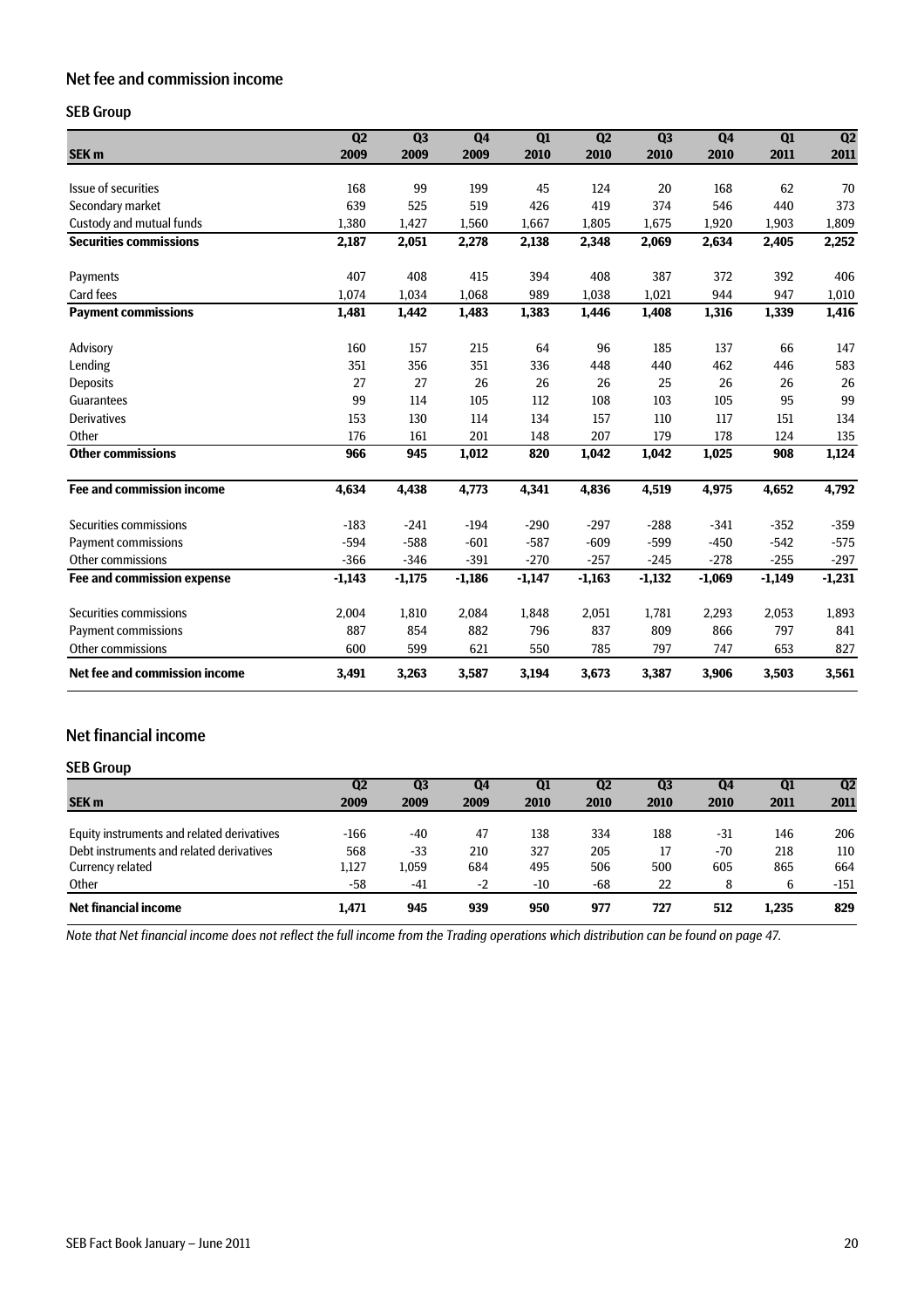### Fee and commission income SEB Group

#### Gross quarterly development Q1 2006 – Q2 2011, SEK m



*\* Q2 2006 adjusted for gross commission on security lending, SEK 200m*

### Impact from exchange rate fluctuations





| <b>SEK m</b>             | Q2-11/Q2-10 | Q2-11/Q1-11          | <b>YTD-11/YTD-10</b> |
|--------------------------|-------------|----------------------|----------------------|
| <b>Total income</b>      | $-297$      | 43                   | $-784$               |
| <b>Total expenses</b>    | 180         | $-24$                | 424                  |
| Net credit losses        | $-63$       | $\overline{4}$       | $-147$               |
| Operating profit         | $-180$      | 23                   | $-507$               |
| <b>SEK bn</b>            |             | <b>Jun-11/Dec-10</b> |                      |
| Loans to the public      |             | $\overline{2}$       |                      |
| Deposits from the public |             | $\mathbf{0}$         |                      |
| RWA - Basel II           |             | $\overline{2}$       |                      |
| <b>Total assets</b>      |             | 10                   |                      |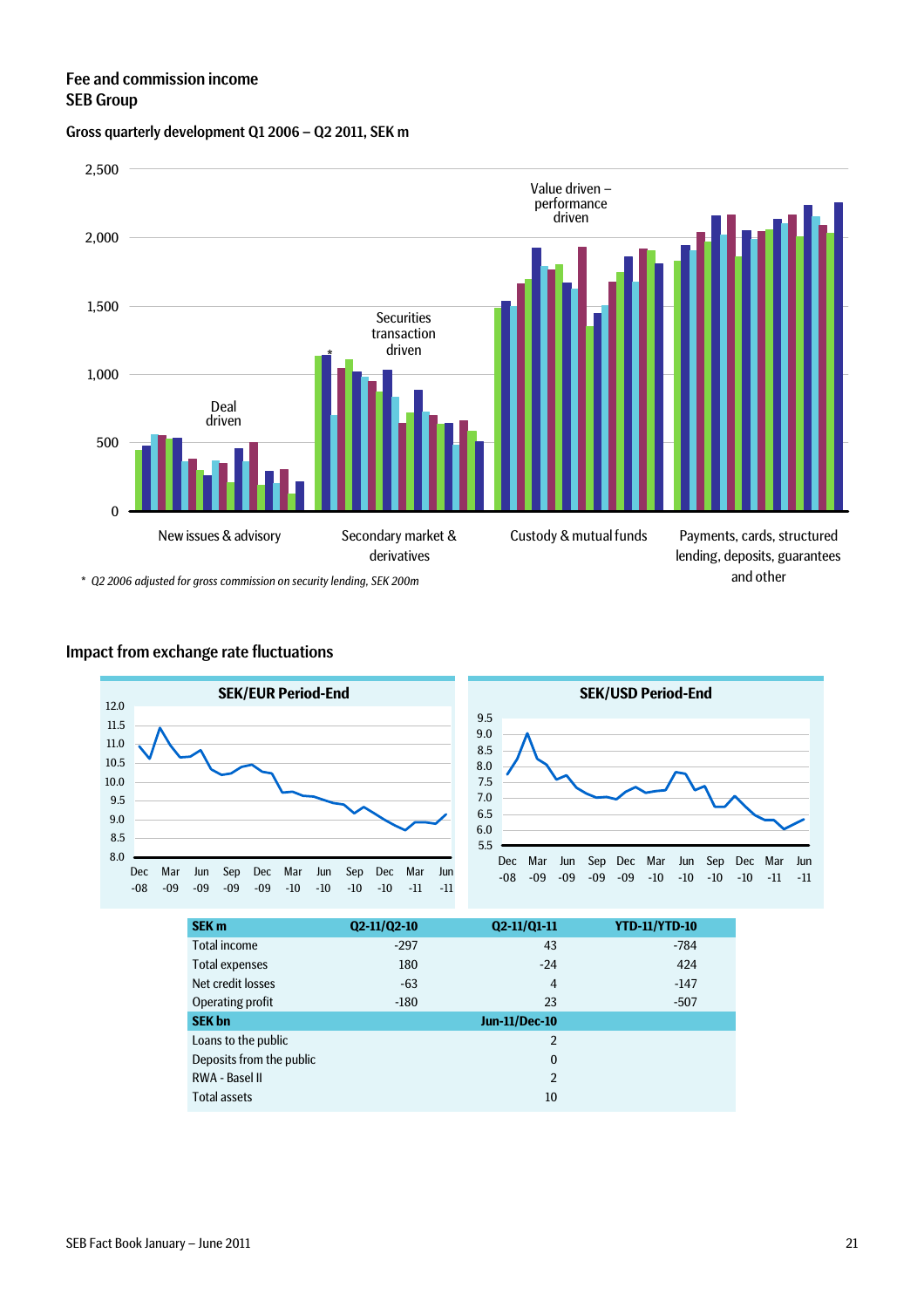### Expenses

### Staff costs - SEB Group

|                   | Q <sub>2</sub> | Q <sub>3</sub> | Q4      | Q1       | Q <sub>2</sub> | Q <sub>3</sub> | Q4       | Q1       | Q <sub>2</sub> |
|-------------------|----------------|----------------|---------|----------|----------------|----------------|----------|----------|----------------|
| SEK <sub>m</sub>  | 2009           | 2009           | 2009    | 2010     | 2010           | 2010           | 2010     | 2011     | 2011           |
| Salaries etc      | $-3220$        | $-2790$        | -2099   | $-2.946$ | $-3,120$       | $-2,923$       | $-3,122$ | $-3.142$ | $-3,101$       |
| Redundancies      | $-42$          | $-10$          | $-132$  | $-32$    | $-53$          | $-22$          | $-28$    | $-17$    | $-33$          |
| Pensions          | $-383$         | $-341$         | $-328$  | $-297$   | $-271$         | $-293$         | $-232$   | $-297$   | $-263$         |
| Other staff costs | $-154$         | $-141$         | - 226   | $-163$   | $-172$         | $-154$         | $-176$   | $-154$   | $-146$         |
| Staff costs*      | $-3799$        | $-3282$        | $-2785$ | $-3,438$ | $-3,616$       | $-3,392$       | $-3,558$ | $-3,610$ | $-3,543$       |

\*all items include social charges

### Other expenses - SEB Group

|                          | Q <sub>2</sub> | Q <sub>3</sub> | Q <sub>4</sub> | Q1       | Q <sub>2</sub> | Q <sub>3</sub> | Q <sub>4</sub> | Q1       | Q <sub>2</sub> |
|--------------------------|----------------|----------------|----------------|----------|----------------|----------------|----------------|----------|----------------|
| SEK <sub>m</sub>         | 2009           | 2009           | 2009           | 2010     | 2010           | 2010           | 2010           | 2011     | 2011           |
| Costs for premises       | $-420$         | $-408$         | $-441$         | $-419$   | $-403$         | $-414$         | $-423$         | $-413$   | $-421$         |
| Data costs               | $-674$         | $-640$         | $-777$         | $-701$   | $-865$         | $-741$         | $-1,042$       | $-863$   | $-1,006$       |
| Travel and entertainment | $-106$         | -83            | $-147$         | $-92$    | $-128$         | $-98$          | $-182$         | $-103$   | $-128$         |
| Consultants              | $-193$         | $-195$         | $-364$         | $-206$   | $-310$         | $-274$         | $-338$         | $-233$   | $-290$         |
| Marketing                | $-119$         | $-127$         | $-152$         | $-94$    | $-139$         | $-118$         | $-192$         | $-103$   | $-143$         |
| Information services     | $-100$         | $-100$         | $-104$         | $-106$   | $-106$         | $-109$         | $-109$         | $-110$   | $-107$         |
| Other operating costs    |                | 18             | $-143$         | $-166$   | 76             | 75             | 321            | 27       | 181            |
| <b>Other expenses</b>    | $-1.612$       | $-1,535$       | $-2,128$       | $-1.784$ | $-1,875$       | $-1,679$       | $-1,965$       | $-1,798$ | $-1,914$       |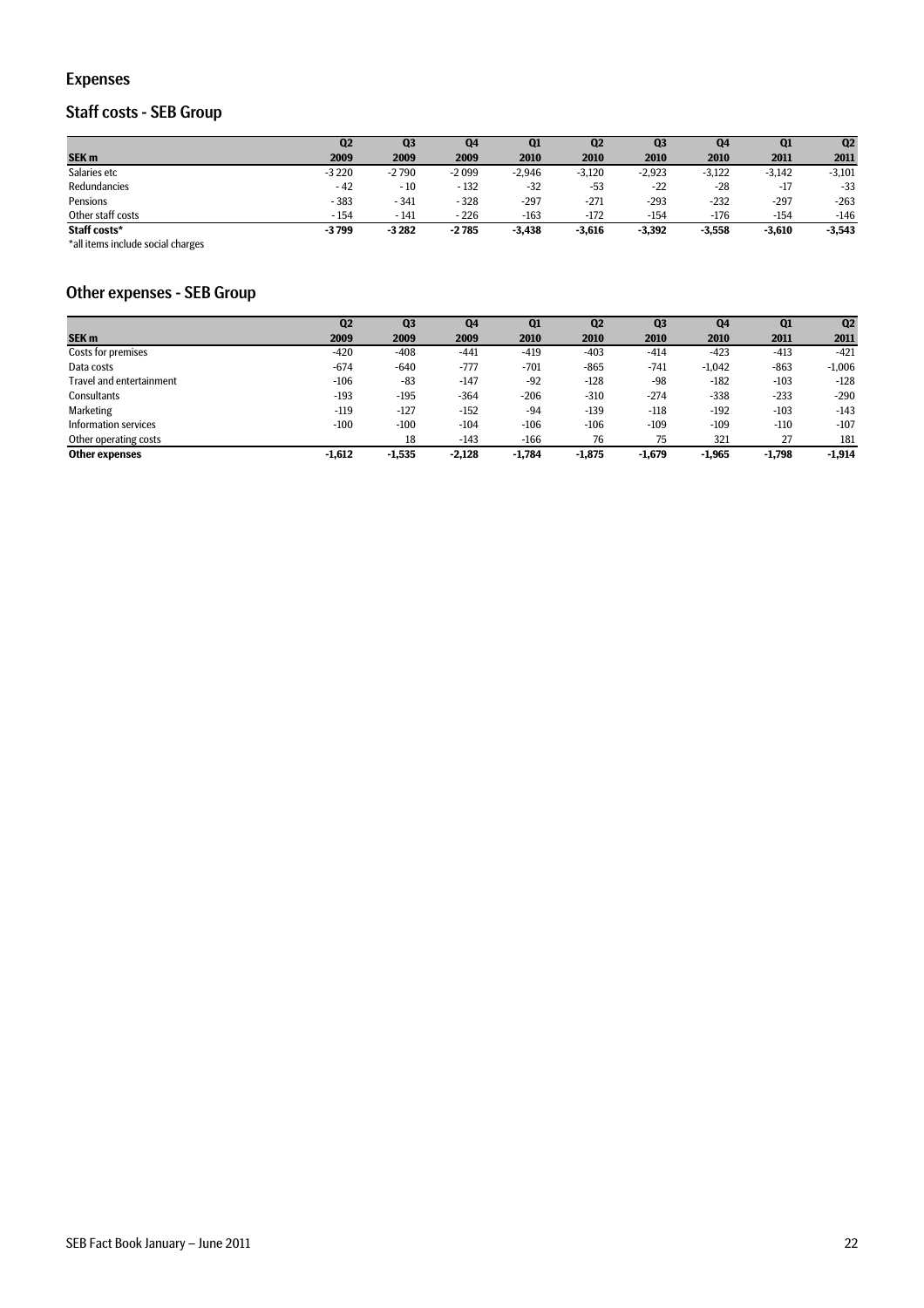# Balance sheet structure & funding

### Activity based balance sheet

| <b>Assets</b>                               | <b>Dec</b> | Mar       | June              |
|---------------------------------------------|------------|-----------|-------------------|
| <b>SEK m</b>                                | 2010       | 2011      | 2011              |
| <b>Cash and balances with central banks</b> | 46,488     | 15,914    | 106,558           |
| Lending                                     | 132,847    | 148,294   | 94,853            |
| Repos                                       | 30,885     | 17,464    | 26,983            |
| <b>Reclassified bonds</b>                   | 40,457     | 33,302    | 26,379            |
| <b>Loans to credit institutions</b>         | 204,188    | 199,060   | 148,216           |
| Public                                      | 76,107     | 76,004    | 64,888            |
| Private Individuals                         | 388,263    | 397,925   | 411,327           |
| Corporate                                   | 508,836    | 532,396   | 580,190           |
| Repos                                       | 63,449     | 76,214    | 52,915            |
| <b>Reclassified bonds</b>                   | 38,225     | 31,267    | 28,938            |
| Loans to the public                         | 1,074,879  | 1,113,807 | 1,138,257         |
| Debt instruments                            | 165,516    | 177,477   | 187,032           |
| <b>Equity instruments</b>                   | 56,275     | 78,676    | 89,788            |
| <b>Derivatives</b>                          | 131,058    | 124,369   | 112,585           |
| Insurance assets                            | 264,897    | 263,900   | 266,050           |
| <b>Financial assets at fair value</b>       | 617,746    | 644,421   | 655,454           |
| Debt instruments                            | 64,135     | 65,534    | 63,485            |
| Other                                       | 2,835      | 3,101     | 3,220             |
| <b>Available-for-sale financial assets</b>  | 66,970     | 68,635    | 66,705            |
| <b>Assets held for sale</b>                 | 74,951     |           |                   |
| <b>Tangible and intangible assets</b>       | 27,035     | 27,212    | 27,952            |
| <b>Other assets</b>                         | 67,563     | 49,372    | 57,966            |
| <b>TOTAL ASSETS</b>                         | 2,179,821  | 2,118,421 | 2,201,108         |
|                                             |            |           |                   |
| <b>Liabilities</b>                          | <b>Dec</b> | Mar       | June              |
| <b>SEK m</b>                                | 2010       | 2011      | 2011              |
| <b>Central banks</b>                        | 31,714     | 36,326    | 26,803            |
| <b>Credit institutions</b>                  | 165,105    | 137,811   | 144,526           |
| Repos                                       | 15,805     | 27,365    | 37,710            |
| <b>Deposits from credit institutions</b>    | 212,624    | 201,503   | 209,039           |
| Public                                      | 54,866     | 62,139    | 73,804            |
| Private Individuals                         | 175,933    | 173,068   | 184,109           |
| Corporate                                   | 470,557    | 456,319   | 492,296           |
| Repos                                       | 10,185     | 15,569    | 13,869            |
| Deposits and borrowings from the public     | 711,541    | 707,095   | 764,078           |
| <b>Liabilities to policyholders</b>         | 263,970    | 263,075   | 264,834           |
| CP/CD                                       | 180,521    | 206,449   | 189,346           |
| Long term debt                              | 349,962    | 343,400   | 355,905           |
| <b>Debt securities</b>                      | 530,483    | 549,849   | 545,250           |
| Debt instruments                            | 44,798     | 31,239    | 44,460            |
| <b>Equity instruments</b>                   | 33,669     | 41,129    |                   |
| <b>Derivatives</b>                          | 122,223    | 122,979   | 60,913<br>107,714 |
| <b>Financial liabilities at fair value</b>  | 200,690    |           |                   |
| <b>Liabilities held for sale</b>            | 48,339     | 195,347   | 213,087           |
| <b>Other liabilities</b>                    | 87,080     | 79,704    | 77,162            |
| <b>Subordinated liabilities</b>             | 25,552     | 23,992    | 24,836            |
| <b>Total liabilities</b>                    | 2,080,278  | 2,020,566 | 2,098,287         |
| <b>Total equity</b>                         | 99,543     | 97,856    | 102,821           |

*The definitions of the specified categories under Loans to credit institutions and Loans to the public above deviaties slightly from the definitions of industries in the table on p 34 Loans portfolio by industry and geography that is also more detailed.*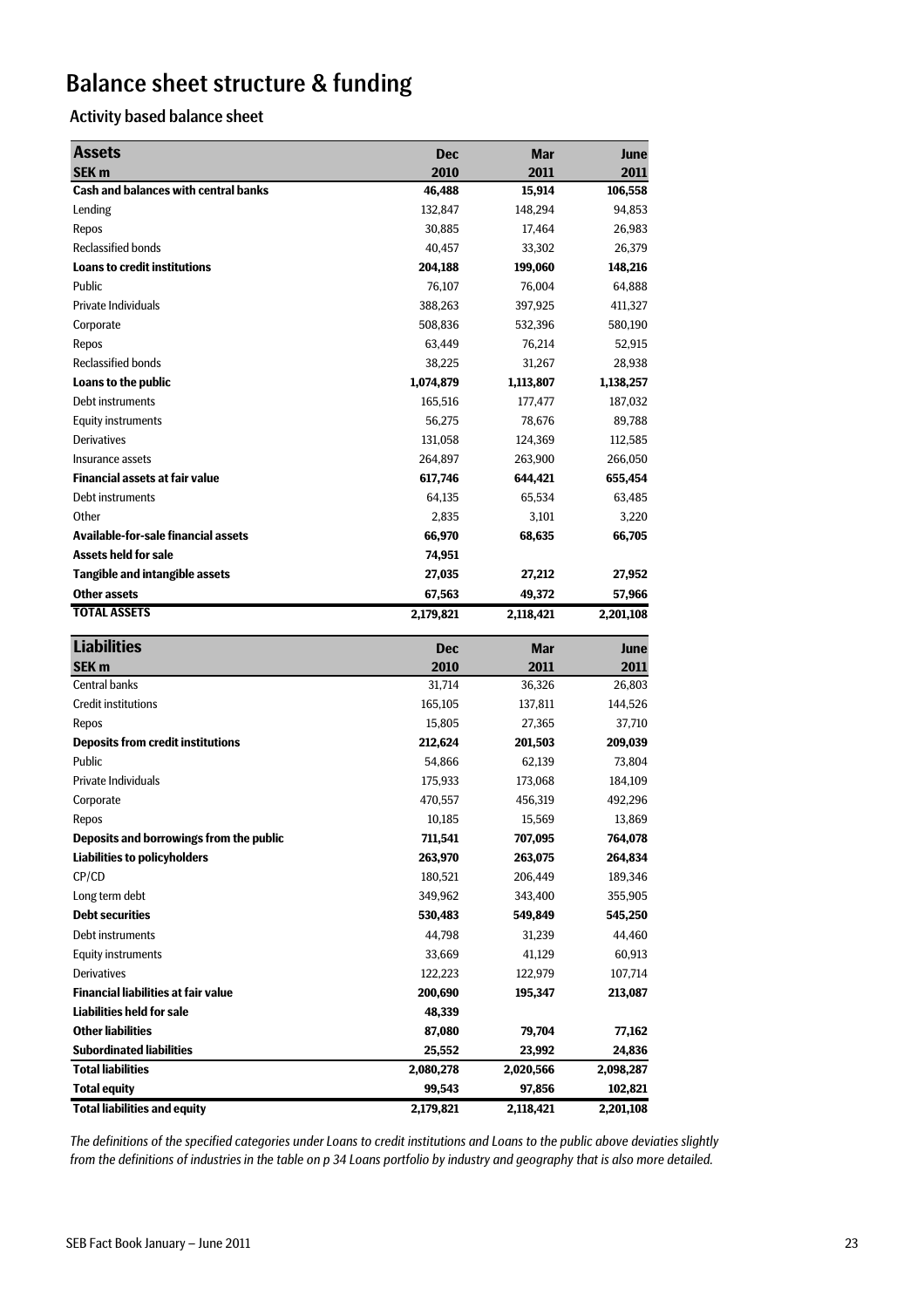### A strong balance sheet structure, Jun 2011 Wholesale funding structure by product SEB Group, SEK 738bn, Jun 2011



### Loan to deposit ratio excl repos and reclassified bonds



### Total loans and deposits

|                                                 | Q <sub>2</sub> | Q <sub>3</sub> | Q <sub>4</sub> | Q1    | Q <sub>2</sub> | Q <sub>3</sub> | Q <sub>4</sub> | Q1    | Q <sub>2</sub> |
|-------------------------------------------------|----------------|----------------|----------------|-------|----------------|----------------|----------------|-------|----------------|
|                                                 | 2009           | 2009           | 2009           | 2010  | 2010           | 2010           | 2010           | 2011  | 2011           |
| Loans to the public                             | 1,305          | 1,207          | 1,188          | 1,204 | 1,226          | 1.089          | 1.075          | 1,114 | 1,138          |
| Less repos                                      | 96             | 68             | 62             | 103   | 133            | 89             | 63             | 76    | 53             |
| Less reclassified bonds                         | 67             | 58             | 55             | 48    | 46             | 41             | 38             | 31    | 29             |
| Loans adjusted for repos and reclassified bonds | 1,142          | 1,081          | 1,072          | 1,053 | 1,047          | 958            | 974            | 1,006 | 1,056          |
| Deposits and borrow from the public             | 823            | 753            | 801            | 740   | 759            | 717            | 712            | 707   | 764            |
| Less repos                                      | 26             | 22             | 30             | 21    | 22             | 24             | 10             | 16    | 14             |
| Deposits adjusted for repos                     | 798            | 731            | 771            | 719   | 737            | 693            | 701            | 692   | 750            |
| Loan to deposit ratio                           |                |                |                |       |                |                |                |       |                |
| excl reclassified bonds and repos               | 143%           | 148%           | 139%           | 146%  | 142%           | 138%           | 139%           | 146%  | 141%           |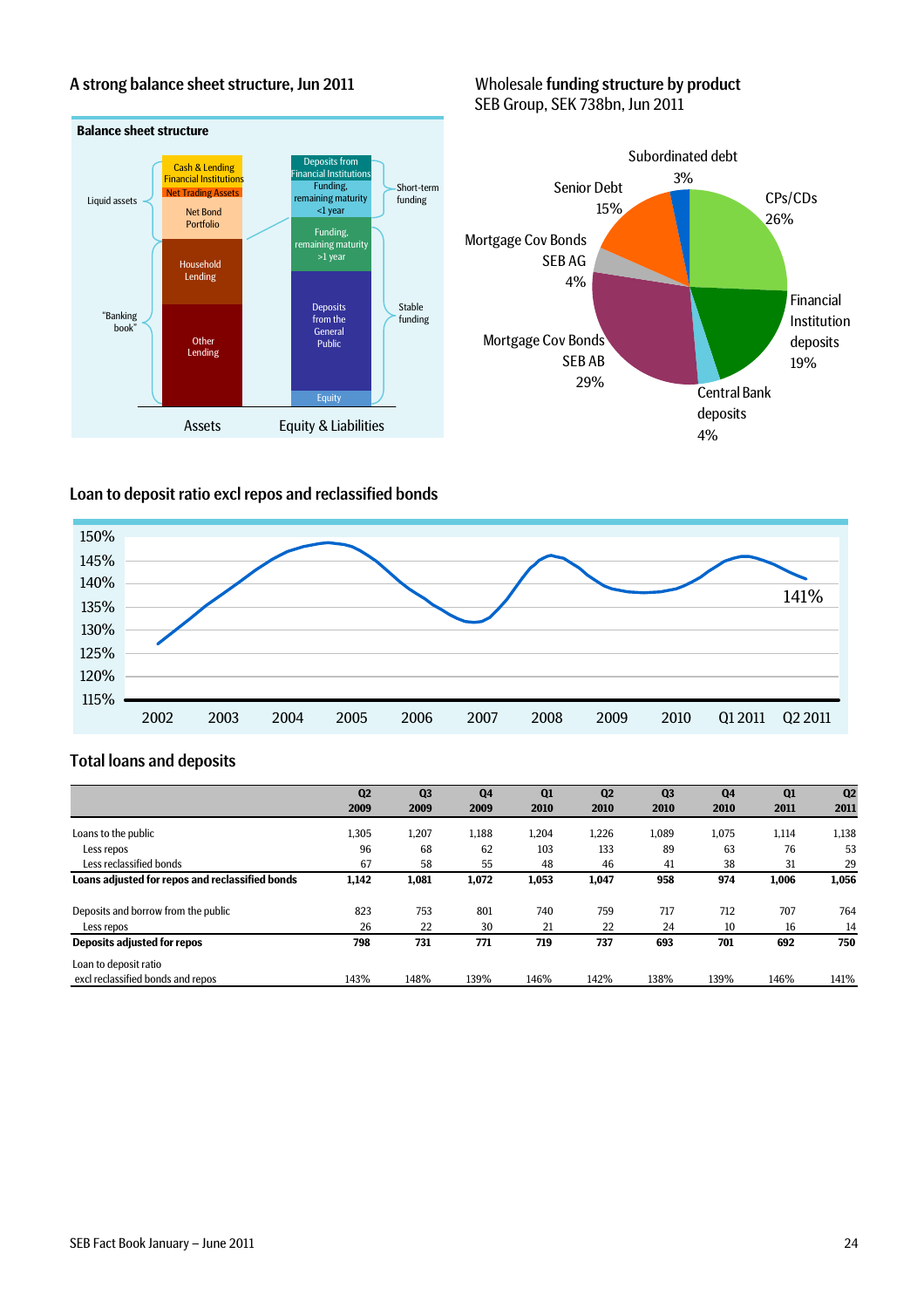### Long-term funding Maturity profile, Jun 2011

#### By product, SEK bn



\* Excluding public covered bonds of SEK 48bn in run-off.

#### Long-term funding Maturity profile, Jun 2011

#### By currency, SEK bn

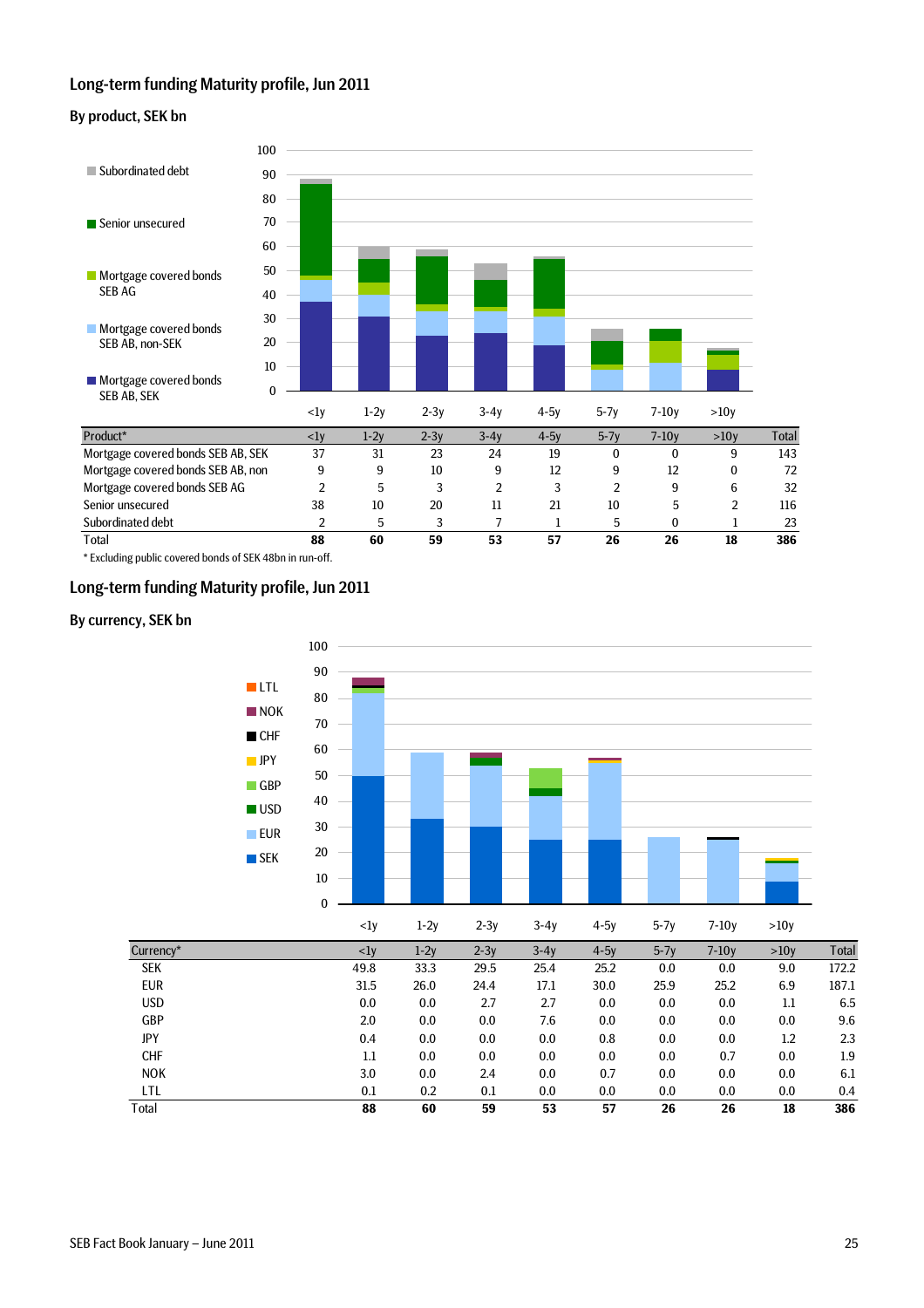#### Funding raised with original maturity > 1 year, SEK bn

| ີ<br>ັ                  | Q1   | Q <sub>2</sub> | Q <sub>3</sub> | Q4   | Q <sub>1</sub> | Q <sub>2</sub> | <b>Full year</b> | <b>Full year</b> | <b>Full year</b> |
|-------------------------|------|----------------|----------------|------|----------------|----------------|------------------|------------------|------------------|
| <b>Instrument</b>       | 2010 | 2010           | 2010           | 2010 | 2011           | 2011           | 2008             | 2009             | 2010             |
| Yankee CD               | 0.0  | 1.2            | 1.4            | 0.3  | 0.0            | 0.0            | 5.9              | 3.1              | 2.9              |
| Senior unsecured SEB AG | 0.1  | 0.0            | 0.0            | 0.3  | 0.2            | 0.1            | 2.0              | 5.2              | 0.4              |
| Senior unsecured SEB AB | 3.7  | 0.0            | 6.9            | 3.4  | 4.5            | 10.8           | 37.4             | 60.4             | 13.9             |
| Index Linked Bonds      | 1.1  | 1.8            | 0.3            | 0.0  | 1.5            | 2.2            | 13.4             | 8.3              | 3.2              |
| Covered bonds SEB AG    | 3.7  | 0.2            | 6.8            | 0.0  | 0.0            | 0.0            | 29.7             | 24.4             | 10.7             |
| Covered bonds SEB AB    | 0.0  | 22.9           | 16.6           | 31.5 | 29.3           | 29.6           | 72.9             | 25.6             | 71.0             |
| Hybrid tier 1           | 0.0  | 0.0            | 0.0            | 0.0  | 0.0            | 0.0            | 4.7              | 3.3              | 0.0              |
| <b>Total</b>            | 8.6  | 26.1           | 31.8           | 35.5 | 35.5           | 42.6           | 166.0            | 130.3            | 102.1            |

### Net liquidity position



*Note: This is a cash flow based model where assets and liabilities are mapped to contractual maturities. SEB will manage more than 2 years without any new funding if the loans and liabilities mature without prolongation. Not ongoing business if funding is disturbed or lending increases.* 

### SEB's Liquidity Reserve

| SEK <sub>m</sub>                                                                               | <b>Total</b> | <b>SEK</b> | <b>EUR</b> | <b>USD</b> | <b>Other</b> |
|------------------------------------------------------------------------------------------------|--------------|------------|------------|------------|--------------|
| <b>Core Reserve*</b>                                                                           | 282,931      | 26,599     | 157,261    | 85,237     | 13,832       |
| of which                                                                                       |              |            |            |            |              |
| Cash and holdings in central banks and deposits in other banks available o/n                   | 124,189      | 5,599      | 27,693     | 77,498     | 13,399       |
| Securities issued or guaranteed by sovereigns, central banks or multilateral development banks | 41,409       | 6,910      | 32,761     | 1,643      | 95           |
| Securities issued or guaranteed by municipalities or other public entities                     | 36,279       | 247        | 36,032     |            |              |
| <b>Covered bonds</b>                                                                           | 42,544       | 13,535     | 28,693     | 316        |              |
| SEB's own issued covered bonds                                                                 |              |            |            |            |              |
| Securities issued by financial institutions (excluding covered bonds)                          | 11,820       | 288        | 11,110     | 421        |              |
| Other eligible securities                                                                      | 26,690       | 20         | 20,972     | 5,359      | 338          |
| <b>Extended Reserve</b>                                                                        | 367,245      | 110,913    | 157,261    | 85,237     | 13,832       |
| of which                                                                                       |              |            |            |            |              |
| <b>Core Reserve</b>                                                                            | 282,931      | 26,599     | 157,261    | 85,237     | 13,832       |
| Overcollateralization in SEB's cover pool                                                      | 84,314       | 84,314     |            |            |              |
| <b>Additional Net Liquid Assets</b>                                                            | 100,194      | 41,618     | 11,369     | 891        | 46,316       |
| (Net fixed income securities in trading operations)                                            |              |            |            |            |              |
| <b>Total Liquid Resources</b>                                                                  | 467,439      | 152,531    | 168,630    | 86,128     | 60,148       |

*\* As defined by the Swedish FSA ('SFSA') and the Swedish Bankers' Association*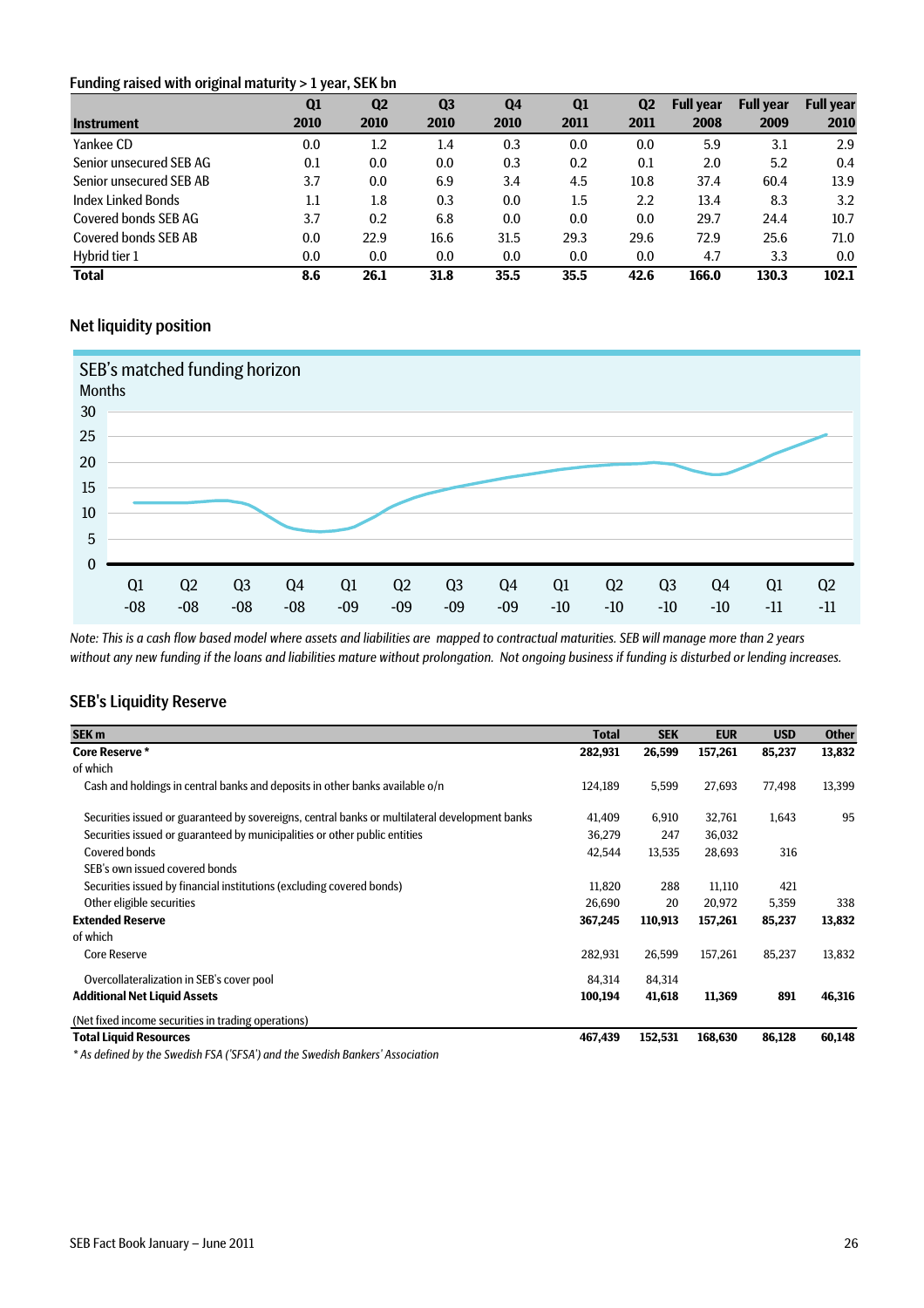### SEB AB Covered bonds

| <b>Characteristics of the Cover Pool</b>                                              |                                         |       |
|---------------------------------------------------------------------------------------|-----------------------------------------|-------|
| <b>June 2011</b>                                                                      |                                         |       |
| <b>Loans originated by</b>                                                            | Skandinaviska Enskilda Banken AB (publ) |       |
| Pool type / Pool notional                                                             | Dynamic / SEK 327bn                     |       |
| <b>Type of loans</b>                                                                  | 100% residential Swedish mortgages      |       |
|                                                                                       | Single family                           | 60%   |
|                                                                                       | Tenant owned apartments                 | 25%   |
|                                                                                       | Multi family                            | 15%   |
| <b>Geographic loan distribution</b>                                                   | A concentration to urban areas          |       |
|                                                                                       | 68% in the three largest cities         |       |
| <b>Substitute assets</b>                                                              | No substitute assets are included       |       |
| <b>Number of loans / Number of borrowers</b>                                          | 541 K/349 K                             |       |
| <b>WA loan balance</b>                                                                | <b>SEK 604 K</b>                        |       |
| <b>WALTV</b>                                                                          | 45%                                     |       |
| <b>LTV</b> distribution                                                               | $<=40\%$                                | 46%   |
|                                                                                       | $>40<=50\%$                             | 14%   |
|                                                                                       | $>50<=60\%$                             | 12%   |
|                                                                                       | $>60$ <= 70%                            | 11%   |
|                                                                                       | $>70$ <= 75%                            | 17%   |
| Interest rate type                                                                    | <b>Floating rate</b>                    | 58%   |
|                                                                                       | Fixed reset <2yrs                       | 30%   |
|                                                                                       | Fixed rate reset 2yrs <5yrs             | 11%   |
|                                                                                       | Fixed rate reset => 5yrs                | $1\%$ |
| <b>Payment frequency</b>                                                              | Monthly                                 | 82%   |
|                                                                                       | Quarterly                               | 18%   |
| <b>Prior ranks</b>                                                                    | No prior ranks                          | 95%   |
|                                                                                       | Prior ranks of value                    |       |
|                                                                                       | <25% of value                           | 4%    |
|                                                                                       | $>25\% < 50\%$ of value                 | $1\%$ |
| Loans past due 60 days                                                                |                                         | 0.13% |
| Net credit losses ( = aggregated net of write-backs, write-offs and gross provisions) |                                         | 0.01% |
|                                                                                       |                                         |       |
| <b>Characteristics of the Covered Bonds</b>                                           |                                         |       |
| <b>Rating</b>                                                                         | Aaa by Moody's                          |       |
| <b>Notional amount outstanding</b>                                                    | <b>SEK 217bn</b>                        |       |
| <b>Overcollateralization</b>                                                          | 51%                                     |       |
| <b>Currencies</b>                                                                     | 67% SEK                                 |       |
|                                                                                       | 33% non-SEK                             |       |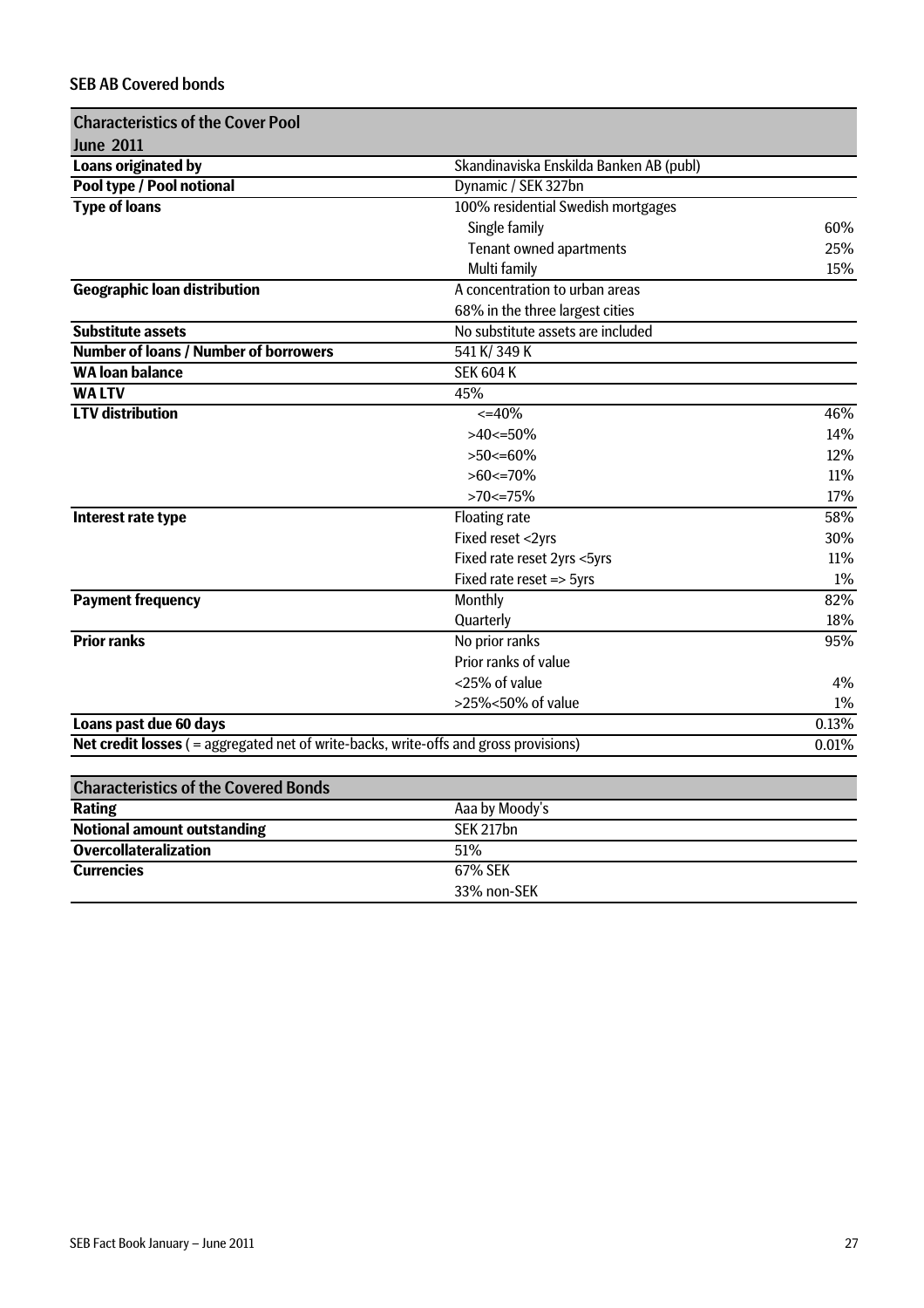## Capital adequacy and RWA

### Capital adequacy, SEB Group

### Basel II (without transition rules)



Target: A Tier 1 capital ratio of 10% over the business cycle

#### SEB Group - Basel II without transitional rules



#### RWA development

|                                  | Q2 2009 | Q3 2009 | Q4 2009 | Q1 2010 | Q <sub>2</sub> 2010 | Q3 2010 | Q4 2010 | Q1 2011  | Q2 2011      |
|----------------------------------|---------|---------|---------|---------|---------------------|---------|---------|----------|--------------|
| <b>Start</b>                     | 831     | 790     | 747     | 730     | 723                 | 714     | 711     | 716      | 678          |
| Migration                        | 8       | 5       | 4       |         |                     |         | -1      | $\bf{0}$ | $-2$         |
| FX effects (credit risk)         | $-10$   | $-29$   | 5       | $-16$   | $\bf{0}$            | $-24$   | -5      | -6       | 8            |
| German Retail divestment         |         |         |         |         |                     |         |         | $-37$    | $\mathbf{0}$ |
| Market risk and operational risk | ა       |         |         | 13      | $-11$               | 8       |         |          | $-1$         |
| Other                            | $-44$   | $-22$   | $-27$   | $-7$    |                     | 12      | 10      |          | $-5$         |
| End                              | 790     | 747     | 730     | 723     | 714                 | 711     | 716     | 678      | 678          |

SEB Fact Book January – June 2011 28 and 2012 28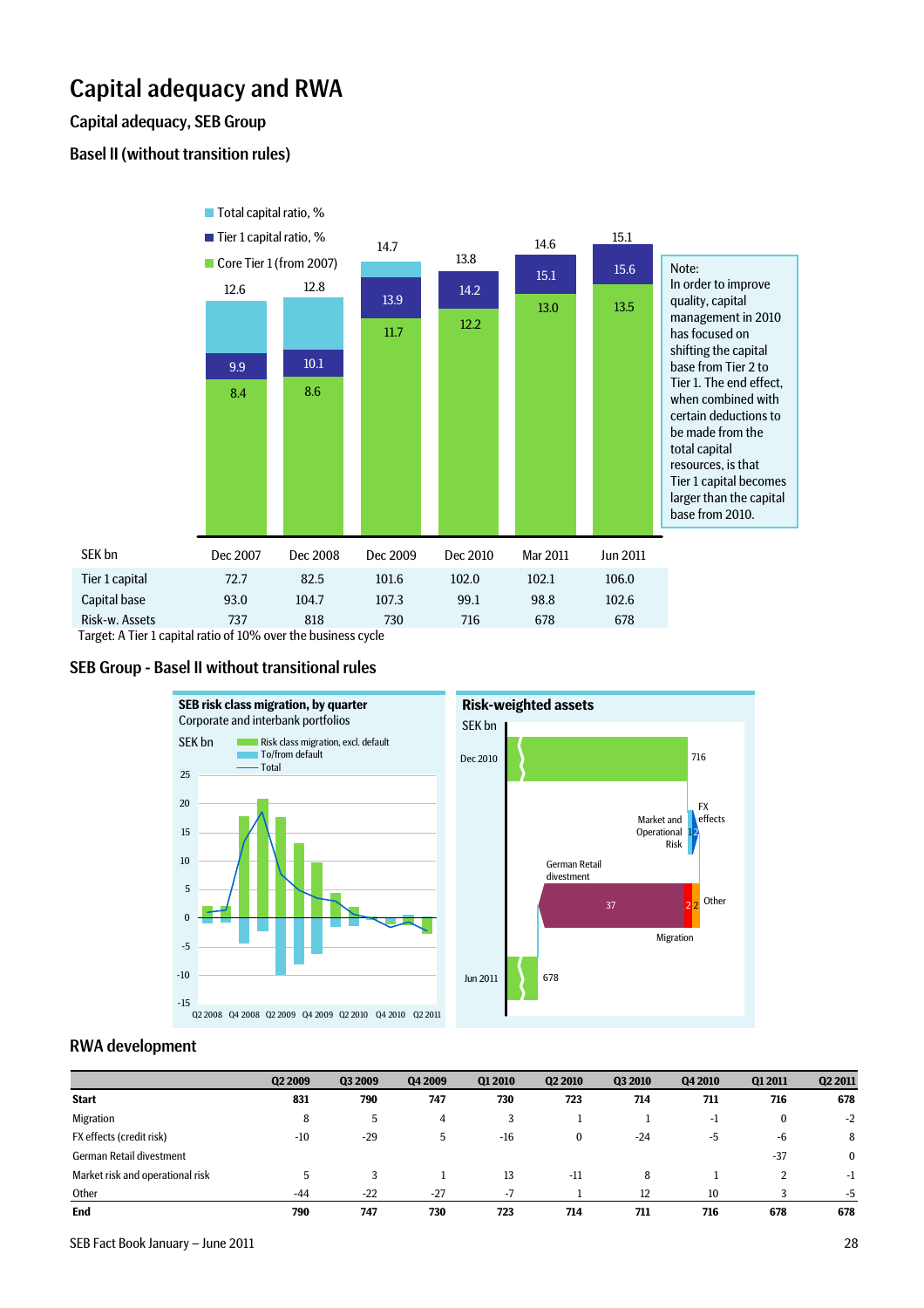### Capital base of the SEB financial group of undertakings

|                                                                 | 30 Jun    | 30 Sep    | 31 Dec    | 31 Mar      | 30 Jun       | 30 Sep    | 31 Dec    | 31 Mar    | 30 Jun    |
|-----------------------------------------------------------------|-----------|-----------|-----------|-------------|--------------|-----------|-----------|-----------|-----------|
| SEK <sub>m</sub>                                                | 2009      | 2009      | 2009      | 2010        | 2010         | 2010      | 2010      | 2011      | 2011      |
| Total equity according to balance sheet                         | 98,801    | 98,978    | 99,669    | 99,522      | 98,214       | 97,105    | 99,543    | 97,856    | 102,821   |
| Dividend (excl repurchased shares)                              | 0         | $\bf{0}$  | $-2,193$  | $-2,743$    | $-1,097$     | $-1,646$  | $-3,291$  | $-823$    | $-1,646$  |
| Investments outside the financial group of undertakings         | $-74$     | $-70$     | $-47$     | $-39$       | $-36$        | $-34$     | $-40$     | $-41$     | $-41$     |
| Other deductions outside the financial group of undertakings    | $-2,006$  | $-2,198$  | $-2,570$  | $-2,747$    | $-2,037$     | $-2,261$  | $-2,688$  | $-2,966$  | $-2,533$  |
| = Total equity in the capital adequacy                          | 96,721    | 96,710    | 94,859    | 93,993      | 95,044       | 93,164    | 93,524    | 94,026    | 98,601    |
| Adjustment for hedge contracts                                  | $-913$    | $-437$    | $-419$    | $-275$      | $-57$        | 1.085     | 1.755     | 2,233     | 1,734     |
| Net provisioning amount for IRB-reported credit exposures       | $-604$    | $-374$    | $-297$    | $\mathbf 0$ | $\mathbf{0}$ | $\bf{0}$  | $\bf{0}$  | $\bf{0}$  | $-279$    |
| Unrealised value changes on available-for-sale financial assets | 2,798     | 1,310     | 1,096     | 870         | 1,511        | 1,348     | 1,724     | 1,714     | 1,263     |
| Exposures where RWA is not calculated                           | $-939$    | $-1,037$  | $-1,169$  | $-1,324$    | $-1,457$     | $-1,175$  | $-1,184$  | $-1,034$  | $-1,067$  |
| Goodwill                                                        | $-4,497$  | $-4,364$  | $-4,464$  | $-4,374$    | $-4,374$     | $-4,184$  | $-4,174$  | $-4,110$  | $-4,180$  |
| Other intangible assets                                         | $-2,459$  | $-2,465$  | $-2.616$  | $-2,570$    | $-2,683$     | $-2,633$  | $-2,564$  | $-2,608$  | $-2,790$  |
| Deferred tax assets                                             | $-784$    | $-1,152$  | $-1,609$  | $-1,636$    | $-1,768$     | $-1,441$  | $-1,694$  | $-2,031$  | $-1,721$  |
| = Core Tier 1 capital                                           | 89,323    | 88,191    | 85,381    | 84,684      | 86,216       | 86,164    | 87,387    | 88,190    | 91,561    |
| Tier 1 capital contribution (non-innovative)                    |           |           | 5.130     | 4,869       | 4,762        | 4,577     | 4,492     | 4,468     | 4,572     |
| Tier 1 capital contribution (innovative)                        | 13,883    | 12,803    | 11,093    | 10,858      | 11,217       | 10,155    | 10,101    | 9,704     | 9,823     |
| = Tier 1 capital                                                | 103,206   | 100,994   | 101,604   | 100,411     | 102,195      | 100,896   | 101,980   | 102,362   | 105,956   |
| Dated subordinated debt                                         | 19,755    | 18,626    | 11,028    | 10,366      | 5,217        | 5.014     | 4,922     | 4,896     | 4,946     |
| Deduction for remaining maturity                                | $-679$    | $-641$    | $-658$    | $-554$      | $-383$       | $-368$    | $-361$    | $-360$    | $-305$    |
| Perpetual subordinated debt                                     | 8,057     | 7,275     | 7,386     | 7,137       | 7,738        | 7,050     | 4,152     | 3,923     | 3,978     |
| Net provisioning amount for IRB-reported credit exposures       | $-604$    | $-374$    | $-297$    | 1,349       | 1,449        | 808       | 91        | 3         | $-279$    |
| Unrealised gains on available-for-sale financial assets         | 300       | 494       | 642       | 615         | 504          | 484       | 511       | 490       | 602       |
| Exposures where RWA is not calculated                           | $-939$    | $-1,037$  | $-1,169$  | $-1,324$    | $-1,457$     | $-1,175$  | $-1,184$  | $-1,034$  | $-1,067$  |
| Investments outside the financial group of undertakings         | $-74$     | $-70$     | $-47$     | $-39$       | $-36$        | $-34$     | $-40$     | $-41$     | $-41$     |
| = Tier 2 capital                                                | 25,816    | 24,273    | 16,885    | 17,550      | 13,032       | 11,779    | 8,091     | 7,877     | 7,834     |
| Investments in insurance companies                              | $-10,621$ | $-10,600$ | $-10,601$ | $-10,500$   | $-10,500$    | $-10,500$ | $-10,500$ | $-10,500$ | $-10,501$ |
| Pension assets in excess of related liabilities                 | $-1,113$  | $-864$    | $-543$    | $-1,119$    | $-869$       | $-652$    | $-422$    | $-933$    | $-681$    |
| = Capital base                                                  | 117,288   | 113,803   | 107,345   | 106,342     | 103,858      | 101,523   | 99,149    | 98,806    | 102,608   |

### Risk-weighted assets for the SEB financial group of undertakings

|                                                 | 30 Jun  | 30 Sep  | <b>31 Dec</b> | 31 Mar  | 30 Jun  | 30 Sep  | 31 Dec  | 31 Mar  | 30 Jun  |
|-------------------------------------------------|---------|---------|---------------|---------|---------|---------|---------|---------|---------|
| SEK <sub>m</sub>                                | 2009    | 2009    | 2009          | 2010    | 2010    | 2010    | 2010    | 2011    | 2011    |
| Credit risk, IRB reported capital requirements  |         |         |               |         |         |         |         |         |         |
| Institutions                                    | 53,453  | 48,846  | 50,200        | 41,796  | 41,764  | 42,642  | 37,405  | 36,161  | 33,098  |
| Corporates                                      | 455,126 | 424.469 | 405.072       | 402,200 | 407,121 | 403.427 | 403,128 | 401.680 | 403,631 |
| Securitisation positions                        | 10,766  | 9,531   | 10,590        | 9,489   | 8,563   | 7,900   | 6,337   | 5,660   | 5,381   |
| Retail mortgages                                | 59,150  | 60,981  | 65,021        | 64,892  | 67,596  | 66,386  | 65,704  | 44,033  | 45,253  |
| Other retail exposures                          | 11,420  | 10,753  | 10,792        | 10,839  | 10,299  | 10,014  | 9,826   | 9,769   | 9,954   |
| Other exposure classes                          | 2,116   | 2,025   | 1,638         | 1,557   | 1,548   | 1,514   | 1,511   | 1,449   | 1,534   |
| Total for credit risk, IRB approach             | 592,031 | 556,605 | 543,313       | 530,773 | 536,891 | 531,883 | 523,911 | 498,752 | 498,851 |
| <b>Further capital requirements</b>             |         |         |               |         |         |         |         |         |         |
| Credit risk, Standardised approach              |         |         |               |         |         | 80.377  |         | 77.699  |         |
|                                                 | 112,558 | 102,252 | 97,563        | 90,373  | 86,156  |         | 91,682  |         | 78,540  |
| Operational risk, Advanced Measurement approach | 43,583  | 43,440  | 39.459        | 39.793  | 39,814  | 45,440  | 44,568  | 43.477  | 43,811  |
| Foreign exchange rate risk                      | 9,016   | 6,610   | 7,957         | 11,981  | 11,577  | 16,754  | 15,995  | 12,243  | 12,479  |
| Trading book risks                              | 32,395  | 38,480  | 42,200        | 50,351  | 39,748  | 36,927  | 39,970  | 46,013  | 44,720  |
| <b>Total</b>                                    | 789,583 | 747,387 | 730,492       | 723,271 | 714,186 | 711,381 | 716,126 | 678,184 | 678,401 |
| <b>Summary</b>                                  |         |         |               |         |         |         |         |         |         |
| Credit risk                                     | 704,589 | 658,857 | 640.876       | 621,146 | 623,047 | 612,260 | 615,593 | 576.451 | 577,391 |
| Operational risk                                | 43,583  | 43.440  | 39.459        | 39,793  | 39,814  | 45,440  | 44,568  | 43.477  | 43,811  |
| Market risk                                     | 41,411  | 45,090  | 50,157        | 62,332  | 51,325  | 53,681  | 55,965  | 58,256  | 57,199  |
| <b>Total</b>                                    | 789,583 | 747,387 | 730,492       | 723,271 | 714,186 | 711,381 | 716,126 | 678,184 | 678,401 |
| <b>Adjustment for flooring rules</b>            |         |         |               |         |         |         |         |         |         |
| Addition according to transitional flooring     | 59,591  | 58,732  | 64,685        | 88,537  | 110,276 | 86,102  | 83,672  | 98,582  | 119,784 |
| <b>Total reported</b>                           | 849,174 | 806.119 | 795.177       | 811.808 | 824.462 | 797,483 | 799.798 | 776.766 | 798,185 |

Specified information on the Capital base and requirements can be found in the interim report.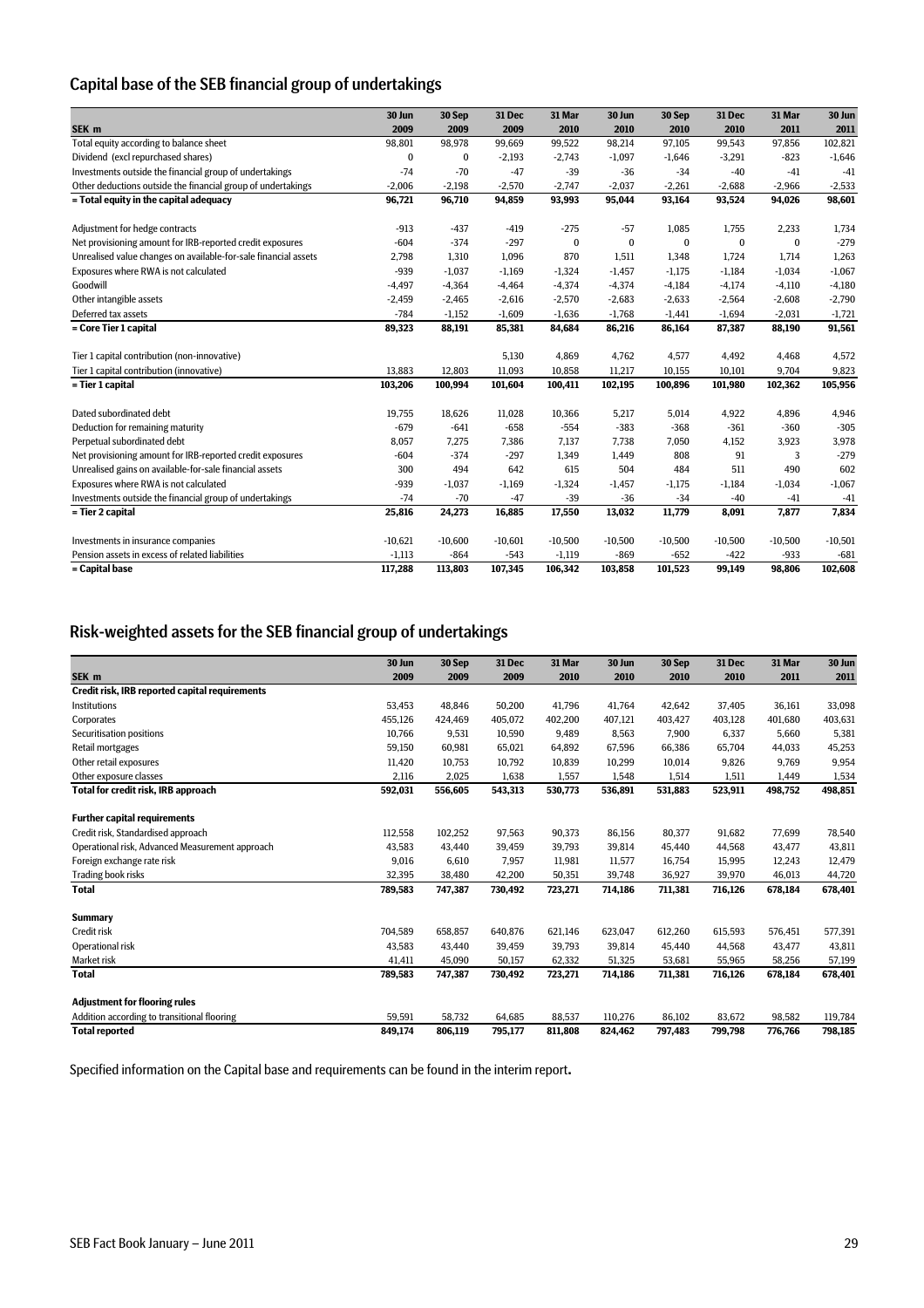### Capital adequacy

|                                                           | 30 Jun    | 30 Sep    | 31 Dec    | 31 Mar  | 30 Jun    | 30 Sep  | 31 Dec  | 31 Mar  | 30 Jun    |
|-----------------------------------------------------------|-----------|-----------|-----------|---------|-----------|---------|---------|---------|-----------|
| SEK <sub>m</sub>                                          | 2009      | 2009      | 2009      | 2010    | 2010      | 2010    | 2010    | 2011    | 2011      |
| <b>Capital resources</b>                                  |           |           |           |         |           |         |         |         |           |
| Core Tier 1 capital                                       | 89,323    | 88,191    | 85,381    | 84,684  | 86,216    | 86,164  | 87,387  | 88,190  | 91,561    |
| Tier 1 capital                                            | 103,206   | 100,994   | 101,604   | 100,411 | 102,195   | 100,896 | 101,980 | 102,362 | 105,956   |
| Capital base                                              | 117,288   | 113,803   | 107,345   | 106,342 | 103,858   | 101,523 | 99,149  | 98,805  | 102,608   |
| Capital adequacy without transitional floor (Basel II)    |           |           |           |         |           |         |         |         |           |
| Risk-weighted assets                                      | 789,583   | 747,387   | 730,492   | 723,271 | 714,186   | 711,381 | 716,126 | 678,184 | 678,401   |
| Expressed as capital requirement                          | 63,167    | 59,791    | 58,439    | 57,862  | 57,135    | 56,911  | 57,290  | 54,255  | 54,272    |
| Core Tier 1 capital ratio                                 | 11.3%     | 11.8%     | 11.7%     | 11.7%   | 12.1%     | 12.1%   | 12.2%   | 13.0%   | 13.5%     |
| Tier 1 capital ratio                                      | 13.1%     | 13.5%     | 13.9%     | 13.9%   | 14.3%     | 14.2%   | 14.2%   | 15.1%   | 15.6%     |
| Total capital ratio                                       | 14.9%     | 15.2%     | 14.7%     | 14.7%   | 14.5%     | 14.3%   | 13.8%   | 14.6%   | 15.1%     |
| Capital base in relation to capital requirement           | 1.86      | 1.90      | 1.84      | 1.84    | 1.82      | 1.78    | 1.73    | 1.82    | 1.89      |
| Capital adequacy including transitional floor             |           |           |           |         |           |         |         |         |           |
| <b>Transition floor applied</b>                           | 80%       | 80%       | 80%       | 80%     | 80%       | 80%     | 80%     | 80%     | 80%       |
| Risk-weighted assets                                      | 849,174   | 806,131   | 795,177   | 811,808 | 824,462   | 797,483 | 799,798 | 776,766 | 798,185   |
| Expressed as capital requirement                          | 67,934    | 64,490    | 63,614    | 64,945  | 65,957    | 63,799  | 63,984  | 62,141  | 63,855    |
| Core Tier 1 capital ratio                                 | 10.5%     | 10.9%     | 10.7%     | 10.4%   | 10.5%     | 10.8%   | 10.9%   | 11.4%   | 11.5%     |
| Tier 1 capital ratio                                      | 12.2%     | 12.5%     | 12.8%     | 12.4%   | 12.4%     | 12.7%   | 12.8%   | 13.2%   | 13.3%     |
| Total capital ratio                                       | 13.8%     | 14.1%     | 13.5%     | 13.1%   | 12.6%     | 12.7%   | 12.4%   | 12.7%   | 12.9%     |
| Capital base in relation to capital requirement           | 1.73      | 1.76      | 1.69      | 1.64    | 1.57      | 1.59    | 1.55    | 1.59    | 1.61      |
| Capital adequacy with risk weighting according to Basel I |           |           |           |         |           |         |         |         |           |
| Risk-weighted assets                                      | 1,080,347 | 1,019,329 | 1,003,250 | 993,680 | 1,007,939 | 984,225 | 998,326 | 970,912 | 1,006,459 |
| Expressed as capital requirement                          | 86,428    | 81,546    | 80,260    | 79,494  | 80,635    | 78,738  | 79,866  | 77,673  | 80,517    |
| Core Tier 1 capital ratio                                 | 8.3%      | 8.7%      | 8.5%      | 8.5%    | 8.6%      | 8.8%    | 8.8%    | 9.1%    | 9.1%      |
| Tier 1 capital ratio                                      | 9.6%      | 9.9%      | 10.1%     | 10.1%   | 10.1%     | 10.3%   | 10.2%   | 10.5%   | 10.5%     |
| Total capital ratio                                       | 10.9%     | 11.2%     | 10.7%     | 10.7%   | 10.3%     | 10.3%   | 9.9%    | 10.2%   | 10.2%     |
| Capital base in relation to capital requirement           | 1.36      | 1.40      | 1.34      | 1.34    | 1.29      | 1.29    | 1.24    | 1.27    | 1.27      |

### IRB reported credit exposures (less repos and securities lending)

|                          | 30 Jun | 30 Sep | <b>31 Dec</b> | 31 Mar | 30 Jun | 30 Sep | <b>31 Dec</b> | 31 Mar | 30 Jun |
|--------------------------|--------|--------|---------------|--------|--------|--------|---------------|--------|--------|
| Average risk weight      | 2009   | 2009   | 2009          | 2010   | 2010   | 2010   | 2010          | 2011   | 2011   |
| <b>Institutions</b>      | 17.7%  | 17.6%  | 17.5%         | 17.0%  | 18.1%  | 17.8%  | 19.5%         | 20.2%  | 19.8%  |
| Corporates               | 59.1%  | 59.1%  | 57.8%         | 58.5%  | 57.7%  | 59.1%  | 57.0%         | 56.6%  | 53.9%  |
| Securitisation positions | 19.3%  | 18.6%  | 22.6%         | 22.6%  | 22.5%  | 22.4%  | 20.6%         | 20.0%  | 22.7%  |
| Retail mortgages         | 16.2%  | 16.7%  | 17.2%         | 16.8%  | 17.1%  | 17.2%  | 16.9%         | 13.0%  | 12.8%  |
| Other retail exposures   | 38.7%  | 37.9%  | 38.5%         | 39.1%  | 38.6%  | 38.7%  | 38.2%         | 37.6%  | 37.4%  |

### All outstanding Subordinated Debt and Hybrid Tier 1 issues

|                             |            |                |               |                         | <b>Maturity</b> |                         |                            |                 |          |
|-----------------------------|------------|----------------|---------------|-------------------------|-----------------|-------------------------|----------------------------|-----------------|----------|
| <b>Issue date</b>           |            | <b>Ratings</b> | <b>Format</b> | <b>Coupon</b>           | date            | First call date Step-up |                            | <b>Currency</b> | Size (m) |
| <b>Lower Tier II Issues</b> |            |                |               |                         |                 |                         |                            |                 |          |
|                             | 15-Sep-05  | $A2/A$ -/A     | 12NC7         | mth $\epsilon$ + 25 bps | 28-Sep-17       | 28-Sep-12               | 3-mth $€+175$ bps          | <b>EUR</b>      | 500      |
| <b>Upper Tier II Issues</b> |            |                |               |                         |                 |                         |                            |                 |          |
|                             | 17-Nov-06  | $A2/BB+/A$     | PerpNC5       | 5.5000%                 | Perpetual       | 28-Nov-11               | 3-mth £L+184bps            | GBP             | 200      |
|                             | 25-Dec-97  | $A2/BB+/A$     | PerpNC30      | 5.0000%                 | Perpetual       | 28-Jan-28               | $6$ -mth $4L+150$ bps      | JPY             | 15,000   |
|                             | 26-Jun-95  | $A2/BB+/A$     | PerpNC20      | 4.4000%                 | Perpetual       | 14-Nov-15               | $6$ -mth $4L+200$ bps      | JPY             | 10.000   |
| <b>Tier I Issues</b>        |            |                |               |                         |                 |                         |                            |                 |          |
|                             | 19-Mar-04  | $A3/BB+/A$     | PerpNC10      | 4.9580%                 | Perpetual       | 25-Mar-14               | $3-$ mth $$L+182bps$       | <b>USD</b>      | 407      |
|                             | 23-Mar-05  | $A3/BB+/A$     | PerpNC10      | 5.4710%                 | Perpetual       | 23-Mar-15               | $3$ -mth $$L+154bps$       | <b>USD</b>      | 423      |
|                             | $1-Oct-09$ | $A3/BB+/A$     | PerpNC5       | 9.2500%                 | Perpetual       | 31-Mar-15               |                            | <b>EUR</b>      | 500      |
|                             | 17-Dec-07  | $A3/BB+/A$     | PerpNC10      | 7.0922%                 | Perpetual       | 21-Dec-17               | 3-mth $\epsilon$ + 340 bps | <b>EUR</b>      | 500      |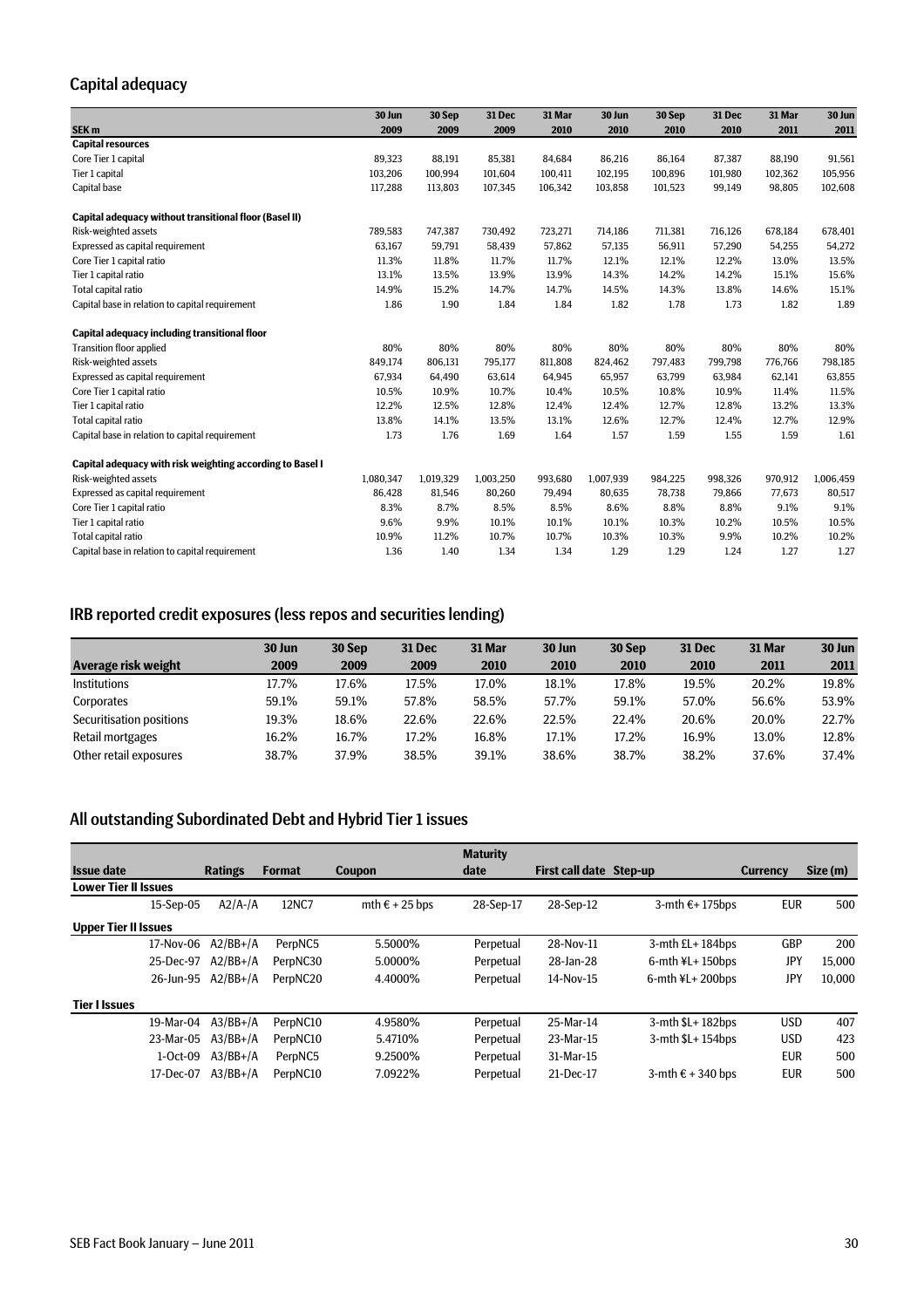## Volumes

### Balance sheet

|                                               | 30 Jun    | 30 Sep    | 31 Dec    | 31 Mar    | 30 Jun    | 30 Sep    | 31 Dec    | 31 Mar    | 30 Jun    |
|-----------------------------------------------|-----------|-----------|-----------|-----------|-----------|-----------|-----------|-----------|-----------|
| SEK <sub>m</sub>                              | 2009      | 2009      | 2009      | 2010      | 2010      | 2010      | 2010      | 2011      | 2011      |
| Cash and cash balances with central banks     | 97,886    | 25,158    | 36,589    | 19,634    | 17,372    | 34,384    | 46.488    | 15.914    | 106,558   |
| Loans to credit institutions <sup>1)</sup>    | 213,245   | 231,697   | 331,460   | 272,242   | 246,891   | 225,236   | 204,188   | 199,060   | 148,216   |
| Loans to the public                           | 1,304,683 | 1,206,833 | 1,187,837 | 1,203,833 | 1,226,476 | 1,088,736 | 1,074,879 | 1,113,807 | 1,138,257 |
| Financial assets at fair value *              | 568,035   | 604,624   | 581,641   | 623,302   | 670,990   | 666,731   | 617.746   | 644,421   | 655,454   |
| Available-for-sale financial assets *         | 98.014    | 88,138    | 87.948    | 70,954    | 65,988    | 66,937    | 66.970    | 68,635    | 66,705    |
| Held-to-maturity investments *                | 1,845     | 1,793     | 1,332     | 1,303     | 1,500     | 1,461     | 1,451     | 1,181     | 293       |
| Assets held for sale                          |           |           |           |           |           | 79,280    | 74,951    |           |           |
| Investments in associates                     | 1.174     | 1,122     | 995       | 1,018     | 1,018     | 1,020     | 1,022     | 1,079     | 1,208     |
| Tangible and intangible assets                | 27,900    | 27,432    | 27,770    | 27,206    | 27,565    | 26,998    | 27,035    | 27,212    | 27,952    |
| Other assets                                  | 60,736    | 46,602    | 52,655    | 65,798    | 60,807    | 62,996    | 65,091    | 47,112    | 56,465    |
| <b>Total assets</b>                           | 2,373,518 | 2,233,399 | 2,308,227 | 2,285,290 | 2,318,607 | 2,253,779 | 2,179,821 | 2,118,421 | 2,201,108 |
| Deposits from credit institutions             | 405.699   | 342.518   | 397.433   | 393,379   | 358.448   | 238,293   | 212.624   | 201.503   | 209,039   |
| Deposits and borrowing from the public        | 823,359   | 752,966   | 801.088   | 739,907   | 759,347   | 717,005   | 711.541   | 707.095   | 764,078   |
| Liabilities to policyholders                  | 227.401   | 237.665   | 249.009   | 255,289   | 253.024   | 256,953   | 263.970   | 263.075   | 264,834   |
| <b>Debt securities</b>                        | 488,951   | 480,564   | 456,043   | 469,312   | 486,330   | 536,882   | 530,483   | 549,849   | 545,250   |
| Financial liabilities at fair value           | 211,978   | 201,069   | 191,440   | 209,524   | 258,415   | 238,741   | 200.690   | 195,347   | 213,087   |
| Liabilities held for sale                     |           |           |           |           |           | 50,680    | 48,339    |           |           |
| <b>Other liabilities</b>                      | 72,220    | 76,855    | 75,149    | 80,747    | 70,867    | 86,732    | 85,665    | 78,092    | 75,437    |
| Provisions                                    | 1,822     | 1,791     | 2,033     | 1,724     | 1,753     | 1,478     | 1,414     | 1,612     | 1,726     |
| <b>Subordinated liabilities</b>               | 43,287    | 40,993    | 36,363    | 35,886    | 32,209    | 29,910    | 25,552    | 23,992    | 24,836    |
| <b>Total equity</b>                           | 98,801    | 98,978    | 99,669    | 99,522    | 98,214    | 97,105    | 99,543    | 97,856    | 102,821   |
| <b>Total liabilities and equity</b>           | 2,373,518 | 2,233,399 | 2,308,227 | 2,285,290 | 2,318,607 | 2,253,779 | 2,179,821 | 2,118,421 | 2,201,108 |
| * Of which bonds and other interest bearing   |           |           |           |           |           |           |           |           |           |
| securities including derivatives.             | 474,129   | 496,467   | 457,209   | 463,267   | 469,235   | 485,206   | 416,864   | 423,328   | 420,258   |
| 1) Loans to credit institutions and liquidity |           |           |           |           |           |           |           |           |           |
| placements with other direct participants in  |           |           |           |           |           |           |           |           |           |

interbank fund transfer systems.

### Intangible assets

| <b>SEK m</b>               | Jun '09 | <b>Sep '09</b> | <b>Dec</b> '09 | <b>Mar '10</b> | <b>Jun '10</b> | <b>Sep '10</b> | <b>Dec</b> '10 | <b>Mar '11</b> | Jun '11 |
|----------------------------|---------|----------------|----------------|----------------|----------------|----------------|----------------|----------------|---------|
| Goodwill                   | 10.882  | 10.729         | 10.829         | 10.723         | 10.717         | 10.515         | 10.491         | 10.434         | 10,511  |
| Other intangibles          | 2.712   | 2.702          | 2.847          | 2.841          | 2.945          | 2.879          | 2.801          | 2.836          | 3,014   |
| Deferred acquisition costs | 3.434   | 3.422          | 3.501          | 3.556          | 3.583          | 3.580          | 3.631          | 3.660          | 3,688   |
| Intangible assets          | 17.027  | 16.854         | 17.177         | 17.121         | 17.245         | 16.974         | 16.923         | 16.930         | 17.213  |

### Assets under management

### SEK bn

|                                          | 2008   | 2009   | 2010   | <b>Jun 2011</b> |
|------------------------------------------|--------|--------|--------|-----------------|
| Assets under management, start of period | 1,370  | 1,201  | 1,356  | 1,399           |
| <b>Inflow</b>                            | 295    | 256    | 287    | 152             |
| Outflow                                  | $-261$ | $-209$ | $-232$ | $-129$          |
| Net inflow of which:                     | 34     | 47     | 55     | 23              |
| Sweden                                   |        | 25     | 30     | 9               |
| Other Nordic                             |        | 6      | 2      | 9               |
| Germany                                  |        | 5      | 12     | $\overline{2}$  |
| <b>Baltic countries and Poland</b>       |        | 3      | 1      | 1               |
| Other and Eliminations                   |        | 8      | 11     | $\overline{2}$  |
| Acquisition/disposal net                 | 17     | $-2$   | $-1$   |                 |
| Change in value                          | $-220$ | 109    | -11    | -66             |
| Assets under management, end of period*  | 1,201  | 1,356  | 1,399  | 1,356           |
| *Of which, not eliminated:               |        |        |        |                 |
| <b>Retail Banking</b>                    | 74     | 86     | 91     | 74              |
| Wealth Management                        | 1,142  | 1,275  | 1,321  | 1,298           |
| Life                                     | 354    | 402    | 424    | 427             |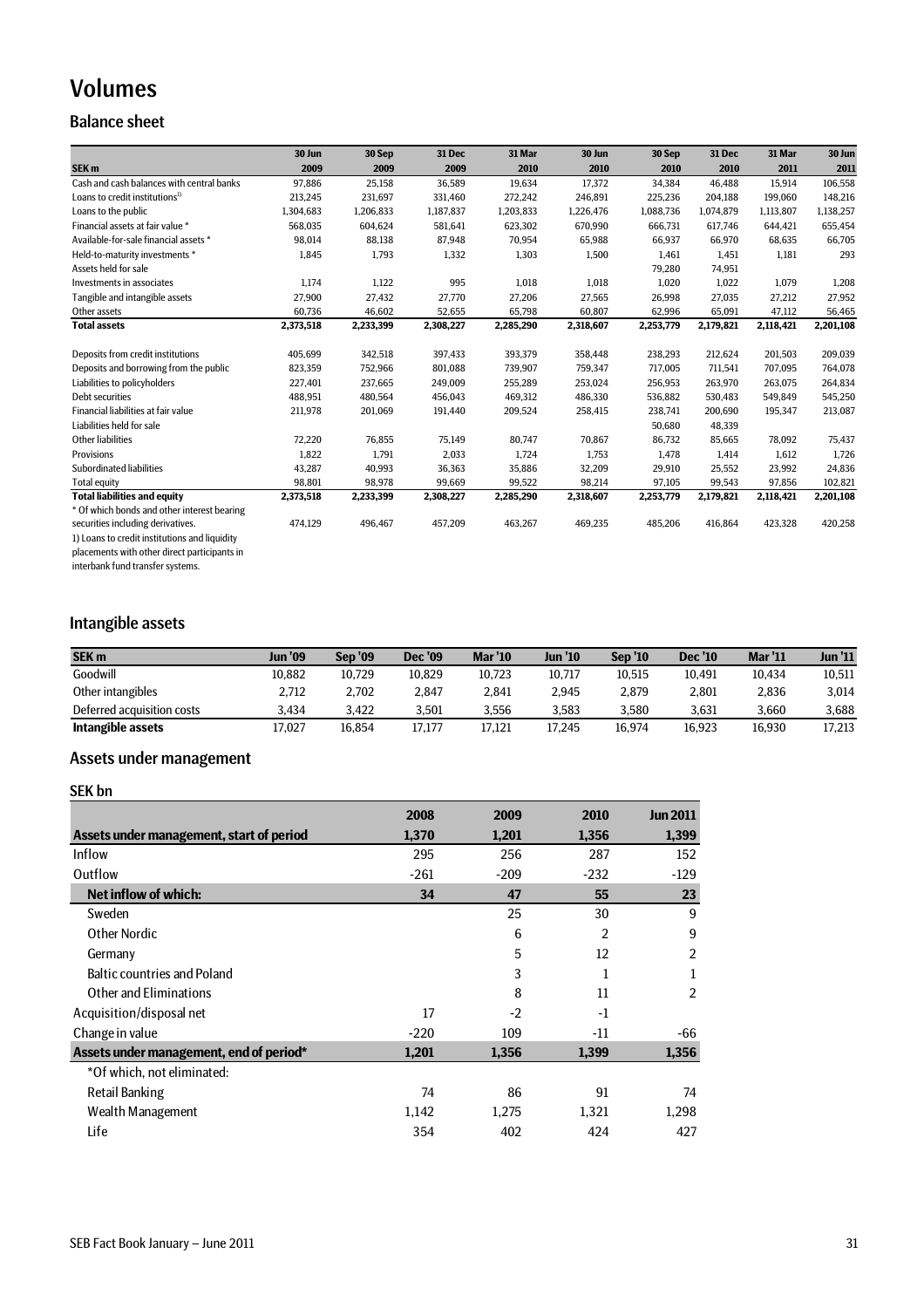### Loans to the public excl repos & reclassified bonds

### SEK bn

|                                      | Q <sub>2</sub> | Q <sub>3</sub> | Q <sub>4</sub> | Q1    | Q <sub>2</sub> | Q <sub>3</sub> | Q <sub>4</sub> | Q1       | Q <sub>2</sub> |
|--------------------------------------|----------------|----------------|----------------|-------|----------------|----------------|----------------|----------|----------------|
|                                      | 2009           | 2009           | 2009           | 2010  | 2010           | 2010           | 2010           | 2011     | 2011           |
| <b>Merchant Banking</b>              | 498            | 454            | 440            | 433   | 430            | 413            | 418            | 455      | 462            |
| <b>Retail Banking</b>                | 432            | 436            | 446            | 451   | 458            | 386            | 397            | 413      | 434            |
| <b>RB</b> Sweden                     | 322            | 331            | 342            | 352   | 360            | 369            | 380            | 397      | 417            |
| <b>RB Germany</b>                    | 93             | 88             | 87             | 82    | 81             | $\bf{0}$       | $\bf{0}$       | $\bf{0}$ | $\bf{0}$       |
| <b>RB Cards</b>                      | 17             | 17             | 17             | 17    | 17             | 17             | 17             | 16       | 17             |
| <b>Wealth Management</b>             | 30             | 28             | 27             | 29    | 29             | 29             | 32             | 32       | 33             |
| Life                                 |                |                |                |       |                |                |                |          |                |
| <b>Baltic</b>                        | 151            | 137            | 131            | 119   | 112            | 106            | 101            | 101      | 103            |
| <b>Baltic Estonia</b>                | 45             | 42             | 41             | 37    | 35             | 33             | 32             | 32       | 33             |
| <b>Baltic Latvia</b>                 | 37             | 33             | 32             | 29    | 27             | 26             | 24             | 24       | 25             |
| <b>Baltic Lithuania</b>              | 69             | 62             | 58             | 53    | 50             | 47             | 45             | 45       | 45             |
| Other/elim                           | 31             | 26             | 28             | 21    | 18             | 24             | 26             | 5        | 24             |
| SEB Group excl repos & reclass bonds | 1,142          | 1,081          | 1,072          | 1,053 | 1,047          | 958            | 974            | 1,006    | 1,056          |
| Repos                                | 96             | 68             | 61             | 103   | 133            | 90             | 63             | 77       | 53             |
| <b>Reclassified bonds</b>            | 67             | 58             | 55             | 48    | 46             | 41             | 38             | 31       | 29             |
| <b>SEB Group</b>                     | 1,305          | 1,207          | 1,188          | 1,204 | 1,226          | 1,089          | 1,075          | 1,114    | 1,138          |

### Deposits from the public excl repos

### SEK bn

|                             | Q <sub>2</sub> | Q <sub>3</sub> | Q <sub>4</sub> | Q1   | Q <sub>2</sub> | Q <sub>3</sub> | Q <sub>4</sub> | Q1   | Q <sub>2</sub> |
|-----------------------------|----------------|----------------|----------------|------|----------------|----------------|----------------|------|----------------|
|                             | 2009           | 2009           | 2009           | 2010 | 2010           | 2010           | 2010           | 2011 | 2011           |
| <b>Merchant Banking</b>     | 383            | 335            | 359            | 342  | 344            | 358            | 357            | 353  | 395            |
| <b>Retail Banking</b>       | 209            | 203            | 205            | 198  | 205            | 166            | 175            | 175  | 182            |
| <b>RB Sweden</b>            | 155            | 154            | 158            | 154  | 161            | 166            | 175            | 175  | 182            |
| <b>RB Germany</b>           | 54             | 49             | 47             | 44   | 44             |                |                |      |                |
| <b>RB Cards</b>             |                |                |                |      |                |                |                |      |                |
| <b>Wealth Management</b>    | 53             | 51             | 47             | 50   | 55             | 50             | 47             | 45   | 50             |
| Life                        | $\bf{0}$       | $\bf{0}$       | 0              | 0    | 0              | $\bf{0}$       | $\bf{0}$       | 0    | 0              |
| <b>Baltic</b>               | 69             | 65             | 63             | 60   | 60             | 56             | 57             | 56   | 58             |
| <b>Baltic Estonia</b>       | 24             | 21             | 21             | 20   | 20             | 19             | 20             | 20   | 21             |
| <b>Baltic Latvia</b>        | 16             | 14             | 14             | 14   | 14             | 13             | 12             | 12   | 12             |
| <b>Baltic Lithuania</b>     | 29             | 30             | 28             | 26   | 26             | 24             | 25             | 24   | 25             |
| Other/elim                  | 84             | 77             | 97             | 69   | 73             | 63             | 65             | 63   | 65             |
| <b>SEB Group excl repos</b> | 798            | 731            | 771            | 719  | 737            | 693            | 701            | 692  | 750            |
| Repos                       | 25             | 22             | 30             | 21   | 22             | 24             | 11             | 15   | 14             |
| <b>SEB Group</b>            | 823            | 753            | 801            | 740  | 759            | 717            | 712            | 707  | 764            |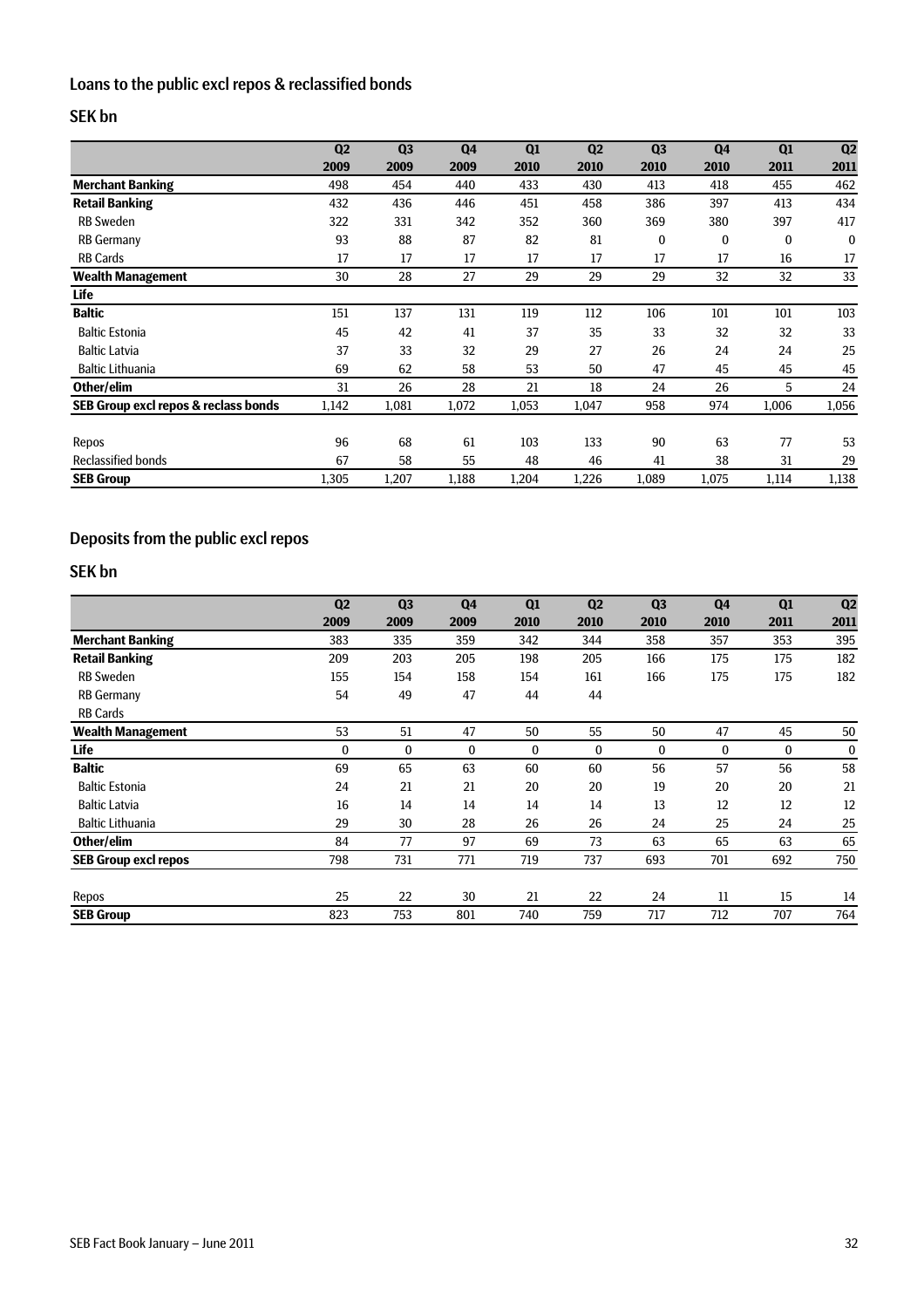## Credit portfolio and loan portfolio by industry and geography

Credit portfolio by industry and geography\*

| SEB Group, 30 June 2011                |           |                |        |         |         |        |           |         |        |              |
|----------------------------------------|-----------|----------------|--------|---------|---------|--------|-----------|---------|--------|--------------|
| SEK <sub>m</sub>                       | Sweden    | <b>Denmark</b> | Norway | Finland | Estonia | Latvia | Lithuania | Germany | Other  | <b>Total</b> |
| <b>Banks</b>                           | 81,961    | 24,562         | 8,781  | 1,321   | 110     | 501    | 616       | 38,687  | 13,999 | 170,538      |
| Finance and insurance                  | 56,437    | 964            | 4,477  | 664     | 185     | 908    | 380       | 17,744  | 4,591  | 86,351       |
| Wholesale and retail                   | 34,313    | 1,433          | 1,016  | 217     | 2,416   | 3,099  | 7,244     | 10.937  | 3,726  | 64,400       |
| Transportation                         | 28,178    | 269            | 1,341  | 119     | 884     | 2,061  | 2,396     | 8,256   | 340    | 43,845       |
| Shipping                               | 28,058    | 159            | 786    | 156     | 543     | 161    | 263       | 17      | 5,713  | 35,854       |
| <b>Business and household services</b> | 84,387    | 883            | 6,790  | 443     | 2,184   | 1,665  | 2,300     | 17,833  | 1,010  | 117,495      |
| Construction                           | 10,338    | 109            | 612    | 271     | 921     | 1,311  | 1,130     | 2,800   | 661    | 18,153       |
| Manufacturing                          | 130,104   | 2,155          | 3,676  | 4,994   | 3,750   | 1,785  | 5,244     | 30,987  | 8,098  | 190,793      |
| Agriculture, forestry and fishing      | 4,629     | 181            | 11     | 34      | 1,074   | 1,927  | 560       | 34      | 13     | 8,463        |
| Mining and quarrying                   | 17,217    | 108            | 1,792  | 272     | 29      | 113    | 117       | 457     | 1,195  | 21,301       |
| Electricity, gas and water supply      | 27,928    | 242            | 524    | 3,418   | 2,103   | 1,510  | 1,914     | 10.492  | 257    | 48,387       |
| Other                                  | 19,914    | 791            | 2,538  | 147     | 304     | 295    | 273       | 1,592   | 6,091  | 31,946       |
| <b>Corporates</b>                      | 441,504   | 7,293          | 23,562 | 10,735  | 14,393  | 14,836 | 21,820    | 101,150 | 31,695 | 666,988      |
| Commercial                             | 82,413    | 111            | 1,516  | 545     | 5,581   | 3,271  | 11,060    | 47,017  | 1      | 151,517      |
| Multi-family                           | 92,633    | $\bf{0}$       | 115    |         |         | 1,962  | 16        | 25,749  |        | 120,475      |
| <b>Property Management</b>             | 175,046   | 112            | 1,631  | 545     | 5,581   | 5,233  | 11,076    | 72,767  | 1      | 271,992      |
| <b>Public Administration</b>           | 17,256    | 36             | 181    | 1,037   | 1,978   | 179    | 2,524     | 54,200  | 180    | 77,571       |
| Household mortgage                     | 325,673   |                | 3,104  |         | 14,639  | 8,660  | 19,297    |         | 2,502  | 373,875      |
| Other                                  | 40,742    | 4,541          | 22,406 | 1,135   | 2,815   | 2,937  | 1,722     | 11      | 3,629  | 79,939       |
| <b>Households</b>                      | 366,415   | 4,541          | 25,510 | 1,135   | 17,454  | 11,598 | 21,019    | 11      | 6,131  | 453,814      |
| <b>Credit portfolio</b>                | 1,082,183 | 36,544         | 59,664 | 14,773  | 39,516  | 32,347 | 57,055    | 266,815 | 52,006 | 1,640,903    |

\* The geographical distribution is based on where the loan is booked. Amounts before provisions for credit losses.

| SEB Group, 31 December 2010            |           |                |        |         |         |        |           |         |        |              |
|----------------------------------------|-----------|----------------|--------|---------|---------|--------|-----------|---------|--------|--------------|
| SEK <sub>m</sub>                       | Sweden    | <b>Denmark</b> | Norway | Finland | Estonia | Latvia | Lithuania | Germany | Other  | <b>Total</b> |
| <b>Banks</b>                           | 94,803    | 14,979         | 9,244  | 1,610   | 78      | 192    | 315       | 72,245  | 12,030 | 205,496      |
| <b>Finance and insurance</b>           | 54,396    | 1,428          | 4,844  | 516     | 195     | 894    | 414       | 19,018  | 2,641  | 84,346       |
| Wholesale and retail                   | 31,983    | 796            | 897    | 194     | 2,155   | 3,168  | 7,338     | 12,288  | 2,678  | 61,497       |
| Transportation                         | 27.366    | 295            | 1,578  | 153     | 876     | 1,707  | 2,712     | 5,603   | 605    | 40,895       |
| Shipping                               | 31,209    | 200            | 778    | 121     | 545     | 194    | 255       | 14      | 4,383  | 37,699       |
| <b>Business and household services</b> | 80.894    | 853            | 5,569  | 489     | 2,123   | 1,554  | 2,190     | 26,396  | 1,392  | 121,460      |
| Construction                           | 11.326    | 108            | 590    | 255     | 945     | 1,377  | 1,228     | 3,291   | 478    | 19,598       |
| Manufacturing                          | 135,044   | 1,715          | 3,680  | 4,804   | 3,542   | 1,858  | 6,412     | 26,519  | 8,021  | 191,595      |
| Agriculture, forestry and fishing      | 5,064     | 198            | 11     | 34      | 884     | 1,610  | 583       | 138     | 14     | 8,536        |
| Mining and quarrying                   | 12,662    |                | 2,295  | 287     | 27      | 116    | 112       | 454     | 472    | 16,425       |
| Electricity, gas and water supply      | 26,948    | 190            | 1.456  | 3,548   | 1,756   | 1,142  | 2,021     | 9.393   | 143    | 46,597       |
| Other                                  | 24,818    | 739            | 2,808  | 871     | 311     | 291    | 339       | 3,151   | 3,969  | 37,297       |
| <b>Corporates</b>                      | 441,710   | 6,522          | 24,506 | 11,272  | 13,359  | 13,911 | 23,604    | 106,265 | 24,796 | 665,945      |
| Commercial                             | 67,318    | 171            | 1,296  | 523     | 5,833   | 3,481  | 11,040    | 45,984  | 682    | 136,328      |
| Multi-family                           | 82,234    | 1              | 162    |         |         | 2,168  | 18        | 26,080  |        | 110,663      |
| <b>Property Management</b>             | 149,552   | 172            | 1,458  | 523     | 5,833   | 5,649  | 11,058    | 72,064  | 682    | 246,991      |
| <b>Public Administration</b>           | 17,107    | 58             | 178    | 926     | 1,864   | 133    | 2,265     | 52,827  | 99     | 75,457       |
| Household mortgage                     | 291,812   |                | 3,034  |         | 14,521  | 8,713  | 19,161    | 62,172  | 2,634  | 402,047      |
| Other                                  | 40,035    | 5,462          | 27,212 | 1,300   | 2,872   | 2,868  | 1,872     | 21,588  | 3,554  | 106,763      |
| <b>Households</b>                      | 331,847   | 5,462          | 30,246 | 1.300   | 17,393  | 11,581 | 21,033    | 83,760  | 6,188  | 508,810      |
| <b>Credit portfolio</b>                | 1,035,019 | 27,193         | 65,632 | 15,631  | 38,527  | 31,466 | 58,275    | 387,161 | 43,795 | 1,702,699    |

\* The geographical distribution is based on where the loan is booked. Amounts before provisions for credit losses.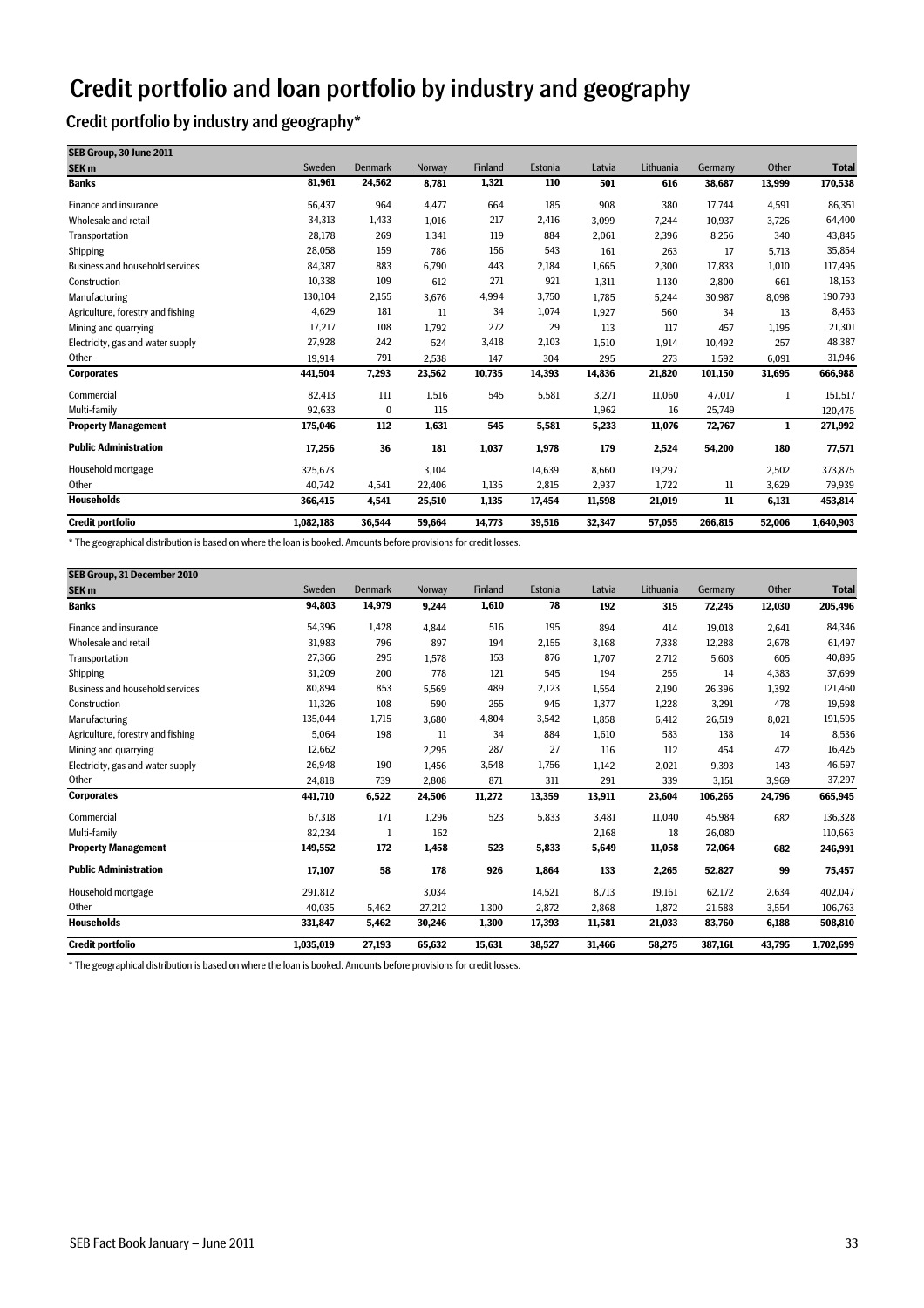### Loan portfolio by industry and geography\*

| SEB Group, 30 June 2011                |         |                |        |         |         |        |           |          |              |              |
|----------------------------------------|---------|----------------|--------|---------|---------|--------|-----------|----------|--------------|--------------|
| SEK <sub>m</sub>                       | Sweden  | <b>Denmark</b> | Norway | Finland | Estonia | Latvia | Lithuania | Germany  | Other        | <b>Total</b> |
| <b>Banks</b>                           | 31,298  | 15,493         | 2,035  | 309     | 105     | 464    | 418       | 27,062   | 10,529       | 87,713       |
| Finance and insurance                  | 28,272  | 410            | 1,595  | 172     | 39      | 522    | 8         | 11,200   | 4,279        | 46,498       |
| Wholesale and retail                   | 19.466  | 972            | 366    | 110     | 1,694   | 2,341  | 5,727     | 3,816    | 2,428        | 36,919       |
| Transportation                         | 22,460  | 58             | 844    | 2       | 722     | 1,629  | 2,075     | 2,396    | 304          | 30,490       |
| Shipping                               | 20,220  | 57             | 126    | 156     | 225     | 155    | 262       | 16       | 4,596        | 25,813       |
| <b>Business and household services</b> | 47,878  | 443            | 3,226  | 272     | 1,822   | 1,356  | 1,511     | 9,509    | 689          | 66,705       |
| Construction                           | 4,690   | 90             | 351    | 73      | 422     | 905    | 683       | 176      | 41           | 7,430        |
| Manufacturing                          | 56,412  | 1,247          | 489    | 3,815   | 2,641   | 1,499  | 3,912     | 8,070    | 4,013        | 82,097       |
| Agriculture, forestry and fishing      | 3,814   | 39             | 1      | 34      | 924     | 1,582  | 465       | $\bf{0}$ | 5            | 6,864        |
| Mining and quarrying                   | 10,239  | 0              | 25     | 272     | 25      | 97     | 102       | $\bf{0}$ | 4            | 10,765       |
| Electricity, gas and water supply      | 10,624  | 25             | 104    | 3,387   | 1,760   | 1,048  | 1,493     | 4,378    | 61           | 22,879       |
| Other                                  | 14,564  | 769            | 2,285  | 147     | 288     | 272    | 253       | 1,522    | 5,421        | 25,521       |
| <b>Corporates</b>                      | 238,638 | 4,111          | 9,411  | 8,438   | 10,561  | 11,407 | 16,491    | 41,084   | 21,840       | 361,981      |
| Commercial                             | 70,631  | 111            | 1,015  | 536     | 5,469   | 3,198  | 10,783    | 42,862   | $\mathbf{1}$ | 134,607      |
| Multi-family                           | 83,284  | $\pmb{0}$      | 115    |         |         | 1,925  | 16        | 23,515   |              | 108,854      |
| <b>Property Management</b>             | 153,915 | 111            | 1,130  | 536     | 5,469   | 5,123  | 10,799    | 66,377   | $\mathbf{1}$ | 243,461      |
| <b>Public Administration</b>           | 6,452   | 36             | 139    | 1,037   | 1,580   | 112    | 1,855     | 51,923   | 180          | 63,315       |
| Household mortgage                     | 295,463 |                | 3,104  |         | 14,591  | 8,634  | 19,090    |          | 2,502        | 343,383      |
| Other                                  | 24,254  | 2,505          | 9,559  | 713     | 2,245   | 2,240  | 1,202     | 9        | 2,844        | 45,572       |
| <b>Households</b>                      | 319,717 | 2,505          | 12,663 | 713     | 16,836  | 10,874 | 20,292    | 9        | 5,346        | 388,955      |
| Loan portfolio                         | 750,021 | 22,257         | 25,378 | 11,033  | 34,552  | 27,979 | 49,854    | 186,454  | 37,897       | 1,145,425    |
| Repos, credit institutions             |         |                |        |         |         |        |           |          |              | 26,983       |
| Repos, general public                  |         |                |        |         |         |        |           |          |              | 52,915       |
| Debt instruments                       |         |                |        |         |         |        |           |          |              | 73,932       |
| <b>Reserves</b>                        |         |                |        |         |         |        |           |          |              | $-12,783$    |
| <b>Total lending</b>                   |         |                |        |         |         |        |           |          |              | 1,286,472    |

\* The geographical distribution is based on where the loan is booked.

| SEB Group, 31 December 2010            |         |              |        |                |         |        |           |                |        |              |
|----------------------------------------|---------|--------------|--------|----------------|---------|--------|-----------|----------------|--------|--------------|
| SEK <sub>m</sub>                       | Sweden  | Denmark      | Norway | Finland        | Estonia | Latvia | Lithuania | Germany        | Other  | <b>Total</b> |
| <b>Banks</b>                           | 45,262  | 8,372        | 2,198  | 581            | 75      | 155    | 214       | 57,968         | 8,466  | 123,291      |
| Finance and insurance                  | 21,487  | 325          | 1,857  | 72             | 45      | 212    | 121       | 12,373         | 2,321  | 38,813       |
| Wholesale and retail                   | 15,869  | 386          | 523    | 104            | 1,535   | 2,520  | 5,666     | 6,757          | 1,550  | 34,910       |
| Transportation                         | 21,004  | 124          | 1,144  | $\overline{7}$ | 756     | 1,570  | 2,376     | 1,650          | 556    | 29,187       |
| Shipping                               | 23,173  | 57           | 124    | 121            | 254     | 190    | 254       | 14             | 3,601  | 27,788       |
| <b>Business and household services</b> | 46,420  | 388          | 3,409  | 260            | 1,736   | 1,090  | 1,492     | 13,307         | 1,028  | 69,130       |
| Construction                           | 4,228   | 74           | 321    | 77             | 455     | 1,017  | 720       | 1,046          | 37     | 7,975        |
| Manufacturing                          | 47,278  | 707          | 887    | 4,109          | 2,556   | 1,598  | 4,440     | 6,506          | 4,033  | 72,114       |
| Agriculture, forestry and fishing      | 3,134   | 49           | -1     | 34             | 818     | 1,490  | 545       | 102            | 5      | 6,178        |
| Mining and quarrying                   | 7,156   |              | 28     | 287            | 24      | 104    | 108       | $\overline{4}$ | 3      | 7,714        |
| Electricity, gas and water supply      | 11,422  | 39           | 88     | 3,530          | 1,470   | 1,007  | 995       | 3,006          | 49     | 21,606       |
| Other                                  | 19,947  | 714          | 2,508  | 807            | 295     | 287    | 320       | 2,818          | 3,395  | 31,091       |
| <b>Corporates</b>                      | 221,118 | 2,863        | 10,890 | 9,408          | 9,944   | 11,085 | 17,037    | 47,583         | 16,578 | 346,506      |
| Commercial                             | 56,752  | 160          | 841    | 515            | 5,721   | 3,402  | 10,819    | 42,010         | 682    | 120,902      |
| Multi-family                           | 72,275  | $\mathbf{1}$ | 154    |                |         | 2,049  | 17        | 23,697         |        | 98,193       |
| <b>Property Management</b>             | 129,027 | 161          | 995    | 515            | 5,721   | 5,451  | 10,836    | 65,707         | 682    | 219,095      |
| <b>Public Administration</b>           | 6,178   | 58           | 145    | 926            | 1,565   | 123    | 1,810     | 51,763         | 99     | 62,667       |
| Household mortgage                     | 271,997 |              | 3,034  |                | 14,486  | 8,713  | 18,944    | 58,146         | 2,634  | 377,954      |
| Other                                  | 23,670  | 2,821        | 9,736  | 706            | 2,312   | 2,314  | 1,390     | 7,546          | 2,749  | 53,244       |
| <b>Households</b>                      | 295,667 | 2,821        | 12,770 | 706            | 16,798  | 11,027 | 20,334    | 65,692         | 5,383  | 431,198      |
| Loan portfolio                         | 697,252 | 14,275       | 26,998 | 12,136         | 34,103  | 27,841 | 50,231    | 288,713        | 31,208 | 1,182,757    |
| Repos, credit institutions             |         |              |        |                |         |        |           |                |        | 30,885       |
| Repos, general public                  |         |              |        |                |         |        |           |                |        | 63,449       |
| Debt instruments                       |         |              |        |                |         |        |           |                |        | 91,333       |
| <b>Reserves</b>                        |         |              |        |                |         |        |           |                |        | $-14,919$    |
| Retail, SEB AG gross                   |         |              |        |                |         |        |           |                |        | $-74,438$    |
| <b>Total lending</b>                   |         |              |        |                |         |        |           |                |        | 1,279,067    |

\* The geographical distribution is based on where the loan is booked.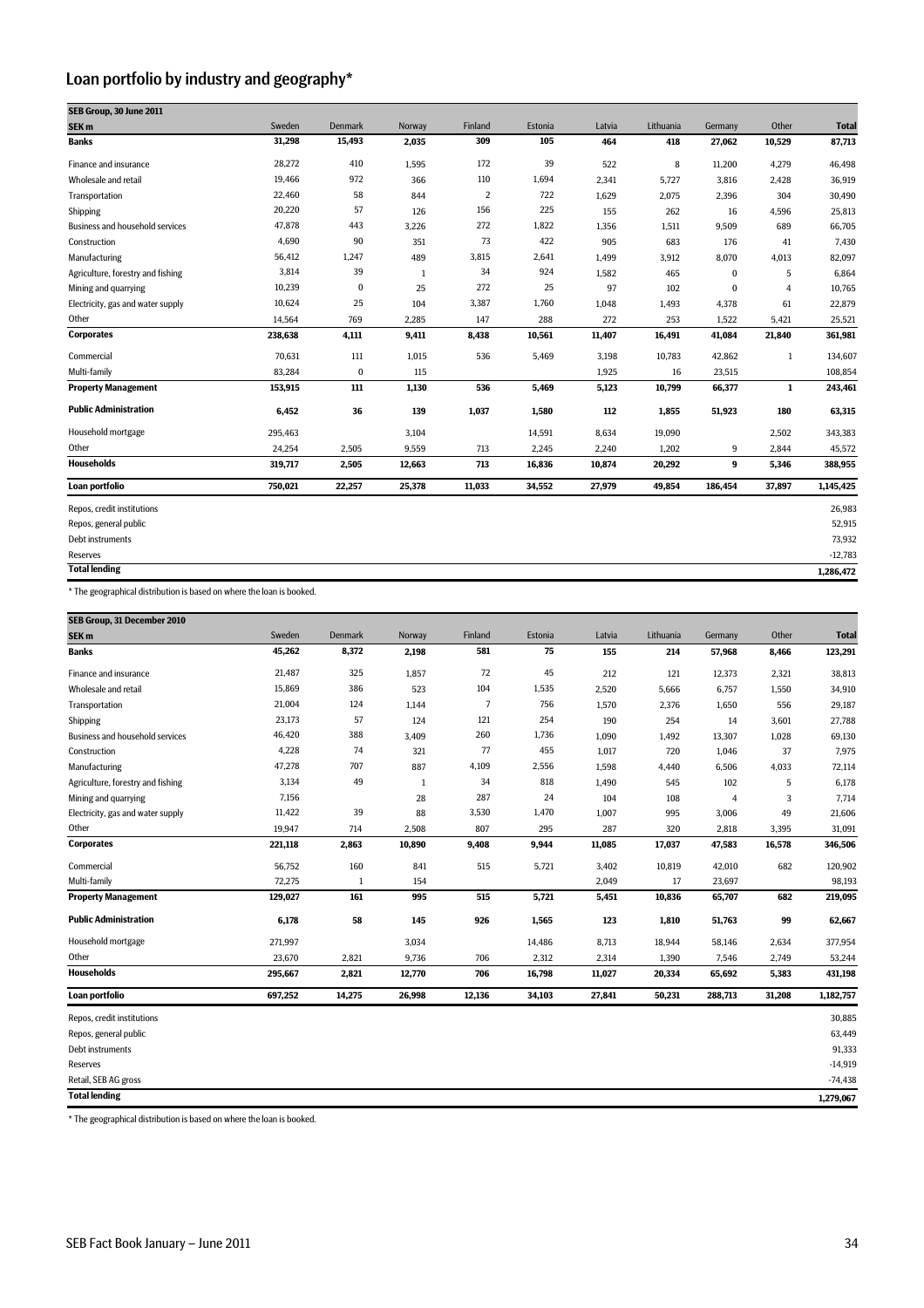

Credit portfolio – corporates Credit portfolio – households



*Geography based on SEB's operations*

*\* Incl. other*

2011 affected by German Retail divestment

### Credit portfolio by industry and geography\*

| SEB Group, 30 June 2011      |         |                |         |                |         |        |           |         |        |              |
|------------------------------|---------|----------------|---------|----------------|---------|--------|-----------|---------|--------|--------------|
| SEK <sub>m</sub>             | Sweden  | <b>Denmark</b> | Norway  | <b>Finland</b> | Estonia | Latvia | Lithuania | Germany | Other  | <b>Total</b> |
| <b>Banks</b>                 | 78,906  | 24,809         | 9,423   | 3,071          | 110     | 501    | 616       | 38,687  | 14,415 | 170,538      |
| <b>Corporates</b>            | 328.984 | 22.468         | 64,561  | 48.235         | 14,393  | 14.836 | 21,820    | 101.150 | 50.541 | 666,988      |
| <b>Property Management</b>   | 156.681 | 1,312          | 9,830   | 8,297          | 5,581   | 5,233  | 11,076    | 72,767  | 1,215  | 271,992      |
| <b>Public Administration</b> | 16,393  | 36             | 1,031   | 1,036          | 1,978   | 179    | 2,523     | 54,200  | 195    | 77,571       |
| <b>Households</b>            | 366.415 | 4,541          | 25,510  | 977            | 17.454  | 11.598 | 21,019    | 11      | 6,289  | 453,814      |
| <b>Credit portfolio</b>      | 947.379 | 53,166         | 110.354 | 61.616         | 39,516  | 32,347 | 57.055    | 266.815 | 72,655 | 1,640,903    |

\* Geography distribution is based on SEB's operations. Amounts before provisions for credit losses

| SEB Group, 31 December 2010  |         |                |         |         |         |        |           |         |        |              |
|------------------------------|---------|----------------|---------|---------|---------|--------|-----------|---------|--------|--------------|
| SEK <sub>m</sub>             | Sweden  | <b>Denmark</b> | Norway  | Finland | Estonia | Latvia | Lithuania | Germany | Other  | <b>Total</b> |
| <b>Banks</b>                 | 92,222  | 15,222         | 10,239  | 2,592   | 78      | 192    | 315       | 72,245  | 12,391 | 205,496      |
| <b>Corporates</b>            | 339,697 | 18.199         | 62.624  | 45.360  | 13.359  | 13.911 | 23.604    | 106.265 | 42.926 | 665,945      |
| <b>Property Management</b>   | 134,845 | 885            | 7,319   | 8,060   | 5,833   | 5,649  | 11,058    | 72.064  | 1,278  | 246,991      |
| <b>Public Administration</b> | 16,841  | 58             | 444     | 926     | 1,864   | 133    | 2,265     | 52,827  | 99     | 75,457       |
| <b>Households</b>            | 331.847 | 5,462          | 30,246  | 1,300   | 17,393  | 11,581 | 21,033    | 83,760  | 6,188  | 508,810      |
| <b>Credit portfolio</b>      | 915.452 | 39.826         | 110.872 | 58.238  | 38,527  | 31.466 | 58,275    | 387,161 | 62.882 | 1,702,699    |

\* Geography distribution is based on SEB's operations. Amounts before provisions for credit losses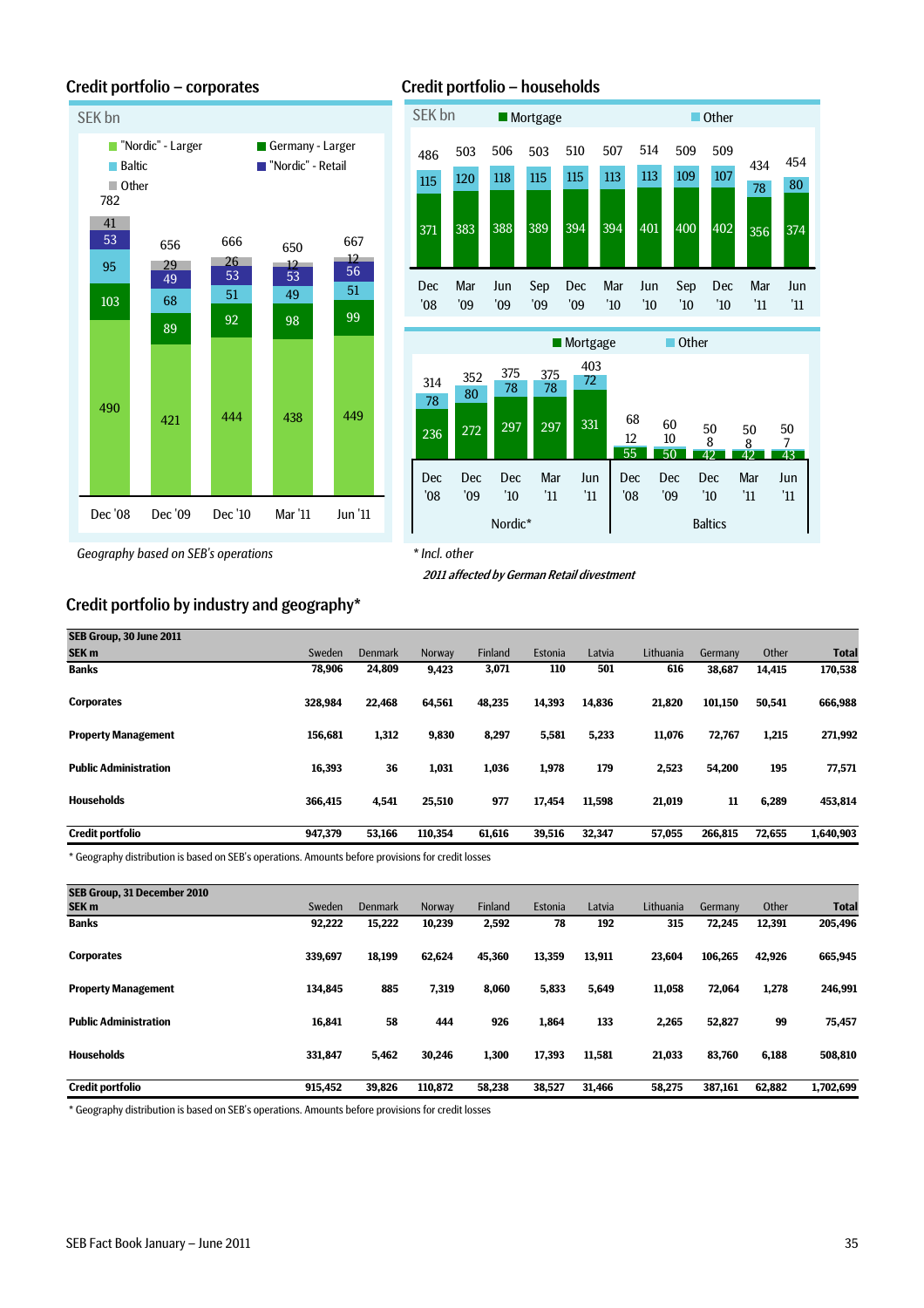### Credit portfolio\*

#### On & off balance, SEK bn

|                               | <b>Dec</b> | <b>Dec</b> | <b>Dec</b> | <b>Dec</b> | <b>Mar</b> | <b>Jun</b> |                |
|-------------------------------|------------|------------|------------|------------|------------|------------|----------------|
| <b>SEB Group</b>              | 2007       | 2008       | 2009       | 2010       | 2011       | 2011       | %              |
| <b>Banks</b>                  | 248        | 286        | 310        | 206        | 208        | 170        | 10%            |
| Corporates                    | 571        | 782        | 656        | 666        | 650        | 667        | 41%            |
| Property Management           | 212        | 262        | 247        | 247        | 256        | 272        | 16%            |
| <b>Households</b>             | 434        | 486        | 509        | 509        | 434        | 454        | 28%            |
| <b>Public Administration</b>  | 88         | 119        | 94         | 75         | 91         | 78         | 5%             |
| <b>Total non-banks</b>        | 1,305      | 1,649      | 1,506      | 1,497      | 1,431      | 1,471      | 90%            |
| <b>Total</b>                  | 1,553      | 1,934      | 1,816      | 1,703      | 1,639      | 1,641      | 100%           |
|                               |            |            |            |            |            |            |                |
|                               | <b>Dec</b> | <b>Dec</b> | <b>Dec</b> | <b>Dec</b> | <b>Mar</b> | <b>Jun</b> |                |
| <b>SEB Group</b>              | 2007       | 2008       | 2009       | 2010       | 2011       | 2011       | $\triangle$ Q4 |
| Lending                       | 1,112      | 1,362      | 1,308      | 1,183      | 1,156      | 1,145      | $-38$          |
| <b>Contingent Liabilities</b> | 365        | 442        | 406        | 430        | 396        | 407        | $-23$          |
| Derivative Instruments        | 75         | 130        | 102        | 90         | 87         | 89         | $-1$           |
| <b>Credit Portfolio</b>       | 1,553      | 1,934      | 1,816      | 1,703      | 1,639      | 1,641      | $-62$          |

*\* Before loan loss reserves, excluding repos & debt instruments. Including German Retail until Dec 2010*

### Baltic geographies

#### Credit portfolio

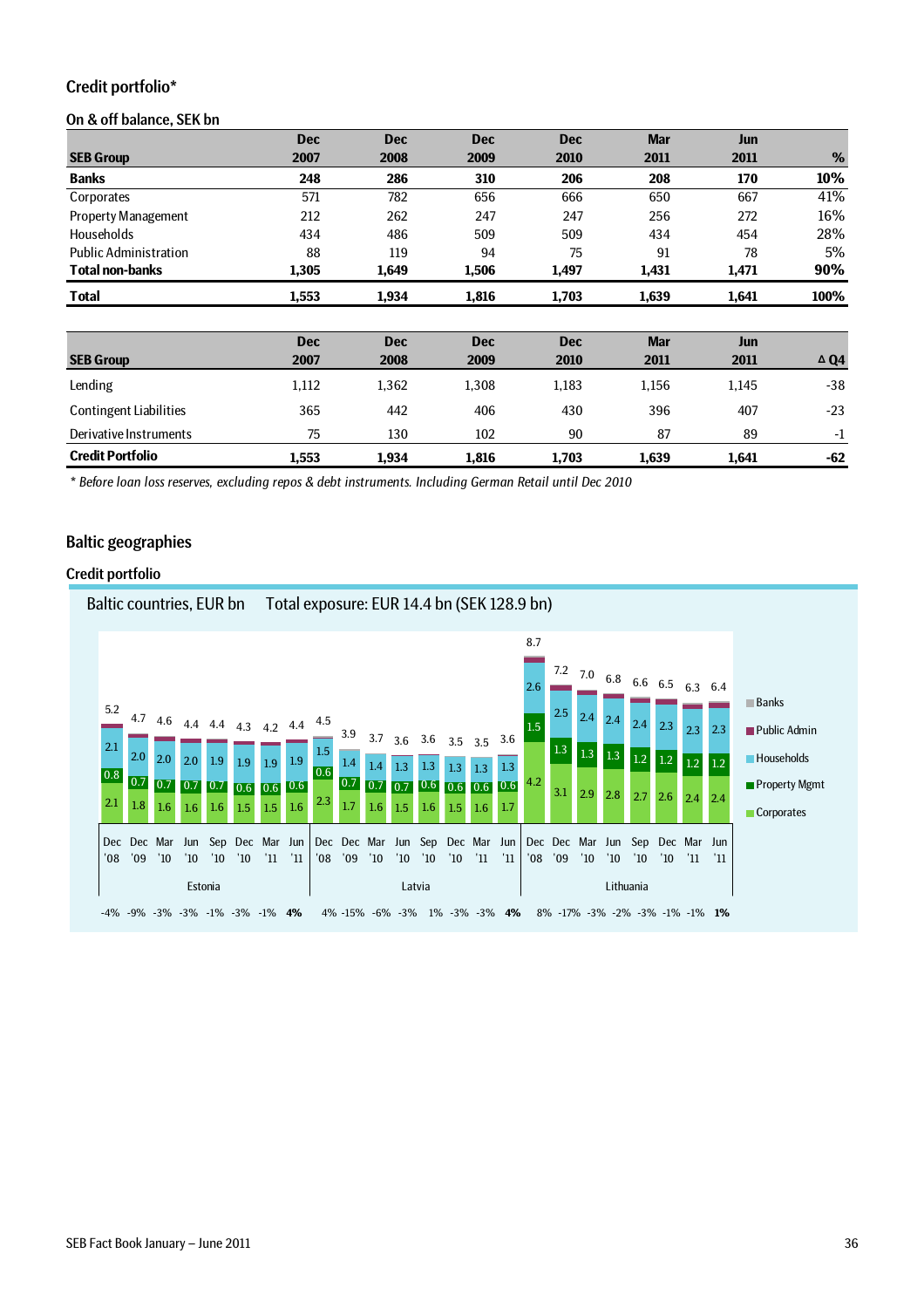# Asset quality

# Rating of credit portfolio, Jun 2011







# Credit loss level, % \* (2011 = Jan – Jun)



Net credit losses quarterly, SEB Group – SEK m

|                                         | Q <sub>2</sub> | Q <sub>3</sub> | Q <sub>4</sub> | Q <sub>1</sub> | Q <sub>2</sub> | Q <sub>3</sub> | Q4      | Q <sub>1</sub> | Q <sub>2</sub> |
|-----------------------------------------|----------------|----------------|----------------|----------------|----------------|----------------|---------|----------------|----------------|
| Net credit losses, quarterly            | 2009           | 2009           | 2009           | 2010           | 2010           | 2010           | 2010    | 2011           | 2011           |
| Net write-offs                          | $-328$         | $-570$         | $-738$         | $-275$         | $-64$          | $-132$         | $-414$  | $-78$          | $-176$         |
| Net specific provisions                 | $-1.269$       | $-1.907$       | $-2.455$       | $-402$         | $-588$         | 10             | 64      | 265            | 249            |
| Net collective provisions<br>of which:  | $-1.842$       | $-729$         | 129            | $-1.136$       | 13             | 318            | 769     | 350            | 570            |
| Individually assessed loans             | $-1.293$       | $-199$         | 580            | $-738$         | 214            | 407            | 782     | 385            | 438            |
| Portfolio assessed loans                | $-549$         | $-530$         | $-451$         | $-398$         | $-201$         | -89            | $-13$   | -35            | 132            |
| Net credit losses continuing operations | $-3.439$       | $-3.206$       | $-3.064$       | $-1.813$       | $-639$         | 196            | 419     | 537            | 643            |
| Credit loss level, total operations     | 1.07           | 0.98           | 0.93           | 0.50           | 0.16           | 0.21           | $-0.07$ | $-0.17$        | $-0.20$        |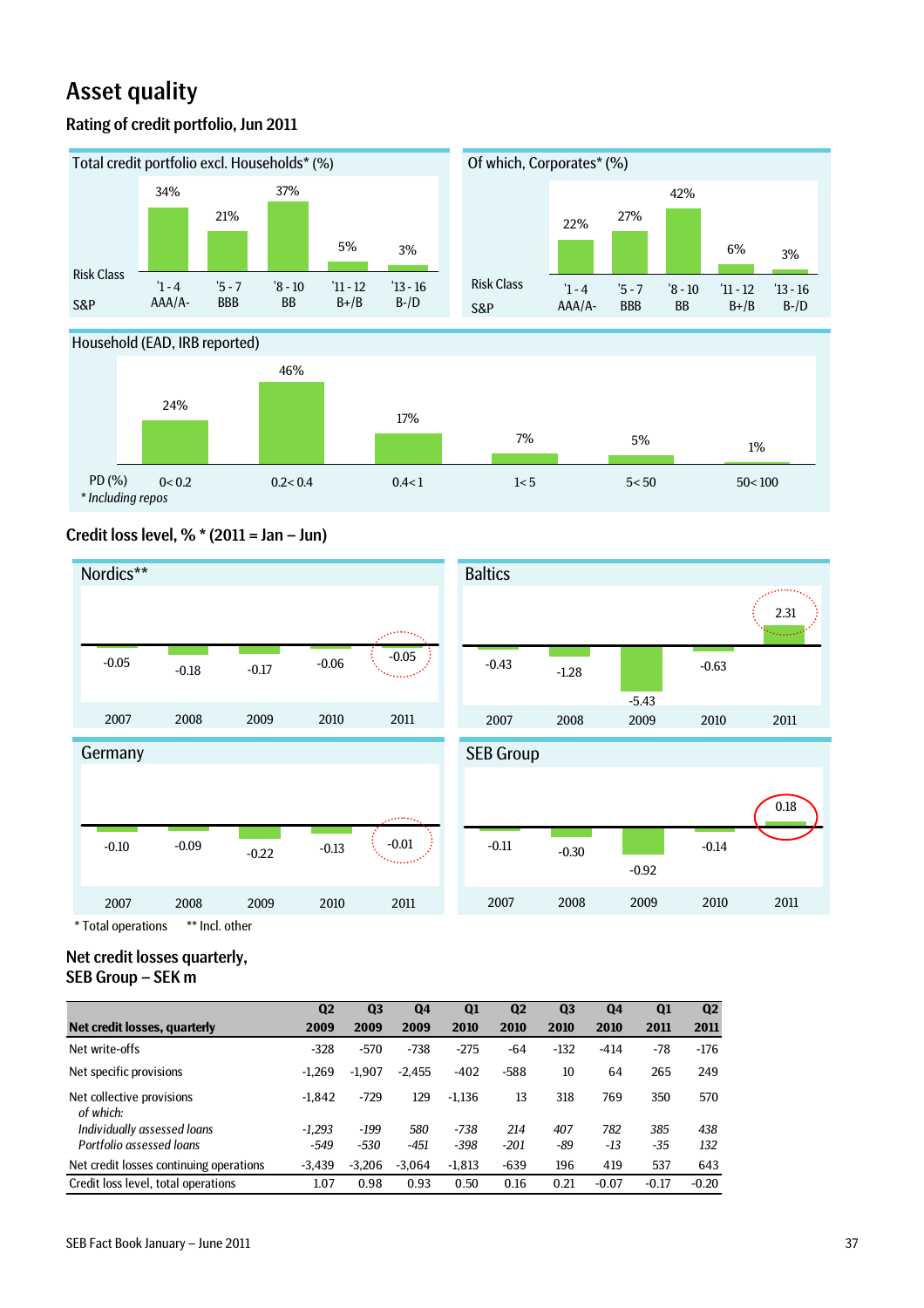# Development of Non-performing loans

## SEK bn



# Non-performing loans & reserves

#### SEB Group, SEK m

|                                    | 30 Jun | 30 Sep | 31 Dec | 31 Mar | 30 Jun | 30 Sep | 31 Dec | 31 Mar | 30 Jun |
|------------------------------------|--------|--------|--------|--------|--------|--------|--------|--------|--------|
|                                    | 2009   | 2009   | 2009   | 2010   | 2010   | 2010   | 2010   | 2011   | 2011   |
| <b>Individually assessed loans</b> |        |        |        |        |        |        |        |        |        |
| Impaired loans, gross              | 16,690 | 18,369 | 21,324 | 19,621 | 19,238 | 18,136 | 17,218 | 14,870 | 14,455 |
| Specific reserves                  | 7,001  | 8,347  | 10,456 | 10,222 | 10,407 | 9,455  | 8,883  | 7,801  | 7,234  |
| Collective reserves                | 4,963  | 4,915  | 4,371  | 4,893  | 4,386  | 3,822  | 3,030  | 2,459  | 2,132  |
| Off Balance sheet reserves         | 281    | 348    | 478    | 516    | 503    | 491    | 476    | 400    | 398    |
| Specific reserve ratio             | 42%    | 45%    | 49%    | 52%    | 54%    | 52%    | 52%    | 52%    | 50%    |
| Total reserve ratio                | 72%    | 72%    | 70%    | 77%    | 77%    | 73%    | 69%    | 69%    | 65%    |
| <b>Portfolio assessed loans</b>    |        |        |        |        |        |        |        |        |        |
| Loans past due > 60 days           | 6,393  | 6,939  | 6,937  | 7,148  | 7,107  | 6,980  | 6,534  | 6,696  | 6,796  |
| <b>Restructured loans</b>          |        |        | 312    | 450    | 555    | 505    | 502    | 503    | 523    |
| Collective reserves                | 2,375  | 2,781  | 3,250  | 3,509  | 3,668  | 3,594  | 3,576  | 3,544  | 3,418  |
| Reserve ratio                      | 37%    | 40%    | 45%    | 46%    | 48%    | 48%    | 51%    | 49%    | 47%    |
| <b>Non-performing loans</b>        | 23,083 | 25,308 | 28,573 | 27,219 | 26,900 | 25,621 | 24,254 | 22,069 | 21,773 |
| <b>Total reserves</b>              | 14,620 | 16,391 | 18,555 | 19,141 | 18,965 | 17,363 | 15,965 | 14,204 | 13,182 |
| NPL coverage ratio                 | 63%    | 65%    | 65%    | 70%    | 71%    | 68%    | 66%    | 64%    | 61%    |
| Non-performing loans / Lending     | 1.5%   | 1.7%   | 1.9%   | 1.8%   | 1.8%   | 1.8%   | 1.8%   | 1.7%   | 1.7%   |

## Seized assets - SEB Group

|                                    | 30 Jun | 30 Sep | 31 Dec | 31 Mar | 30 Jun | 30 Sep | 31 Dec | 31 Mar | 30 Jun |
|------------------------------------|--------|--------|--------|--------|--------|--------|--------|--------|--------|
| <b>SEK m</b>                       | 2009   | 2009   | 2009   | 2010   | 2010   | 2010   | 2010   | 2011   | 2011   |
| Properties, vehicles and equipment | 621    | 428    | 217    | 239    | 241    | 582    | 647    | 758    | 1,004  |
| <b>Shares</b>                      | 63     | 62     | 62     | 59     | 54     | 55     | 56     | 57     | 57     |
| <b>Total seized assets</b>         | 684    | 490    | 279    | 298    | 295    | 637    | 703    | 815    | 1,061  |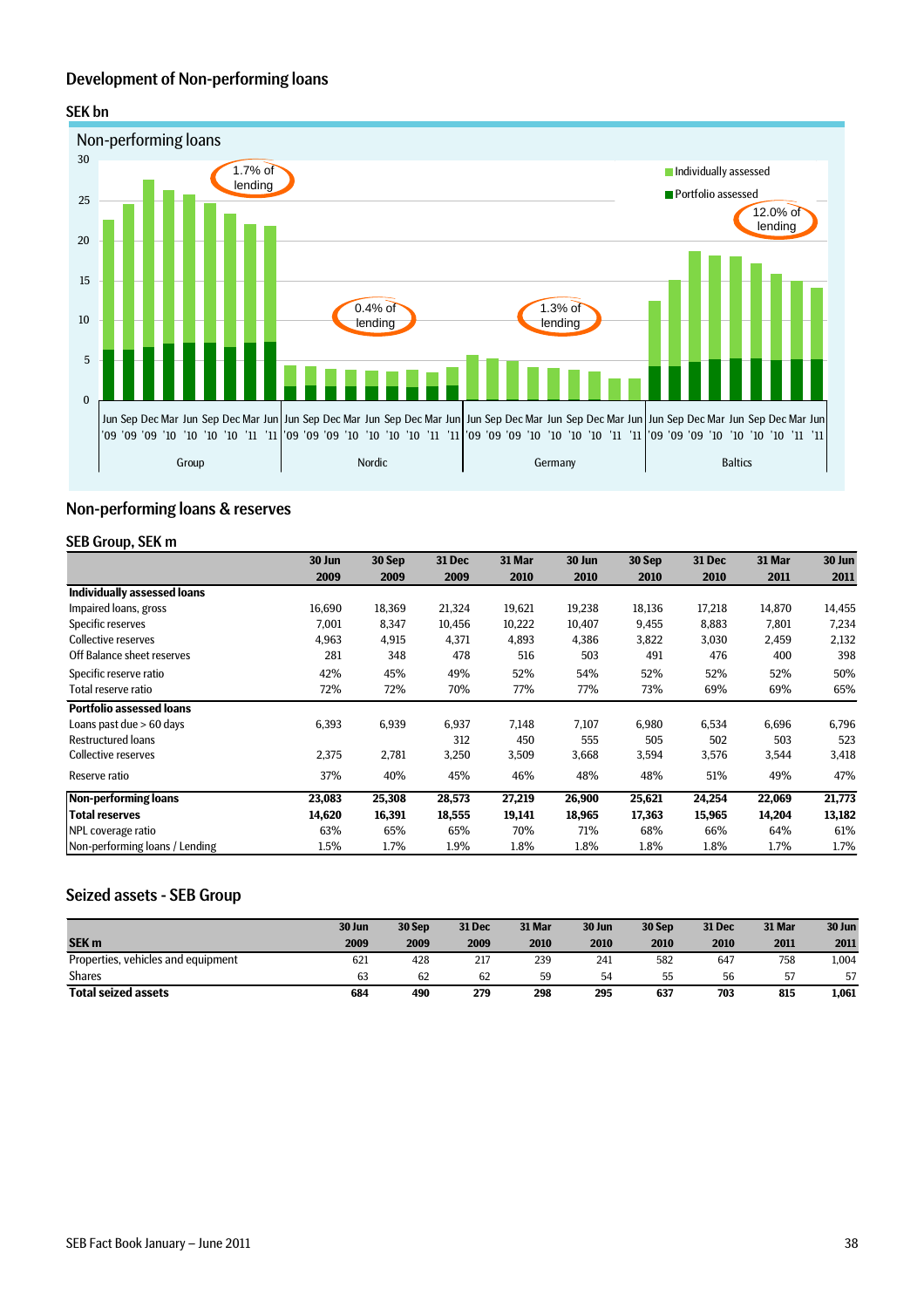# Impaired loans by industry and geography\*

# (Individually assessed loans)

| SEB Group, 30 June 2011                |                |          |                |                |                |       |                  |          |                |              |
|----------------------------------------|----------------|----------|----------------|----------------|----------------|-------|------------------|----------|----------------|--------------|
| <b>SEK m</b>                           | Sweden         | Denmark  | Norway         | <b>Finland</b> | Estonia        |       | Latvia Lithuania | Germany  | Other          | <b>Total</b> |
| <b>Banks</b>                           | 320            | 4        |                |                |                |       |                  | 1        |                | 325          |
| Finance and insurance                  | 4              |          | $\overline{2}$ | 4              | $\overline{2}$ |       |                  |          |                | 13           |
| Wholesale and retail                   | 90             |          |                |                | 87             | 269   | 380              | 317      | 1              | 1,144        |
| Transportation                         | 20             |          | 3              |                | 4              | 85    | 184              | 5        | 14             | 314          |
| Shipping                               | $\overline{2}$ |          |                |                |                |       | 43               |          |                | 45           |
| <b>Business and household services</b> | 74             | 109      |                | 588            | 50             | 111   | 449              | 11       | $\overline{2}$ | 1,394        |
| Construction                           | 69             | 17       | 1              |                | 96             | 237   | 142              | 52       | 12             | 626          |
| Manufacturing                          | 50             | 7        | 12             | 258            | 292            | 78    | 360              | 244      | 193            | 1,493        |
| Agriculture, forestry and fishing      | 0              |          |                |                | 3              | 59    | 12               |          | 14             | 89           |
| Mining and quarrying                   |                |          |                |                |                | 33    |                  |          | 22             | 54           |
| Electricity, gas and water supply      |                |          |                |                | 5              | 1     | $\bf{0}$         | $\bf{0}$ |                | 7            |
| Other                                  | 195            | $\bf{0}$ | 20             |                | 16             | 30    |                  | 4        | 298            | 563          |
| <b>Corporates</b>                      | 506            | 133      | 38             | 850            | 556            | 902   | 1,570            | 633      | 556            | 5,743        |
| Commercial                             | 114            |          |                |                | 478            | 1,171 | 3,591            | 1,826    |                | 7,181        |
| Multi-family                           | 77             |          |                |                |                | 235   | $\bf{0}$         | 309      |                | 622          |
| <b>Property Management</b>             | 191            |          |                |                | 478            | 1,406 | 3,591            | 2,135    |                | 7,802        |
| <b>Public Administration</b>           |                |          |                |                |                |       |                  |          |                |              |
| Household mortgage                     |                |          | 10             |                |                |       | 91               |          |                | 101          |
| Other                                  |                | 4        | 56             |                |                | 198   |                  | 4        | 222            | 484          |
| <b>Households</b>                      |                | 4        | 66             |                |                | 198   | 91               | 4        | 222            | 585          |
| <b>Impaired loans</b>                  | 1,016          | 140      | 103            | 850            | 1,034          | 2,506 | 5,253            | 2,774    | 777            | 14,455       |

\* The geographical distribution is based on where the loan is booked. Amounts before provisions for credit losses.

| SEB Group, 31 December 2010               |                  |         |              |                |         |       |                  |         |       |                |
|-------------------------------------------|------------------|---------|--------------|----------------|---------|-------|------------------|---------|-------|----------------|
| SEK <sub>m</sub>                          | Sweden           | Denmark |              | Norway Finland | Estonia |       | Latvia Lithuania | Germany | Other | <b>Total</b>   |
| <b>Banks</b>                              | 339              | 4       |              |                |         |       |                  | 1       |       | 344            |
| Finance and insurance                     | 1                |         | 3            | 4              | 2       |       |                  | 21      |       | 31             |
| Wholesale and retail                      | 81               |         |              |                | 77      | 362   | 459              | 333     | 1     | 1,312          |
| Transportation                            | 20               |         | 3            |                | 16      | 128   | 507              | 7       | 35    | 716            |
| Shipping                                  | $\overline{2}$   |         |              |                |         |       | 6                |         |       | 8              |
| <b>Business and household services</b>    | 46               | 107     |              |                | 57      | 68    | 511              | 108     | 5     | 902            |
| Construction                              | 21               | 18      | $\mathbf{1}$ |                | 98      | 481   | 285              | 88      | 27    | 1,018          |
| Manufacturing                             | 86               | 7       | 12           | 243            | 361     | 154   | 631              | 255     | 209   | 1,957          |
| Agriculture, forestry and fishing         | 26               |         |              |                | 6       | 75    | 20               |         | 21    | 147            |
| Mining and quarrying                      |                  |         |              |                |         | 33    |                  |         | 24    | 57             |
| Electricity, gas and water supply         | $\boldsymbol{0}$ |         |              |                | 4       |       | $\mathbf{0}$     | 0       |       | $\overline{4}$ |
| Other                                     | 153              | 24      | 24           |                | 15      | 30    | $\bf{0}$         | 55      | 716   | 1,017          |
| <b>Corporates</b>                         | 435              | 156     | 42           | 247            | 635     | 1,330 | 2,420            | 866     | 1,039 | 7,170          |
| Commercial                                | 128              |         |              |                | 586     | 1,369 | 3,836            | 1,864   |       | 7,784          |
| Multi-family                              | 70               |         |              |                |         | 305   | $\bf{0}$         | 325     |       | 700            |
| <b>Property Management</b>                | 198              |         |              |                | 586     | 1,674 | 3,836            | 2,189   |       | 8,484          |
| <b>Public Administration</b>              |                  |         |              |                |         |       |                  |         |       |                |
| Household mortgage                        | 9                |         | 10           |                |         |       | 113              | 431     |       | 563            |
| Other                                     |                  | 4       | 95           |                | 5       | 275   |                  | 66      | 213   | 658            |
| <b>Households</b>                         | 9                | 4       | 105          |                | 5       | 275   | 113              | 497     | 213   | 1,221          |
| <b>Impaired loans</b>                     | 981              | 163     | 147          | 247            | 1,227   | 3,279 | 6,370            | 3,554   | 1,252 | 17,218         |
| whereof Retail, SEB AG                    |                  |         |              |                |         |       |                  |         |       | $-743$         |
| <b>Impaired loans excl Retail, SEB AG</b> |                  |         |              |                |         |       |                  |         |       | 16,475         |

\* The geographical distribution is based on where the loan is booked. Amounts before provisions for credit losses.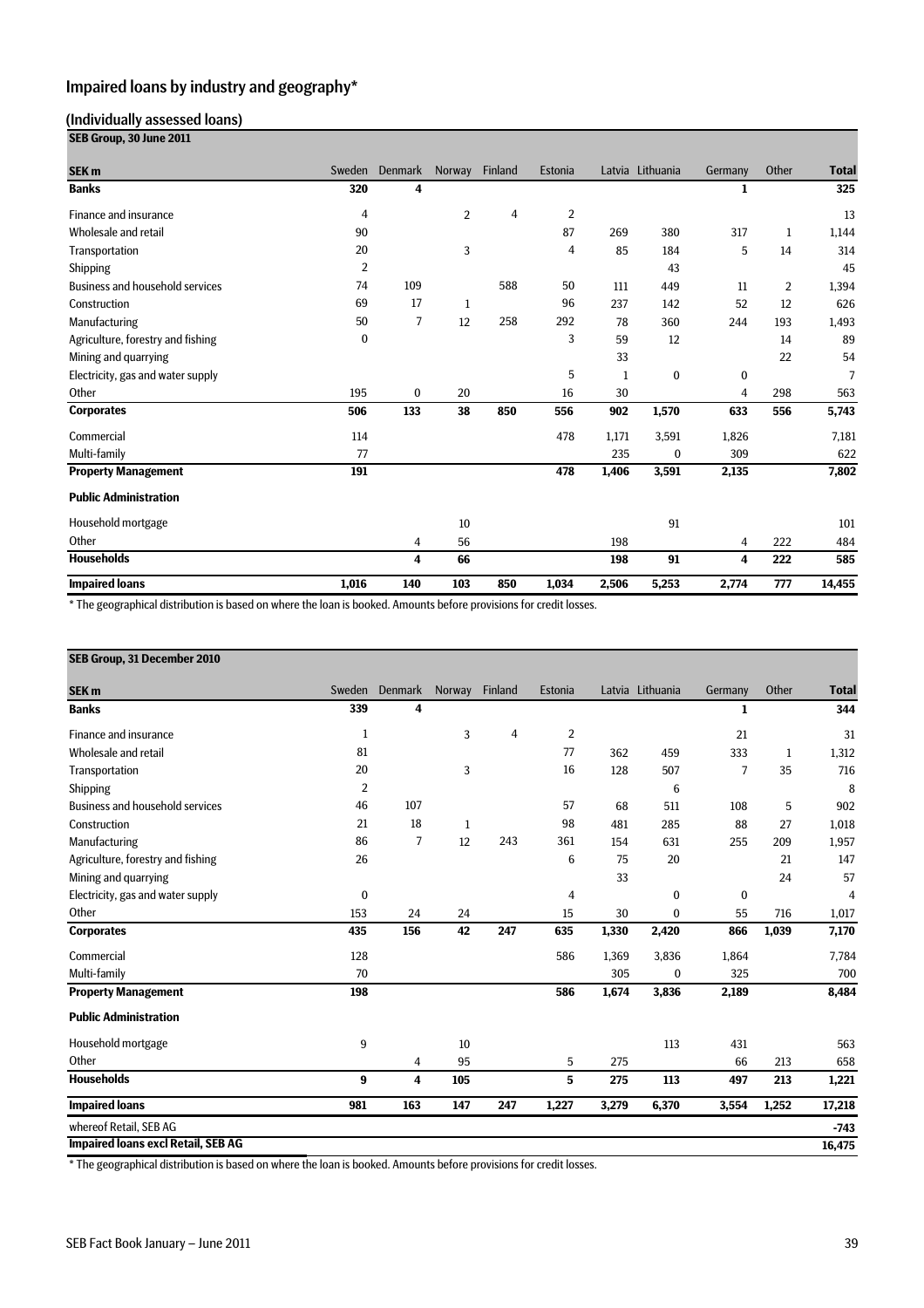# Portfolio assessed loans\*

#### Loans past due > 60 days

| SEB Group, 30 June 2011                                               |        |                |        |         |         |        |           |         |       |              |
|-----------------------------------------------------------------------|--------|----------------|--------|---------|---------|--------|-----------|---------|-------|--------------|
| SEK <sub>m</sub>                                                      | Sweden | <b>Denmark</b> | Norway | Finland | Estonia | Latvia | Lithuania | Germany | Other | <b>Total</b> |
| <b>Corporates</b>                                                     | 22     | 11             | 56     | 5.      | 220     | 234    | 184       |         | з     | 735          |
| Household mortgage                                                    | 444    |                |        |         | 604     | 1,555  | 1,241     |         | 95    | 3,939        |
| Other                                                                 | 655    | 295            | 375    | 41      | 110     | 354    | 166       |         | 126   | 2,122        |
| <b>Households</b>                                                     | 1,099  | 295            | 375    | 41      | 714     | 1,909  | 1,407     |         | 221   | 6,061        |
| Past due > 60 days                                                    | 1,121  | 306            | 431    | 46      | 934     | 2,143  | 1,591     |         | 224   | 6,796        |
| * The geographical distribution is based on where the loan is booked. |        |                |        |         |         |        |           |         |       |              |
| SEB Group, 31 December 2010                                           |        |                |        |         |         |        |           |         |       |              |
| SEK <sub>m</sub>                                                      | Sweden | <b>Denmark</b> | Norway | Finland | Estonia | Latvia | Lithuania | Germany | Other | <b>Total</b> |
| <b>Corporates</b>                                                     | 24     | 13             | 68     | h       | 245     | 255    | 191       |         |       | 806          |

| corporates                             | -4  | IJ  | υo  |    | - 240 | 233   | 131   |    |     | ovv   |
|----------------------------------------|-----|-----|-----|----|-------|-------|-------|----|-----|-------|
| Household mortgage                     | 266 |     |     |    | 564   | 1,487 | 1,110 | 75 | 104 | 3,606 |
| Other                                  | 590 | 299 | 383 | 65 | 112   | 355   | 177   |    | 141 | 2,122 |
| <b>Households</b>                      | 856 | 299 | 383 | 65 | 676   | 1,842 | 1,287 | 75 | 245 | 5,728 |
| Past due > 60 days                     | 880 | 312 | 451 | 70 | 921   | 2.097 | 1,478 | 75 | 250 | 6,534 |
| whereof Retail, SEB AG                 |     |     |     |    |       |       |       |    |     | $-75$ |
| Past due > 60 days excl Retail, SEB AG |     |     |     |    |       |       |       |    |     | 6,459 |

\* The geographical distribution is based on where the loan is booked.

# Portfolio assessed loans\*

#### Restructured loans

| SEB Group, 30 June 2011                                                                                                                                                                                                        |        |                |        |         |         |        |           |         |       |              |
|--------------------------------------------------------------------------------------------------------------------------------------------------------------------------------------------------------------------------------|--------|----------------|--------|---------|---------|--------|-----------|---------|-------|--------------|
| SEK <sub>m</sub>                                                                                                                                                                                                               | Sweden | <b>Denmark</b> | Norway | Finland | Estonia | Latvia | Lithuania | Germany | Other | <b>Total</b> |
| <b>Corporates</b>                                                                                                                                                                                                              |        |                |        |         |         |        |           |         |       |              |
| Household mortgage                                                                                                                                                                                                             |        |                |        |         | 52      | 147    | 324       |         |       | 523          |
| Other                                                                                                                                                                                                                          |        |                |        |         |         |        |           |         |       |              |
| <b>Households</b>                                                                                                                                                                                                              |        |                |        |         | 52      | 147    | 324       |         |       | 523          |
| <b>Restructured loans</b>                                                                                                                                                                                                      |        |                |        |         | 52      | 147    | 324       |         |       | 523          |
| when the contract the contract of the contract of the contract of the contract of the contract of the contract of the contract of the contract of the contract of the contract of the contract of the contract of the contract |        |                |        |         |         |        |           |         |       |              |

The geographical distribution is based on where the loan is booked.

| SEB Group, 31 December 2010 |        |                |        |         |         |        |           |         |       |              |
|-----------------------------|--------|----------------|--------|---------|---------|--------|-----------|---------|-------|--------------|
| SEK <sub>m</sub>            | Sweden | <b>Denmark</b> | Norway | Finland | Estonia | Latvia | Lithuania | Germany | Other | <b>Total</b> |
| <b>Corporates</b>           |        |                |        |         |         |        |           |         |       |              |
| Household mortgage          |        |                |        |         | 49      | 159    | 294       |         |       | 502          |
| Other                       |        |                |        |         |         |        |           |         |       |              |
| <b>Households</b>           |        |                |        |         | 49      | 159    | 294       |         |       | 502          |
| <b>Restructured loans</b>   |        |                |        |         | 49      | 159    | 294       |         |       | 502          |
|                             |        |                |        |         |         |        |           |         |       |              |

\* The geographical distribution is based on where the loan is booked.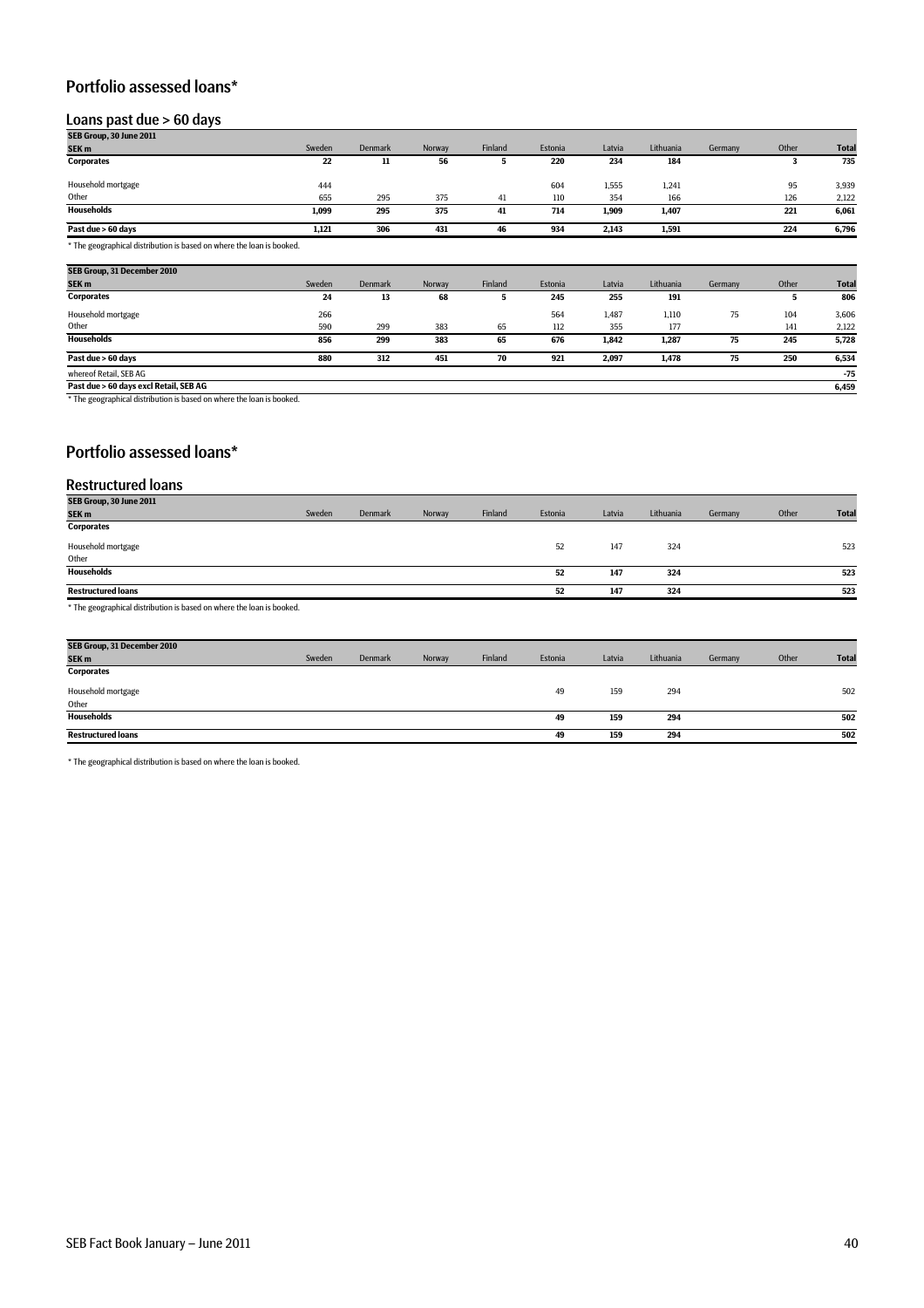# Baltic geographies – asset quality

| SEB Baltic - net credit losses |                |                  |       | Jan - Jun | $%$ of       |
|--------------------------------|----------------|------------------|-------|-----------|--------------|
| SEK <sub>m</sub>               | <b>Estonia</b> | Latvia Lithuania |       | 2011      | <b>Total</b> |
| Net Write-offs                 | $-10$          | $-70$            | 38    | $-42$     | $-3%$        |
| <b>Net Specific Provisions</b> | 38             | 55               | 512   | 605       | 48%          |
| Net Collective Provisions      | 112            | 354              | 222   | 688       | 55%          |
| of which:                      |                |                  |       |           |              |
| Individually assessed loans    | 83             | 261              | 252   | 596       | 48%          |
| Portfolio assessed loans       | 29             | 93               | $-30$ | 92        | 7%           |
| <b>Net Credit Losses</b>       | 140            | 339              | 772   | 1,251     | 100%         |



# Non-Performing Loans & reserves

# Baltic geographies, Jun 2011, SEK m

# By quarter

|                                 | 30 Jun       | 30 Sep   | <b>31 Dec</b> | 31 Mar | 30 Jun | 30 Sep | <b>31 Dec</b> | 31 Mar | 30 Jun |
|---------------------------------|--------------|----------|---------------|--------|--------|--------|---------------|--------|--------|
|                                 | 2009         | 2009     | 2009          | 2010   | 2010   | 2010   | 2010          | 2011   | 2011   |
| <b>Impaired loans, gross</b>    | 8,056        | 10,671   | 13,932        | 13,050 | 12,743 | 11,880 | 10,875        | 9,855  | 8,793  |
| Specific reserves               | 2,668        | 4,305    | 6,632         | 6,634  | 6,759  | 6,060  | 5,502         | 4,922  | 4,385  |
| Collective reserves             | 2,799        | 3,060    | 2,467         | 2,913  | 2,741  | 2,254  | 1,670         | 1,350  | 1,178  |
| Off balance sheet reserves      | 4            | 48       | 50            | 82     | 87     | 86     | 73            | 69     | 69     |
| Specific reserve ratio          | 33%          | 40%      | 48%           | 51%    | 53%    | 51%    | 51%           | 50%    | 50%    |
| Total reserve ratio             | 68%          | 69%      | 65%           | 73%    | 74%    | 70%    | 66%           | 64%    | 63%    |
| <b>Portfolio assessed loans</b> |              |          |               |        |        |        |               |        |        |
| Loans past due > 60 days        | 4,351        | 4,366    | 4,440         | 4,649  | 4,705  | 4,735  | 4,495         | 4,635  | 4,667  |
| <b>Restructured loans</b>       | $\mathbf{0}$ | $\bf{0}$ | 312           | 450    | 555    | 505    | 502           | 503    | 523    |
| Collective reserves             | 1,793        | 1,857    | 2,267         | 2,507  | 2,640  | 2,690  | 2,727         | 2,757  | 2,616  |
| Reserve ratio                   | 41%          | 43%      | 48%           | 49%    | 50%    | 51%    | 55%           | 54%    | 50%    |
| Non-performing loans            | 12,407       | 15.037   | 18,684        | 18,149 | 18,003 | 17,119 | 15,872        | 14,994 | 13,983 |
| <b>Total reserves</b>           | 7,264        | 9,270    | 11,416        | 12,136 | 12,227 | 11,090 | 9,972         | 9,097  | 8,248  |
| NPL coverage ratio              | 59%          | 62%      | 61%           | 67%    | 68%    | 65%    | 63%           | 61%    | 59%    |

# By country, Jun 2011, SEK m

| <b>June 2011, SEK m</b>           | <b>Estonia</b> | Latvia | Lithuania      | <b>SEB Baltic</b> | <b>Dec 2010</b> |
|-----------------------------------|----------------|--------|----------------|-------------------|-----------------|
| Individually assessed loans       |                |        |                |                   |                 |
| Impaired loans, gross             | 1.034          | 2.506  | 5,253          | 8,793             | 10,875          |
| Specific reserves                 | 686            | 1,260  | 2,439          | 4,385             | 5,502           |
| Collective reserves               | 166            | 342    | 670            | 1,178             | 1,670           |
| Off balance sheet reserves        | 49             | 18     | $\overline{2}$ | 69                | 73              |
| Specific reserve ratio            | 66%            | 50%    | 46%            | 50%               | 51%             |
| Total reserve ratio               | 82%            | 64%    | 59%            | 63%               | 66%             |
| <b>Portfolio assessed loans</b>   |                |        |                |                   |                 |
| Loans past due $> 60$ days, gross | 934            | 2.142  | 1.591          | 4,667             | 4,495           |
| <b>Restructured loans</b>         | 52             | 147    | 324            | 523               | 502             |
| Collective reserves               | 535            | 1.208  | 873            | 2,616             | 2,727           |
| Reserve ratio                     | 54%            | 53%    | 46%            | 50%               | 55%             |
| <b>Non-performing loans</b>       | 2,020          | 4,795  | 7,168          | 13,983            | 15,872          |
| <b>Total reserves</b>             | 1,436          | 2,828  | 3,984          | 8,248             | 9,972           |
| NPL coverage ratio                | 71%            | 59%    | 56%            | 59%               | 63%             |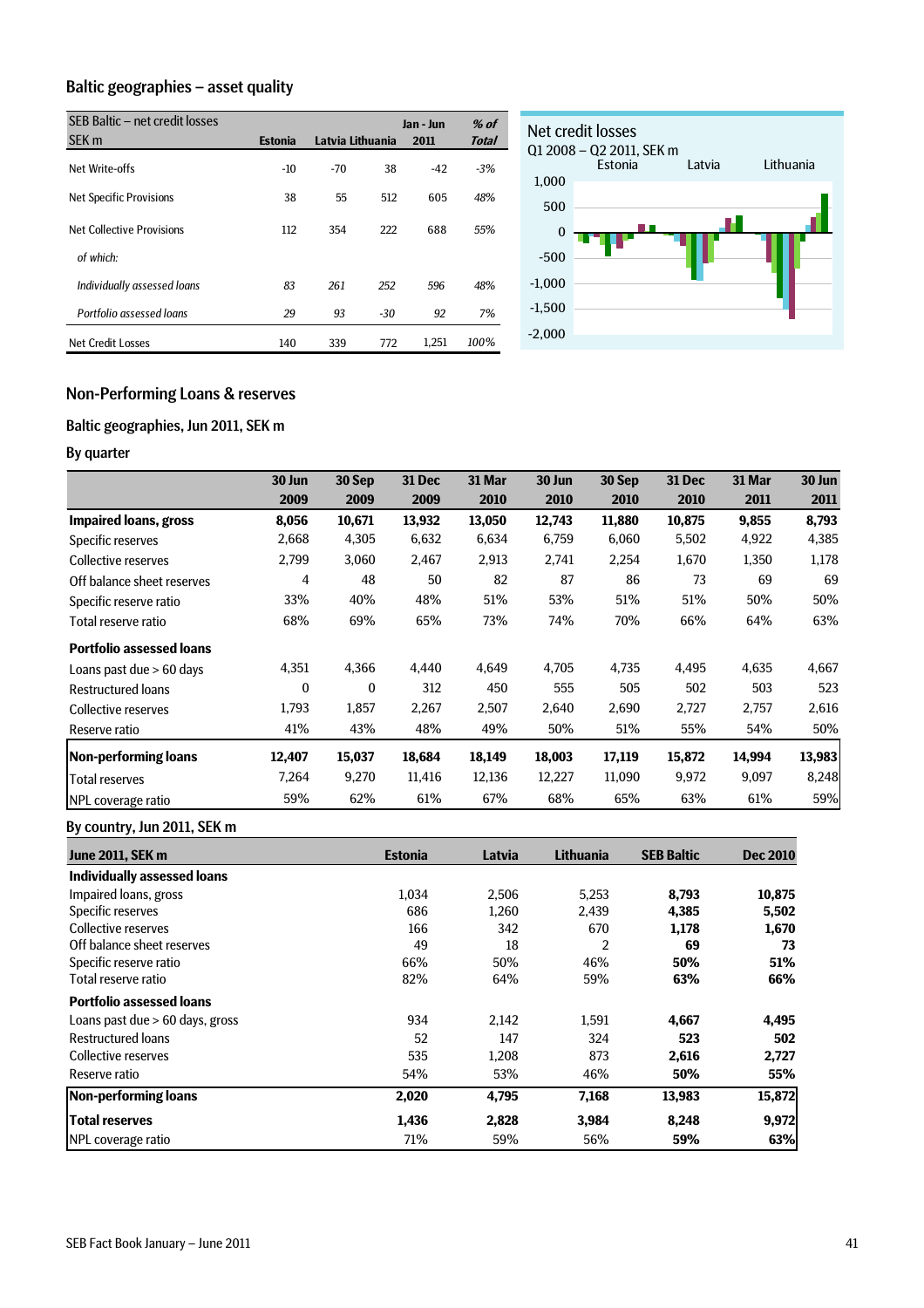# Baltic loans to the public\*

## EUR bn



## Market risk

The Group's risk taking in trading operations is primarily measured by value at risk, VaR. The Group has chosen a level of 99 per cent probability and a ten-day time-horizon for reporting. In the day-today risk management of trading positions, SEB follows up limits with a one-day time horizon. All risk exposures are well within the Board's

decided limits.

The table below shows the VaR exposure by risk type. During the second quarter of 2011, the Group continued to reduce risk taking. During this time, average Value at Risk in the trading operations amounted to SEK 218m.

| Value at Risk (99 per cent, ten days) |                          |            |                     |              |              |
|---------------------------------------|--------------------------|------------|---------------------|--------------|--------------|
| <b>SEK m</b>                          | <b>Min</b>               | <b>Max</b> | <b>30 June 2011</b> | Average 2011 | Average 2010 |
| Commodities                           | 0                        | 0          | 0                   | O            | 0            |
| Credit spread                         | 147                      | 286        | 171                 | 199          | 251          |
| Equity                                | 16                       | 71         | 30                  | 37           | 40           |
| <b>FX</b>                             | 16                       | 63         | 39                  | 36           | 44           |
| Interest rate                         | 46                       | 106        | 66                  | 69           | 100          |
| Volatilities                          | 16                       | 32         | 20                  | 23           | 24           |
| <b>Diversification</b>                | $\overline{\phantom{a}}$ |            | $-123$              | -131         | $-155$       |
| <b>Total</b>                          | 167                      | 336        | 257                 | 232          | 305          |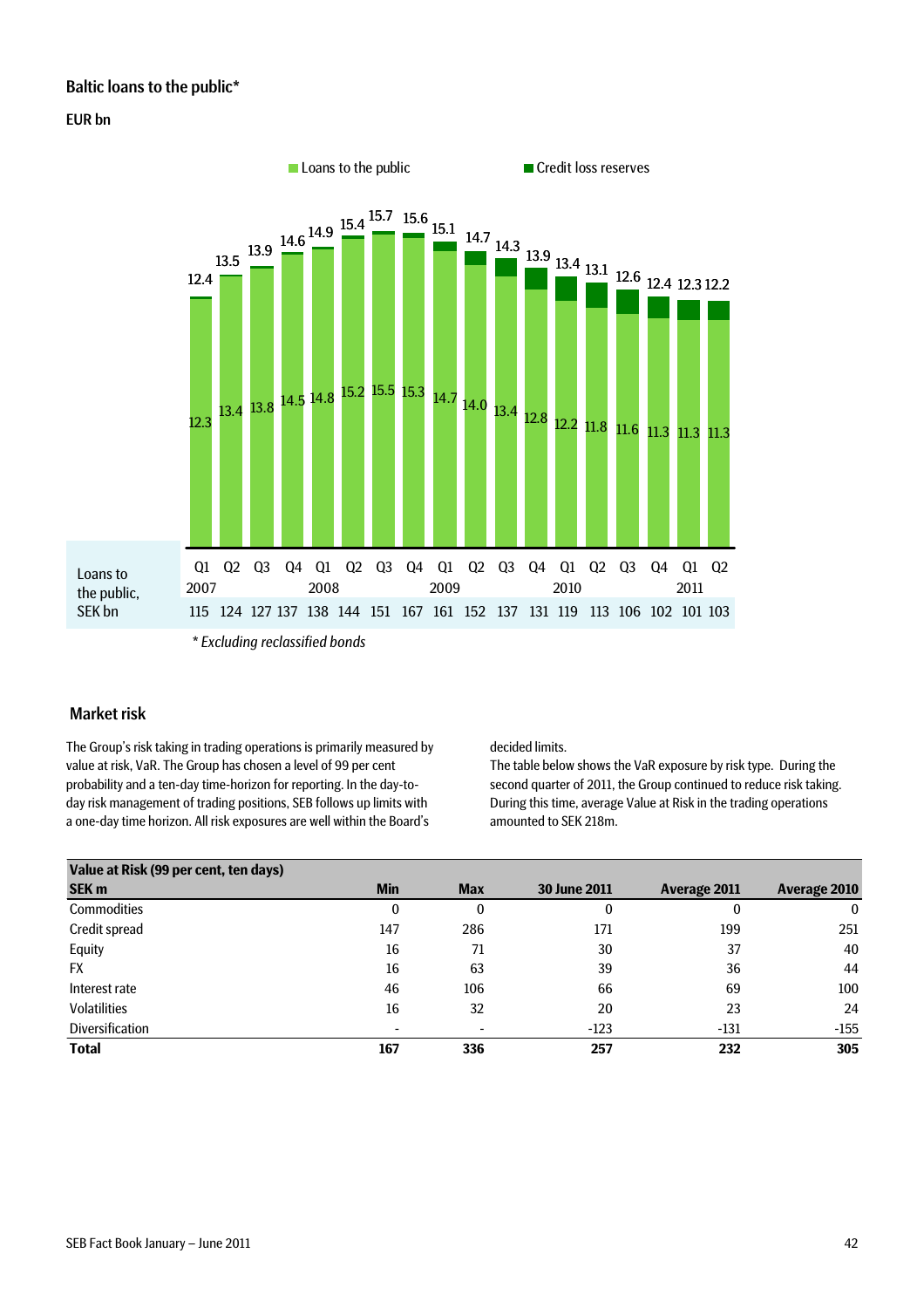# Bond investment portfolio

# Total holdings amount to SEK 34bn

- 77% were Loans & Receivables (MTM not recorded)
- 1% were held for Trading (MTM over income)
- 22% were available for sale (MTM over equity)

# Structured Credits

- 286 positions, well diversified across products, asset classes and geographical areas
- 30.6% of the portfolio volume is rated Aaa/AAA, 13.6% below investment grade

# Financials

- Senior FRNs
- Maturity is 6M 5Y, weighted average life is 2Y

# Portfolio breakdown by geography, 30 Jun, 2011

| <b>Product</b>                      | <b>UK</b> | <b>Spain</b> | <b>Europe</b><br><b>Other</b> | <b>US</b> | <b>Australia</b><br>/NZ | <b>Total</b><br><b>Volume</b> |
|-------------------------------------|-----------|--------------|-------------------------------|-----------|-------------------------|-------------------------------|
| <b>Financials</b>                   | $0.0\%$   | $0.0\%$      | 10.8%                         | 89.2%     | $0.0\%$                 | 1.9                           |
| <b>Covered</b><br><b>Bonds</b>      | $0\%$     | 98.8%        | 1.2%                          | 0%        | $0\%$                   | 7.6                           |
| <b>Structured</b><br><b>Credits</b> | 13.6%     | 8.0%         | 52.4%                         | 25.1%     | $0.9\%$                 | 24.0                          |
| <b>ABS</b>                          | $0.0\%$   | 2.0%         | 3.4%                          | 0.5%      | $0.0\%$                 | 1.4                           |
| CD <sub>O</sub>                     | $0.5\%$   | $0.0\%$      | 4.7%                          | 2.7%      | $0.0\%$                 | 1.9                           |
| CLO                                 | 0.4%      | $0.0\%$      | 18.6%                         | 15.3%     | $0.0\%$                 | 8.2                           |
| <b>CMBS</b>                         | 2.0%      | $0.0\%$      | 8.5%                          | $0.4\%$   | $0.0\%$                 | 2.7                           |
| <b>CMO</b>                          | $0.0\%$   | $0.0\%$      | $0.0\%$                       | $0.0\%$   | $0.0\%$                 | 0.0                           |
| <b>RMBS</b><br>prime                | 10.5%     | 6.0%         | 17.3%                         | 1.9%      | 0.9%                    | 8.8                           |
| <b>RMBS</b> non-<br>prime           | 0.1%      | $0.0\%$      | $0.0\%$                       | 4.3%      | $0.0\%$                 | 1.0                           |

# Portfolio breakdown, Financial effects

| ortrollo breakdown, i mancial cricetto       |          |                |                |                |             |                |                |                |       |                |
|----------------------------------------------|----------|----------------|----------------|----------------|-------------|----------------|----------------|----------------|-------|----------------|
|                                              | Q1       | Q <sub>2</sub> | Q <sub>3</sub> | Q <sub>4</sub> | Q1          | Q <sub>2</sub> | Q <sub>3</sub> | Q <sub>4</sub> | Q1    | Q <sub>2</sub> |
| SEK <sub>m</sub>                             | 2009     | 2009           | 2009           | 2009           | 2010        | 2010           | 2010           | 2010           | 2011  | 2011           |
| Structured credits                           | $-503$   | 26             | 28             | 16             | 94          | 19             | 9              | $-6$           | 5     | $-2$           |
| <b>Financial institutions</b>                | 39       | $-7$           | $-7$           | $-55$          | $-11$       | $-41$          |                |                |       |                |
| Covered bonds etc.                           | 10       |                | 1              | 5              | $\mathbf 0$ | 0              | 3              | $-7$           | 4     | -4             |
| <b>Income effect</b>                         | $-454$   | 19             | 22             | $-34$          | 83          | $-22$          | 12             | $-13$          | 9     | -6             |
| Structured credits                           | $-27$    | 225            | 259            | 184            | 237         | 61             | 255            | 68             | 77    | 44             |
| <b>Financial institutions</b>                | 221      | 90             | 144            | 46             | 51          | 26             | 74             | 49             | 56    | 23             |
| Covered bonds etc.                           | $-635$   | 248            | 727            | $-109$         | $-83$       | $-639$         | $-136$         | $-239$         | 288   | $-232$         |
| <b>Equity effect</b>                         | $-441$   | 563            | 1,130          | 121            | 205         | $-552$         | 193            | -122           | 421   | $-165$         |
| <b>Total recognised</b>                      | $-895$   | 582            | 1,152          | 87             | 288         | $-574$         | 205            | $-135$         | 430   | $-171$         |
| <b>Structured credits</b>                    | $-2,336$ | $-1,194$       | 2,183          | 1,874          | 799         | 1,317          | 655            | 240            | 649   | 178            |
| <b>Financial institutions</b>                | $-672$   | 141            | 1,020          | 354            | 253         | $-572$         | 171            | $-72$          | $-33$ | $-37$          |
| Covered bonds etc.                           | $-67$    | 29             | 32             | 9              | 6           | $-15$          | 3              | 0              | 3     | $-1$           |
| <b>Fair value of reclassified securities</b> | $-3,075$ | $-1,024$       | 3,235          | 2,237          | 1,058       | 730            | 829            | 168            | 619   | 140            |
| <b>Total fair value</b>                      | $-3,970$ | $-442$         | 4,387          | 2,324          | 1,346       | 156            | 1,034          | 33             | 1,049 | $-31$          |

# SEB's holdings of bonds with exposure to Greece, Italy, Ireland, Portugal and Spain

As of July 8, 2011

|                                      | <b>Central &amp; local</b> |               |                           |                   |              |
|--------------------------------------|----------------------------|---------------|---------------------------|-------------------|--------------|
| <b>Total Nominal amount SEK 16bn</b> | governments                | Covered bonds | <b>Structured credits</b> | <b>Financials</b> | <b>Total</b> |
| Greece                               | 5%                         | $0\%$         | 2%                        | $0\%$             | 7%           |
| Italy                                | 2%                         | $0\%$         | 5%                        | 0%                | 8%           |
| Ireland                              | 0%                         | 3%            | 5%                        | $0\%$             | 8%           |
| Portugal                             | 4%                         | $0\%$         | 3%                        | $0\%$             | 7%           |
| Spain                                | $0\%$                      | 56%           | 12%                       | 2%                | 70%          |
| <b>Total</b>                         | <b>11%</b>                 | 59%           | 28%                       | 2%                | 100%         |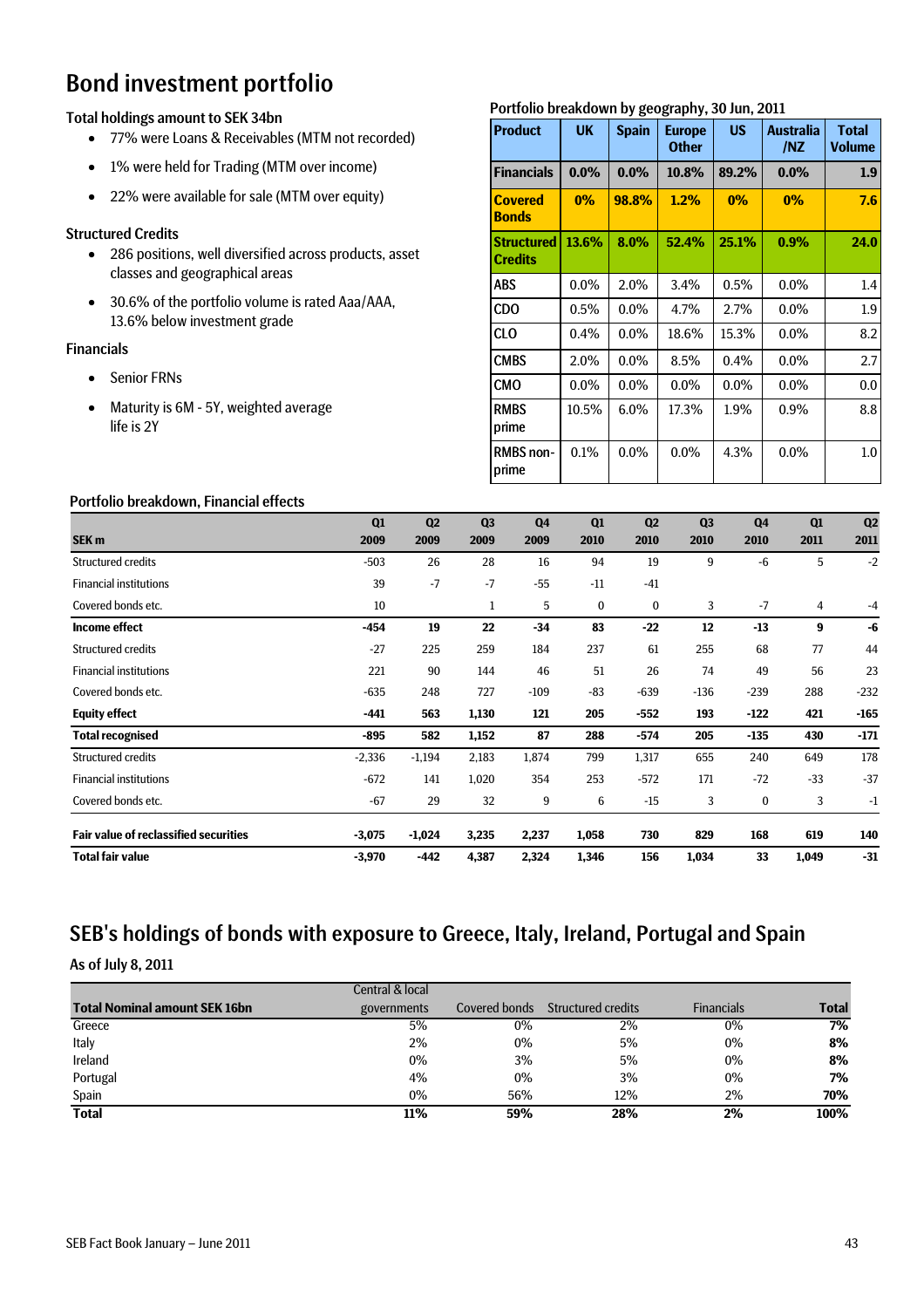# Divisional structure

# Operating profit before credit loss provisions per division



*\* Where of Sweden 7.4bn and Cards 2.6bn*

*\*\* Where of Estonia 2.0bn, Latvia 3.2bn and Lithuania 2.9bn Average shareholder's equity SEK 100.0bn*

#### Continuing operations

**RoBE isolated per quarter, %**

|                                   | Q <sub>2</sub> | Q <sub>3</sub> | Q4             | Q1       | Q2       | Q <sub>3</sub> | Q <sub>4</sub> | Q1   | Q <sub>2</sub> |
|-----------------------------------|----------------|----------------|----------------|----------|----------|----------------|----------------|------|----------------|
|                                   | 2009           | 2009           | 2009           | 2010     | 2010     | 2010           | 2010           | 2011 | 2011           |
| SEB Group (RoE)                   | $-0.1$         | 1.0            | 1.6            | 3.3      | 8.4      | 8.5            | 14.6           | 14.1 | 13.9           |
| Merchant Banking                  | 19.8           | 18.6           | 18.6           | 17.1     | 23.8     | 21.1           | 19.9           | 19.7 | 21.7           |
| Retail                            | 17.3           | 19.3           | 20.8           | 12.8     | 12.7     | 16.5           | 16.0           | 16.2 | 18.9           |
| Wealth Management                 | 13.4           | 14.6           | 21.1           | 17.7     | 21.0     | 15.2           | 27.4           | 23.1 | 18.0           |
| Life based on op profit           | 27.0           | 28.8           | 29.5           | 34.1     | 29.5     | 32.0           | 29.7           | 28.1 | 27.9           |
| Life based on business result     | 47.4           | 40.4           | 38.3           | 45.6     | 41.7     | 56.5           | 46.9           | 29.6 | 57.9           |
| <b>Baltic</b>                     | negative       | negative       | negative       | negative | negative | 17.3           | 25.7           | 37.3 | 44.1           |
| RoBE accumulated in the period, % |                |                |                |          |          |                |                |      |                |
|                                   | Q <sub>2</sub> | Q <sub>3</sub> | Q <sub>4</sub> | Q1       | Q2       | Q <sub>3</sub> | Q <sub>4</sub> | Q1   | Q2             |
|                                   | 2009           | 2009           |                |          | 2010     |                |                |      | 2011           |
|                                   |                |                | 2009           | 2010     |          | 2010           | 2010           | 2011 |                |
| SEB Group (RoE)                   | 2.5            | 2.0            | 1.9            | 3.3      | 5.8      | 6.7            | 8.7            | 14.1 | 14.0           |
| Merchant Banking                  | 19.4           | 19.1           | 19.0           | 17.1     | 20.5     | 20.7           | 20.5           | 19.7 | 20.7           |
| Retail                            | 19.5           | 19.4           | 19.8           | 12.8     | 12.7     | 14.0           | 14.5           | 16.2 | 17.6           |
| Wealth Management                 | 12.1           | 12.9           | 14.9           | 17.7     | 19.1     | 17.8           | 20.2           | 23.1 | 20.6           |
| Life based on op profit           | 25.6           | 26.7           | 27.4           | 34.1     | 31.8     | 31.9           | 31.3           | 28.1 | 28.0           |
| Life based on business result     | 47.8           | 40.0           | 38.1           | 45.6     | 40.1     | 54.1           | 46.7           | 29.6 | 43.7           |

#### **RWA per division, Basel I**

|                         | Q2    | Q3    | Q4    | Q1   | Q <sub>2</sub> | Q <sub>3</sub> | Q <sub>4</sub> | Q1   | Q <sub>2</sub> |
|-------------------------|-------|-------|-------|------|----------------|----------------|----------------|------|----------------|
| SEK <sub>m</sub>        | 2009  | 2009  | 2009  | 2010 | 2010           | 2010           | 2010           | 2011 | 2011           |
| <b>SEB Group</b>        | 1,080 | 1,019 | 1,003 | 994  | 1,008          | 984            | 998            | 971  | 1,006          |
| <b>Merchant Banking</b> | 578   | 535   | 518   | 508  | 520            | 497            | 504            | 510  | 522            |
| Retail                  | 304   | 304   | 311   | 316  | 319            | 322            | 332            | 291  | 304            |
| Wealth Management       | 26    | 23    | 22    | 24   | 25             | 25             | 27             | 27   | 27             |
| <b>Baltic</b>           | 133   | 121   | 115   | 104  | 99             | 95             | 91             | 90   | 92             |
| Other                   | 40    | 36    | 37    | 41   | 46             | 45             | 44             | 53   | 61             |

#### **RWA per division, Basel II**

|                         | Q <sub>2</sub> | Q3   | Q4   | Q1   | Q <sub>2</sub> | Q <sub>3</sub> | Q <sub>4</sub> | Q1   | Q <sub>2</sub> |
|-------------------------|----------------|------|------|------|----------------|----------------|----------------|------|----------------|
| SEK <sub>m</sub>        | 2009           | 2009 | 2009 | 2010 | 2010           | 2010           | 2010           | 2011 | 2011           |
| <b>SEB Group</b>        | 790            | 747  | 730  | 723  | 714            | 711            | 716            | 678  | 678            |
| <b>Merchant Banking</b> | 446            | 425  | 404  | 394  | 388            | 388            | 387            | 387  | 375            |
| Retail                  | 153            | 148  | 150  | 160  | 163            | 162            | 168            | 131  | 133            |
| Wealth Management       | 35             | 30   | 31   | 31   | 32             | 31             | 33             | 32   | 30             |
| <b>Baltic</b>           | 109            | 99   | 101  | 92   | 89             | 84             | 79             | 77   | 81             |
| Other                   | 48             | 44   | 45   | 46   | 43             | 46             | 49             | 51   | 59             |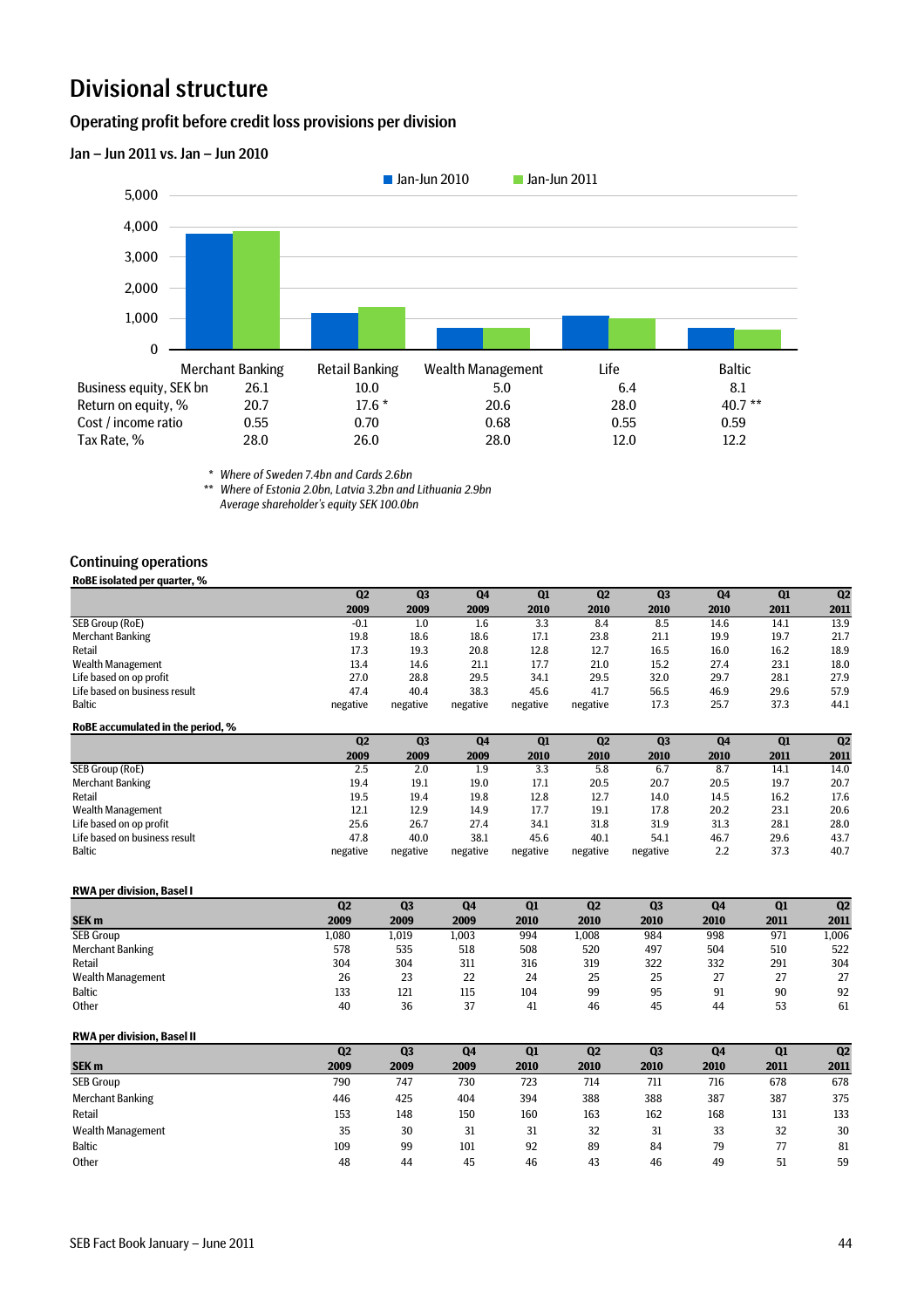# Merchant Banking

|                                    | Q <sub>2</sub> | Q1       |       | Q <sub>2</sub> |       | Jan- Jun |          |                | <b>Full year</b> |
|------------------------------------|----------------|----------|-------|----------------|-------|----------|----------|----------------|------------------|
| <b>SEK m</b>                       | 2011           | 2011     | %     | 2010           | %     | 2011     | 2010     | %              | 2010             |
| Net interest income                | 1,885          | 1,732    | 9     | 1.728          | 9     | 3,617    | 3,510    | 3              | 7,328            |
| Net fee and commission income      | 1,342          | 1,259    |       | 1,412          | $-5$  | 2,601    | 2,491    | $\overline{4}$ | 5,275            |
| Net financial income               | 995            | 1.085    | -8    | 1,242          | $-20$ | 2,080    | 2,074    | 0              | 3,366            |
| <b>Total operating income</b>      | 4,357          | 4,111    | 6     | 4.421          | -1    | 8,468    | 8,198    | 3              | 16,291           |
| <b>Total operating expenses</b>    | $-2,317$       | $-2,320$ | 0     | $-2,318$       | 0     | $-4,637$ | $-4,452$ | 4              | $-8,778$         |
| <b>Profit before credit losses</b> | 2,040          | 1,791    | 14    | 2,103          | -3    | 3,831    | 3,746    | $\overline{2}$ | 7,513            |
| Net credit losses                  | -36            | $-48$    | $-25$ | 26             |       | $-84$    | -78      | 8              | $-203$           |
| <b>Operating profit</b>            | 2,001          | 1.746    | 15    | 2.128          | -6    | 3,747    | 3.664    | $\overline{z}$ | 7,330            |
| Cost/Income ratio                  | 0.53           | 0.56     |       | 0.52           |       | 0.55     | 0.54     |                | 0.54             |
| Return on business equity, %       | 21.7           | 19.7     |       | 23.8           |       | 20.7     | 20.5     |                | 20.5             |

# Share of income and result by area

## Jan – Jun 2011, per cent of total



# Income, Expenses and Operating profit, SEK m



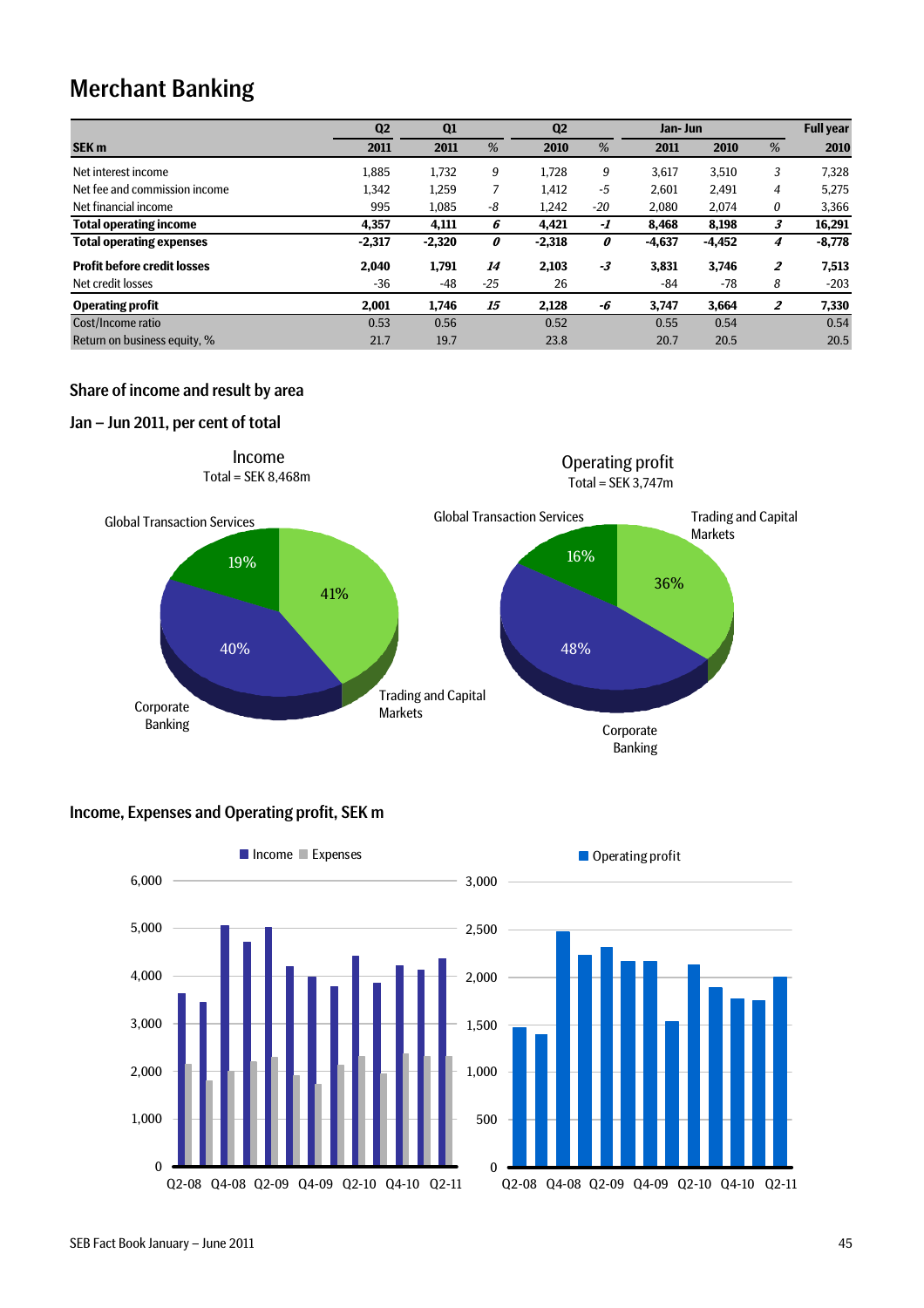### Nordic leader in investment banking





*Source: The Nordic Stock exchanges*





#### **Swedish M&A\*** Jan – June 2011 (EUR m)

| Mizuho Financial Group   | 2 Deals | 3,238 | <b>SEB</b>  | 10                      |
|--------------------------|---------|-------|-------------|-------------------------|
| <b>SEB</b>               | 8 Deals | 2,365 | Danske Bank | 8 <sub>l</sub>          |
| Merrill Lynch            | 2 Deals | 1,914 | <b>SHB</b>  | 61                      |
| <b>Evercore Partners</b> | 1 Deal  | 1,879 | Nordea      | 91                      |
| Goldman Sachs            | 1 Deal  | 1,879 |             | Swedbank 2 Issues 1,500 |
|                          |         |       |             |                         |

*\* Rank based on completed deals. All Swedish involvement. Source: Thomson Reuters*



*\* Rank based on IPOs or follow-ons, Nordic stock exchanges Source: Dealogic*



**SEK League Tables – Corporate Bonds** Jan – June 2011 (SEK m)



*\* Source: Bloomberg*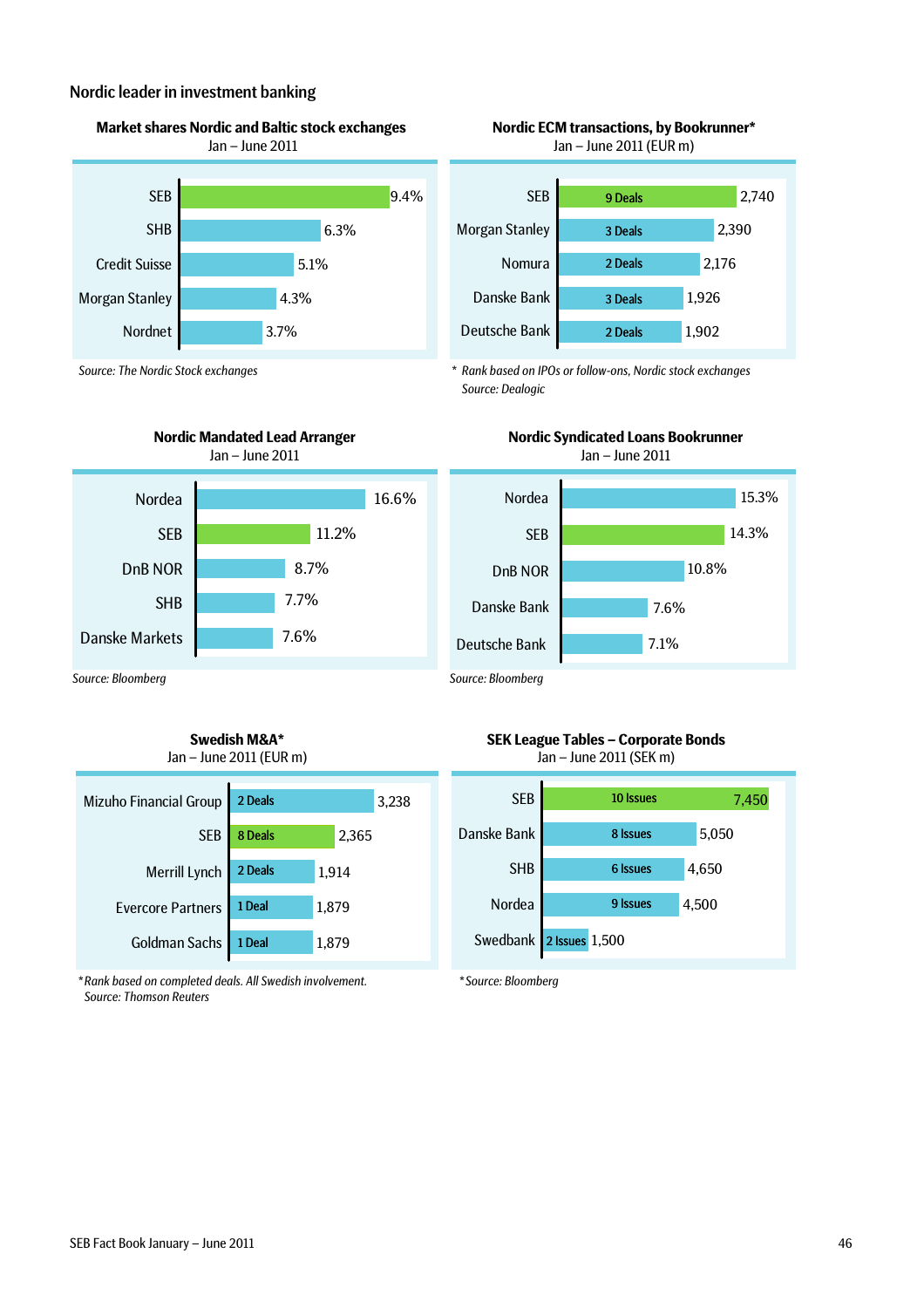# Trading and Capital Markets **Community** Corporate Banking Income by main product cluster Total operating income





# Custody volume development



# Merchant Banking – recent rankings

| tns sife prospera         | June 2011     | SEB ranked as No.1 foreign exchange (FX) provider in Sweden for both corporate and institutional<br>clients                               |
|---------------------------|---------------|-------------------------------------------------------------------------------------------------------------------------------------------|
| financial<br>kearings.com | June 2011     | SEB Enskilda ranked as No.1 Research House in Sweden by Swedish institutions                                                              |
| guitu                     | June 2011     | SEB Best Regional Bank in the Nordic/Baltic region                                                                                        |
| 141111                    | June 2011     | SEB Best M&A House in the Nordic/Baltic region                                                                                            |
| allit                     | June 2011     | SEB Best Cash Management House in the Nordic/Baltic region                                                                                |
| tns sito prospera         | May 2011      | SEB Trade Finance ranked as No.1 in the Nordic region on willingness to recommend and No.2 in the<br>Nordic region on overall performance |
| <b>GIORANCE</b>           | May 2011      | SEB Best Supply Chain Finance Provider, Nordic Region                                                                                     |
| <b>CIORAKCE</b>           | May 2011      | SEB Best Sub-custody provider, Nordic Region                                                                                              |
| 區                         | March 2011    | SEB/ the Benche awarded best technology for use of customer communication and social networking in<br>the financial sector                |
| <b>EUROWEEK</b>           | March 2011    | SEB Best Arranger Nordic Loans                                                                                                            |
| <b>EUROWEEK</b>           | March 2011    | Best Nordic Corporate Loan - Hexagon                                                                                                      |
| tns sife prospera.        | March 2011    | SEB leading bank for arranging new bonds on behalf of Swedish issuers                                                                     |
| tris alfo prospera        | March 2011    | SEB Best Cash Management provider Sweden                                                                                                  |
| Institutional<br>Investor | February 2011 | SEB Enskilda ranked as No.1 Research House in the Nordics by European institutions                                                        |
| tns alfo prospera         | January 2011  | SEB - the best Nordic corporate bank tier 1 segment                                                                                       |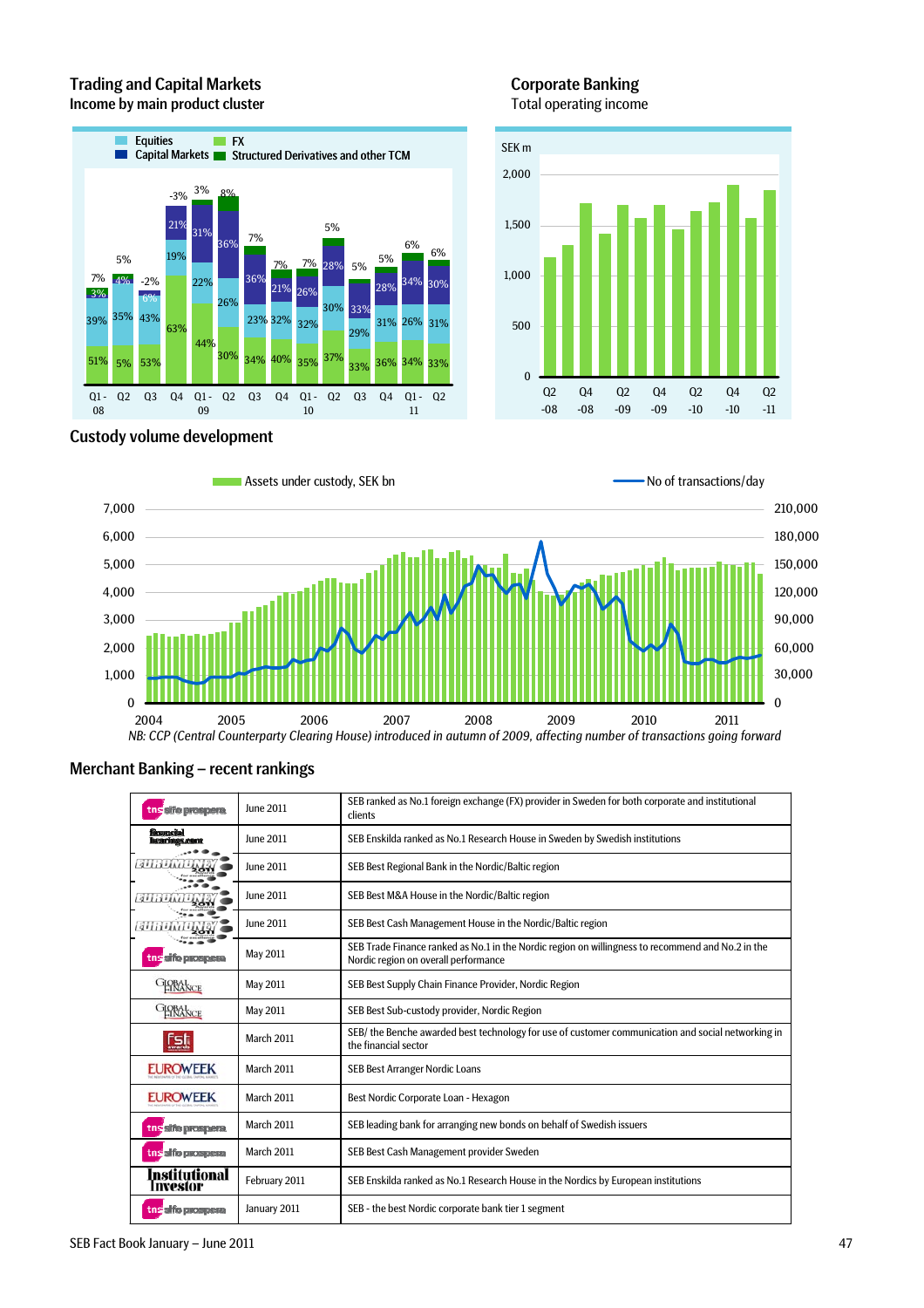# Retail Banking

|                                    | Q <sub>2</sub> | Q <sub>1</sub> |                | Q <sub>2</sub> |       | Jan- Jun |          |           | <b>Full year</b> |
|------------------------------------|----------------|----------------|----------------|----------------|-------|----------|----------|-----------|------------------|
| <b>SEK m</b>                       | 2011           | 2011           | %              | 2010           | %     | 2011     | 2010     | %         | 2010             |
| Net interest income                | 1,436          | 1,349          | 6              | 1.212          | 18    | 2.785    | 2.413    | 15        | 5.008            |
| Net fee and commission income      | 822            | 788            | $\overline{4}$ | 829            | $-1$  | 1,610    | 1,618    | 0         | 3,240            |
| Net financial income               | 83             | 64             | 30             | 76             | 9     | 147      | 141      | 4         | 273              |
| <b>Total operating income</b>      | 2,381          | 2,215          |                | 2.128          | 12    | 4.596    | 4.192    | <i>10</i> | 8,569            |
| <b>Total operating expenses</b>    | $-1,648$       | $-1,574$       | 5              | $-1,555$       | 6     | $-3,222$ | $-3,012$ | 7         | $-6,115$         |
| <b>Profit before credit losses</b> | 733            | 641            | 14             | 573            | 28    | 1,374    | 1,180    | 16        | 2,454            |
| Net credit losses                  | -84            | -98            | $-14$          | $-147$         | $-43$ | $-182$   | $-343$   | $-47$     | $-543$           |
| <b>Operating profit</b>            | 648            | 544            | 19             | 426            | 52    | 1,192    | 837      | 42        | 1,910            |
| Cost/Income ratio                  | 0.69           | 0.71           |                | 0.73           |       | 0.70     | 0.72     |           | 0.71             |
| Return on business equity, %       | 18.9           | 16.2           |                | 12.7           |       | 17.6     | 12.7     |           | 14.5             |

# Share of income and result by area

# Jan – Jun 2011, per cent of total



# Income, Expenses and Operating profit, SEK m







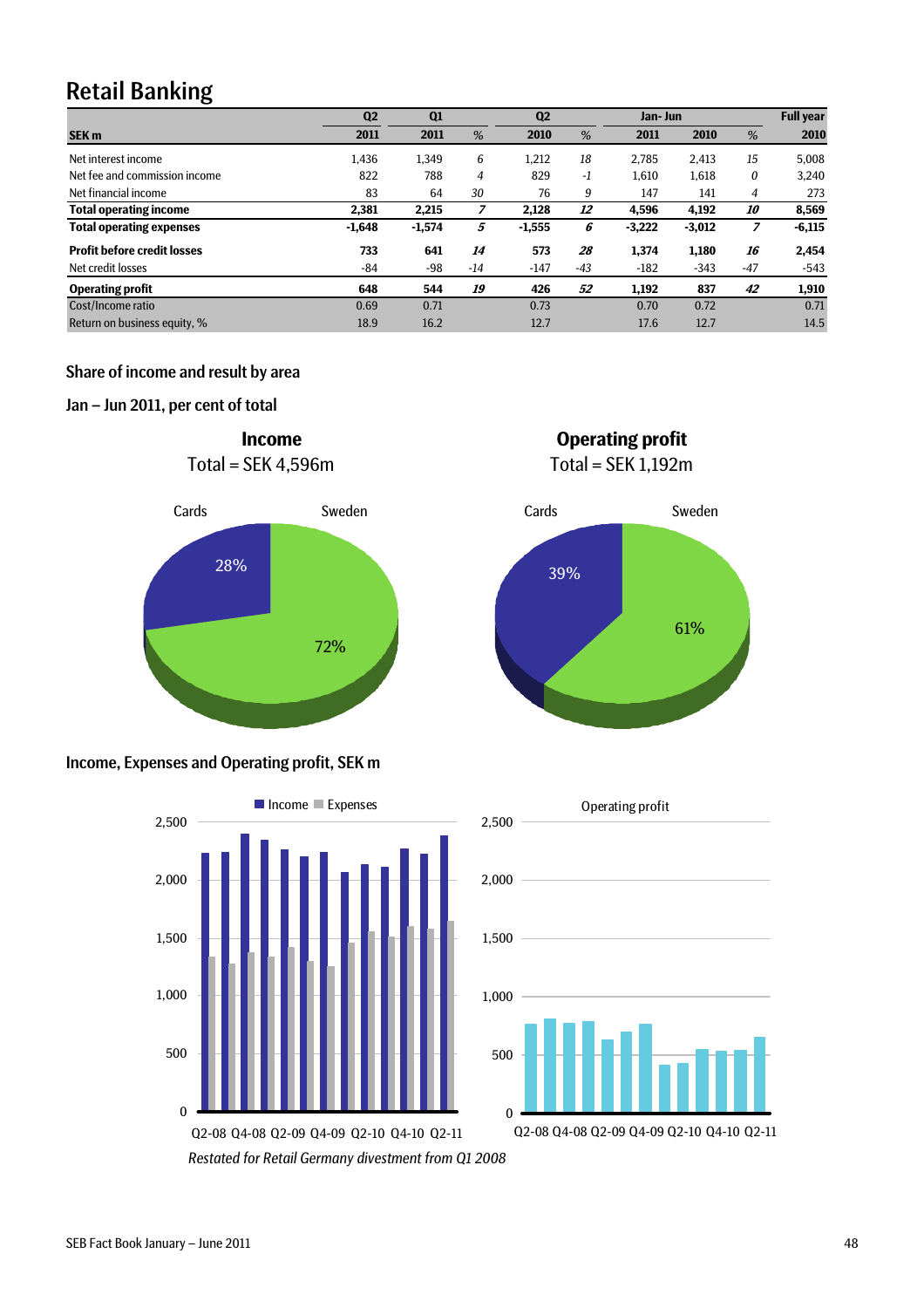# Business volume development by area

#### SEK bn Q2 2011 change vs. Q2 2010

#### Retail Sweden



#### Net interest income and volumes

#### Retail Sweden







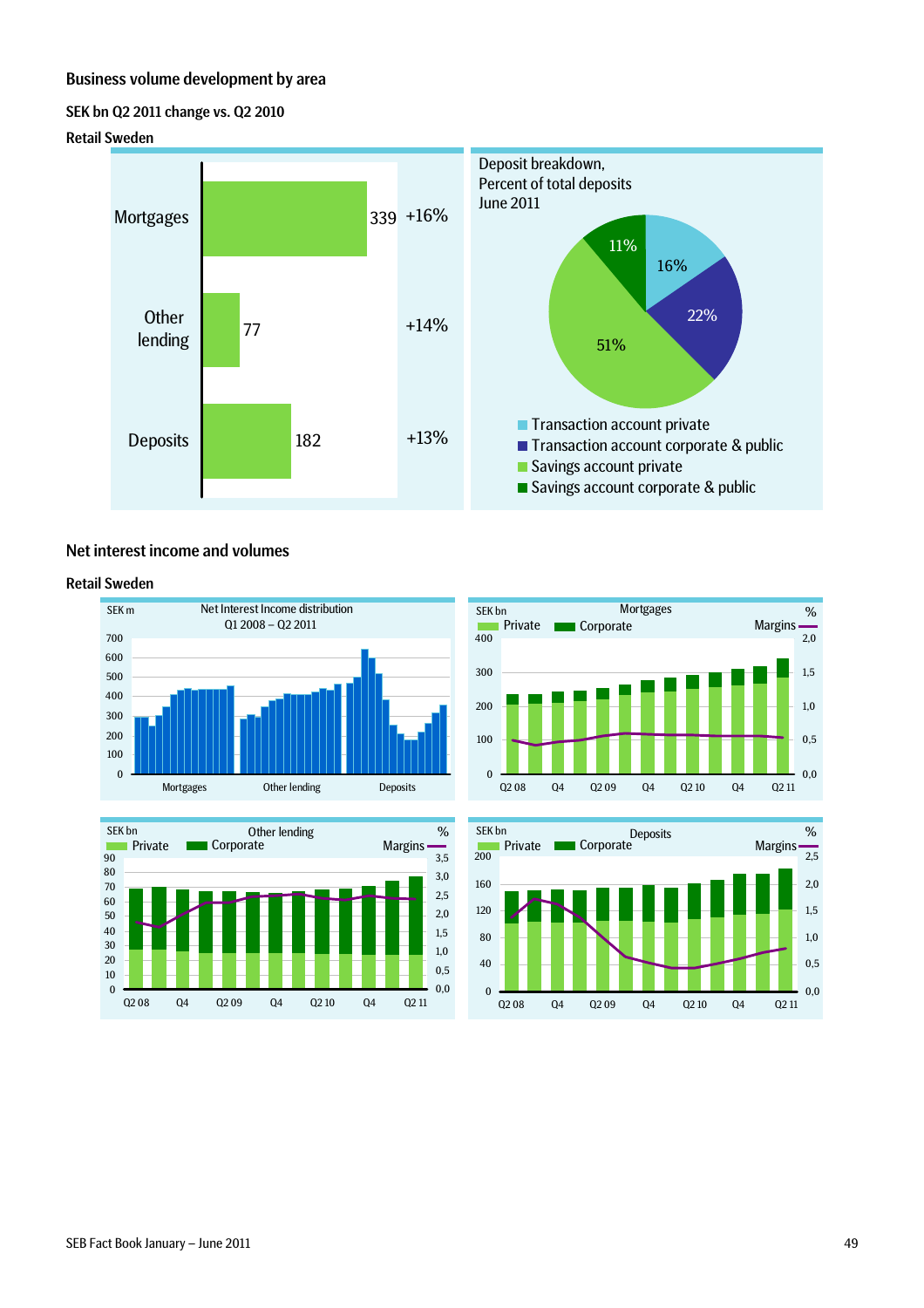#### Swedish mortgages private market



#### Fixed / floating interest rates, market share, per cent

*Note: Fixed as presented here include mortgages with interest rate fixed for 1 year or more Floating as presented here include mortgages with interest rate fixed for 3 months or less*

## Market share development

Sweden, per cent



*Note: Other lending and deposits=SEB Parent Bank Sweden, i.e. not only Retail Sweden*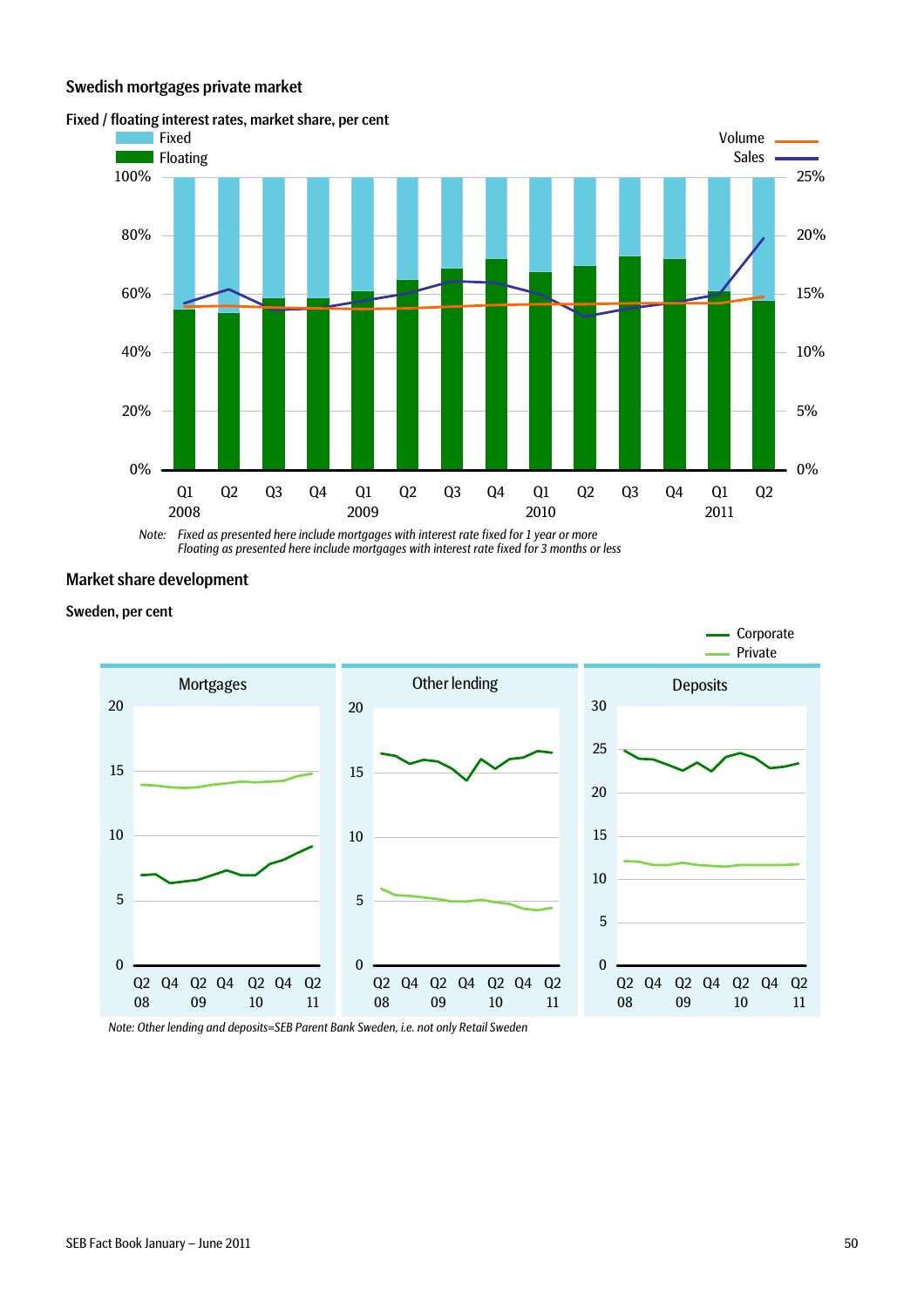### Cards







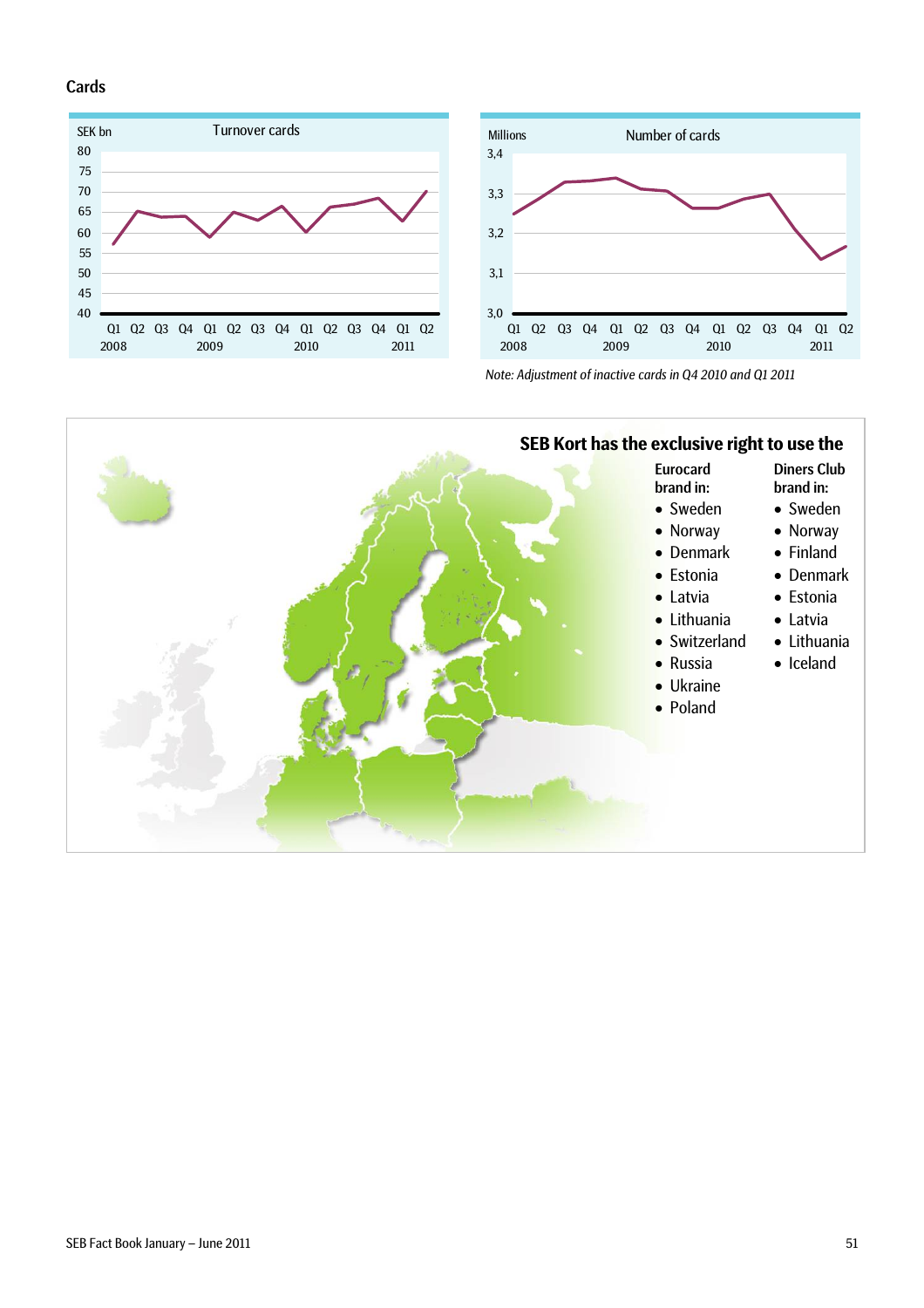# Wealth Management

|                                    | Q <sub>2</sub> | Q1     |                | Q <sub>2</sub> |     | Jan- Jun |          |                | <b>Full year</b> |
|------------------------------------|----------------|--------|----------------|----------------|-----|----------|----------|----------------|------------------|
| SEK <sub>m</sub>                   | 2011           | 2011   | %              | 2010           | %   | 2011     | 2010     | %              | 2010             |
| Net interest income                | 160            | 143    | 12             | 120            | 33  | 303      | 231      | 31             | 485              |
| Net fee and commission income      | 865            | 994    | $-13$          | 939            | -8  | 1,859    | 1,807    | 3              | 3,752            |
| Net financial income               | 22             | 15     | 47             | 24             | -8  | 37       | 42       | $-12$          | 89               |
| <b>Total operating income</b>      | 1,073          | 1.154  | $-7$           | 1.130          | -5  | 2.227    | 2.127    | 5              | 4,384            |
| <b>Total operating expenses</b>    | $-763$         | $-748$ | $\overline{2}$ | $-748$         | 2   | $-1,511$ | $-1,427$ | 6              | $-2,910$         |
| <b>Profit before credit losses</b> | 310            | 406    | $-24$          | 382            | -19 | 716      | 700      | $\overline{2}$ | 1,474            |
| Net credit losses                  | $-1$           | -1     | 0              | $-2$           | -50 | $-2$     | $-3$     | $-33$          | 3                |
| <b>Operating profit</b>            | 309            | 405    | $-24$          | 380            | -19 | 714      | 697      | $\overline{2}$ | 1,477            |
| Cost/Income ratio                  | 0.71           | 0.65   |                | 0.66           |     | 0.68     | 0.67     |                | 0.66             |
| Return on business equity, %       | 18.0           | 23.1   |                | 21.0           |     | 20.6     | 19.2     |                | 20.2             |

# Share of income and result by area

# Jan – Jun 2011, per cent of total



Income







Operating profit

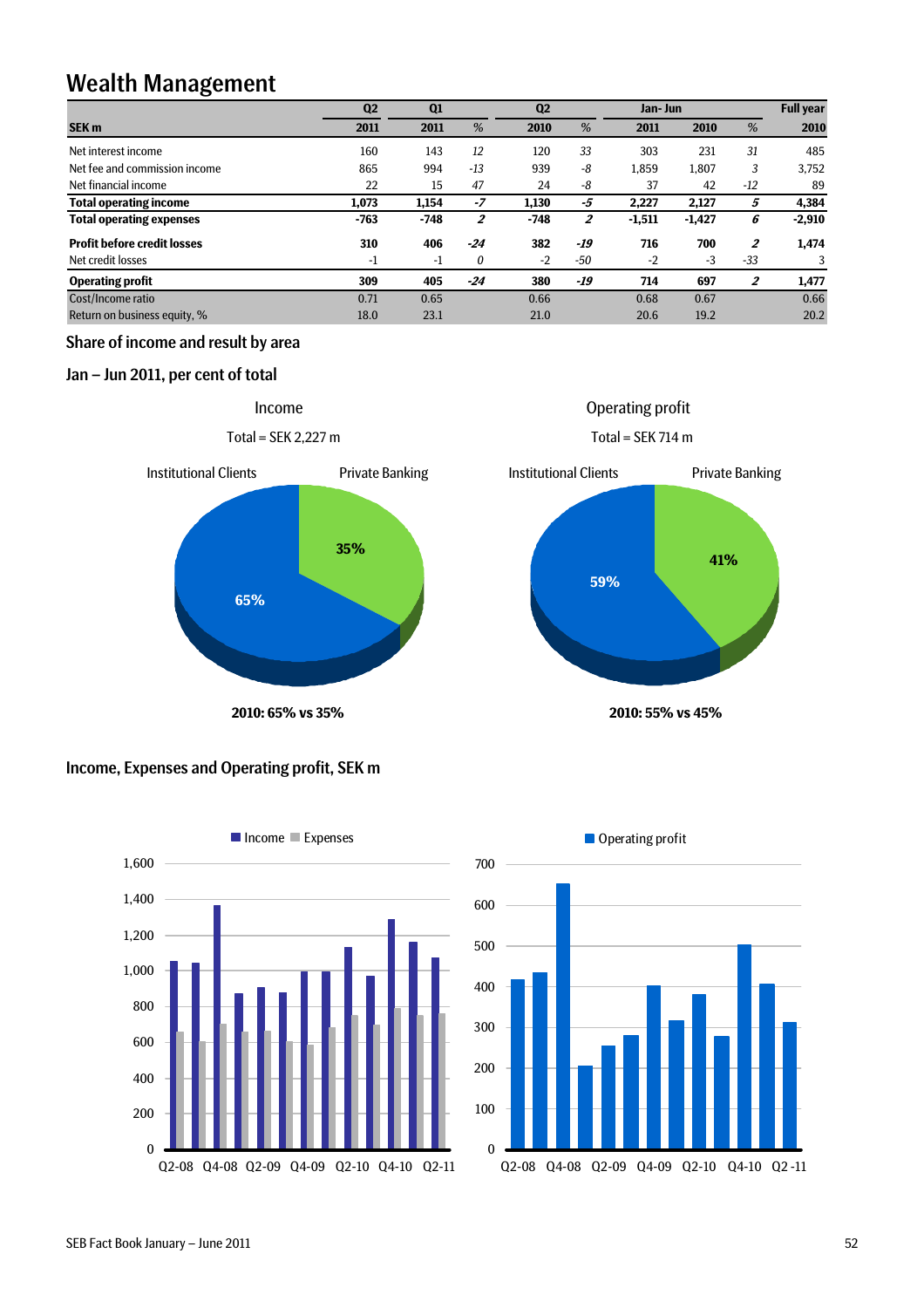# AuM per customer type, SEK bn



#### Total Net Sales per quarter, SEK bn



# Mutual funds per product type

|                           | 02 2009 | 03 2009 | 04 2009 | 01 2010 | 02 2010 | <b>Q3 2010</b> | 04 2010 | 01 2011 | 02 2011 |
|---------------------------|---------|---------|---------|---------|---------|----------------|---------|---------|---------|
| Equity funds              | 32%     | 34%     | 37%     | 38%     | 36%     | 37%            | 40%     | 38%     | 38%     |
| <b>Fixed income funds</b> | 27%     | 26%     | 25%     | 25%     | 27%     | 27%            | 23%     | 25%     | 25%     |
| <b>Balanced funds</b>     | 14%     | 14%     | 14%     | 14%     | 15%     | 15%            | 16%     | 16%     | 16%     |
| Alternative funds         | 27%     | 26%     | 24%     | 23%     | 22%     | 22%            | 21%     | 21%     | 21%     |

#### Activity level – Wealth



*Source: Svensk Fondstatistik*

SEB Total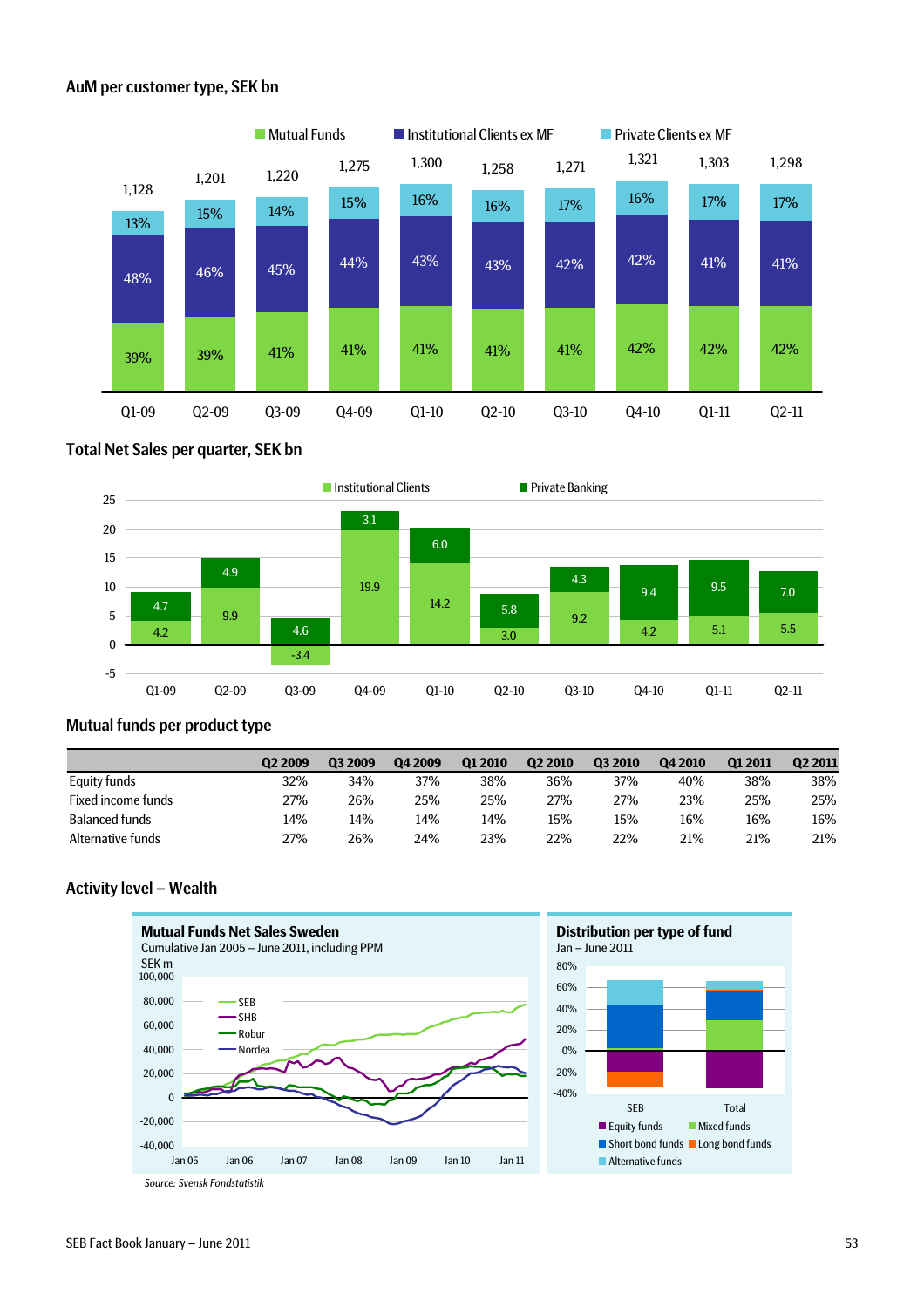# Life

|                                 | Q <sub>2</sub> | Q <sub>1</sub> |      | Q <sub>2</sub> |    | Jan- Jun | Jan-Jun  |      | <b>Full year</b> |
|---------------------------------|----------------|----------------|------|----------------|----|----------|----------|------|------------------|
| <b>SEK m</b>                    | 2011           | 2011           | %    | 2010           | %  | 2011     | 2010     | %    | 2010             |
| <b>Total operating income</b>   | 1,115          | 1,130          | -1   | 1,113          | 0  | 2,245    | 2,297    | $-2$ | 4,539            |
| <b>Total operating expenses</b> | $-608$         | -619           | $-2$ | $-610$         | 0  | $-1,227$ | $-1,212$ | 1    | $-2,402$         |
| <b>Operating profit</b>         | 507            | 511            | -1   | 503            | 1  | 1,018    | 1,085    | -6   | 2,137            |
| Change in surplus values, net   | 545            | 27             |      | 180            |    | 572      | 375      | 53   | 1,045            |
| <b>Business result</b>          | 1,052          | 538            | 96   | 683            | 54 | 1,590    | 1,460    | 9    | 3,182            |
| Cost/Income ratio               | 0.55           | 0.55           |      | 0.55           |    | 0.55     | 0.53     |      | 0.53             |
| Return on business equity, %    |                |                |      |                |    |          |          |      |                  |
| based on operating profit       | 27.9           | 28.1           |      | 29.5           |    | 28.0     | 31.8     |      | 31.3             |
| based on business result        | 57.9           | 29.6           |      | 40.1           |    | 43.7     | 42.8     |      | 46.7             |

# Income and profit by business area Jan – Jun 2011, per cent of total



*Sweden including central functions etc*







**Income Operating profit** 

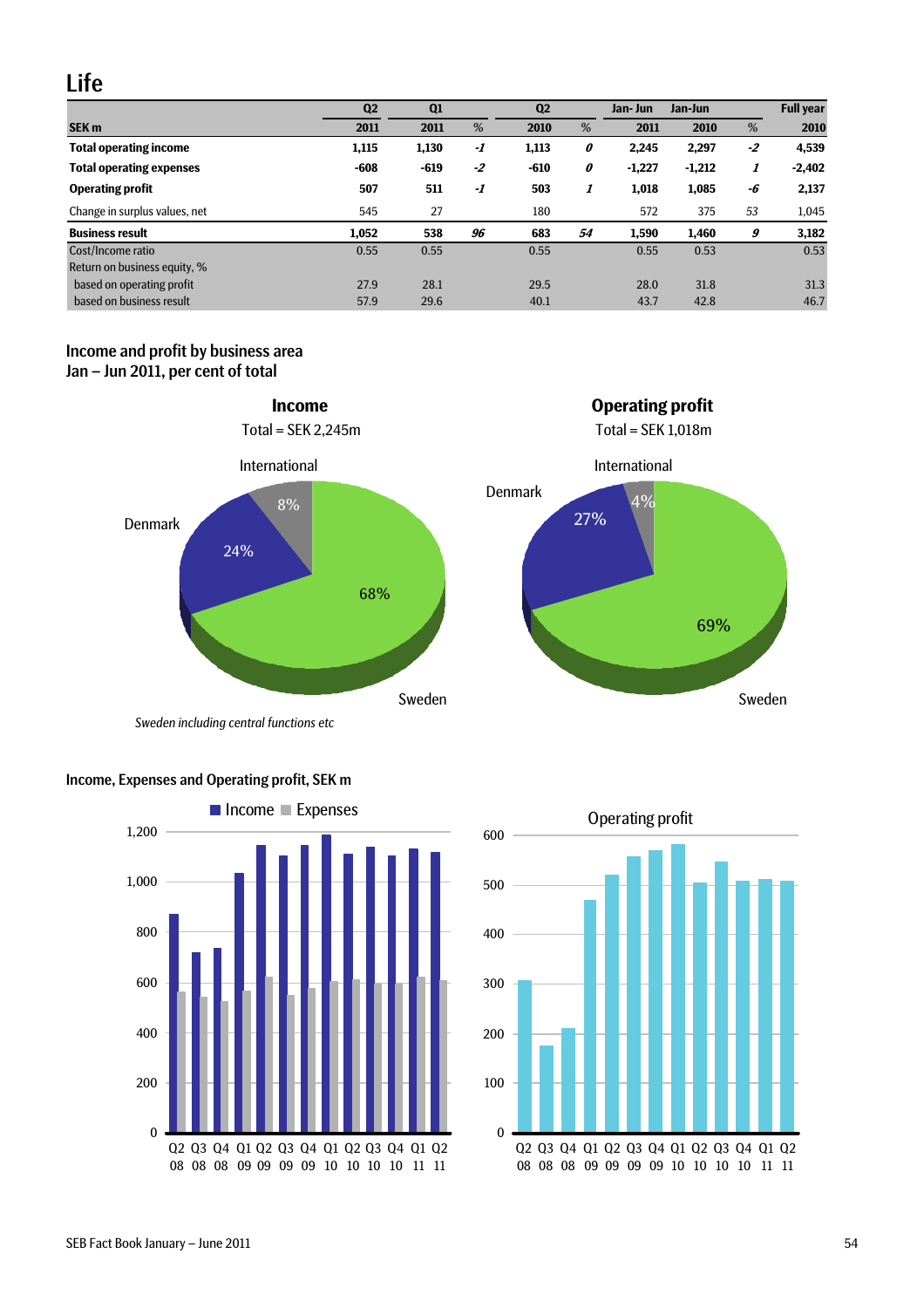# Market position by profit area

Market shares, premium income,

# Unit-linked new and existing policies 32 12 16 25 Latvia\*\*\* Estonia\*\*\* Denmark\*\* Sweden\* SEB Competitors SEB rank 1 2 3 1

#### Market shares Sweden, per cent

### Premium income, new and existing unit-linked policies 12 months to March 2011 (12 months to March 2010)



## Sales volume weighted

Lithuania\*\*\*

\*\*\* Baltics Q1 2011

#### Life Division total sales, SEK m

\* Sweden 12 months to March 2011 \*\* Denmark competitive markets full-year 2010

23

|                                                           | Jan – Jun       | Jan – Jun       |                |
|-----------------------------------------------------------|-----------------|-----------------|----------------|
|                                                           | 2011            | 2010            | <b>Change</b>  |
| Unit linked                                               | 20.198          | 21.849          | $-8%$          |
| <b>Traditional and</b><br>Sickness/health<br><b>Total</b> | 3.336<br>23.534 | 3.625<br>25.474 | $-8%$<br>$-8%$ |

0% 50% 100%

#### Unit-linked sales, Sweden, SEK m\*



*\*\* 12 months to March 2011.* 

#### New business profit

|                               | <b>Full year</b><br>2006 | <b>Full year</b><br>2007 | <b>Full year</b><br>2008 | <b>Full year</b><br>2009 | <b>Full year</b><br>2010 | <b>Jul 2010 -</b><br><b>Jun 2011</b> |
|-------------------------------|--------------------------|--------------------------|--------------------------|--------------------------|--------------------------|--------------------------------------|
| New sales (single/10+regular) | 3.345                    | 3.689                    | 3.858                    | 4.026                    | 3.964                    | 3,560                                |
| Net present value             | 1.788                    | 1.775                    | 1.598                    | 1.492                    | 1.536                    | 1,464                                |
| Acquisition cost              | $-970$                   | $-901$                   | -879                     | $-916$                   | $-929$                   | $-881$                               |
| New business profit           | 818                      | 874                      | 719                      | 576                      | 607                      | 583                                  |
| Margin, %                     | 24.5                     | 23.7                     | 18.6                     | 14.3                     | 15.3                     | 16.4                                 |
| Swedish market                | 24.5                     | 22.9                     | 20.8                     | 16.2                     | 17.1                     | 18.6                                 |

2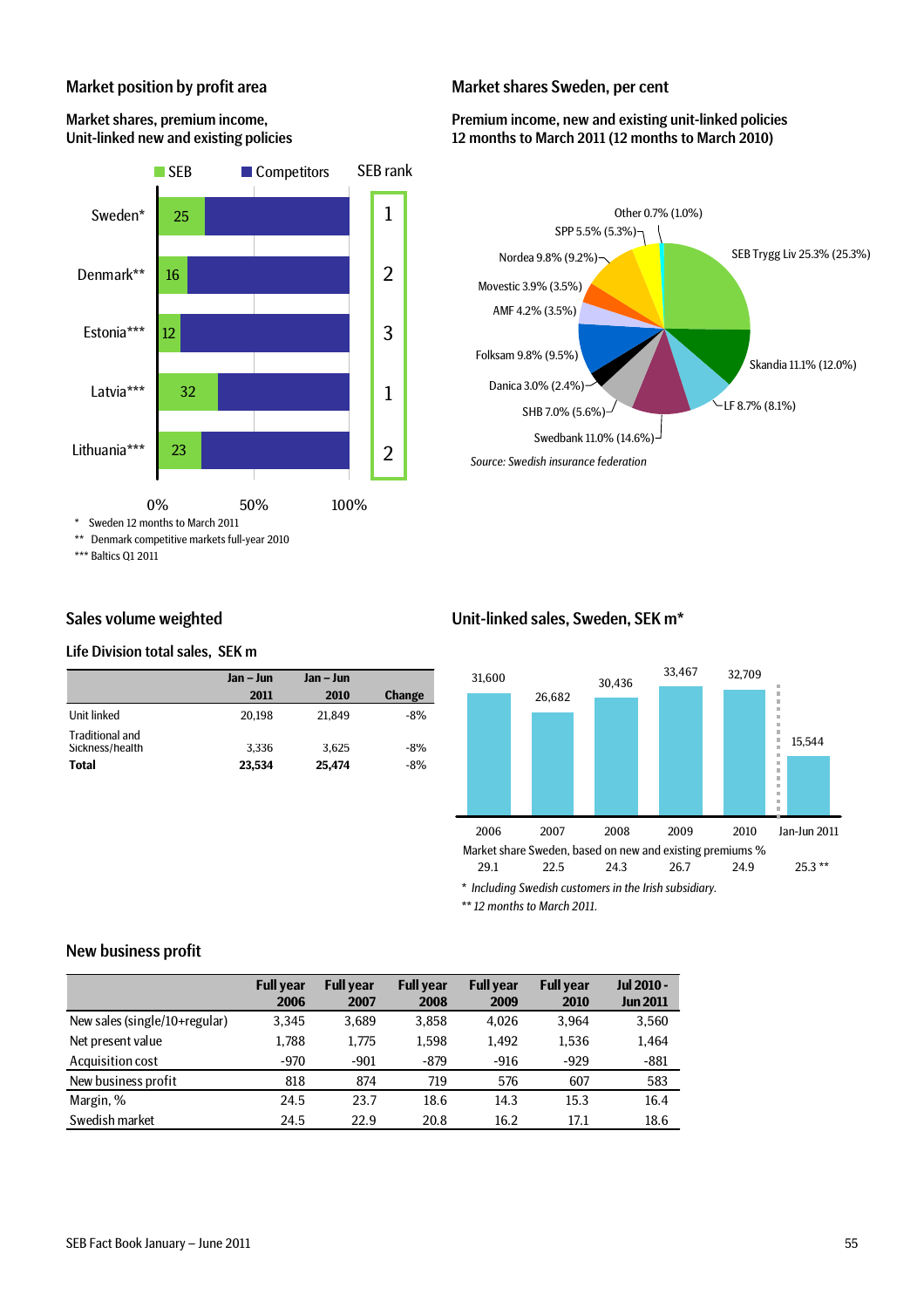# Details on Life

The division is responsible for SEB's life insurance operations and is one of the leading Nordic life insurance groups. The division is organised in three business areas:

- SEB Trygg Liv (Sweden)
- SEB Pension (Denmark)
- SEB Life & Pension International

The operations comprise insurance products in the area of investments and social security for private individuals and companies. The division has 1.8 million customers and is active in Sweden, Denmark, Finland, Ireland, Luxembourg, Estonia, Latvia, Lithuania and Ukraine. The main part of the traditional life insurance operations in Sweden is conducted through the mutually operated insurance company Gamla Livförsäkringsaktiebolaget SEB Trygg Liv and therefore not consolidated with the division's result. Gamla Liv is closed for new business. Traditional insurance business is also conducted in Fondförsäkringsaktiebolaget SEB Trygg Liv. The result of this business – with respect to investment income and insurance risk – is allocated to the policyholders. However, SEB Trygg Liv guarantees the contractual benefits to the policyholders in this business.

#### Comments on the first six months 2011

Operating profit decreased by 6 per cent to SEK 1,018m during the first six months of 2011 (1,085 the same period last year).

Operating income decreased by SEK 52m or 2 per cent to SEK 2,245m. Currency effects as a result of the appreciated Swedish SEK had a negative impact on income of SEK 70m.

The unit-linked income rose by SEK 77m or 6 per cent as a result of higher fund values. The total fund value increased by 10 per cent from a year ago to SEK 180bn but were virtually unchanged from year-end.

Income from other insurance, mainly traditional insurance and risk products such as sickness and health insurance, decreased by SEK 88m. SEB Life & Pension International accounted for SEK 29m reflecting strong return in traditional investment portfolios last year. SEB Pension Denmark accounted for SEK 27m as a result of currency translation effects. In SEB Trygg Liv Sweden, including central functions, income from the risk insurance business decreased somewhat. Guarantee provisions in the Swedish traditional business amounted to SEK 6m (recoveries 14). The remaining guarantee provisions amount to SEK 35m in total. The provisions are related to previous depreciations of investment assets and recoverable when future investment returns are adequate to meet guaranteed bonus levels.

Other income decreased by SEK 41m as a result of lower return in own account investment portfolios. Other items such as IPS - Individual Pension Savings and other administrative fees were stable.

Total expenses increased by 1 per cent to SEK 1,227m (1,212). Excluding foreign currency translation effects as a result of the appreciation of the SEK, expenses increased by SEK 54m or 4 per cent. Higher amortisation of deferred acquisition costs accounted for 3 per cent of the increase. This reflects increased sales and acquisition costs in past years which rise amortisations. The major part of the remaining increase of expenses was due to the

#### Significant occupational pension business

The corporate share is recoverering slightly after falling since the

employment of additional sales personnel in order to strengthen the distribution capacity in Sweden.

Operating profit in SEB Trygg Liv Sweden, including central functions, increased slightly to SEK 707m (688). Higher unit-linked income compensated for increasing expenses.

Operating profit in SEB Pension Denmark decreased by SEK 35m to SEK 274m. Currency translation effects contributed negatively by SEK 27m. In local currency, total income decreased by 4 per cent and expenses by 6 per cent. The decresed in income was a result of lower return in the own account investment portfolio. Income from unitlinked and other insurance products increased in local currency.

Operating profit in SEB Life & Pension International decreased by SEK 51m to SEK 37m reflecting lower income from traditional insurance due to substantial recoveries in investment portfolios last year.

Total assets under management amounted to SEK 427bn (405). Gamla Liv's part of total assets under management was SEK 160bn (151), other traditional insurance accounted for 83bn (86), risk products 4bn (4) and unit-linked funds 180bn (164). In addition to this, SEK 6bn was invested in own account portfolios.

The total weighted sales volume amounted to 23.5bn. The decrease compared to last year was SEK 1.2bn or 5 per cent in local currencies and an additional 0.7bn due to currency translation effects. In Sweden sales decreased by 12 per cent or SEK 1.9bn. The unit-linked product Portfolio Bond (depot endowment insurance) increased by SEK 0.3bn. This product is accounted for in the business area International, but is primarily sold to Swedish customers. In Denmark, at fixed currency rates, sales were virtually unchanged. Baltics and Ukraine increased slightly to 0.6bn during the first six months.

## SEB Trygg Liv, Sweden

The Swedish operation is partly conducted according to a bank assurance concept and partly through distribution via insurance mediators and other external partners. The bank assurance concept involves an integrated banking and insurance operation with distribution through SEB's branch offices and own sales personnel. The purpose of the concept is to offer SEB's customers a complete range of products and services within the financial area. Pension savings represent almost half of the Swedish households' financial assets. With a total asset volume of SEK 2,845bn, the share was 49 per cent at 31 March 2011 according to the SEB "Sparbarometer".

#### Market position

Sales focus is on unit-linked, which represents some 95 per cent of total sales. SEB Trygg Liv is the market leader in Sweden within unitlinked insurance. The new sales market share for the twelve month period to March 2011 was 24.1 per cent (22.8). The first half last year was affected by the re-election of occupational pension within the SAF-LO agreement where SEB Trygg Liv didn't participate.

beginning of 2008 due to the weak economic development during the past years. During the first half of 2011 the corporate share was 65 per cent (58). For the twelve month period to March 2011, SEB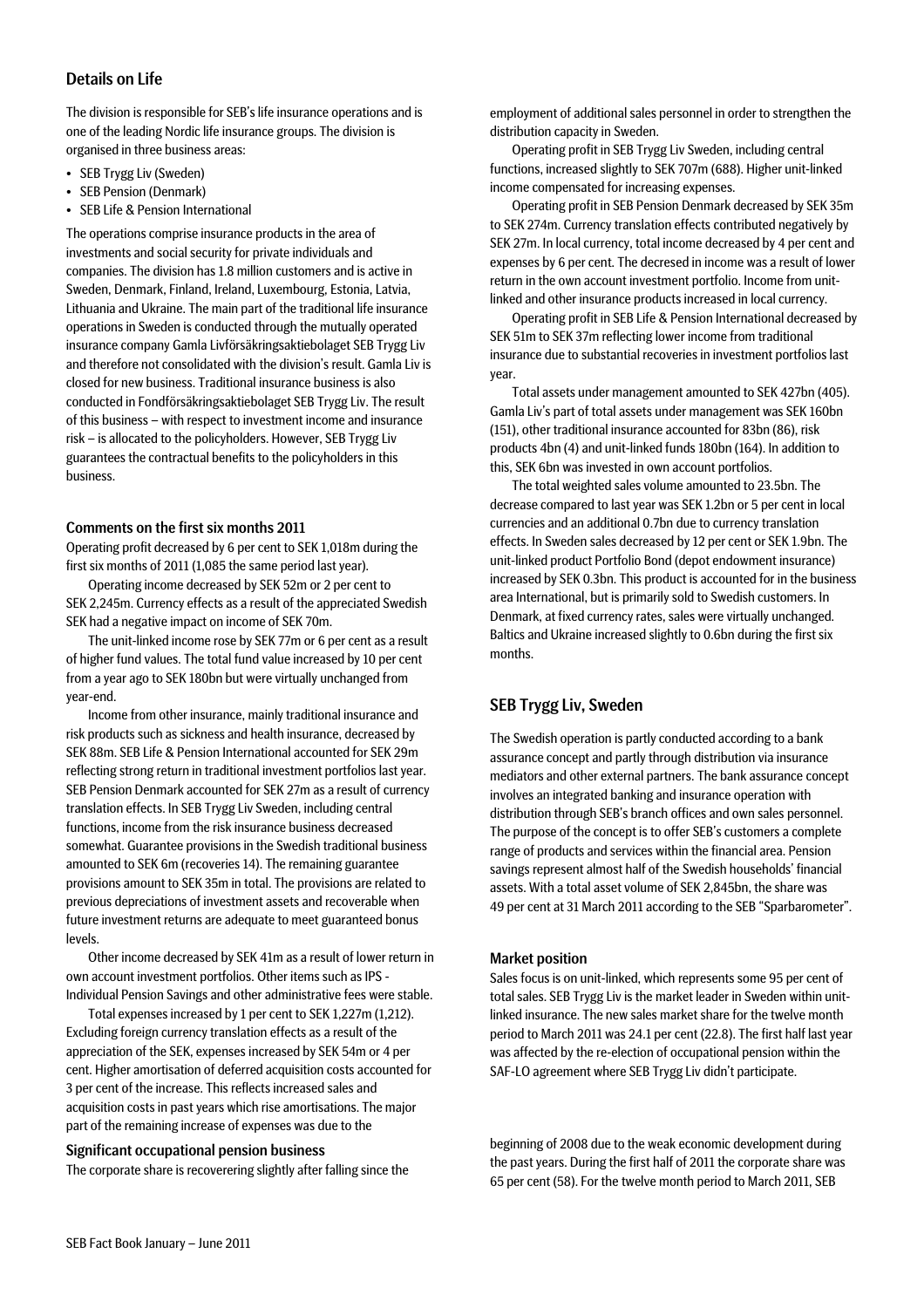Trygg Liv was the largest company with a market share in new sales unit-linked occupational pension of 19.2 per cent (13.8). The figures are distorted by the LO-SAF re-election in the first half of 2010. Folksam was the largest company in 2010 due to the LO-SAF reelection.

#### Strong also in the private market

In the private market, SEB Trygg Liv has a strong position within new business unit-linked endowment insurance, which has shown a strong growth. The new sales market share for the twelve month period to March 2011 was 36.0 per cent (36.1). Sales of private pension savings other than endowment insurance are relatively stable. SEB's sales in this area consist mainly of IPS - Individual Pension Savings and "Enkla Pensionen", a unit-linked product with a guarantee.

#### SEB Pension, Denmark

The traditional life insurance operation of SEB Pension Denmark is carried out in a profit-sharing company and therefore included in the division's result. By hedging the investment portfolios, the market and investment risks are managed in relation to guaranteed commitments to policyholders. Variations in investment returns can be absorbed largely by accumulated buffer funds, called "collective bonus potential".

#### SEB Pension's products

SEB Pension sells savings, life, sickness and disability insurance to private individuals and corporate clients through own sales personnel, insurance mediators and Codan Forsikring.

Savings insurance is available both as unit-linked and traditional insurance. In the Danish private market, unit-linked insurance dominates whereas traditional insurance still accounts for the major part of sales in the corporate market. Some collective agreements do not allow sole unit-linked insurance solutions in occupational pension plans.

The trend is that the market for non-traditional life insurance such as unit-linked is expanding. The growth is mainly in the corporate segment, sold primarily by insurance mediators.

#### Growing occupational pension market

In Denmark it is mainly the occupational pension market that grows while the private market is relatively unchanged.

SEB Pension's development has been in line with the general trend. Measured in terms of premium income, SEB Pension has a total market share of 10 per cent. The market share in the unit-linked segment is 16 per cent. PFA Pension was number one with a total market share of 28 per cent but Danica dominated the unit-linked segment with a 40 per cent share. The market shares are for full year 2010 in the peer group / competitive market segment.

#### **Distribution**

Most insurance companies, including SEB Pension, have developed specialised private pension sales units that primarily concentrate on high-salary groups and customers with qualified advisory requirements.

Insurance mediators and the insurance companies' corporate sales personnel are the two dominant sales channels in the occupational pension market.

#### SEB Life & Pension International

SEB Life & Pension International includes subsidiaries in Ireland, Estonia, Latvia, Lithuania, Ukraine and branch offices in Luxembourg and Finland.

The operations of the Irish company SEB Life (Ireland) are focused primarily on sales of Portfolio Bond (depot endowment insurance). Sales are primarily concentrated on the Swedish market. The branch office in Luxembourg focuses on sales via SEB Private Banking to Swedes living abroad. Since 2008, the Finnish branch office focuses on sales to the Finnish market. The portfolio bond offering will be strenghtened through the previously announced acquisition of Irish Life International with assets under management of approximately SEK 18bn and premium income of SEK 3bn. This will strengthen the distribution capacity across Europe and especially in the Private Banking segment.

The Baltic subsidiaries concentrate primarily on unit-linked insurance, but offer traditional insurance and sickness/disability insurance as well. During the first six months 88 per cent of the sales volume was to private individuals. For full-year 2010 the private share was 80 per cent.

## Risk

The supervisory authorities in Sweden and Denmark are using a traffic light model for measuring insurance companies' exposure to various risks. The model estimates a capital buffer based on the fair value of assets and liabilities using realistic assumptions. Thereafter the companies are exposed to a number of fictitious stress scenarios which is determined by the regulators. The scenarios give rise to an overall capital requirement imposed on the companies.

If the estimated buffer is not sufficient the traffic light model show a red light, causing regulators to execute a more thorough review of both quantitative and qualitative nature. Both Fondförsäkringaktiebolaget SEB Trygg Liv and SEB Pension have reassuring capital buffers.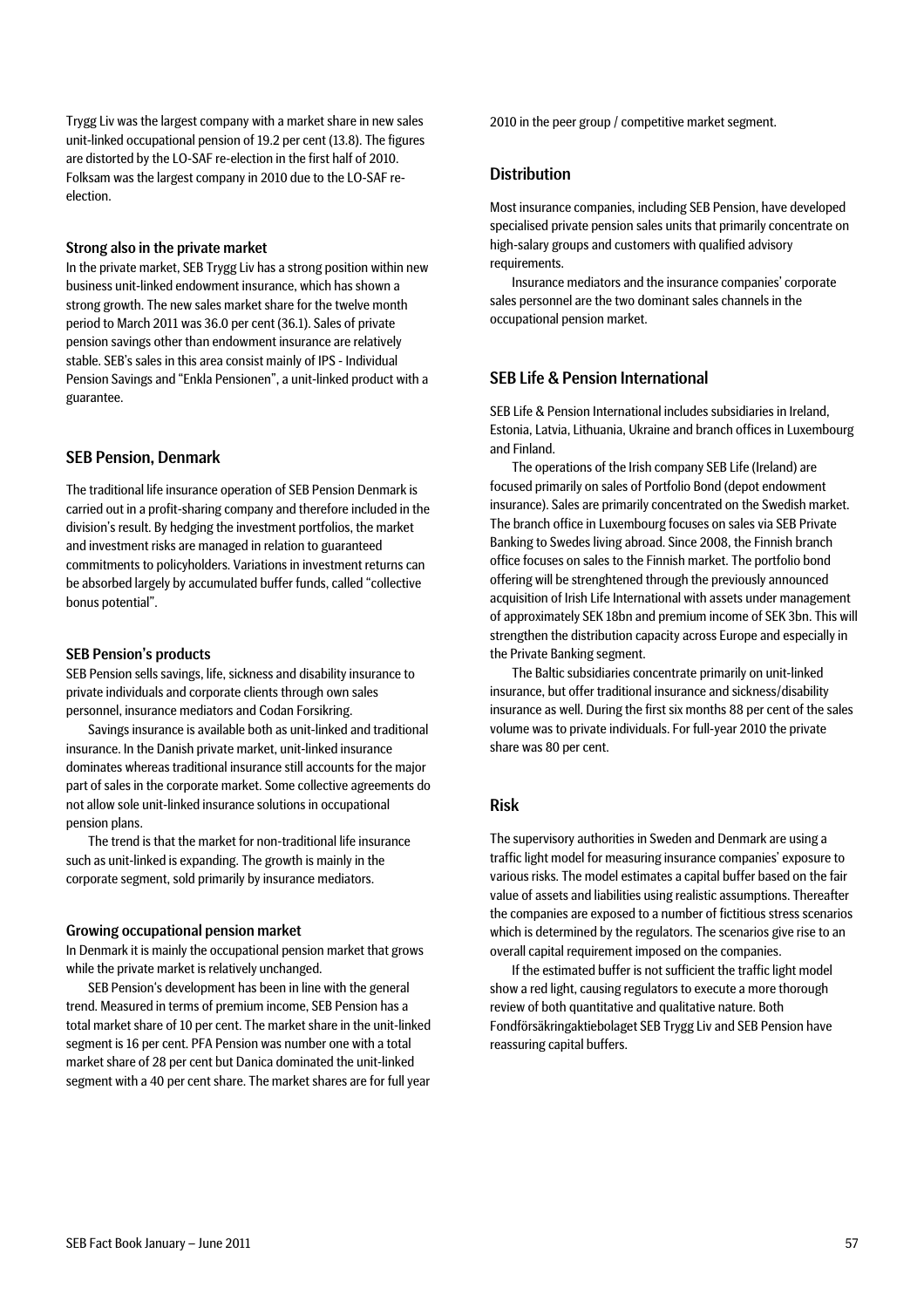#### Income statement

|                                                            | Q2                | Q3     | Q <sub>4</sub> | Q1       | Q2               | Jan - Jun |          | <b>Full year</b> |
|------------------------------------------------------------|-------------------|--------|----------------|----------|------------------|-----------|----------|------------------|
| SEK <sub>m</sub>                                           | 2010              | 2010   | 2010           | 2011     | 2011             | 2010      | 2011     | 2010             |
| Income unit-linked                                         | 609               | 611    | 668            | 632      | 639              | 1,194     | 1,271    | 2,473            |
| Income other insurance <sup>1)</sup>                       | 363               | 392    | 310            | 370      | 332              | 790       | 702      | 1,492            |
| Other income                                               | 141               | 138    | 123            | 128      | 144              | 313       | 272      | 574              |
| <b>Total operating income</b>                              | 1,113             | 1,141  | 1,101          | 1,130    | 1,115            | 2,297     | 2,245    | 4,539            |
| Operating expenses <sup>2)</sup>                           | $-641$            | $-594$ | $-646$         | $-649$   | $-623$           | $-1,309$  | $-1,272$ | $-2,549$         |
| Other expenses                                             | $\textnormal{-}1$ | $-6$   | $-5$           | $\bf{0}$ | $-9$             | $-2$      | -9       | $-13$            |
| Change in deferred acquisition costs                       | 32                | 5      | 56             | 30       | 24               | 99        | 54       | 160              |
| <b>Total expenses</b>                                      | $-610$            | $-595$ | $-595$         | $-619$   | $-608$           | $-1,212$  | $-1,227$ | $-2,402$         |
| <b>Operating profit</b>                                    | 503               | 546    | 506            | 511      | 507              | 1,085     | 1,018    | 2,137            |
| Change in surplus value, net 3)                            | 180               | 376    | 294            | 27       | 545              | 375       | 572      | 1,045            |
| <b>Business result</b>                                     | 683               | 922    | 800            | 538      | 1,052            | 1,460     | 1,590    | 3,182            |
| Financial effects due to market fluctuations <sup>3)</sup> | $-537$            | 180    | 686            | $-455$   | $-224$           | $-240$    | $-679$   | 626              |
| Change in assumptions <sup>3)</sup>                        | 32                | 24     | $-323$         | $-24$    | 36               | 56        | 12       | $-243$           |
| <b>Total result</b>                                        | 178               | 1,126  | 1,163          | 59       | 864              | 1,276     | 923      | 3,565            |
| <b>Business equity</b>                                     | 6,000             | 6,000  | 6,000          | 6,400    | 6,400            | 6,000     | 6,400    | 6,000            |
| Return on business equity <sup>4)</sup>                    | 29.5              | 32.0   | 29.7           | 28.1     | 27.9             | 31.8      | 28.0     | 31.3             |
| Premium income, gross                                      | 7,491             | 6,698  | 7,752          | 8,549    | 6,850            | 16,018    | 15,399   | 30,468           |
| Expense ratio, % <sup>5)</sup>                             | 8.6               | 8.9    | 8.3            | 7.6      | 9.1              | 8.2       | 8.3      | 8.4              |
| <b>Operating profit by business area</b>                   |                   |        |                |          |                  |           |          |                  |
| SEB Trygg Liv, Sweden                                      | 333               | 359    | 408            | 388      | 329              | 708       | 717      | 1,475            |
| SEB Pension, Denmark                                       | 158               | 151    | 61             | 114      | 160              | 309       | 274      | 521              |
| SEB Life & Pension, International                          | 29                | 50     | 38             | 20       | 17               | 88        | 37       | 176              |
| Other including central functions etc                      | $-17$             | $-14$  | $-1$           | $-11$    | $\mathbf{1}$     | $-20$     | $-10$    | $-35$            |
|                                                            | 503               | 546    | 506            | 511      | $\overline{507}$ | 1,085     | 1,018    | 2,137            |
| $1$ Effect of guarantee commitments in                     |                   |        |                |          |                  |           |          |                  |
| traditional insurance in Sweden                            | $-10$             | 12     | 50             | 15       | $-21$            | 14        | $-6$     | 76               |
| <sup>2)</sup> Change compared to previous reporting due to |                   |        |                |          |                  |           |          |                  |
| reallocation within the Group                              | $-16$             | $-17$  | $-16$          |          |                  | $-32$     |          | $-65$            |
| <sup>3)</sup> Effect on surplus values                     |                   |        |                |          |                  |           |          |                  |
| Changes compared to previously because                     |                   |        |                |          |                  |           |          |                  |
| Danish traditional insurance is now included:              |                   |        |                |          |                  |           |          |                  |
| Change in surplus value, net                               | $-11$             | $-24$  | $-51$          |          |                  | $-45$     |          | $-120$           |
| Financial effects due to market fluctuations               | $\,1\,$           | 42     | 24             |          |                  | $\,6$     |          | 72               |
| Change in assumptions                                      | 31                | 10     | 56             |          |                  | 43        |          | 109              |

4) Operating profit after 12 per cent tax which reflects the divisions effective tax rate, annual basis

5) Operating expenses as percentage of premium income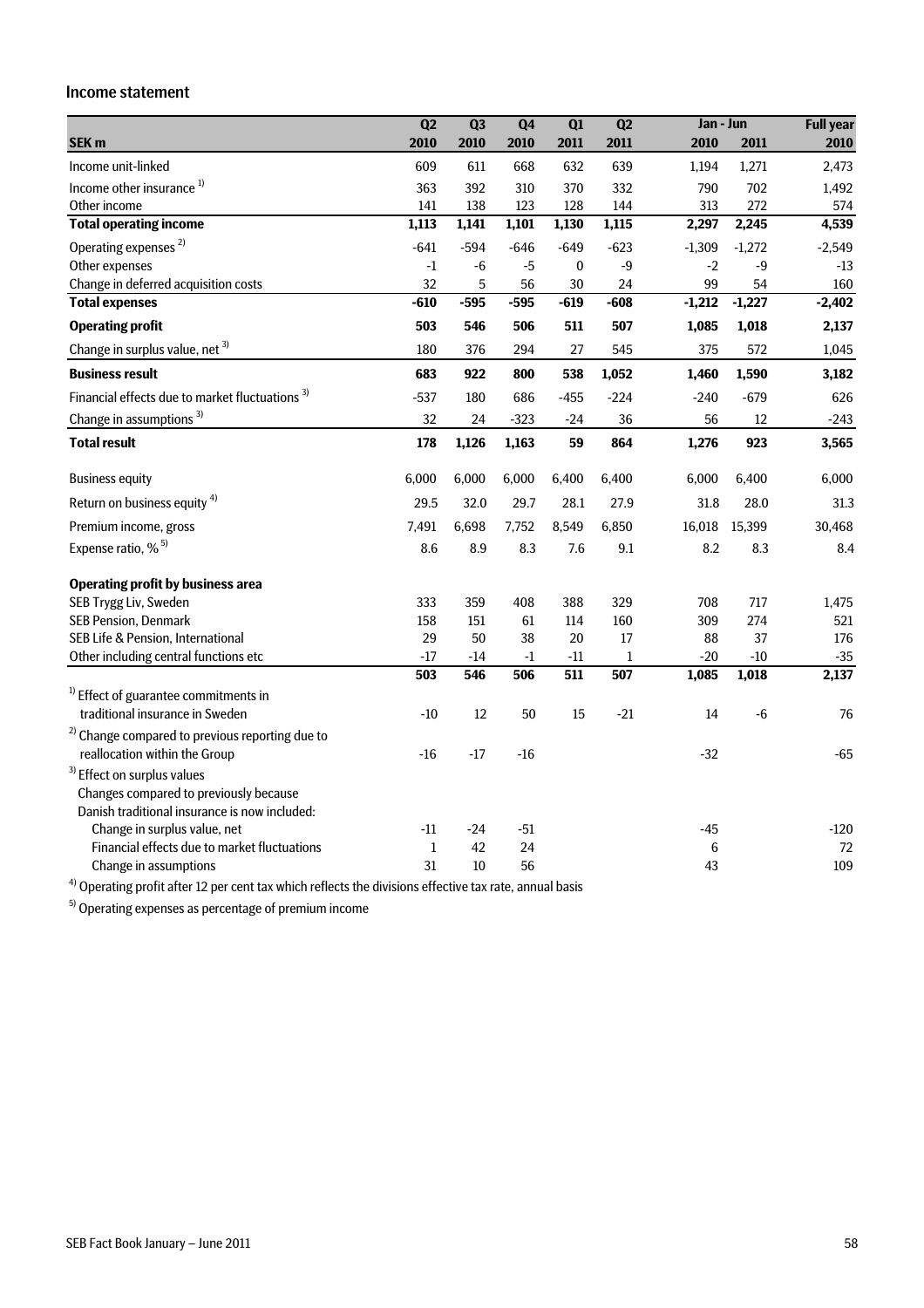# Sales volume insurance (weighted)

|                                                | Q <sub>2</sub> | Q <sub>3</sub> | Q <sub>4</sub> | Q1     | Q <sub>2</sub> |        | Jan - Jun | <b>Full year</b> |
|------------------------------------------------|----------------|----------------|----------------|--------|----------------|--------|-----------|------------------|
| <b>SEK m</b>                                   | 2010           | 2010           | 2010           | 2011   | 2011           | 2010   | 2011      | 2010             |
| <b>Total</b>                                   | 11,967         | 10,699         | 12,314         | 11,933 | 11,601         | 25,474 | 23,534    | 48,487           |
| Traditional life and sickness/health insurance | 1,754          | 1,548          | 1,938          | 1,408  | 1,928          | 3,625  | 3,336     | 7,111            |
| Unit-linked insurance                          | 10,213         | 9,151          | 10,376         | 10,525 | 9,673          | 21,849 | 20,198    | 41,376           |
| Corporate as per cent of total                 | 62%            | 72%            | 66%            | 58%    | 70%            | 61%    | 64%       | 65%              |
| <b>SEB Trygg Liv Sweden</b>                    | 7,470          | 7,032          | 7,804          | 7,026  | 6,649          | 15,537 | 13,675    | 30,373           |
| Traditional life and sickness/health insurance | 356            | 322            | 403            | 322    | 366            | 697    | 688       | 1,422            |
| Unit-linked insurance                          | 7,114          | 6,710          | 7,401          | 6,704  | 6,283          | 14,840 | 12,987    | 28,951           |
| Corporate as per cent of total                 | 59%            | 73%            | 66%            | 61%    | 69%            | 58%    | 65%       | 63%              |
| <b>SEB Pension Denmark</b>                     | 3,137          | 2,579          | 3,146          | 2,845  | 3,678          | 7,019  | 6,523     | 12,744           |
| Traditional life and sickness insurance        | 1,228          | 1,126          | 1,338          | 955    | 1,375          | 2,627  | 2,330     | 5,091            |
| Unit-linked insurance                          | 1,909          | 1,453          | 1,808          | 1,890  | 2,303          | 4,392  | 4,193     | 7,653            |
| Corporate as per cent of total                 | 85%            | 88%            | 80%            | 76%    | 87%            | 81%    | 82%       | 82%              |
| <b>SEB Life &amp; Pension International</b>    | 1,360          | 1,088          | 1,364          | 2,062  | 1,274          | 2,918  | 3,336     | 5,370            |
| Traditional life and sickness insurance        | 170            | 100            | 197            | 131    | 187            | 301    | 318       | 598              |
| Unit-linked insurance                          | 1,190          | 988            | 1,167          | 1,931  | 1,087          | 2,617  | 3,018     | 4,772            |
| Corporate as per cent of total                 | 28%            | 32%            | 31%            | 26%    | 23%            | 25%    | 25%       | 28%              |

# Sales SPE



*Note: SPE = Single premiums + regular premiums times ten*

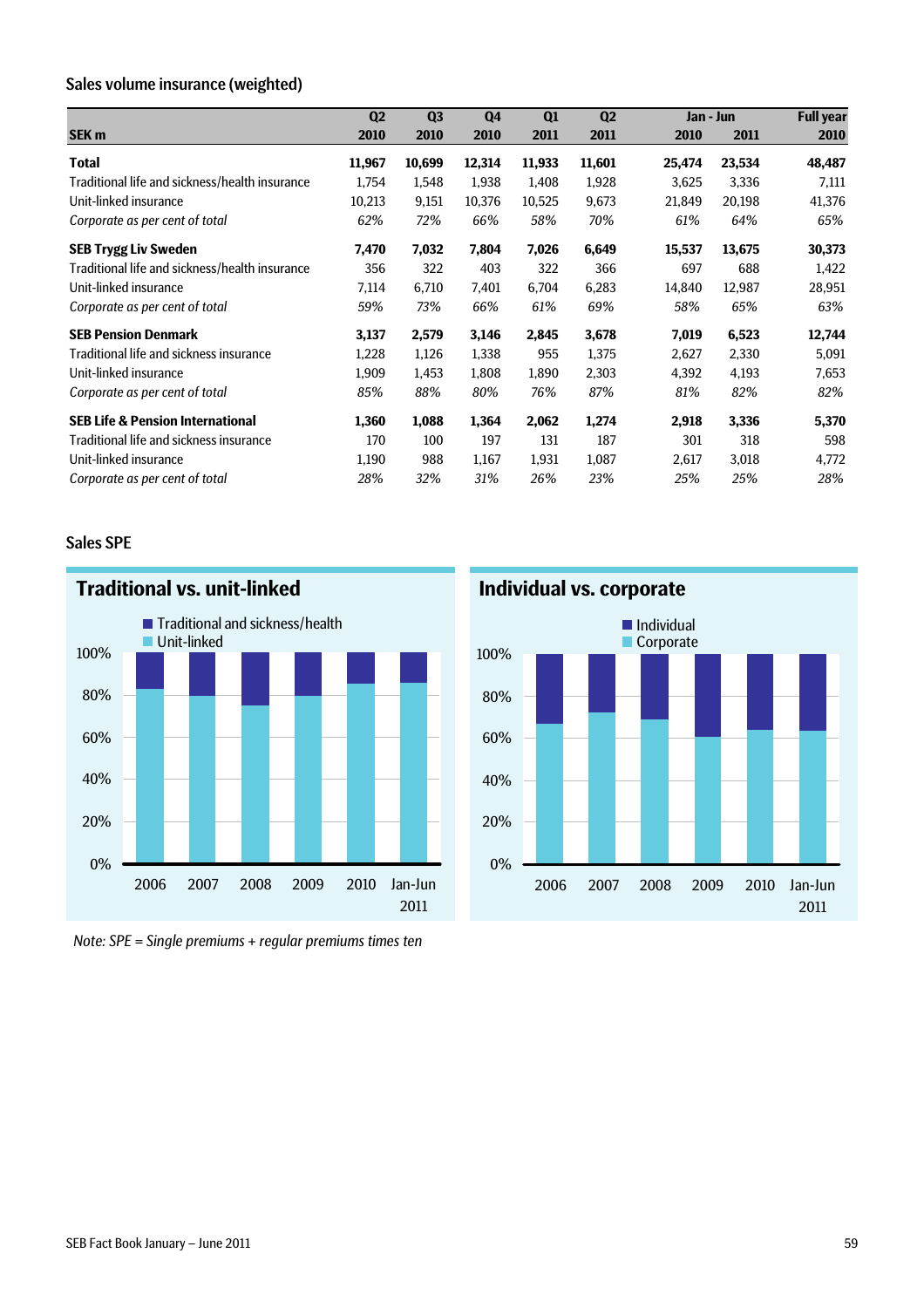# Premium income and Assets under management

| Q <sub>2</sub> | Q <sub>3</sub> | Q <sub>4</sub> | Q1      | Q <sub>2</sub> |         |         | <b>Full year</b> |
|----------------|----------------|----------------|---------|----------------|---------|---------|------------------|
| 2010           | 2010           | 2010           | 2011    | 2011           | 2010    | 2011    | 2010             |
| 7,491          | 6,698          | 7,752          | 8,549   | 6,850          | 16,018  | 15,399  | 30,468           |
| 1,662          | 1,332          | 1,959          | 1,301   | 1,886          | 3,655   | 3,187   | 6,946            |
| 5,829          | 5,366          | 5,793          | 7,248   | 4,964          | 12,363  | 12,212  | 23,522           |
| 4,137          | 3,882          | 4,290          | 4,743   | 3,823          | 8,945   | 8,566   | 17,117           |
| 560            | 517            | 651            | 607     | 505            | 1,232   | 1,112   | 2,400            |
| 3,577          | 3,365          | 3,639          | 4,136   | 3,318          | 7,713   | 7,454   | 14,717           |
| 2,184          | 1,943          | 2,326          | 1,795   | 1,904          | 4,336   | 3,699   | 8,605            |
| 1,004          | 738            | 1,199          | 616     | 1,297          | 2,239   | 1,913   | 4,176            |
| 1,180          | 1,205          | 1,127          | 1,179   | 607            | 2,097   | 1,786   | 4,429            |
| 1,170          | 873            | 1,136          | 2,011   | 1,123          | 2,737   | 3,134   | 4,746            |
| 98             | 77             | 109            | 78      | 84             | 184     | 162     | 370              |
| 1,072          | 796            | 1,027          | 1,933   | 1,039          | 2,553   | 2,972   | 4,376            |
| 405,300        | 413,600        | 424,100        | 425,100 | 427,100        | 405,300 | 427,100 | 424,100          |
| 241.600        | 244,600        | 244,600        | 245,600 | 247,000        | 241,600 | 247,000 | 244,600          |
| 163.700        | 169.000        | 179,500        | 179.500 | 180,100        | 163.700 | 180,100 | 179,500          |
| 284.300        | 292,600        | 303,900        | 302,900 | 302,400        | 284,300 | 302,400 | 303,900          |
| 160.300        | 164,800        | 168,100        | 168.700 | 167,800        | 160,300 | 167,800 | 168,100          |
| 124,000        | 127,800        | 135,800        | 134,200 | 134,600        | 124,000 | 134,600 | 135,800          |
| 94,300         | 93,700         | 91,400         | 92,400  | 95,200         | 94,300  | 95,200  | 91,400           |
| 80,200         | 78,700         | 75,400         | 75,800  | 78,000         | 80,200  | 78,000  | 75,400           |
| 14,100         | 15,000         | 16,000         | 16,600  | 17,200         | 14,100  | 17,200  | 16,000           |
| 26,700         | 27,300         | 28,800         | 29,800  | 29,500         | 26,700  | 29,500  | 28,800           |
| 1,100          | 1,100          | 1,100          | 1,100   | 1,200          | 1,100   | 1,200   | 1,100            |
| 25,600         | 26,200         | 27,700         | 28,700  | 28,300         | 25,600  | 28,300  | 27,700           |
|                |                |                |         |                |         |         | Jan - Jun        |

\* rounded to whole 100 millions.

#### SEK bn



# **Premium income gross**

**Assets under management, (net assets)**

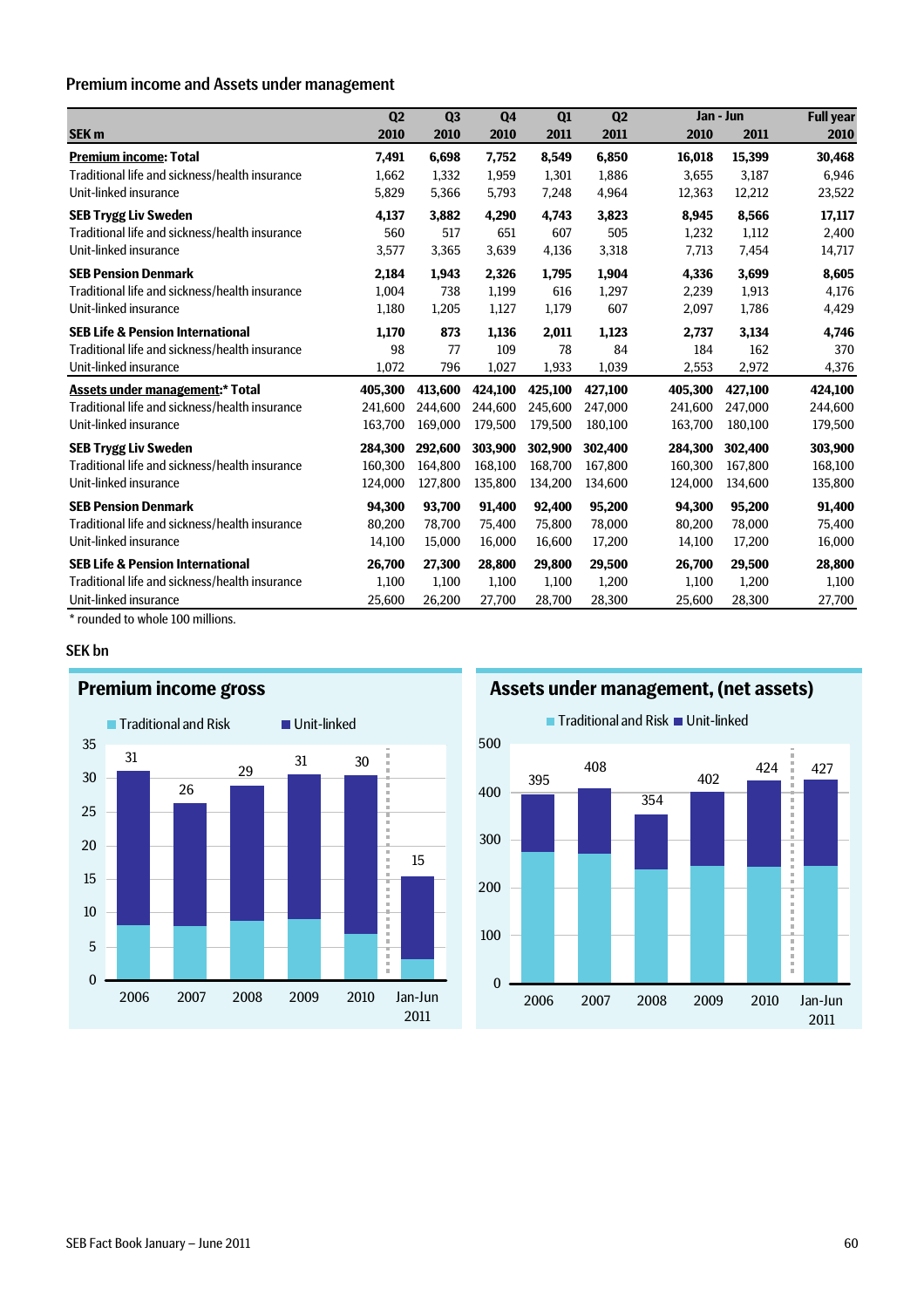| Surplus value accounting                                                                                         |                                                       |                |                |        |                |        |                                          |                     |
|------------------------------------------------------------------------------------------------------------------|-------------------------------------------------------|----------------|----------------|--------|----------------|--------|------------------------------------------|---------------------|
|                                                                                                                  | $\overline{Q2}$                                       | Q <sub>3</sub> | Q <sub>4</sub> | Q1     | Q <sub>2</sub> |        | Jan - Jun                                | <b>Full</b> year    |
| SEK <sub>m</sub>                                                                                                 | 2010                                                  | 2010           | 2010           | 2011   | 2011           | 2010   | 2011                                     | 2010                |
| <b>Surplus values, opening balance</b>                                                                           | 15,554                                                | 15,184         | 15,698         | 16,318 | 15,799         | 14,928 | 16,318                                   | 14,928              |
| Adjustment opening balance <sup>1)</sup>                                                                         | $-6$                                                  | 6              |                | $-56$  | 341            | 197    | 285                                      | 203                 |
| Present value of new sales <sup>2)</sup>                                                                         | 382                                                   | 370            | 422            | 342    | 408            | 810    | 750                                      | 1,602               |
| Return/realised value on policies from previous periods                                                          | $-150$                                                | $-160$         | $-163$         | $-142$ | $-275$         | $-287$ | $-417$                                   | $-610$              |
| Actual outcome compared to assumptions <sup>3)</sup>                                                             | $-20$                                                 | 171            | 91             | $-143$ | 436            | $-49$  | 293                                      | 213                 |
| Change in surplus values ongoing business, gross                                                                 | 212                                                   | 381            | 350            | 57     | 569            | 474    | 626                                      | 1,205               |
| Capitalisation of acquisition costs for the period                                                               | $-195$                                                | $-165$         | $-222$         | $-214$ | $-207$         | $-426$ | $-421$                                   | $-813$              |
| Amortisation of capitalised acquisition costs                                                                    | 163                                                   | 160            | 166            | 184    | 183            | 327    | 367                                      | 653                 |
| Change in surplus values ongoing business, net <sup>4)</sup>                                                     | 180                                                   | 376            | 294            | 27     | 545            | 375    | 572                                      | 1,045               |
| Financial effects due to short term market fluctuations <sup>5)</sup>                                            | $-537$                                                | 180            | 686            | $-455$ | $-224$         | $-240$ | $-679$                                   | 626                 |
| Change in assumptions <sup>6)</sup>                                                                              | 32                                                    | 24             | $-323$         | $-24$  | 36             | 56     | 12                                       | $-243$              |
| <b>Total change in surplus values</b>                                                                            | $-325$                                                | 580            | 657            | $-452$ | 357            | 191    | $-95$                                    | 1,428               |
| Exchange rate differences etc                                                                                    | $-39$                                                 | $-72$          | $-37$          | $-11$  | 66             | $-132$ | 55                                       | $-241$              |
| Surplus values, closing balance <sup>7)</sup>                                                                    | 15,184                                                | 15,698         | 16,318         | 15,799 | 16,563         | 15,184 | 16,563                                   | 16,318              |
| Of which traditional insurance in Denmark                                                                        | 1,178                                                 | 1,158          | 1,164          | 1,118  | 2,242          | 1,178  | 2,242                                    | 1,164               |
| Most important assumptions (Swedish customer base - which represent 82 per cent of the surplus value), per cent. |                                                       |                |                |        |                |        |                                          |                     |
| Discount rate                                                                                                    |                                                       |                |                |        |                |        | 7.5                                      | 7.5                 |
| Surrender of endowment insurance contracts:                                                                      |                                                       |                |                |        |                |        |                                          |                     |
| contracts signed within 1 year / 1-4 years                                                                       |                                                       |                |                |        |                |        | 1/7/                                     | 1/7/                |
| / 5 years / 6 years / thereafter                                                                                 |                                                       |                |                |        |                |        |                                          | $15/12/8$ $15/12/8$ |
| Lapse rate of regular premiums, unit-linked                                                                      |                                                       |                |                |        |                |        | 11                                       | 11                  |
| Growth in fund units, gross before fees and taxes                                                                |                                                       |                |                |        |                |        | 5.5                                      | 5.5                 |
| Inflation CPI / Inflation expenses                                                                               |                                                       |                |                |        |                |        | 2/3                                      | 2/3                 |
| Expected return on solvency margin                                                                               |                                                       |                |                |        |                |        | 4                                        | 4                   |
| Right to transfer policy, unit-linked<br>Mortality                                                               |                                                       |                |                |        |                |        | $\mathfrak{p}$<br>The Group's experience | $\mathfrak{p}$      |
|                                                                                                                  |                                                       |                |                |        |                |        |                                          |                     |
| Sensitivity to changes in assumptions (total division).                                                          |                                                       |                |                |        |                |        |                                          |                     |
| Change in discount rate +1 per cent                                                                              |                                                       |                |                |        |                |        | $-1,725$                                 | $-1,585$            |
| -1 per cent<br>Change in value growth<br>+1 per cent                                                             | Large change 2011 vs. 2010 because Danish traditional |                |                |        |                |        | 1,858<br>2,870                           | 1,829<br>1,615      |
| of investment assets<br>-1 per cent                                                                              | insurance was not included in 2010                    |                |                |        |                |        | $-3,317$                                 | $-1,430$            |
|                                                                                                                  |                                                       |                |                |        |                |        |                                          |                     |

 $1)$  Effects from adjustments of the calculation method. In Q2 2011 SEK 341m is related to previously not included products in Denmark.

 $2)$  Sales defined as new contracts and extra premiums in existing contracts.

 $3)$  The reported actual outcome of contracts signed can be placed in relation to the operative assumptions that were made. Thus, the value of the deviations can be estimated. The most important components consist of extensions of contracts as well as cancellations. However, the actual income and administrative expenses are included in full in the operating result.

 $4)$  Deferred acquisition costs are capitalised in the accounts and amortised according to plan. The reported change in surplus values is therefore adjusted by the net result of the capitalisation and amortisation during the period.

<sup>5)</sup> Assumed unit growth is 5.5 per cent gross (before fees and taxes). Actual growth results in positive or negative financial effects.

 $6)$  2010 was negatively affected by assumed higher frequency of transfer of policies.

 $7)$  Estimated surplus value according to the above are not included in the SEB Group's consolidated accounts. The closing balance is shown after the deduction of capitalised acquisition costs (SEK 3,688m at June 30, 2011).

#### Surplus values

Surplus values are the present values of future profits from written insurance policies. They are calculated to better evaluate the profitability of a life insurance business since an insurance policy often has a long duration. Income accrues regularly throughout the duration of the policy. Costs, on the other hand, mainly arise at the point of sale, which leads to an imbalance between income and costs at the time when a policy is signed.

The reporting is according to international practice and is reviewed by an external party annually. Surplus values are not consolidated in the SEB Group accounts. From 2011 surplus values relating to the traditional business in Denmark are included in the total surplus values for the division. Historical figures are restated accordingly. Profit distribution between shareholders and policyholders in this business is defined by the so-called contribution principle. Surplus values are therefore the net present value of future profits allocated to the shareholders. As for unit-linked, the calculations are based on different assumptions, which are adjusted as required to correspond to the long-term actual development.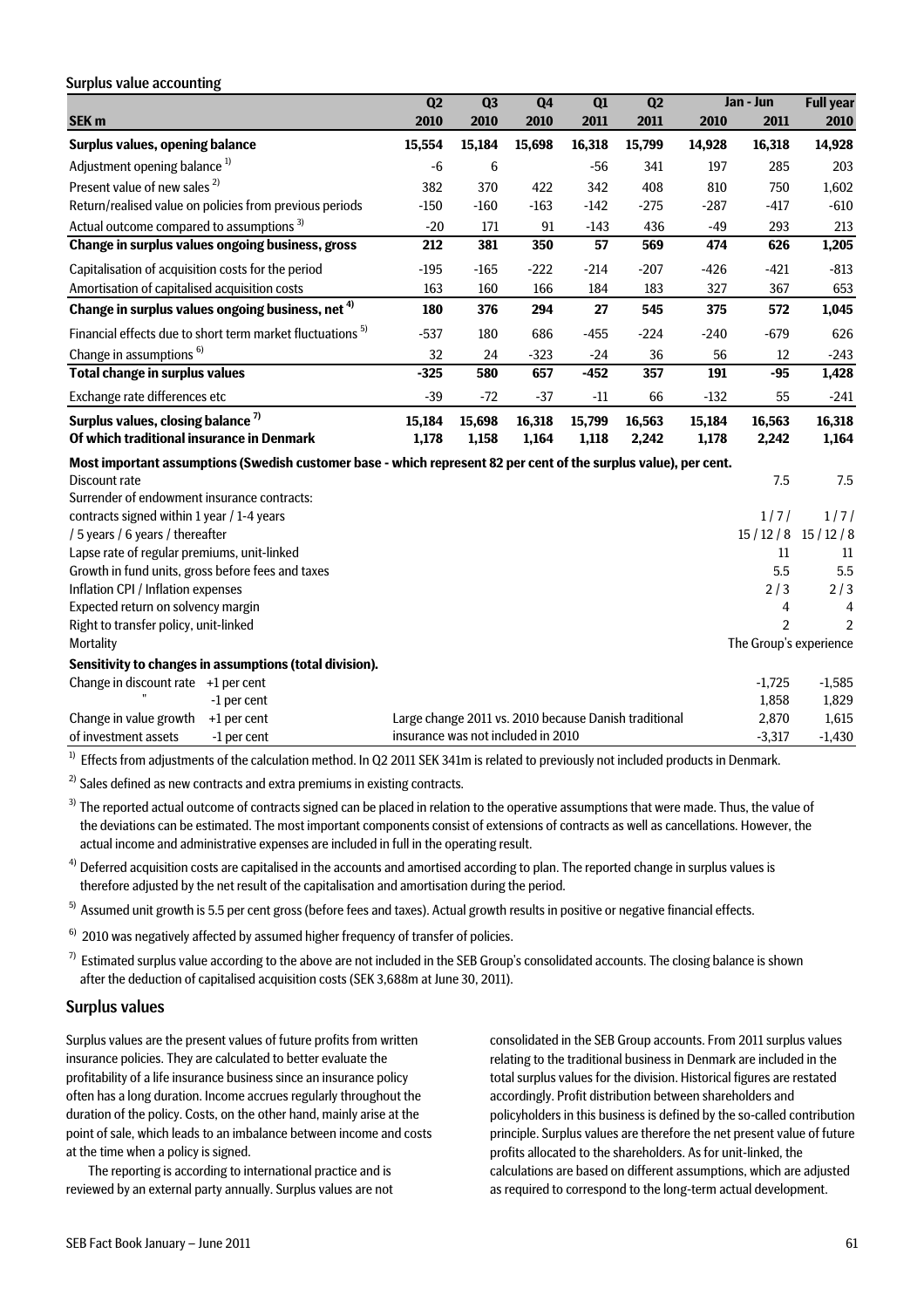

# New business profit

One way of measuring profitability of sales is to calculate the new business profit. Profit from new business, the net of present value of new sales and sales expenses, is measured in relation to the weighted sales volume.

| <b>SEK m</b>                                | Full year 2008 | Full year 2009 | Full year 2010 | Jul 2010 - Jun 2011 |
|---------------------------------------------|----------------|----------------|----------------|---------------------|
| Sales volume weighted (regular + single/10) | 3,858          | 4,026          | 3,964          | 3,560               |
| Present value of new sales                  | 1.598          | 1.492          | 1,536          | 1,464               |
| Sales expenses                              | $-879$         | $-916$         | $-929$         | -881                |
| <b>Profit from new business</b>             | 719            | 576            | 607            | 583                 |
| Sales margin new business                   | 18.6%          | 14.3%          | 15.3%          | 16.4%               |

The traditional insurance in Denmark is not included.

During the past years there has been pressure on prices. Together with a change in the product mix this has affected the margin negatively.

## Embedded value

| <b>SEK m</b>                                                        | 31 Dec 2008 | 31 Dec 2009 | 31 Dec 2010 | 30 Jun 2011 |
|---------------------------------------------------------------------|-------------|-------------|-------------|-------------|
|                                                                     |             |             |             |             |
| Equity <sup>1)</sup>                                                | 8.827       | 8.594       | 8.780       | 8,688       |
| Surplus values <sup>2)</sup>                                        | 12.660      | 14.928      | 16.318      | 16,563      |
|                                                                     |             |             |             |             |
| <sup>1)</sup> Dividend paid to the parent company during the period | $-1.275$    | $-1.850$    | $-1.000$    | -850        |
| <sup>2</sup> Of which traditional insurance in Denmark              | 1,111       | 1,272       | 1.164       | 2,242       |

### Gamla Livförsäkringsaktiebolaget

Traditional insurance business is operated in Gamla Livförsäkringsaktiebolaget SEB Trygg Liv (Gamla Liv). The entity is operated according to mutual principles and is not consolidated in SEB Trygg Liv's result. Gamla Liv is closed for new business. The policyholder organisation, Trygg Stiftelsen (the Trygg Foundation), has the purpose to secure policyholders' influence in Gamla Liv. The Trygg Foundation is entitled to:

- Appoint two board members of Gamla Liv and, jointly with SEB, appoint the Chairman of the Board, which consists of five members.
- Appoint the majority of members and the Chairman of the Finance Delegation, which is responsible for the asset management of Gamla Liv.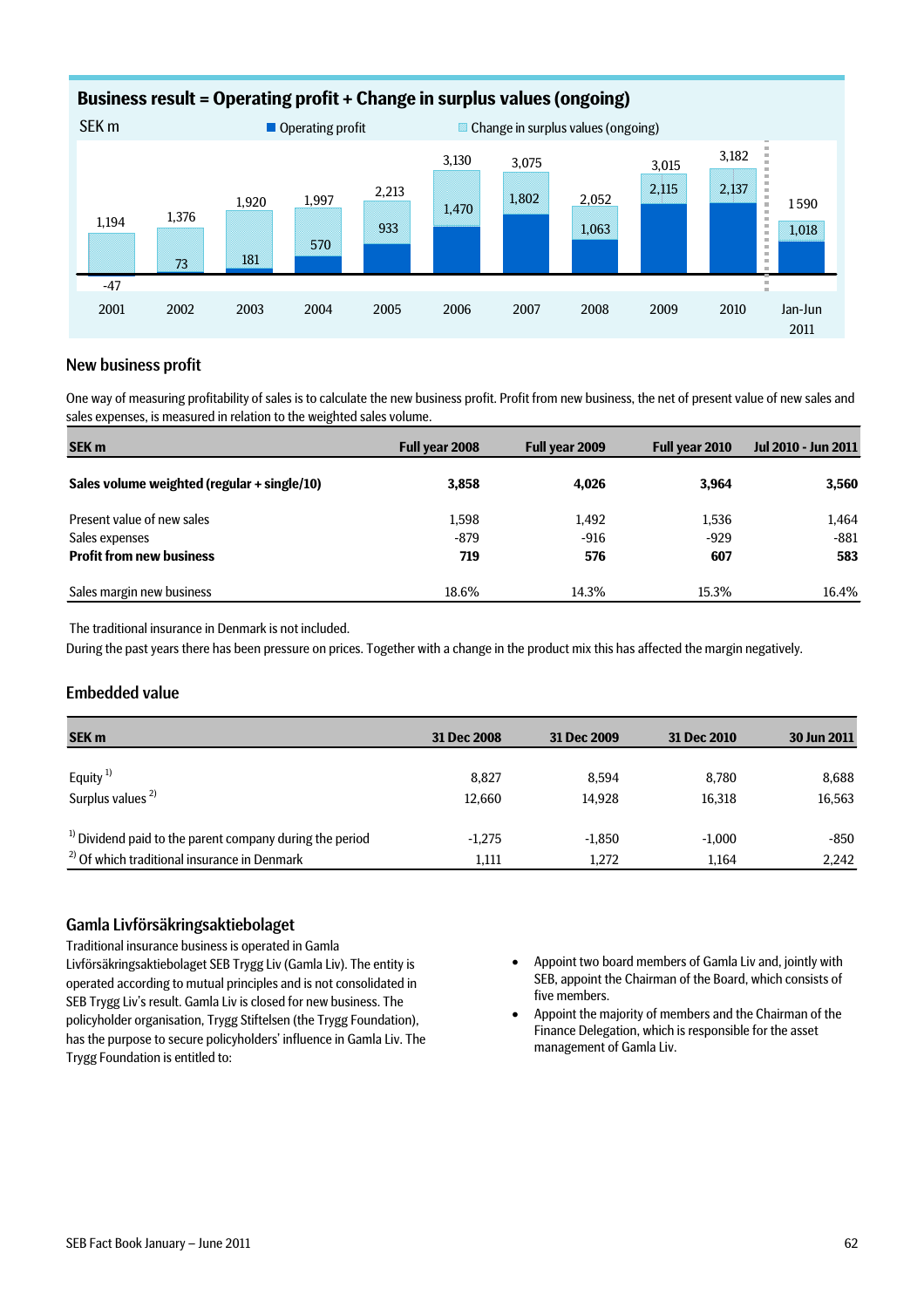# Baltic

|                                    | Q <sub>2</sub> | Q <sub>1</sub> |    | Q <sub>2</sub> |       | Jan- Jun |          |        | <b>Full year</b> |
|------------------------------------|----------------|----------------|----|----------------|-------|----------|----------|--------|------------------|
| <b>SEK m</b>                       | 2011           | 2011           | %  | 2010           | %     | 2011     | 2010     | %      | 2010             |
| Net interest income                | 486            | 456            |    | 471            | 3     | 942      | 977      | $-4$   | 1,923            |
| Net fee and commission income      | 240            | 209            | 15 | 250            | $-4$  | 449      | 478      | -6     | 964              |
| Net financial income               | 89             | 80             | 11 | 141            | $-37$ | 169      | 272      | $-38$  | 401              |
| <b>Total operating income</b>      | 803            | 740            | 9  | 871            | -8    | 1,543    | 1.740    | -11    | 3,340            |
| <b>Total operating expenses</b>    | $-483$         | $-428$         | 13 | $-491$         | -2    | -911     | $-1.024$ | -11    | $-2,201$         |
| <b>Profit before credit losses</b> | 320            | 312            | 3  | 380            | -16   | 632      | 716      | -12    | 1,139            |
| Net credit losses                  | 679            | 572            | 19 | $-451$         |       | 1,251    | $-1.882$ | $-166$ | -873             |
| <b>Operating profit</b>            | 997            | 886            | 13 | $-72$          |       | 1,883    | $-1,167$ |        | 261              |
| Cost/Income ratio                  | 0.60           | 0.58           |    | 0.56           |       | 0.59     | 0.59     |        | 0.66             |
| Return on business equity, %       | 44.1           | 37.3           |    | negative       |       | 40.7     | negative |        | 2.2              |

**Income Profit before credit losses**

# Share of income and result by area

# Jan – Jun 2011, per cent of total











Latvia

SEB Fact Book January – June 2011 63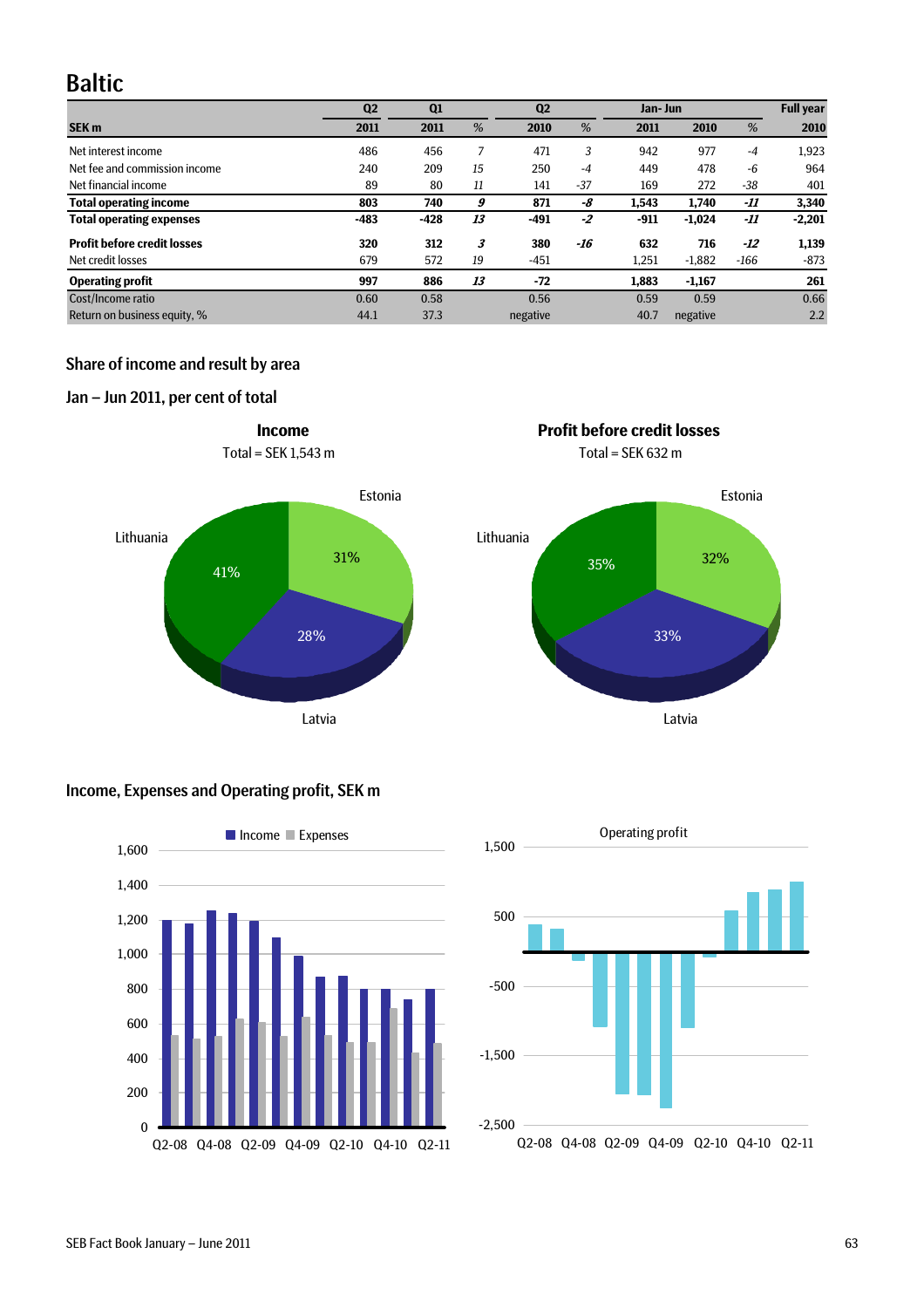# Business volume development by area SEK bn





# Baltic Lending market shares



*Source: Bank of Estonia, Association of Latvian Banks, Association of Lithuanian Banks, SEB Group*

 $(+10%)$ 

(-8%)

(-1%)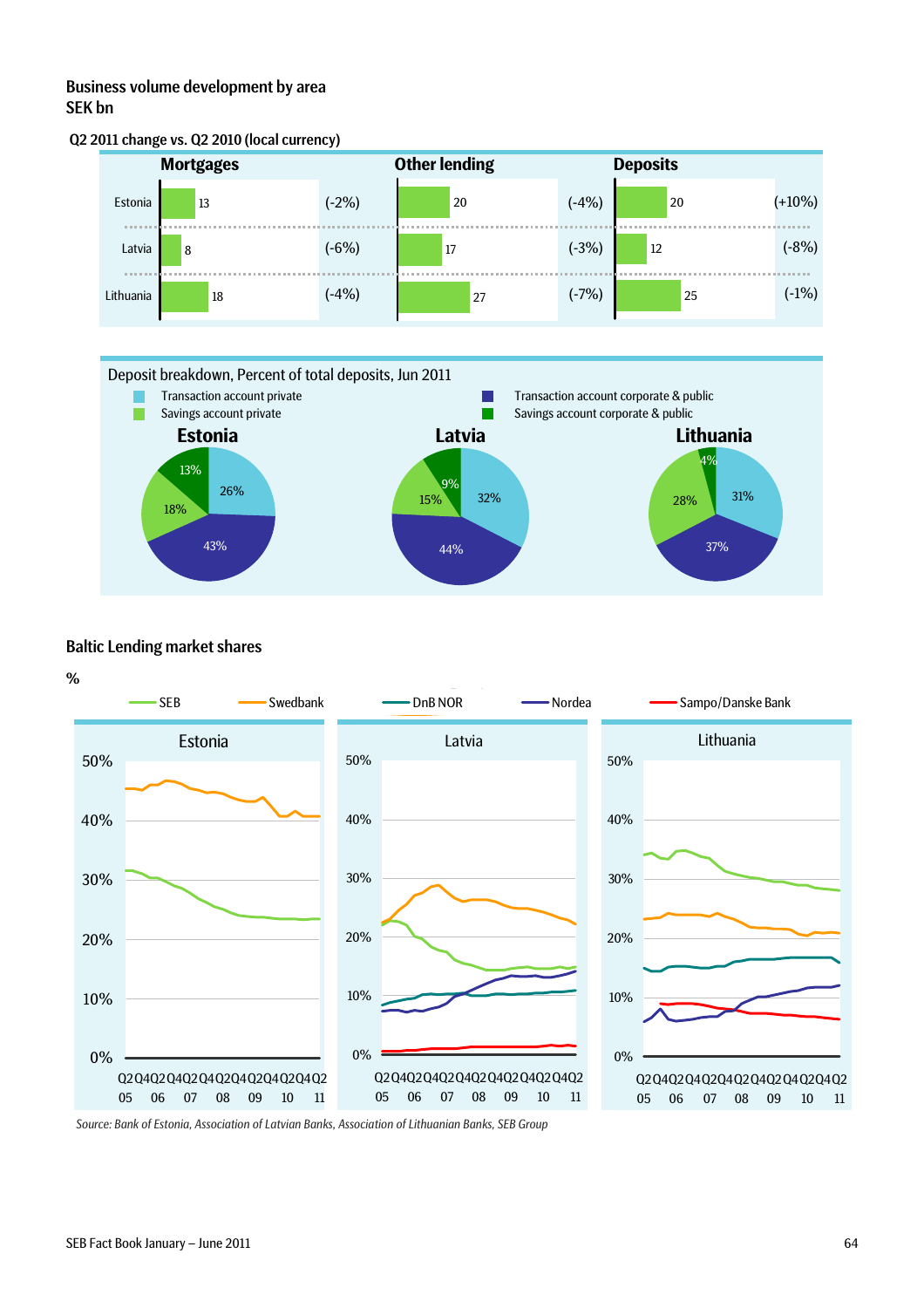# Net interest income and volumes

#### Baltic Estonia, EUR





### Baltic Latvia, LVL











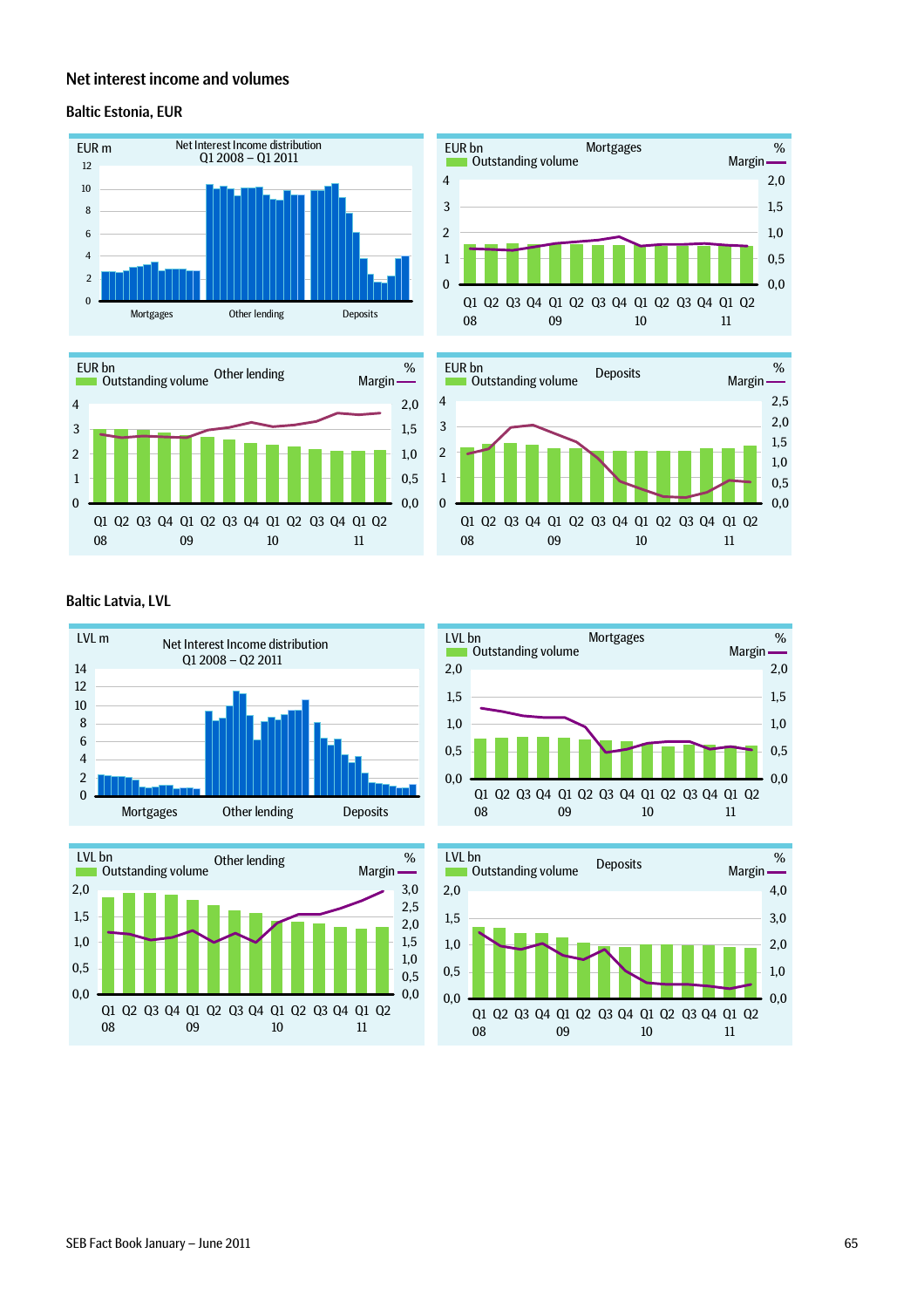#### Baltic Lithuania, LTL









# Real Estate holding companies



**Country split** Total =  $SEK$  786 m

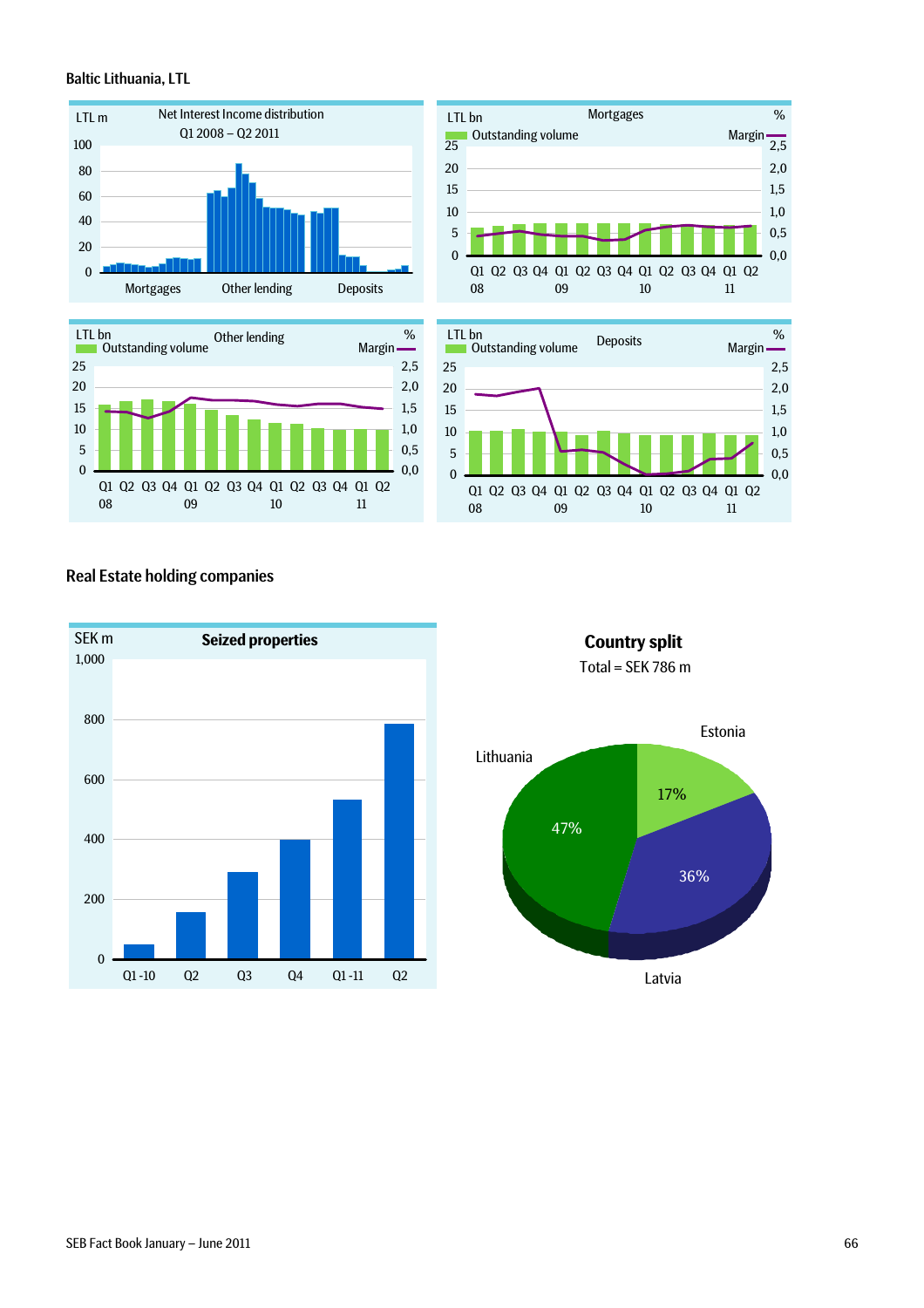# Baltic division vs. geography



*The Baltic division encompasses the Retail and Corporate Banking, Trading & Capital Markets and Global Transaction Services operations in Estonia, Latvia and Lithuania. In the Fact Book the full Baltic geographical segmentation is also reported, including the operations in Corporate Finance, Structured Finance, Wealth Management and Life.*

| C/I ratio       |      |      |
|-----------------|------|------|
| <b>Division</b> | 0.58 | 0.60 |
| Country         | 0.53 | 0.55 |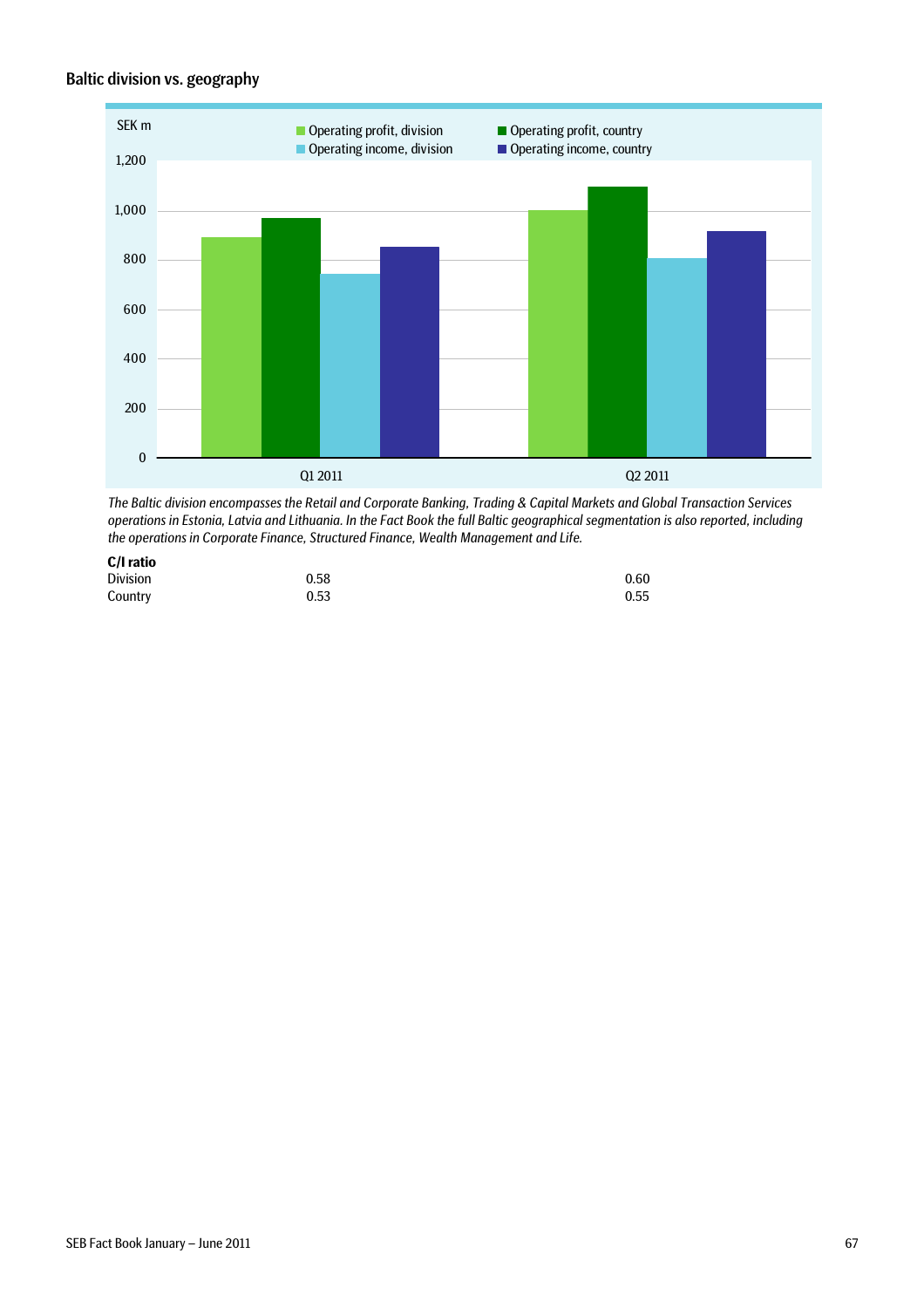# Macro

# Nordic countries



#### GDP, year-on-year % change Unemployment, % of labour force



*Source: Reuters EcoWin Source: Reuters EcoWin* 

## Export, current prices, year-on-year % change Key interest rates, %



*Source: Reuters EcoWin Source: Reuters EcoWin* 



## General government public debt, % of GDP General government balance, % of GDP



Source: OECD and DG-ECFIN Source: OECD and DG-ECFIN

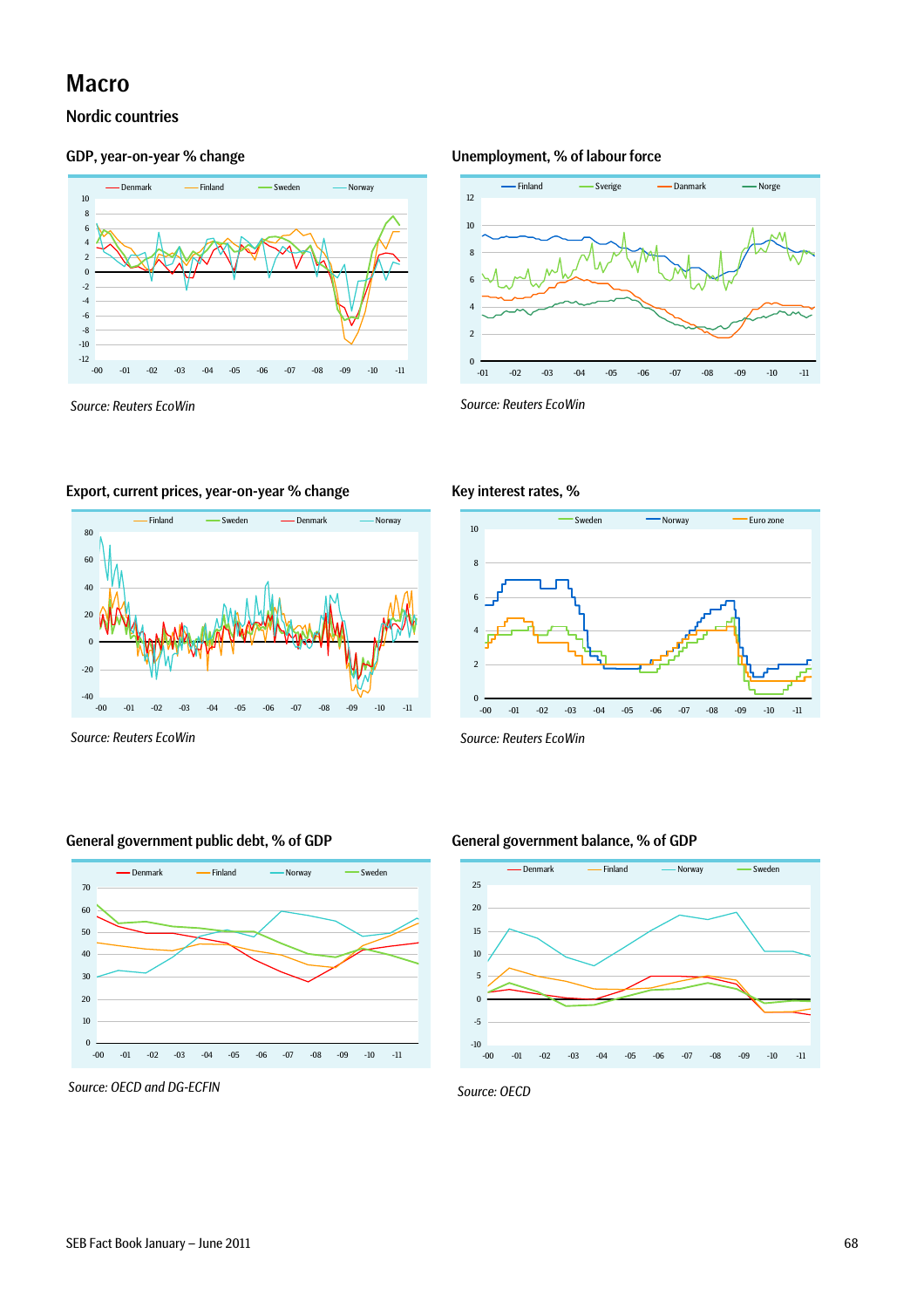## Baltic countries

### Baltic GDP, year-on-year % change



Retail sales, year-on year % change



# EUs sentiment indicator, Index (100 = historical average)



#### General government balance, year-on-year % change



#### Unemployment, % of labour force



Export, year-on-year % change, current prices



# Inflation, year-on-year % change



General government public debt, per cent of GDP

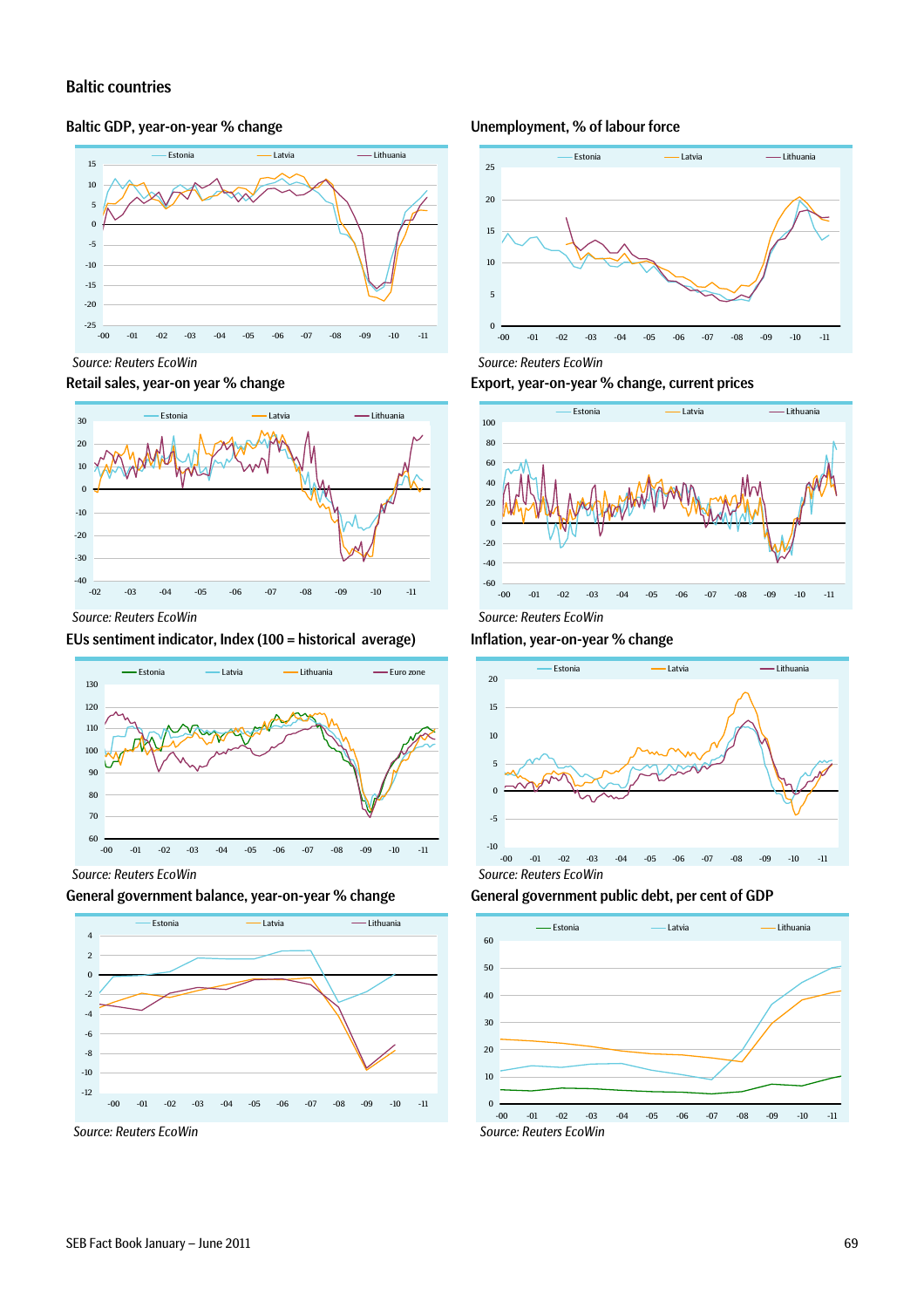# Swedish housing market



### Number of housing starts compared to population, % Mortgage lending rates, %



*Source: Reuters EcoWin Source: Reuters EcoWin* 

## Swedish household debt, % of disposable income Household savings ratio







### House prices **Residential investments**







#### Asset to debt ratio and the control of the Labour market situation



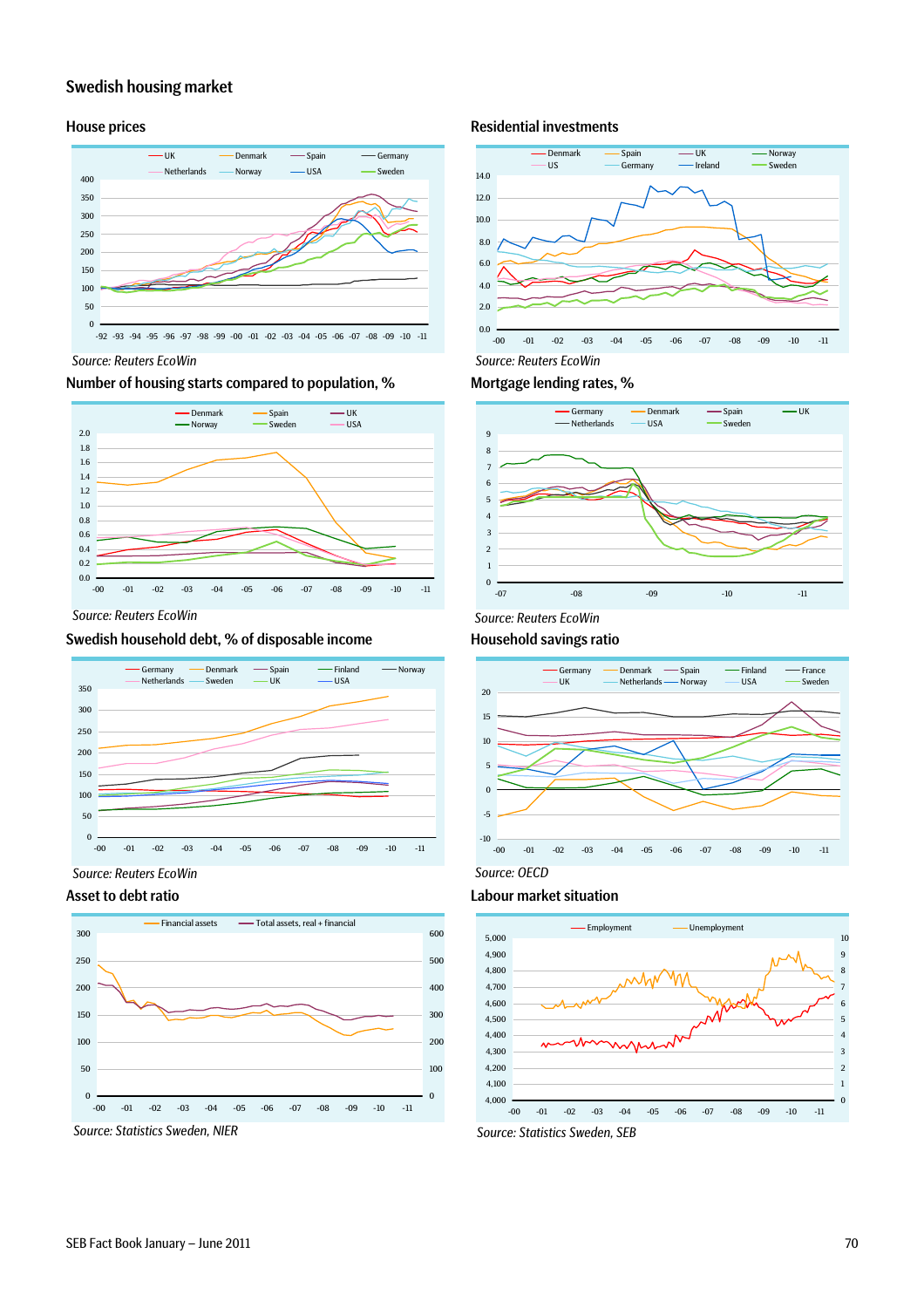# Macro forecasts per country

|                | GDP(%)  |        |       |                  | Inflation $(\%)$ |                  |       |         |
|----------------|---------|--------|-------|------------------|------------------|------------------|-------|---------|
|                | 2009    | 2010   | 2011F | 2012F            | 2009             | 2010             | 2011F | 2012F   |
| Denmark*       | $-5.3$  | 2.0    | 2.3   | 2.3              | 1.1              | $2.2\phantom{0}$ | 2.4   | 2.0     |
| Finland*       | $-8.3$  | 3.1    | 3.5   | 3.0              | 1.6              | 1.7              | 2.3   | 2.0     |
| <b>Norway</b>  | $-1.3$  | 0.4    | 2.3   | 3.0              | 2.1              | 2.5              | 1.9   | 2.3     |
| <b>Sweden</b>  | $-5.3$  | 5.5    | 4.7   | 2.6              | $-0.5$           | 1.2              | 3.3   | $2.5\,$ |
| Germany*       | $-4.7$  | 3.6    | 3.5   | 2.7              | 0.2              | 1.2              | 2.2   | 1.9     |
| Euro zone*     | $-4.0$  | 1.7    | 2.2   | $2.2\phantom{0}$ | 0.3              | 1.6              | 2.8   | 1.7     |
| Estonia*       | $-13.9$ | 3.1    | 5.0   | 4.5              | 0.2              | 2.7              | 5.0   | 4.0     |
| Latvia*        | $-18.0$ | $-0.3$ | 3.7   | 4.3              | 3.3              | $-1.2$           | 4.4   | 3.1     |
| Lithuania*     | $-14.7$ | 1.3    | 6.5   | 5.0              | 4.2              | 1.2              | 3.5   | 4.0     |
| <b>Russia</b>  | $-7.9$  | 4.0    | 5.3   | 5.0              | 11.7             | 6.9              | 9.3   | 7.6     |
| <b>Ukraine</b> | $-15.1$ | 4.2    | 4.7   | 4.5              | 15.9             | 9.4              | 9.5   | 9.0     |

*Sources: National statistical agencies, SEB Economic Research* 

*\* Harmonised consumer price index*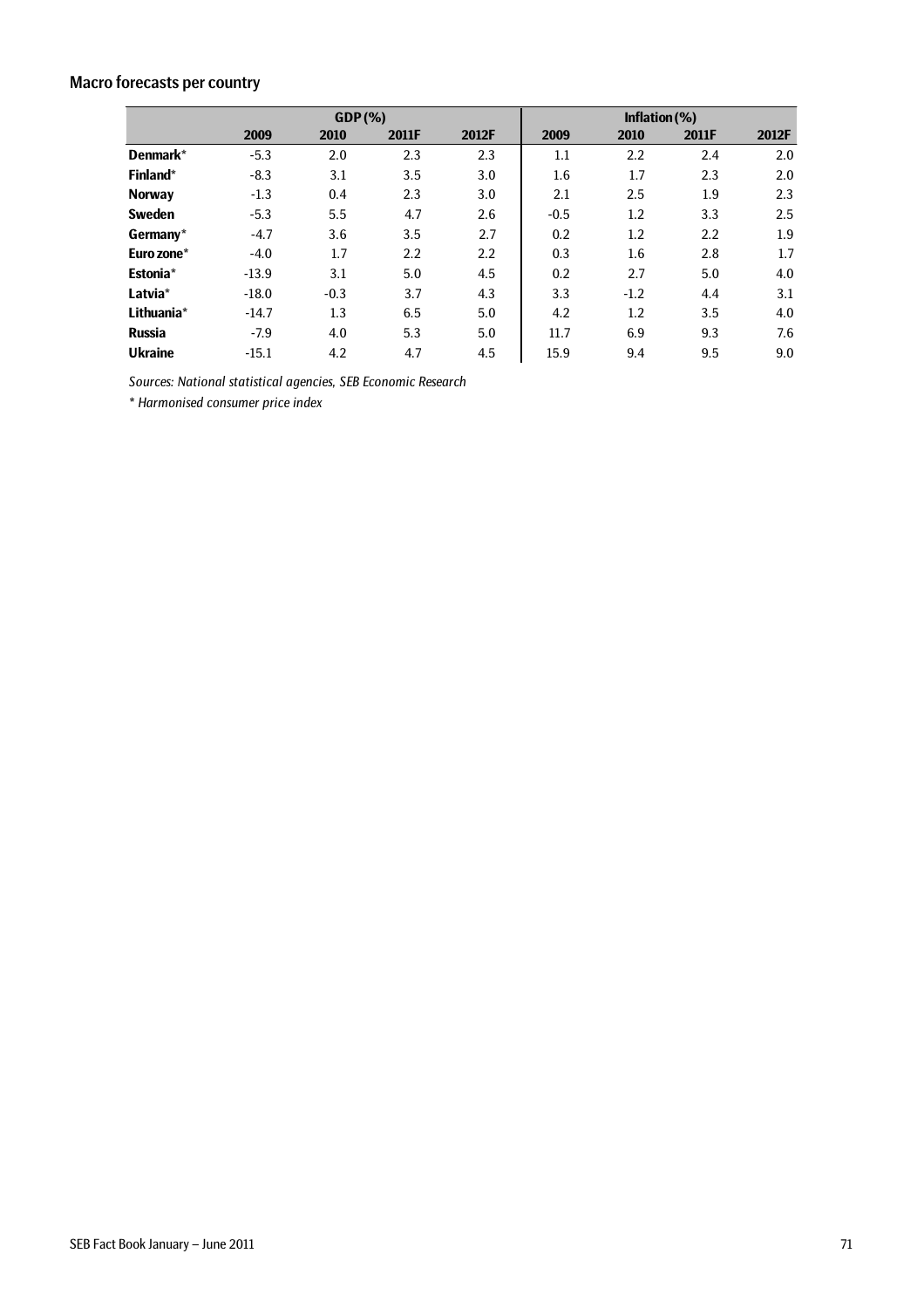

Ulf Grunnesjö Head of Investor Relations Phone: +46 8 763 8501 Mobile: +46 70 763 8501 Email: ulf.grunnesjo@seb.se



Thomas Bengtson Debt Investor Relations and Treasury Officer Phone: +46 8-763 8150 Mobile: +46 70-763 8150 Email: thomas.bengtson@seb.se



Per Andersson Investor Relations Officer Meeting requests and road shows Phone: +46 8 763 8171 Mobile: +46 70 667 7481 Email: per.andersson@seb.se



Viveka Hirdman–Ryrberg Head of Communications Phone: +46 8 763 8577 Mobile: +46 70 550 35 00 Email: viveka.hirdmanryrberg@seb.se



Ola Kallemur Head of Media Relations Phone: +46 8 763 9947 Mobile: +46 763 975466 Email: ola.kallemur@seb.se

# Financial calendar

#### **Fvent** Nordic Outlook Eastern European Outlook Silent period **Interim Report January-September 2011** Nordic Outlook